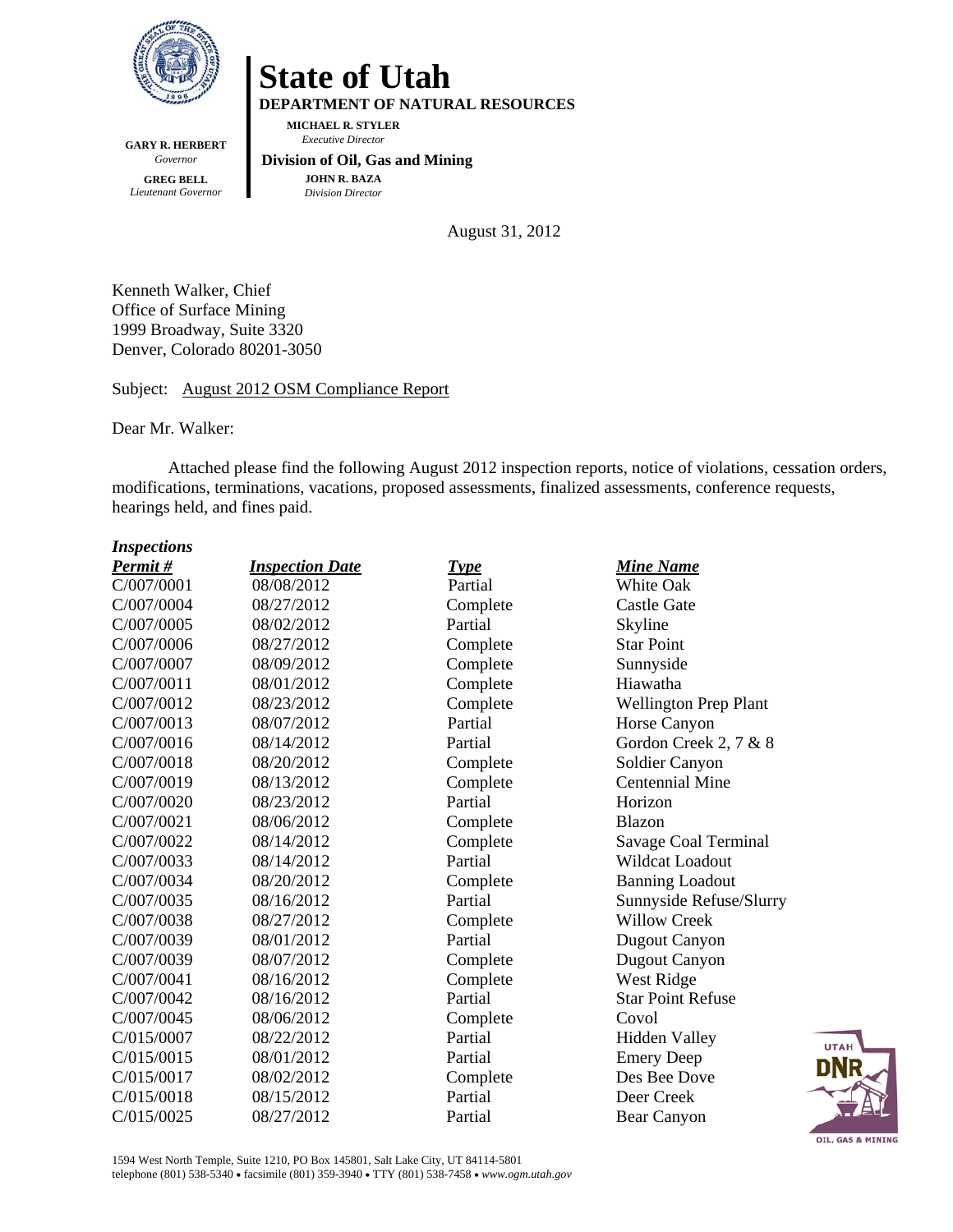| C/015/0032            | 08/21/2012 | Complete | Crandall Canyon   |
|-----------------------|------------|----------|-------------------|
| C/015/0032            | 08/28/2012 | Partial  | Crandall Canyon   |
| C/019/0004            | 08/09/2012 | Complete | <b>Black Jack</b> |
| C/025/0005            | 08/07/2012 | Partial  | Coal Hollow       |
| C/025/0005            | 08/08/2012 | Partial  | Coal Hollow       |
| C/041/0002            | 08/15/2012 | Partial  | Sufco             |
|                       |            |          |                   |
| <b>Fines Received</b> |            |          |                   |

| <b>Permit</b> # | <b>Date Received</b> | $NOV/CO \#$ | <b>Mine Name</b> |  |
|-----------------|----------------------|-------------|------------------|--|
| C/007/0013      | 8/20/2012            | 10097       | Horse Canyon     |  |

All of the listed inspection reports, modifications, terminations, vacations, assessments and correspondence, included in this envelope have been verified by one of the Permit Supervisors.

Sincerely,

Surponne Steab

Suzanne Steab Office Specialist

Enclosure O:\ComplianceReport\2012\August\LetterAugust2012.doc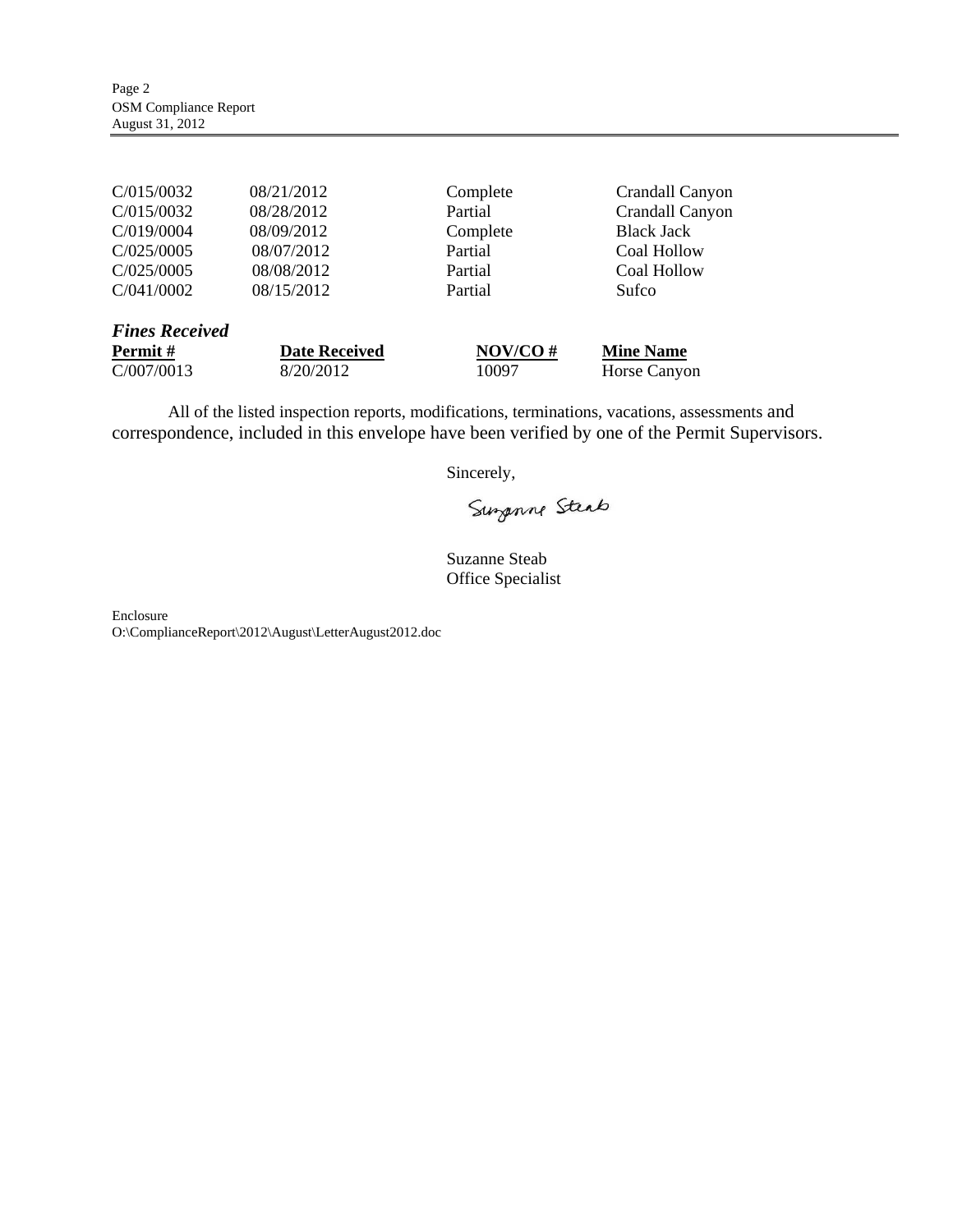

**DEPARTMENT OF NATURAL RESOURCES** 

**MICHAEL R. STYLER Executive Director** 

#### Division of Oil, Gas and Mining

**JOHN R. BAZA Division Director** 

| Representatives Present During the Inspection: |
|------------------------------------------------|
| OGM James Owen                                 |

### **Inspection Report**

| Permit Number:   | C0070001                   |
|------------------|----------------------------|
| Inspection Type: | <b>PARTIAL</b>             |
| Inspection Date: | Wednesday, August 08, 2012 |
| Start Date/Time: | 8/8/2012 10:00:00 AM       |
| End Date/Time:   | 8/8/2012 12:00:00 PM       |
| Last Inspection: | Monday, July 16, 2012      |

Inspector: James Owen,

Weather: Warm, sunny, clear, 89 degrees F

InspectionID Report Number: 3192

Accepted by: jhelfric 8/13/2012

**,**  Address: Site: WHITE OAK MINE Permitee: LODESTAR ENERGY INC County: **CARBON** Operator: Permit Status: RECLAIMED Permit Type: **PERMANENT COAL PROGRAM**

| <b>Current Acreages</b> |                          | <b>Mineral Ownership</b>                                                                    | <b>Types of Operations</b>                 |  |
|-------------------------|--------------------------|---------------------------------------------------------------------------------------------|--------------------------------------------|--|
|                         | 3,906.00 Total Permitted | $\vee$ Federal                                                                              | $\vert\bm{\mathsf{v}}\vert$<br>Underground |  |
|                         | 151.10 Total Disturbed   | $\triangleright$ State                                                                      | V<br><b>Surface</b>                        |  |
|                         | <b>Phase I</b>           | $\vee$ County                                                                               | Loadout                                    |  |
|                         | <b>Phase II</b>          | $\vee$ Fee                                                                                  | Processing                                 |  |
|                         | <b>Phase III</b>         | Other                                                                                       | Reprocessing                               |  |
|                         |                          | uand etatus far nonding enferoement ostione, nermit oenditione. Division Orders, and amondr |                                            |  |

**Report summary and status for pending enforcement actions, permit conditions, Division Orders, and amendments:**

Partial inspection for review of plant growth progress, stability of terraces, drop structures, and sink holes. Photos attached.



**Inspector's Signature:**

62 Inspector ID Number:James Owen,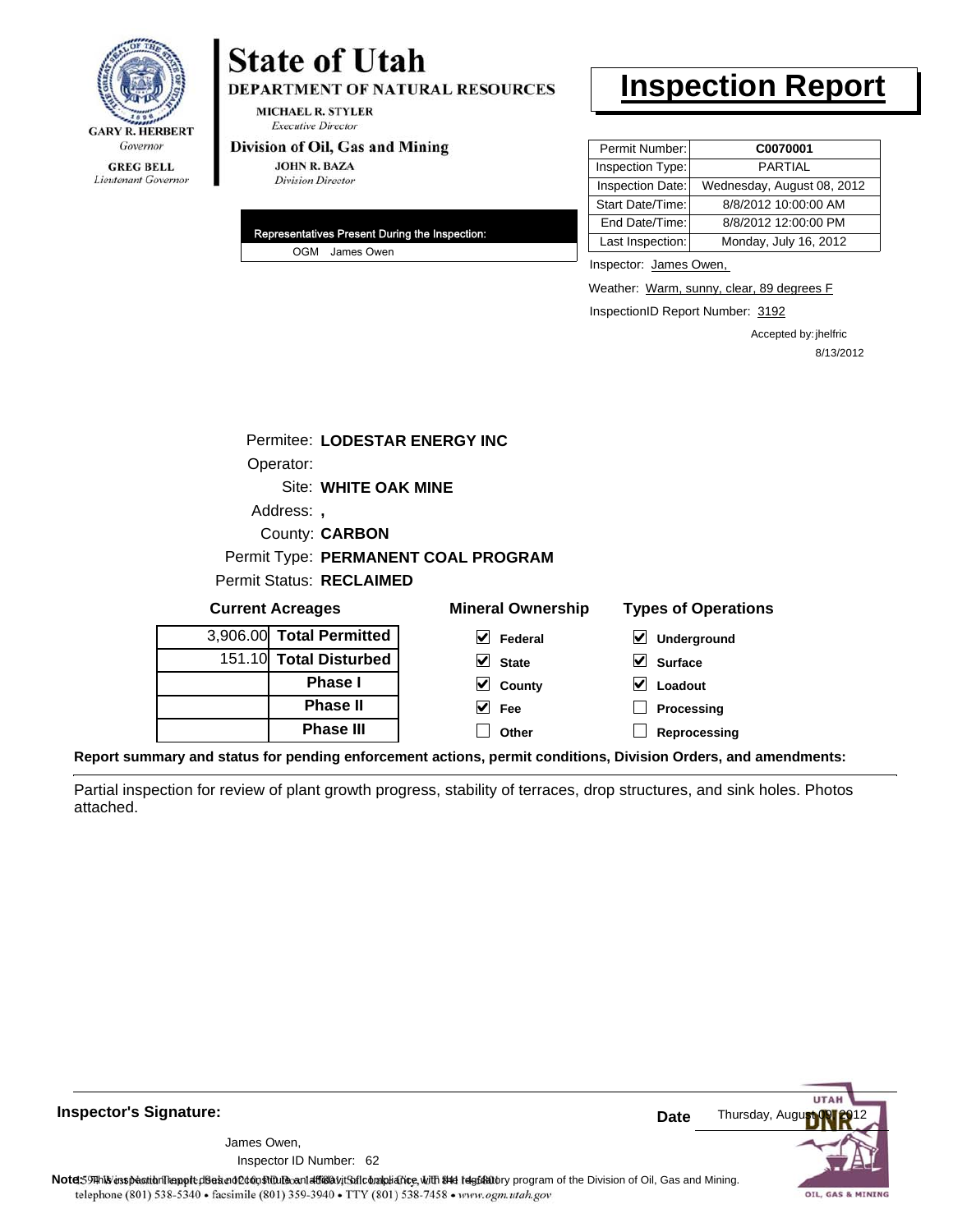- *1. Substantiate the elements on this inspection by checking the appropriate performance standard.*
- *a. For COMPLETE inspections provide narrative justification for any elements not fully inspected unless element is not appropriate to the site, in which case check Not Applicable.*
- *b. For PARTIAL inspections check only the elements evaluated.*
- *2. Document any noncompliance situation by reference the NOV issued at the appropriate performance standard listed below.*
- *3. Reference any narratives written in conjunction with this inspection at the appropriate performace standard listed below.*
- *4. Provide a brief status report for all pending enforcement actions, permit conditions, Divison Orders, and amendments.*

|     |                                                               | Evaluated               | Not Applicable Comment |                         | Enforcement |
|-----|---------------------------------------------------------------|-------------------------|------------------------|-------------------------|-------------|
| 1.  | Permits, Change, Transfer, Renewal, Sale                      |                         |                        |                         |             |
| 2.  | Signs and Markers                                             |                         |                        |                         |             |
| 3.  | Topsoil                                                       |                         |                        |                         |             |
| 4.a | Hydrologic Balance: Diversions                                | V                       |                        | V                       |             |
| 4.b | Hydrologic Balance: Sediment Ponds and Impoundments           |                         |                        |                         |             |
| 4.c | Hydrologic Balance: Other Sediment Control Measures           |                         |                        |                         |             |
| 4.d | Hydrologic Balance: Water Monitoring                          |                         |                        |                         |             |
| 4.e | Hydrologic Balance: Effluent Limitations                      |                         |                        |                         |             |
| 5.  | <b>Explosives</b>                                             |                         |                        |                         |             |
| 6.  | Disposal of Excess Spoil, Fills, Benches                      |                         |                        |                         |             |
| 7.  | Coal Mine Waste, Refuse Piles, Impoundments                   |                         |                        |                         |             |
| 8.  | Noncoal Waste                                                 |                         |                        |                         |             |
| 9.  | Protection of Fish, Wildlife and Related Environmental Issues |                         |                        |                         |             |
|     | 10. Slides and Other Damage                                   |                         |                        |                         |             |
| 11. | Contemporaneous Reclamation                                   |                         |                        |                         |             |
| 12. | <b>Backfilling And Grading</b>                                |                         |                        |                         |             |
| 13. | Revegetation                                                  | $\overline{\mathbf{v}}$ |                        | $\overline{\mathbf{v}}$ |             |
| 14. | Subsidence Control                                            | $\overline{\mathbf{v}}$ |                        | $\overline{\mathbf{v}}$ |             |
|     | 15. Cessation of Operations                                   |                         |                        |                         |             |
|     | 16.a Roads: Construction, Maintenance, Surfacing              |                         |                        |                         |             |
|     | 16.b Roads: Drainage Controls                                 |                         |                        |                         |             |
|     | 17. Other Transportation Facilities                           |                         |                        |                         |             |
| 18. | Support Facilities, Utility Installations                     |                         |                        |                         |             |
|     | 19. AVS Check                                                 |                         |                        |                         |             |
| 20. | <b>Air Quality Permit</b>                                     |                         |                        |                         |             |
| 21. | Bonding and Insurance                                         |                         |                        |                         |             |
|     | 22. Other                                                     |                         |                        |                         |             |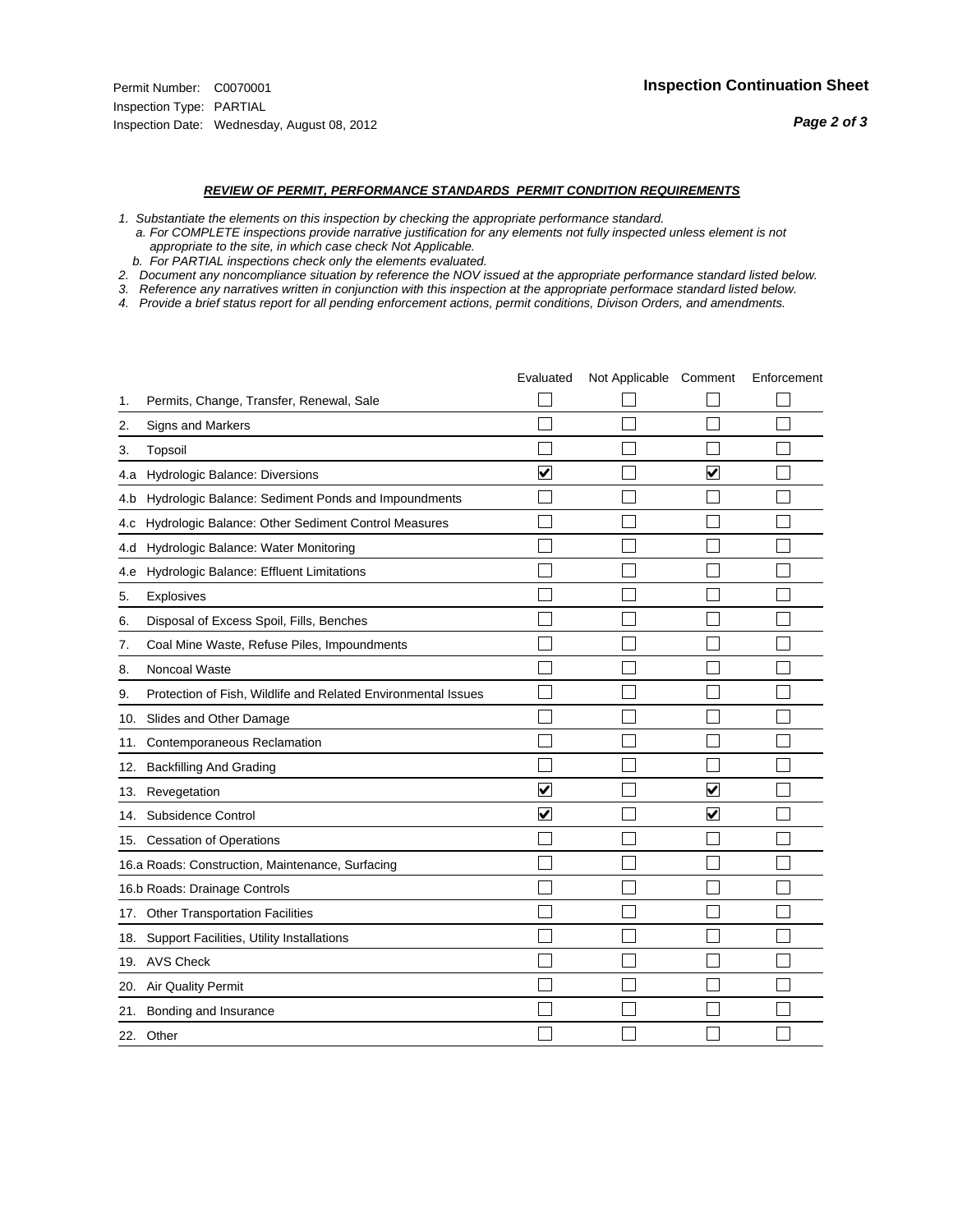#### **4.a Hydrologic Balance: Diversions**

Terraces are functioning properly without failures or issues.

#### **13. Revegetation**

Vegetation is taking hold in slopes between Terraces C and B and well as B and A. Area below terrace A and above Whiskey creek does not appear to have been seeded properly. The lower reaches of the creek appear to be having some revegetation success.

#### **14. Subsidence Control**

There was no visible subsidence or sinking above the large or medium sinkholes. Backfilling and sealing measure appear to be a success.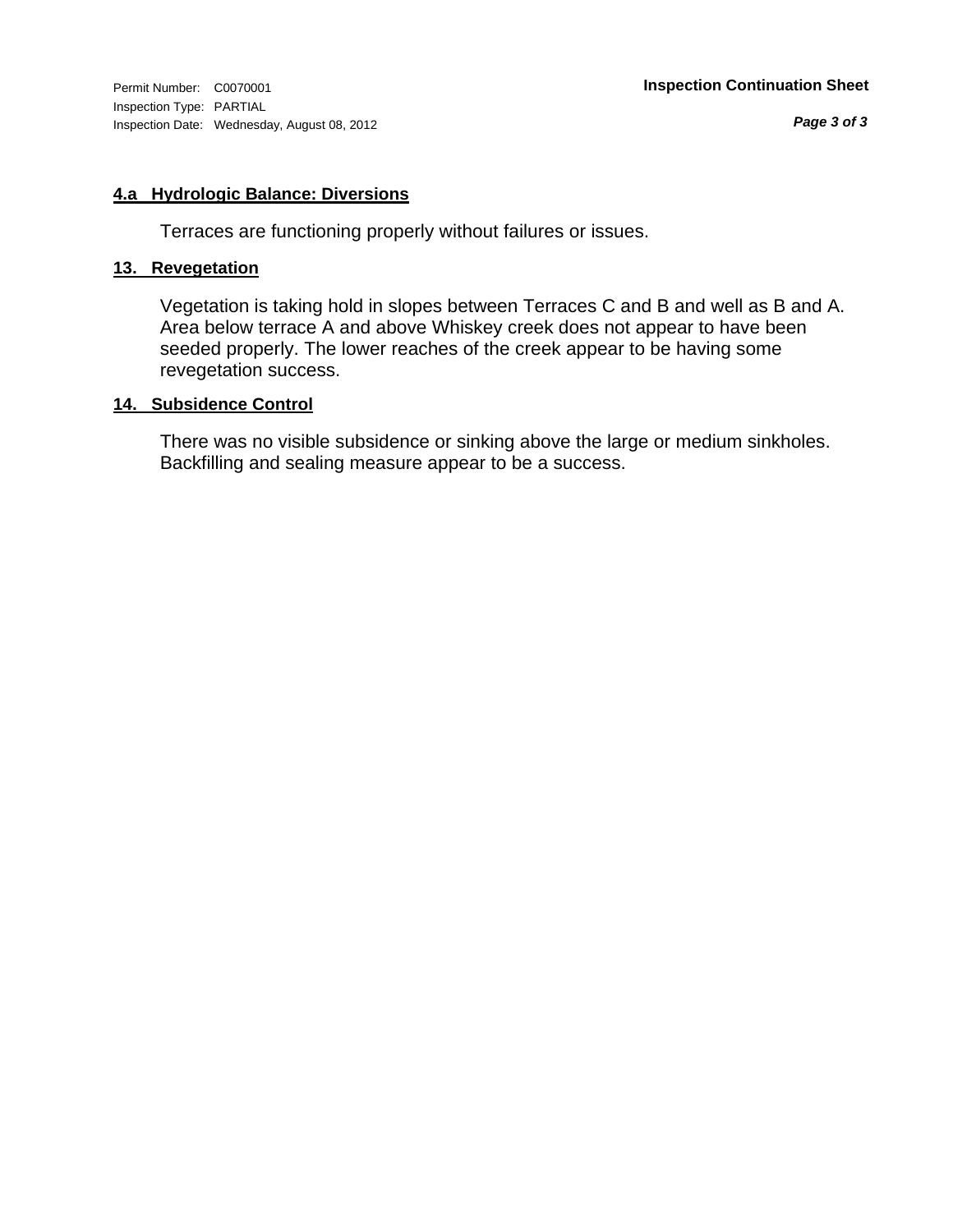

**DEPARTMENT OF NATURAL RESOURCES** 

**MICHAEL R. STYLER Executive Director** 

#### Division of Oil, Gas and Mining

**JOHN R. BAZA Division Director** 

| Representatives Present During the Inspection: |
|------------------------------------------------|
| OGM Steve Demczak                              |
| Company Dennis Ware                            |

### **Inspection Report**

| Permit Number:   | C0070004                 |
|------------------|--------------------------|
| Inspection Type: | <b>COMPLETE</b>          |
| Inspection Date: | Monday, August 27, 2012  |
| Start Date/Time: | 8/27/2012 12:00:00 PM    |
| End Date/Time:   | 8/27/2012 2:00:00 PM     |
| Last Inspection: | Wednesday, July 18, 2012 |

Inspector: Steve Demczak,

Weather: Sunny, 80's

InspectionID Report Number: 3222

**Processing Reprocessing** Accepted by:

|       | Permitee: CASTLE GATE HOLDING CO |                                          |                            |  |  |
|-------|----------------------------------|------------------------------------------|----------------------------|--|--|
|       |                                  | <b>Operator: CASTLE GATE HOLDING CO</b>  |                            |  |  |
|       | Site: CASTLE GATE MINE           |                                          |                            |  |  |
|       |                                  | Address: PO BOX 30, HELPER UT 84526-0030 |                            |  |  |
|       | <b>County: CARBON</b>            |                                          |                            |  |  |
|       |                                  | Permit Type: PERMANENT COAL PROGRAM      |                            |  |  |
|       | <b>Permit Status: RECLAIMED</b>  |                                          |                            |  |  |
|       | <b>Current Acreages</b>          | <b>Mineral Ownership</b>                 | <b>Types of Operations</b> |  |  |
|       | 7,619.00 Total Permitted         | V<br>Federal                             | Underground                |  |  |
|       | 62.42 Total Disturbed            | M<br><b>State</b>                        | <b>Surface</b>             |  |  |
| 62.42 | <b>Phase I</b>                   | County                                   | Loadout                    |  |  |

**Fee Other**

**Report summary and status for pending enforcement actions, permit conditions, Division Orders, and amendments:**

No violatios were issued.

58.10

**Phase II Phase III**

The Permittee notified the Division that the required second quarter of 2011 surface water monitoring information for the Castle Gate Mine was in the DOGM EDI pipeline and was acceptable for uploading. The Permittee continues to meet the Special Condition included as Attachment "A" of the current State permit. There are no other "special" permit conditions.

The field conditions in Sowbelly and Hardscrabble Canyons remain virtually unchanged, as does the condition of the reclaimed area for Adit #1.

**Inspector's Signature:**

Inspector ID Number: 39 Steve Demczak,

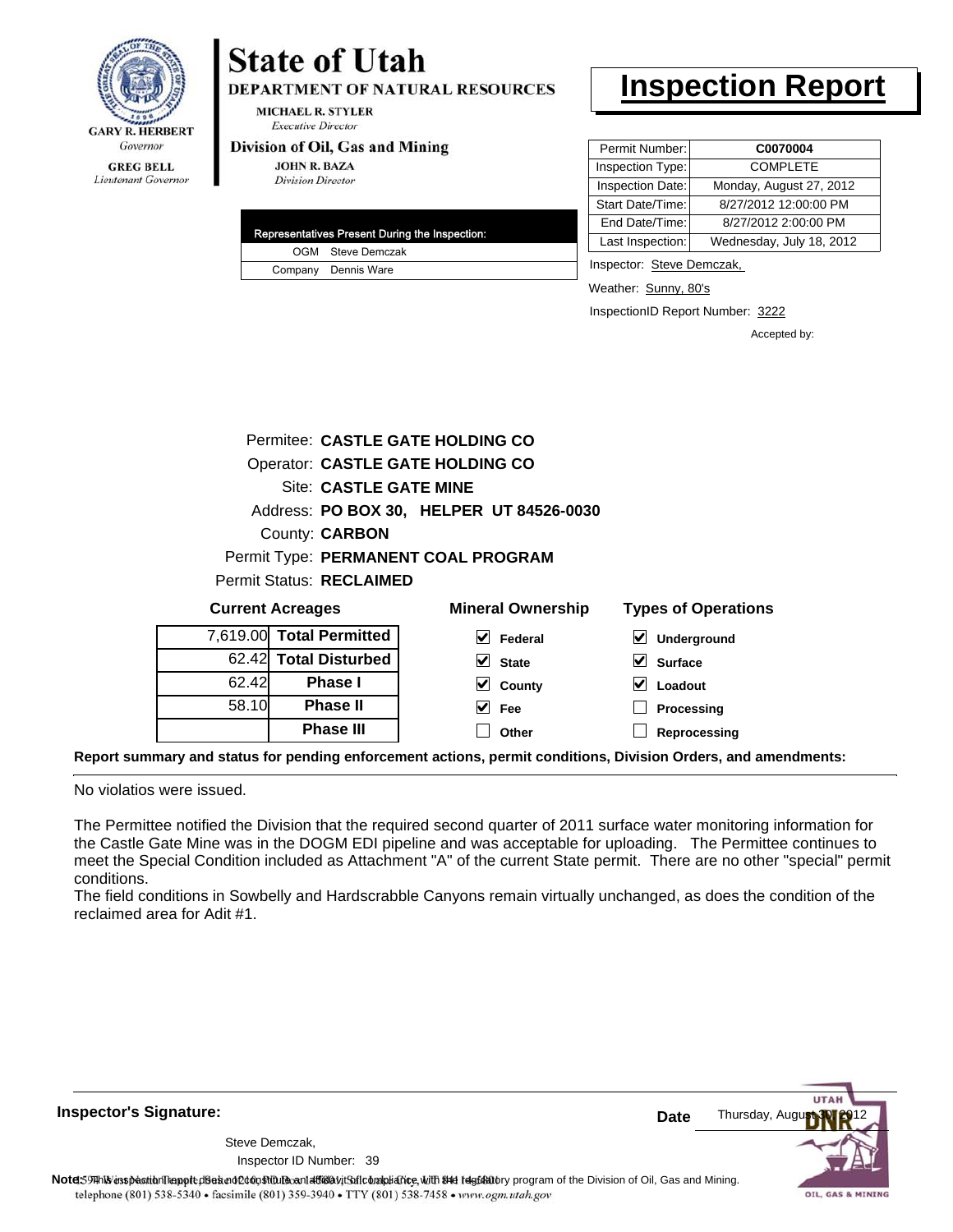- *1. Substantiate the elements on this inspection by checking the appropriate performance standard.*
- *a. For COMPLETE inspections provide narrative justification for any elements not fully inspected unless element is not appropriate to the site, in which case check Not Applicable.*
- *b. For PARTIAL inspections check only the elements evaluated.*
- *2. Document any noncompliance situation by reference the NOV issued at the appropriate performance standard listed below.*
- *3. Reference any narratives written in conjunction with this inspection at the appropriate performace standard listed below.*
- *4. Provide a brief status report for all pending enforcement actions, permit conditions, Divison Orders, and amendments.*

|     |                                                               | Evaluated               | Not Applicable Comment          |                         | Enforcement |
|-----|---------------------------------------------------------------|-------------------------|---------------------------------|-------------------------|-------------|
| 1.  | Permits, Change, Transfer, Renewal, Sale                      | $\overline{\mathsf{v}}$ |                                 | V                       |             |
| 2.  | Signs and Markers                                             | $\overline{\mathbf{v}}$ |                                 | $\blacktriangledown$    |             |
| 3.  | Topsoil                                                       | $\overline{\mathbf{v}}$ |                                 | $\overline{\mathbf{v}}$ |             |
| 4.a | Hydrologic Balance: Diversions                                | $\blacktriangledown$    |                                 | $\blacktriangledown$    |             |
| 4.b | Hydrologic Balance: Sediment Ponds and Impoundments           |                         | V                               |                         |             |
| 4.c | Hydrologic Balance: Other Sediment Control Measures           | $\overline{\mathbf{v}}$ |                                 | $\blacktriangledown$    |             |
| 4.d | Hydrologic Balance: Water Monitoring                          | $\overline{\mathbf{v}}$ |                                 | $\blacktriangledown$    |             |
| 4.e | Hydrologic Balance: Effluent Limitations                      |                         | $\overline{\mathbf{v}}$         |                         |             |
| 5.  | <b>Explosives</b>                                             |                         | $\overline{\mathsf{v}}$         |                         |             |
| 6.  | Disposal of Excess Spoil, Fills, Benches                      |                         | $\bm{\mathsf{v}}$               |                         |             |
| 7.  | Coal Mine Waste, Refuse Piles, Impoundments                   | $\blacktriangledown$    |                                 | $\overline{\mathbf{v}}$ |             |
| 8.  | Noncoal Waste                                                 | $\overline{\mathbf{v}}$ |                                 | V                       |             |
| 9.  | Protection of Fish, Wildlife and Related Environmental Issues | $\overline{\mathbf{v}}$ |                                 |                         |             |
| 10. | Slides and Other Damage                                       | $\overline{\mathbf{v}}$ |                                 | $\blacktriangledown$    |             |
| 11. | Contemporaneous Reclamation                                   |                         | $\blacktriangledown$            |                         |             |
| 12. | <b>Backfilling And Grading</b>                                | $\blacktriangledown$    |                                 | $\blacktriangledown$    |             |
| 13. | Revegetation                                                  | $\overline{\mathbf{v}}$ |                                 | $\overline{\mathbf{v}}$ |             |
| 14. | Subsidence Control                                            |                         | $\overline{\mathbf{v}}$         |                         |             |
|     | 15. Cessation of Operations                                   |                         | $\overline{\mathbf{v}}$         |                         |             |
|     | 16.a Roads: Construction, Maintenance, Surfacing              |                         | $\blacktriangledown$            |                         |             |
|     | 16.b Roads: Drainage Controls                                 | $\blacktriangledown$    |                                 | $\blacktriangledown$    |             |
| 17. | <b>Other Transportation Facilities</b>                        |                         | $\blacktriangledown$            |                         |             |
| 18. | Support Facilities, Utility Installations                     |                         | $\overline{\blacktriangledown}$ |                         |             |
|     | 19. AVS Check                                                 | $\overline{\mathbf{v}}$ |                                 | $\blacktriangledown$    |             |
| 20. | <b>Air Quality Permit</b>                                     |                         | $\overline{\mathsf{v}}$         |                         |             |
|     | 21. Bonding and Insurance                                     | $\overline{\mathbf{v}}$ |                                 | $\blacktriangledown$    |             |
|     | 22. Other                                                     |                         |                                 |                         |             |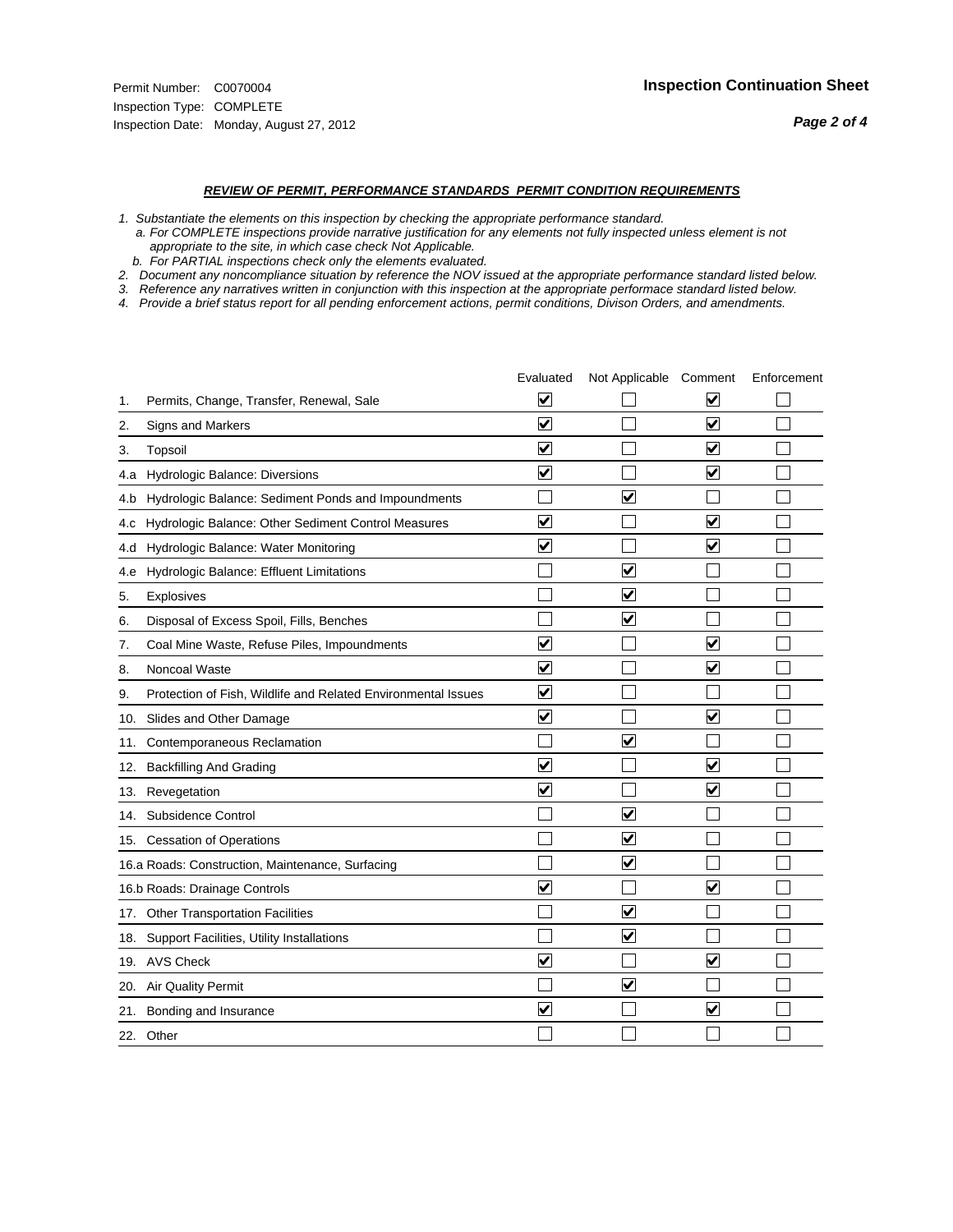*Page 3 of 4*

#### **1. Permits, Change, Transfer, Renewal, Sale**

Castle Gate is in the Phase II stage of reclamation. There are two sub-stations and a small area (Adit #1) that are in Phase I. The permit expires on December 23, 2014. The Division and Permittee will meet on site on August 8, 2012 to conduct a Phase 3 inspection.

#### **2. Signs and Markers**

Identification signs are at the gates to the property.

#### **3. Topsoil**

All topsoil was used in reclamation.

#### **4.a Hydrologic Balance: Diversions**

Diversions are opened with no signs of erosion from the winter.

#### **4.c Hydrologic Balance: Other Sediment Control Measures**

The reclaimed site is pocked for sediment control.

#### **4.d Hydrologic Balance: Water Monitoring**

Water monitoring has been taken for the second quarter of 2012.

#### **7. Coal Mine Waste, Refuse Piles, Impoundments**

The site has been reclaimed and no inspections are required.

#### **8. Noncoal Waste**

The site was clear of non-coal waste materials.

#### **10. Slides and Other Damage**

No slides or damage was noticed during the inspection.

#### **12. Backfilling And Grading**

The sites are completely reclaimed. All backfilled material was used.

#### **13. Revegetation**

This site in my judgment is highly vegetated in the summer..

#### **16.b Roads: Drainage Controls**

No water cross over the road.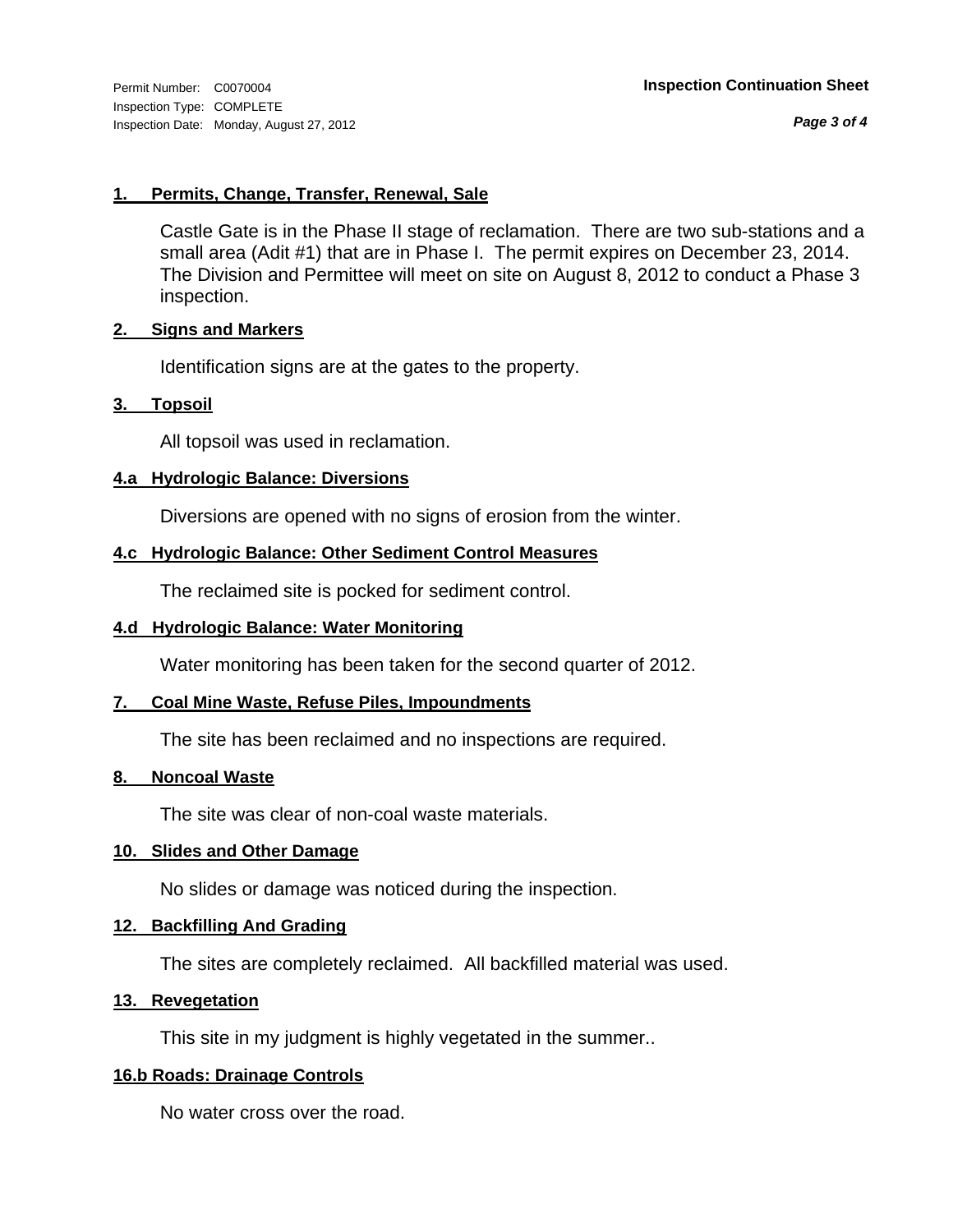Inspection Type: COMPLETE Inspection Date: Monday, August 27, 2012

*Page 4 of 4*

#### **19. AVS Check**

AVS checks are made in Salt Lake City.

#### **21. Bonding and Insurance**

The bonding amount is \$490,100. The insurance policy will expire on Dec. 13, 2012. The bonding amount will be adjusted in the near future.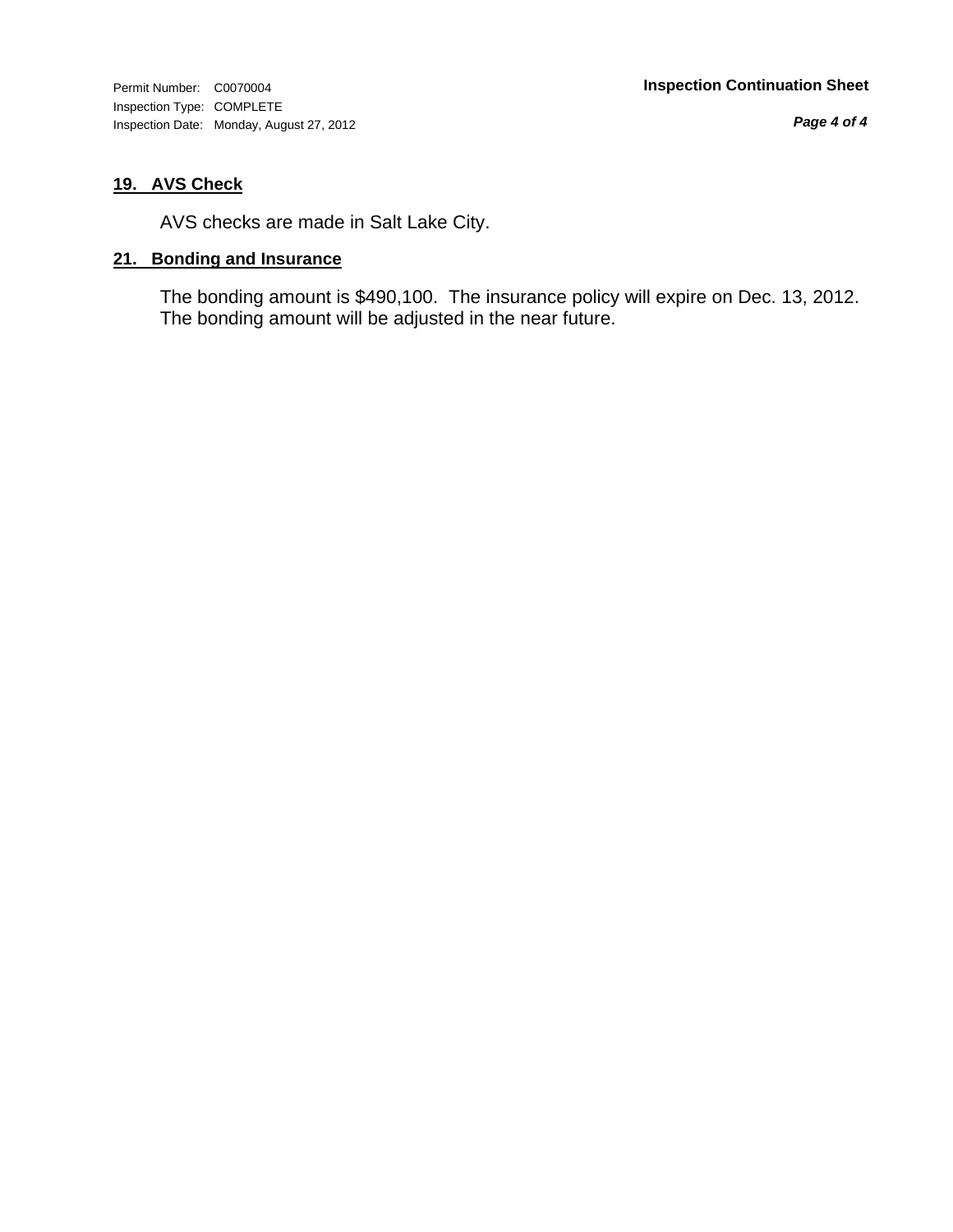

### Lieutenant Governor

## **State of Utah**

DEPARTMENT OF NATURAL RESOURCES

**MICHAEL R. STYLER Executive Director** 

#### Division of Oil, Gas and Mining

**JOHN R. BAZA Division Director** 

|  | Representatives Present During the Inspection: |
|--|------------------------------------------------|
|  | Company Gregg Galecki                          |
|  | OGM Karl Houskeeper                            |

### **Inspection Report**

| Permit Number:   | C0070005                  |
|------------------|---------------------------|
| Inspection Type: | <b>PARTIAL</b>            |
| Inspection Date: | Thursday, August 02, 2012 |
| Start Date/Time: | 8/2/2012 8:30:00 AM       |
| End Date/Time:   | 8/2/2012 2:30:00 PM       |
| Last Inspection: | Thursday, July 12, 2012   |

Inspector: Karl Houskeeper,

Weather: Clear Skies, Temp. 68 Deg. F.

InspectionID Report Number: 3187

Accepted by: jhelfric 8/13/2012

|                                                                                                                | Permitee: CANYON FUEL COMPANY           |                          |                            |
|----------------------------------------------------------------------------------------------------------------|-----------------------------------------|--------------------------|----------------------------|
|                                                                                                                | <b>Operator: CANYON FUEL COMPANY</b>    |                          |                            |
|                                                                                                                | <b>Site: SKYLINE MINE</b>               |                          |                            |
|                                                                                                                | Address: HC 35 BOX 380, HELPER UT 84526 |                          |                            |
|                                                                                                                | County: <b>CARBON</b>                   |                          |                            |
|                                                                                                                | Permit Type: PERMANENT COAL PROGRAM     |                          |                            |
| Permit Status: ACTIVE                                                                                          |                                         |                          |                            |
| <b>Current Acreages</b>                                                                                        |                                         | <b>Mineral Ownership</b> | <b>Types of Operations</b> |
| 121.97 Total Permitted                                                                                         |                                         | $\sqrt{}$ Federal        | ⊻<br>Underground           |
| 121.97 Total Disturbed                                                                                         |                                         | $\vee$ State             | <b>Surface</b>             |
|                                                                                                                | <b>Phase I</b>                          | County                   | Loadout                    |
|                                                                                                                | <b>Phase II</b>                         | $\overline{\vee}$ Fee    | Processing                 |
|                                                                                                                | <b>Phase III</b>                        | Other                    | Reprocessing               |
| Report summary and status for pending enforcement actions, permit conditions, Division Orders, and amendments: |                                         |                          |                            |

**UTAI** Thursday, Augu **Date** Karl Houskeeper, 49 Inspector ID Number:Note: 59 This inspection report does not do an affidavit Suite and Affidavit Constitute and Division of Coli, Gas and Mining.<br>telephone (801) 538-5340 • facsimile (801) 359-3940 • TTY (801) 538-7458 • www.ogm.utah.gov OIL, GAS & MINING

**Inspector's Signature:**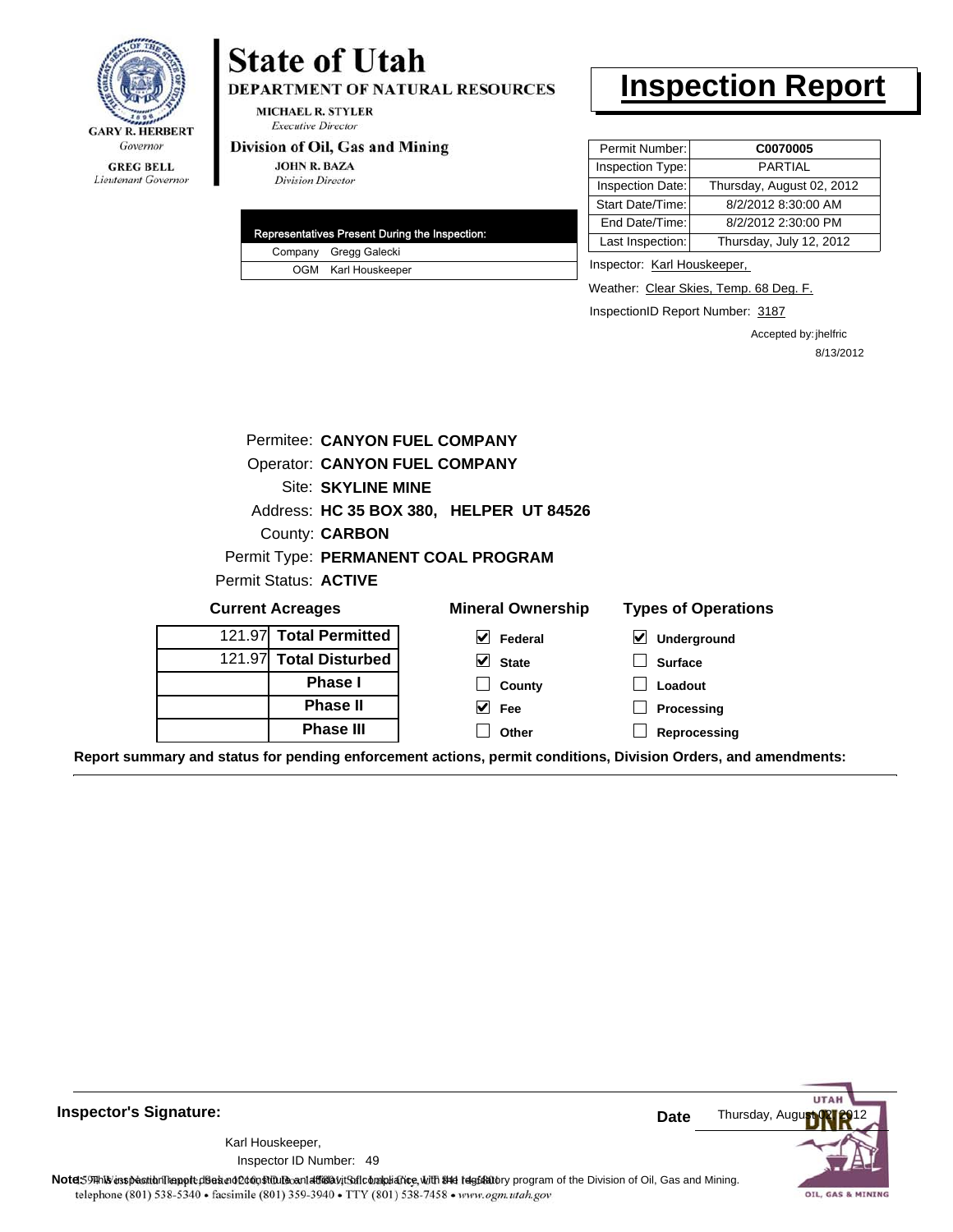- *1. Substantiate the elements on this inspection by checking the appropriate performance standard.*
- *a. For COMPLETE inspections provide narrative justification for any elements not fully inspected unless element is not appropriate to the site, in which case check Not Applicable.*
- *b. For PARTIAL inspections check only the elements evaluated.*
- *2. Document any noncompliance situation by reference the NOV issued at the appropriate performance standard listed below.*
- *3. Reference any narratives written in conjunction with this inspection at the appropriate performace standard listed below.*
- *4. Provide a brief status report for all pending enforcement actions, permit conditions, Divison Orders, and amendments.*

|     |                                                               | Evaluated               | Not Applicable Comment |                         | Enforcement |
|-----|---------------------------------------------------------------|-------------------------|------------------------|-------------------------|-------------|
| 1.  | Permits, Change, Transfer, Renewal, Sale                      |                         |                        |                         |             |
| 2.  | <b>Signs and Markers</b>                                      | $\overline{\mathbf{v}}$ |                        | $\overline{\mathbf{v}}$ |             |
| 3.  | Topsoil                                                       |                         |                        |                         |             |
| 4.a | Hydrologic Balance: Diversions                                |                         |                        |                         |             |
| 4.b | Hydrologic Balance: Sediment Ponds and Impoundments           |                         |                        |                         |             |
| 4.c | Hydrologic Balance: Other Sediment Control Measures           |                         |                        |                         |             |
| 4.d | Hydrologic Balance: Water Monitoring                          |                         |                        |                         |             |
| 4.e | Hydrologic Balance: Effluent Limitations                      |                         |                        |                         |             |
| 5.  | <b>Explosives</b>                                             |                         |                        |                         |             |
| 6.  | Disposal of Excess Spoil, Fills, Benches                      |                         |                        |                         |             |
| 7.  | Coal Mine Waste, Refuse Piles, Impoundments                   |                         |                        |                         |             |
| 8.  | Noncoal Waste                                                 | $\overline{\mathbf{v}}$ |                        | $\overline{\mathsf{v}}$ |             |
| 9.  | Protection of Fish, Wildlife and Related Environmental Issues |                         |                        |                         |             |
|     | 10. Slides and Other Damage                                   |                         |                        |                         |             |
| 11. | Contemporaneous Reclamation                                   |                         |                        |                         |             |
| 12. | <b>Backfilling And Grading</b>                                |                         |                        |                         |             |
| 13. | Revegetation                                                  |                         |                        |                         |             |
| 14. | Subsidence Control                                            |                         |                        |                         |             |
|     | 15. Cessation of Operations                                   |                         |                        |                         |             |
|     | 16.a Roads: Construction, Maintenance, Surfacing              |                         |                        |                         |             |
|     | 16.b Roads: Drainage Controls                                 |                         |                        |                         |             |
|     | 17. Other Transportation Facilities                           |                         |                        |                         |             |
| 18. | Support Facilities, Utility Installations                     |                         |                        |                         |             |
|     | 19. AVS Check                                                 |                         |                        |                         |             |
| 20. | Air Quality Permit                                            |                         |                        |                         |             |
| 21. | Bonding and Insurance                                         |                         |                        |                         |             |
|     | 22. Other                                                     | $\overline{\mathbf{v}}$ |                        | $\overline{\mathbf{v}}$ |             |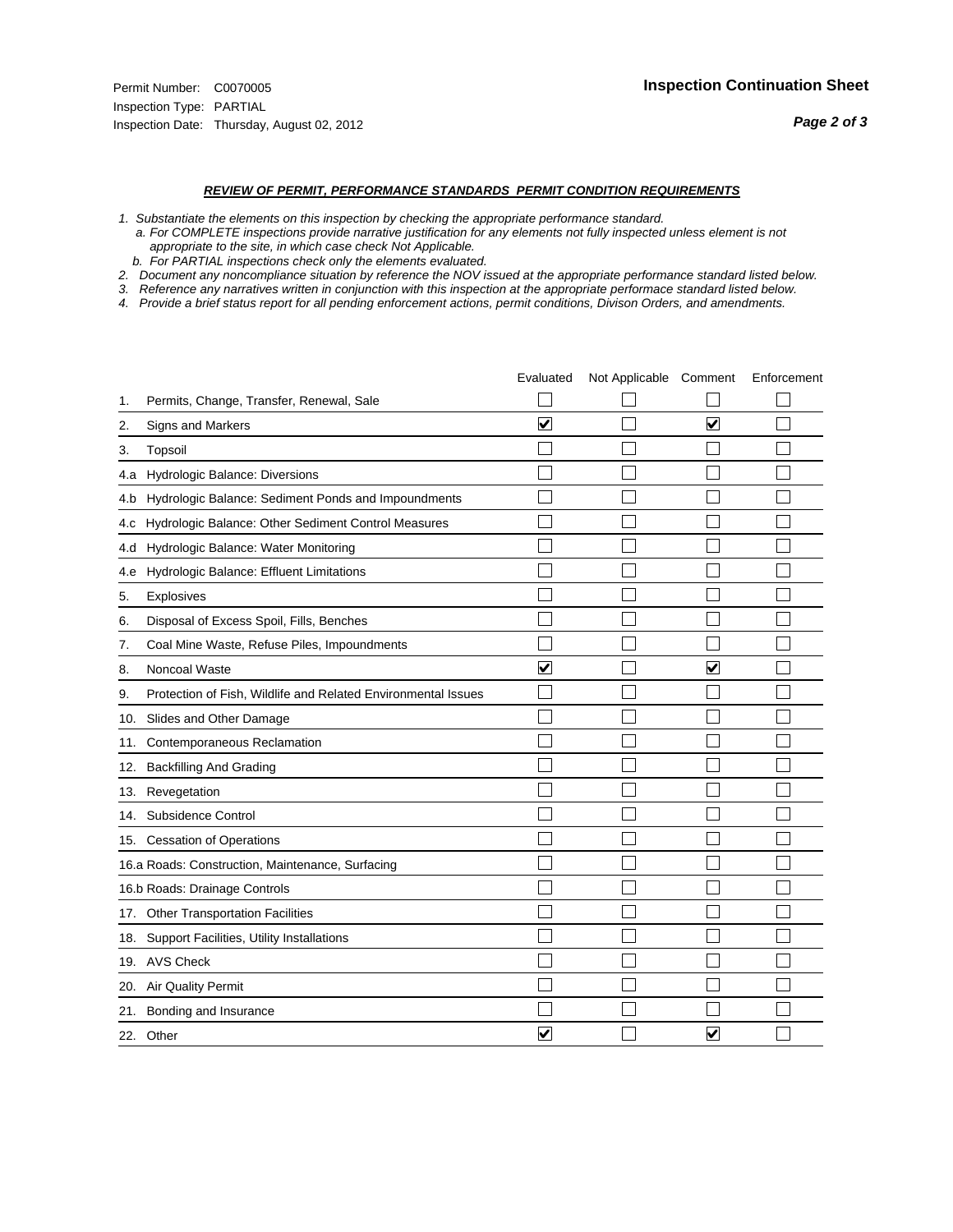Inspection Type: PARTIAL Inspection Date: Thursday, August 02, 2012

*Page 3 of 3*

#### **2. Signs and Markers**

The mine identification signs that were observed during the access points to the mine permit area are all posted at the various entrances and contain the required information set forth in the R645 Coal Rules.

#### **8. Noncoal Waste**

Items of noncoal waste were observed along the roadway adjacent to the explosive storage are. The items need to be gathered and disposed of properly.

#### **22. Other**

Stands of thistle were seen along the mine road that goes from the Office/Shop area past the fan and down to the main sediment pond area and at the gate entrance into the waste rock site. The thistle needs to be treated and/or removed.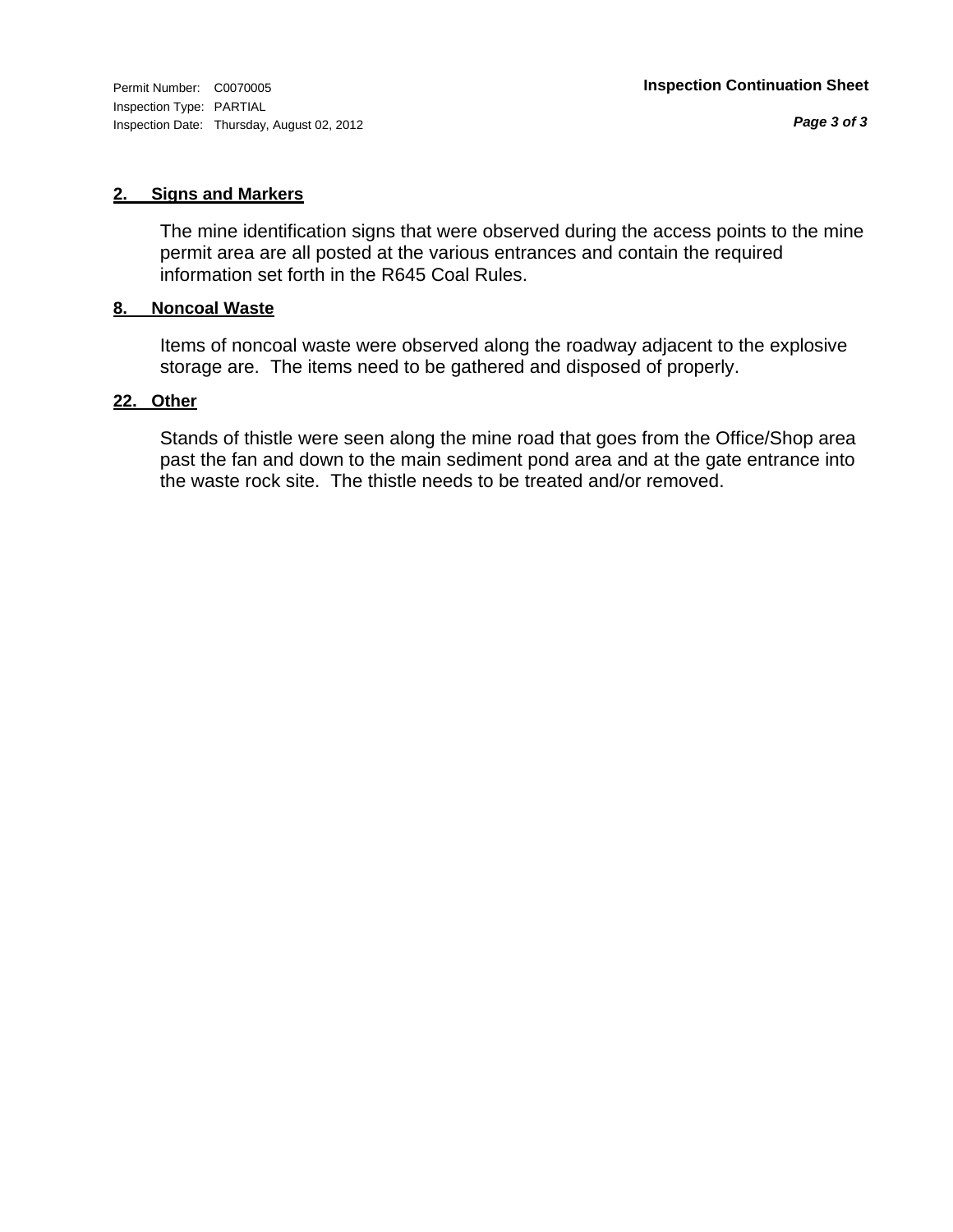

DEPARTMENT OF NATURAL RESOURCES

**MICHAEL R. STYLER Executive Director** 

#### Division of Oil, Gas and Mining

**JOHN R. BAZA Division Director** 

|  | Representatives Present During the Inspection: |
|--|------------------------------------------------|
|  | OGM Steve Demczak                              |
|  | Company Dennis Ware                            |

### **Inspection Report**

| Permit Number:   | C0070006                  |
|------------------|---------------------------|
| Inspection Type: | <b>COMPLETE</b>           |
| Inspection Date: | Monday, August 27, 2012   |
| Start Date/Time: | 8/27/2012 9:00:00 AM      |
| End Date/Time:   | 8/27/2012 12:00:00 PM     |
| Last Inspection: | Thursday, August 23, 2012 |

Inspector: Steve Demczak,

Weather: Cloudy, 70's

InspectionID Report Number: 3221

**Reprocessing**

Accepted by:

|                                    | Permitee: PLATEAU MINING CORP        |                                          |                            |  |  |  |  |
|------------------------------------|--------------------------------------|------------------------------------------|----------------------------|--|--|--|--|
|                                    | <b>Operator: PLATEAU MINING CORP</b> |                                          |                            |  |  |  |  |
|                                    | <b>Site: STAR POINT MINE</b>         |                                          |                            |  |  |  |  |
|                                    |                                      | Address: PO BOX 30, HELPER UT 84526-0030 |                            |  |  |  |  |
|                                    | County: <b>CARBON</b>                |                                          |                            |  |  |  |  |
|                                    |                                      | Permit Type: PERMANENT COAL PROGRAM      |                            |  |  |  |  |
|                                    | Permit Status: RECLAIMED             |                                          |                            |  |  |  |  |
|                                    | <b>Current Acreages</b>              | <b>Mineral Ownership</b>                 | <b>Types of Operations</b> |  |  |  |  |
| 8.885.00                           | <b>Total Permitted</b>               | M<br>Federal                             | <b>Underground</b>         |  |  |  |  |
| 87.30                              | <b>Total Disturbed</b>               | V<br><b>State</b>                        | <b>Surface</b>             |  |  |  |  |
| 100.76<br><b>Phase I</b><br>County |                                      |                                          | Loadout                    |  |  |  |  |
| 100.76                             | <b>Phase II</b>                      | Fee                                      | Processing                 |  |  |  |  |

**Other**

**Report summary and status for pending enforcement actions, permit conditions, Division Orders, and amendments:**

No violations were issued.

13.46

**Phase III**



**Inspector's Signature:**

Inspector ID Number: 39 Steve Demczak,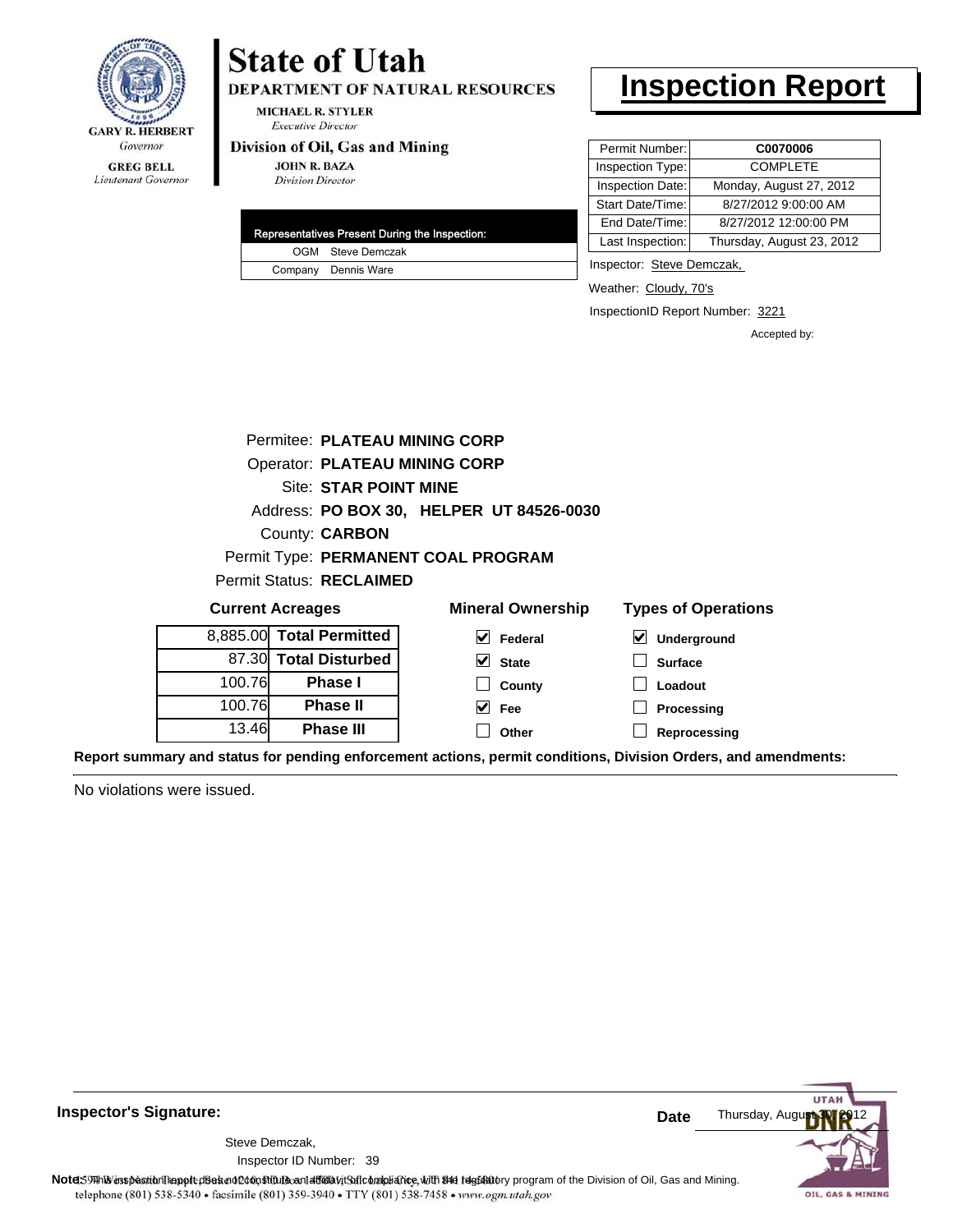- *1. Substantiate the elements on this inspection by checking the appropriate performance standard.*
- *a. For COMPLETE inspections provide narrative justification for any elements not fully inspected unless element is not appropriate to the site, in which case check Not Applicable.*
- *b. For PARTIAL inspections check only the elements evaluated.*
- *2. Document any noncompliance situation by reference the NOV issued at the appropriate performance standard listed below.*
- *3. Reference any narratives written in conjunction with this inspection at the appropriate performace standard listed below.*
- *4. Provide a brief status report for all pending enforcement actions, permit conditions, Divison Orders, and amendments.*

|     |                                                               | Evaluated               | Not Applicable Comment          |                         | Enforcement |
|-----|---------------------------------------------------------------|-------------------------|---------------------------------|-------------------------|-------------|
| 1.  | Permits, Change, Transfer, Renewal, Sale                      | $\overline{\mathbf{v}}$ |                                 | V                       |             |
| 2.  | <b>Signs and Markers</b>                                      | $\overline{\mathbf{v}}$ |                                 | $\blacktriangledown$    |             |
| 3.  | Topsoil                                                       | $\overline{\mathbf{v}}$ |                                 | $\overline{\mathsf{v}}$ |             |
| 4.a | Hydrologic Balance: Diversions                                | $\blacktriangledown$    |                                 | $\blacktriangledown$    |             |
| 4.b | Hydrologic Balance: Sediment Ponds and Impoundments           |                         | ⊽                               |                         |             |
| 4.c | Hydrologic Balance: Other Sediment Control Measures           | $\overline{\mathbf{v}}$ |                                 | $\blacktriangledown$    |             |
| 4.d | Hydrologic Balance: Water Monitoring                          |                         | $\overline{\mathbf{v}}$         |                         |             |
| 4.e | Hydrologic Balance: Effluent Limitations                      |                         | $\overline{\blacktriangledown}$ |                         |             |
| 5.  | <b>Explosives</b>                                             |                         | $\blacktriangledown$            |                         |             |
| 6.  | Disposal of Excess Spoil, Fills, Benches                      |                         | $\overline{\mathbf{v}}$         |                         |             |
| 7.  | Coal Mine Waste, Refuse Piles, Impoundments                   |                         | $\blacktriangledown$            |                         |             |
| 8.  | Noncoal Waste                                                 | $\overline{\mathbf{v}}$ |                                 | $\overline{\mathbf{v}}$ |             |
| 9.  | Protection of Fish, Wildlife and Related Environmental Issues | $\overline{\mathbf{v}}$ |                                 |                         |             |
|     | 10. Slides and Other Damage                                   | $\overline{\mathbf{v}}$ |                                 | $\blacktriangledown$    |             |
| 11. | Contemporaneous Reclamation                                   |                         | $\blacktriangledown$            |                         |             |
| 12. | <b>Backfilling And Grading</b>                                | $\blacktriangledown$    |                                 | $\blacktriangledown$    |             |
| 13. | Revegetation                                                  | $\overline{\mathbf{v}}$ |                                 | $\overline{\mathbf{v}}$ |             |
| 14. | Subsidence Control                                            |                         | $\overline{\mathbf{v}}$         |                         |             |
|     | 15. Cessation of Operations                                   |                         | $\blacktriangledown$            |                         |             |
|     | 16.a Roads: Construction, Maintenance, Surfacing              |                         | $\overline{\mathsf{v}}$         |                         |             |
|     | 16.b Roads: Drainage Controls                                 |                         | $\blacktriangledown$            |                         |             |
|     | 17. Other Transportation Facilities                           |                         | $\overline{\blacktriangledown}$ |                         |             |
| 18. | Support Facilities, Utility Installations                     |                         | $\overline{\blacktriangledown}$ |                         |             |
|     | 19. AVS Check                                                 | $\overline{\mathbf{v}}$ |                                 | $\blacktriangledown$    |             |
| 20. | Air Quality Permit                                            |                         | $\overline{\mathsf{v}}$         |                         |             |
|     | 21. Bonding and Insurance                                     | $\overline{\mathbf{v}}$ |                                 | $\blacktriangledown$    |             |
|     | 22. Other                                                     |                         |                                 |                         |             |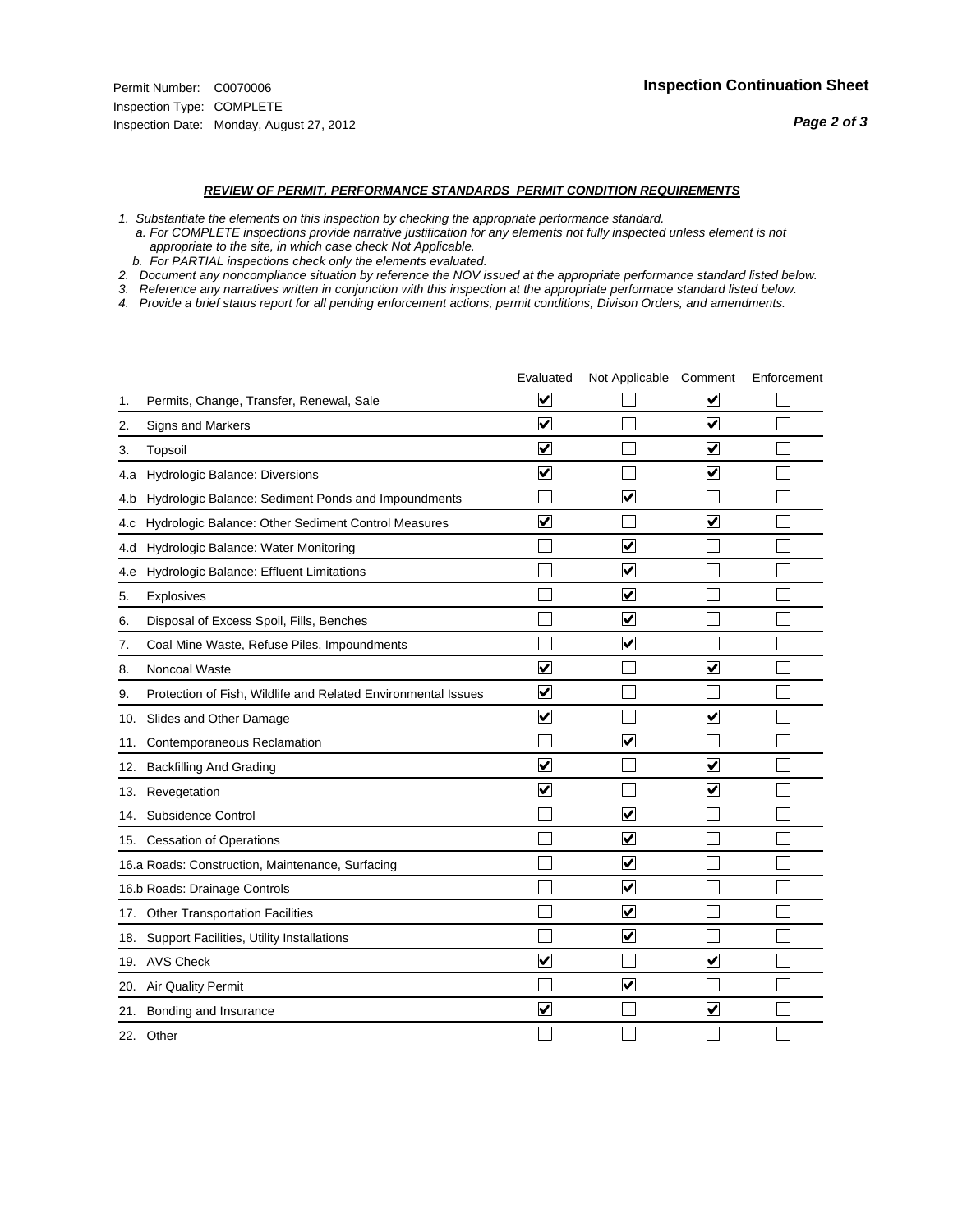#### **1. Permits, Change, Transfer, Renewal, Sale**

The permit will expire on January 28, 2017. The permittee has received Phase II bond release on the Starpoint Mine from the Division.

#### **2. Signs and Markers**

The identification sign is next to the road to the site. The permittee has removed the subsidence markers from the permit area.

#### **3. Topsoil**

All topsoil was used for reclamation.

#### **4.a Hydrologic Balance: Diversions**

The main diversion that leaves the reclaim site had blown out in several places due to a rain storm. The forest fires have contributed to additional runoff. The permittee had contractor and consultant with me on inspection. The consultant will determine what is necessary to redesign diversion ditch. The vegetation was not affect by the rain storm. All repairs can be conducted by use the diversion ditch for access.

#### **4.c Hydrologic Balance: Other Sediment Control Measures**

The complete site is pocked to prevent sediment from leaving the reclaimed area.

#### **8. Noncoal Waste**

The area was clear of non-coal waste materials.

#### **10. Slides and Other Damage**

No slides were noticed during the inspection.

#### **12. Backfilling And Grading**

The site is completely backfilled and graded to AOC.

#### **13. Revegetation**

Vegetation appears to be doing well in the summer.

#### **19. AVS Check**

AVS checks are done in SLC.

#### **21. Bonding and Insurance**

The insurance policy number is GL-5442703 and will expire on December 13, 2012. The bonding amount is \$672,000.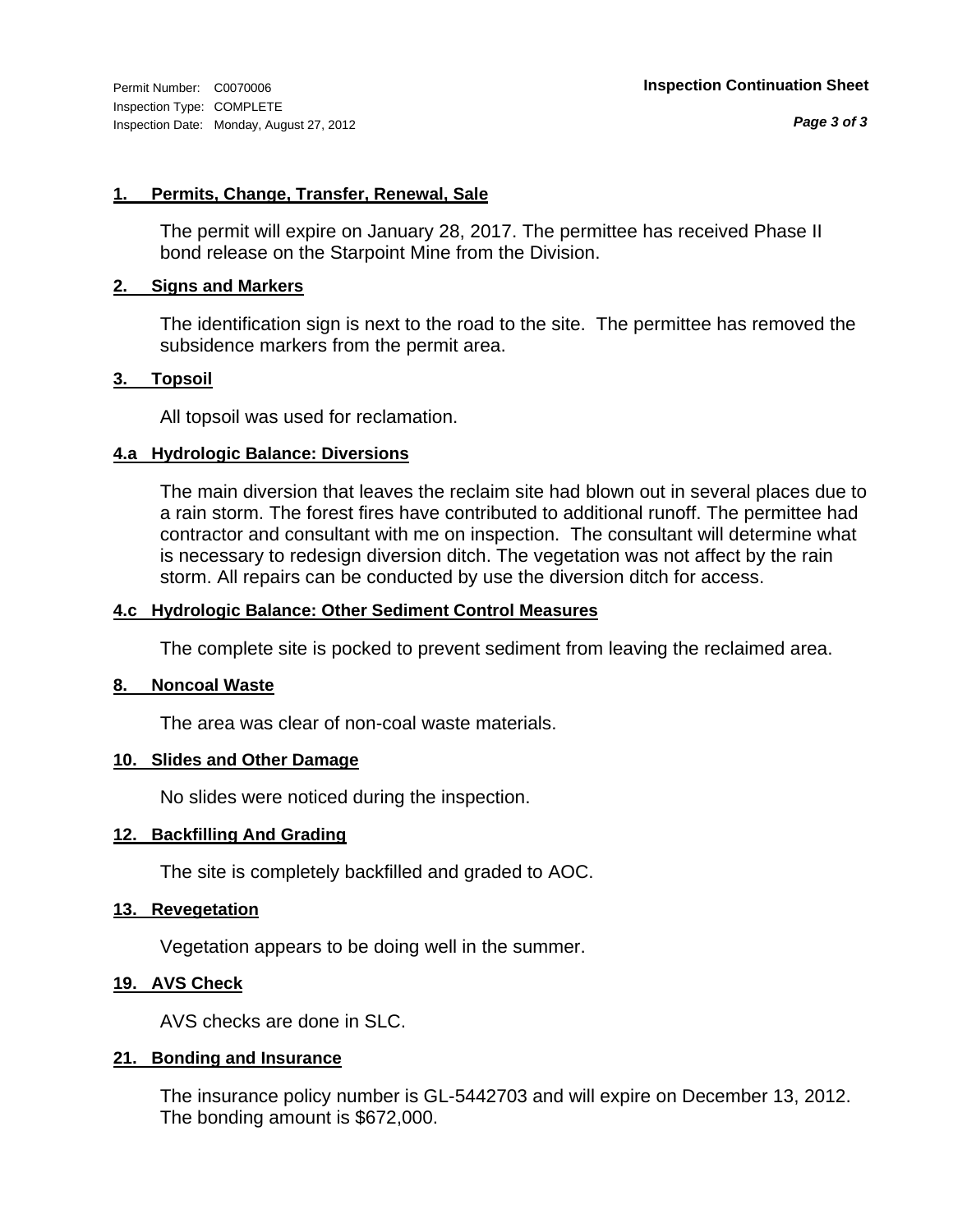

#### **GREG BELL** Lieutenant Governor

## **State of Utah**

DEPARTMENT OF NATURAL RESOURCES

**MICHAEL R. STYLER Executive Director** 

#### Division of Oil, Gas and Mining

**JOHN R. BAZA Division Director** 

| Representatives Present During the Inspection: |
|------------------------------------------------|
| OGM Karl Houskeeper                            |
| OGM Steve Demczak                              |

### **Inspection Report**

| Permit Number:   | C0070007                  |
|------------------|---------------------------|
| Inspection Type: | <b>COMPLETE</b>           |
| Inspection Date: | Thursday, August 09, 2012 |
| Start Date/Time: | 8/9/2012 8:00:00 AM       |
| End Date/Time:   | 8/9/2012 10:00:00 AM      |
| Last Inspection: | Saturday, August 11, 2012 |

Inspector: Steve Demczak,

Weather: Sunny, 90's

InspectionID Report Number: 3215

Accepted by:

|          | Permitee: SUNNYSIDE COAL CO         |
|----------|-------------------------------------|
|          | Operator: SUNNYSIDE COAL CO         |
|          | <b>Site: SUNNYSIDE MINE</b>         |
| Address: |                                     |
|          | County: <b>CARBON</b>               |
|          | Permit Type: PERMANENT COAL PROGRAM |
|          | <b>Permit Status: FORFEITURE</b>    |

| <b>Current Acreages</b> |                        | <b>Mineral Ownership</b> | <b>Types of Operations</b>                                                                                     |  |  |
|-------------------------|------------------------|--------------------------|----------------------------------------------------------------------------------------------------------------|--|--|
|                         | 287.40 Total Permitted | V<br>Federal             | Underground                                                                                                    |  |  |
|                         | 287.40 Total Disturbed | <b>State</b>             | <b>Surface</b>                                                                                                 |  |  |
|                         | <b>Phase I</b>         | $\vee$ County            | Loadout                                                                                                        |  |  |
|                         | <b>Phase II</b>        | $\vee$ Fee               | Processing                                                                                                     |  |  |
|                         | <b>Phase III</b>       | Other                    | Reprocessing                                                                                                   |  |  |
|                         |                        |                          | Report summary and status for pending enforcement actions, permit conditions, Division Orders, and amendments: |  |  |



**Inspector's Signature:**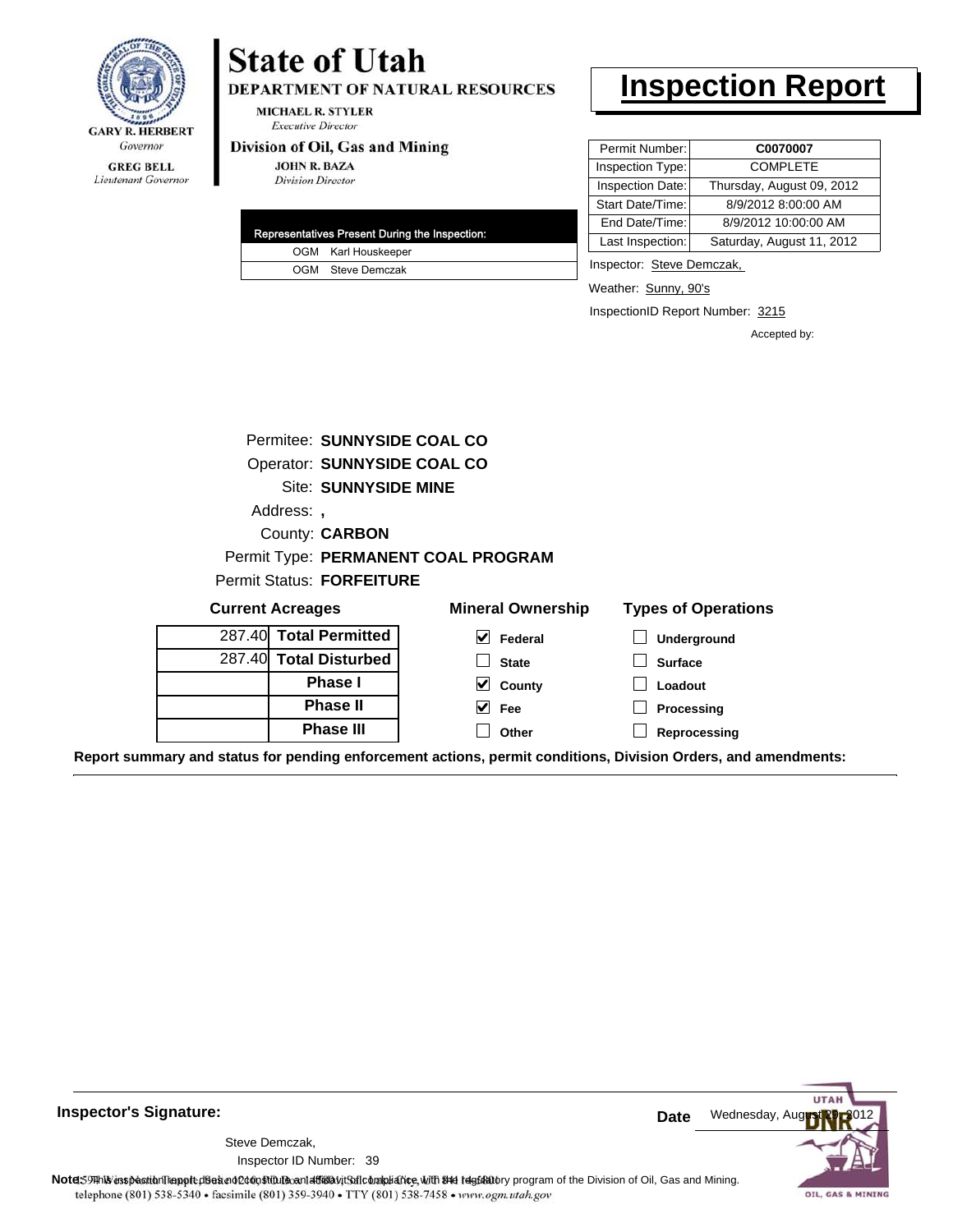- *1. Substantiate the elements on this inspection by checking the appropriate performance standard.*
- *a. For COMPLETE inspections provide narrative justification for any elements not fully inspected unless element is not appropriate to the site, in which case check Not Applicable.*
- *b. For PARTIAL inspections check only the elements evaluated.*
- *2. Document any noncompliance situation by reference the NOV issued at the appropriate performance standard listed below.*
- *3. Reference any narratives written in conjunction with this inspection at the appropriate performace standard listed below.*
- *4. Provide a brief status report for all pending enforcement actions, permit conditions, Divison Orders, and amendments.*

|     |                                                               | Evaluated               | Not Applicable Comment          |                         | Enforcement |
|-----|---------------------------------------------------------------|-------------------------|---------------------------------|-------------------------|-------------|
| 1.  | Permits, Change, Transfer, Renewal, Sale                      | $\overline{\mathbf{v}}$ |                                 | V                       |             |
| 2.  | Signs and Markers                                             | $\overline{\mathbf{v}}$ |                                 | ☑                       |             |
| 3.  | Topsoil                                                       |                         |                                 |                         |             |
| 4.a | Hydrologic Balance: Diversions                                |                         |                                 |                         |             |
| 4.b | Hydrologic Balance: Sediment Ponds and Impoundments           |                         | V                               |                         |             |
| 4.c | Hydrologic Balance: Other Sediment Control Measures           | $\overline{\mathbf{v}}$ |                                 | $\blacktriangledown$    |             |
| 4.d | Hydrologic Balance: Water Monitoring                          |                         | $\overline{\blacktriangledown}$ |                         |             |
| 4.e | Hydrologic Balance: Effluent Limitations                      |                         | $\blacktriangledown$            |                         |             |
| 5.  | <b>Explosives</b>                                             |                         | $\overline{\mathbf{v}}$         |                         |             |
| 6.  | Disposal of Excess Spoil, Fills, Benches                      |                         | $\bm{\mathsf{v}}$               |                         |             |
| 7.  | Coal Mine Waste, Refuse Piles, Impoundments                   |                         | $\blacktriangledown$            |                         |             |
| 8.  | Noncoal Waste                                                 | $\overline{\mathsf{v}}$ |                                 | V                       |             |
| 9.  | Protection of Fish, Wildlife and Related Environmental Issues |                         | $\blacktriangledown$            |                         |             |
| 10. | Slides and Other Damage                                       | $\overline{\mathbf{v}}$ |                                 | $\blacktriangledown$    |             |
| 11. | Contemporaneous Reclamation                                   |                         | $\blacktriangledown$            |                         |             |
| 12. | <b>Backfilling And Grading</b>                                | $\blacktriangledown$    |                                 | $\blacktriangledown$    |             |
| 13. | Revegetation                                                  | $\overline{\mathbf{v}}$ |                                 | $\overline{\mathbf{v}}$ |             |
| 14. | Subsidence Control                                            |                         | $\overline{\mathbf{v}}$         |                         |             |
|     | 15. Cessation of Operations                                   |                         | $\overline{\mathbf{v}}$         |                         |             |
|     | 16.a Roads: Construction, Maintenance, Surfacing              |                         | $\blacktriangledown$            |                         |             |
|     | 16.b Roads: Drainage Controls                                 |                         | $\blacktriangledown$            |                         |             |
| 17. | <b>Other Transportation Facilities</b>                        |                         |                                 |                         |             |
| 18. | Support Facilities, Utility Installations                     | $\overline{\mathbf{v}}$ |                                 | $\overline{\mathbf{v}}$ |             |
|     | 19. AVS Check                                                 |                         | $\blacktriangledown$            |                         |             |
| 20. | <b>Air Quality Permit</b>                                     |                         | $\blacktriangledown$            |                         |             |
|     | 21. Bonding and Insurance                                     |                         | $\overline{\mathbf{v}}$         |                         |             |
|     | 22. Other                                                     |                         |                                 |                         |             |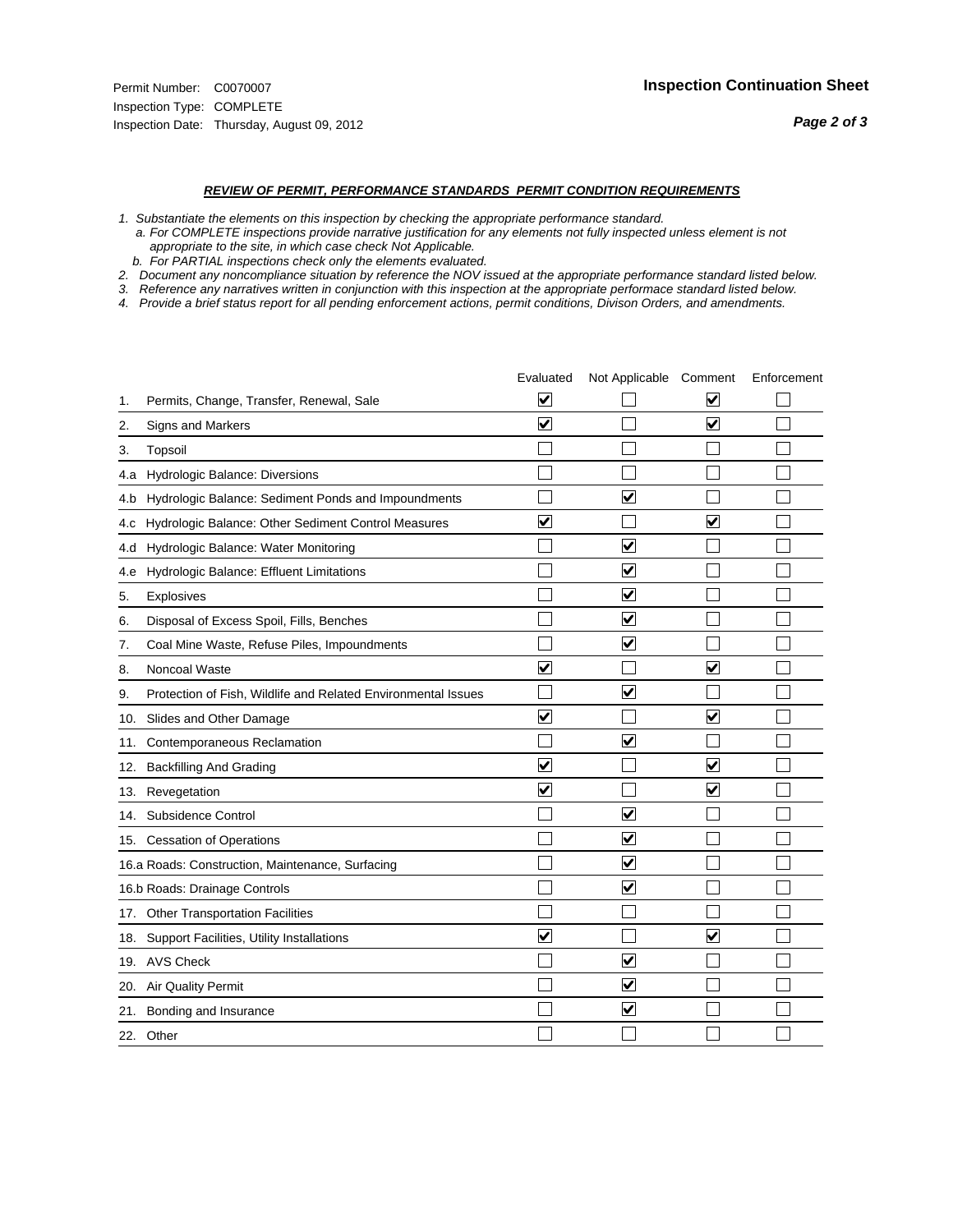Inspection Type: COMPLETE Inspection Date: Thursday, August 09, 2012

#### Permit Number: C0070007 **Inspection Continuation Sheet**

*Page 3 of 3*

#### **1. Permits, Change, Transfer, Renewal, Sale**

The Division reclaimed the Sunnyside Mine.

#### **2. Signs and Markers**

No identification sign was on gate.

#### **4.c Hydrologic Balance: Other Sediment Control Measures**

The site was pocked for sediment control.

#### **8. Noncoal Waste**

There are old files and trash by old offices. Building have been broken into.

#### **10. Slides and Other Damage**

No slides were noticed during the inspection.

#### **12. Backfilling And Grading**

The site was backfilled and graded. I did not see any major signs of erosion near the old rail loadout area.

#### **13. Revegetation**

Vegetation appears to be good. A vegetation person should review this area for releasing this area from Division responsibility.

#### **18. Support Facilities, Utility Installations**

The shop, bathhouse, office building and parking area were separated from the reclamation of Sunnyside. These building were intented for industrial use. No industrial use is occurring and building are falling apart.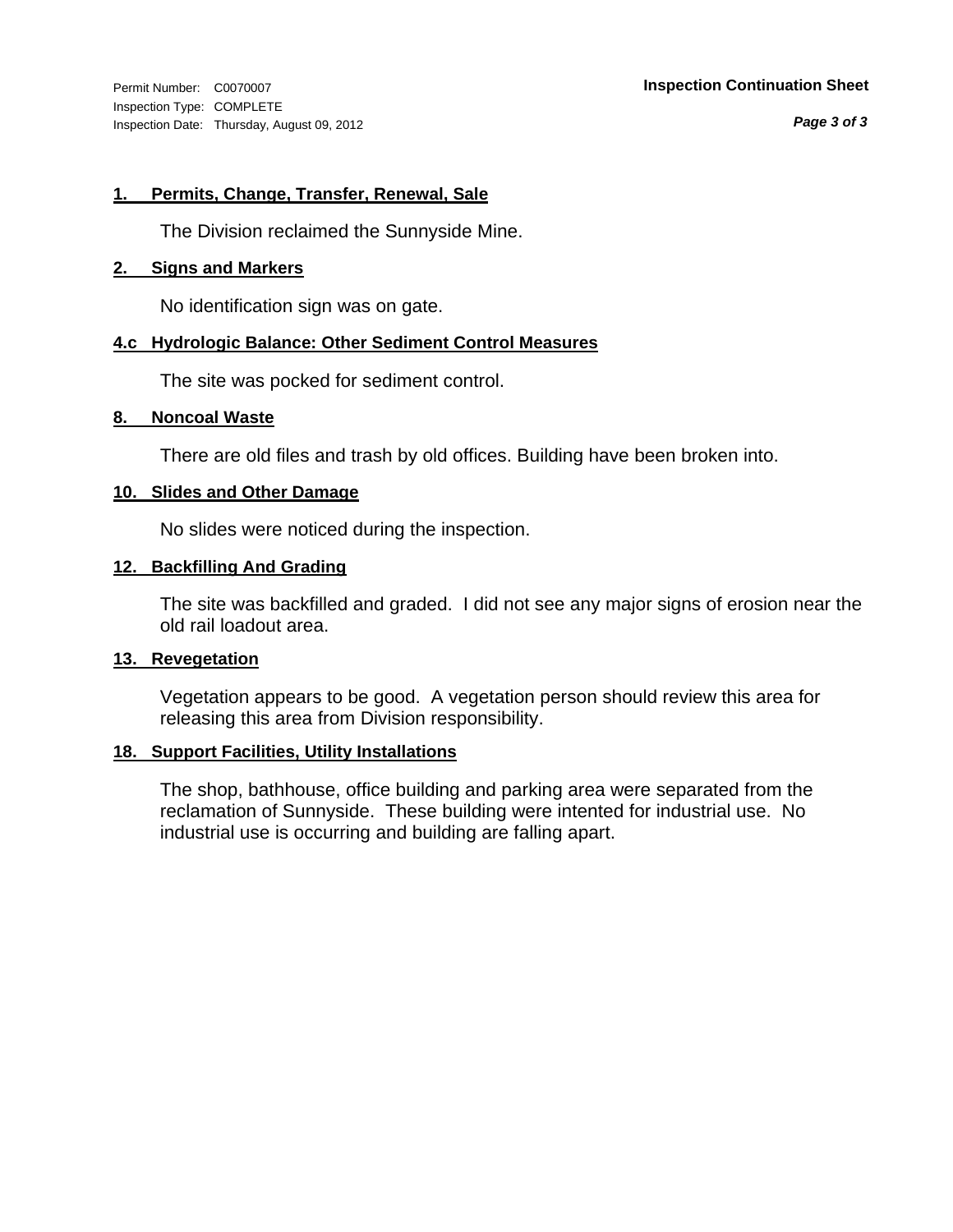

DEPARTMENT OF NATURAL RESOURCES

**MICHAEL R. STYLER Executive Director** 

#### Division of Oil, Gas and Mining

**JOHN R. BAZA Division Director** 

| Representatives Present During the Inspection: |                   |  |  |
|------------------------------------------------|-------------------|--|--|
|                                                | OGM Steve Demczak |  |  |

### **Inspection Report**

| Permit Number:   | C0070011                   |
|------------------|----------------------------|
| Inspection Type: | <b>COMPLETE</b>            |
| Inspection Date: | Wednesday, August 01, 2012 |
| Start Date/Time: | 8/1/2012 10:00:00 AM       |
| End Date/Time:   | 8/1/2012 1:00:00 PM        |
| Last Inspection: | Wednesday, May 30, 2012    |

Inspector: Steve Demczak,

Weather: Sunny, 80's

InspectionID Report Number: 3185

Accepted by: jhelfric 8/13/2012

|                                |  | Permitee: HIAWATHA COAL CO INC |                                           |                                                                                                                |
|--------------------------------|--|--------------------------------|-------------------------------------------|----------------------------------------------------------------------------------------------------------------|
| Operator: HIAWATHA COAL CO INC |  |                                |                                           |                                                                                                                |
| Site: HIAWATHA MINE            |  |                                |                                           |                                                                                                                |
|                                |  |                                | Address: PO BOX 1240, HUNTINGTON UT 84528 |                                                                                                                |
|                                |  | County: <b>CARBON</b>          |                                           |                                                                                                                |
|                                |  |                                | Permit Type: PERMANENT COAL PROGRAM       |                                                                                                                |
|                                |  | Permit Status: ACTIVE          |                                           |                                                                                                                |
|                                |  | <b>Current Acreages</b>        | <b>Mineral Ownership</b>                  | <b>Types of Operations</b>                                                                                     |
|                                |  | 12,177.00 Total Permitted      | V<br>Federal                              | ⊻<br>Underground                                                                                               |
|                                |  | 290.00 Total Disturbed         | $\vee$ State                              | <b>Surface</b>                                                                                                 |
| 95.90<br><b>Phase I</b>        |  | County                         | Loadout                                   |                                                                                                                |
|                                |  | <b>Phase II</b>                | $\vee$ Fee                                | Processing                                                                                                     |
|                                |  | <b>Phase III</b>               | Other                                     | Reprocessing                                                                                                   |
|                                |  |                                |                                           | Report summary and status for pending enforcement actions, permit conditions, Division Orders, and amendments: |

No violation issued



**Inspector's Signature:**

Inspector ID Number: 39 Steve Demczak,

Note: 59 This inspection report does not do an affidavit Suite and Affidavit Constitute and Division of Coli, Gas and Mining.<br>telephone (801) 538-5340 • facsimile (801) 359-3940 • TTY (801) 538-7458 • www.ogm.utah.gov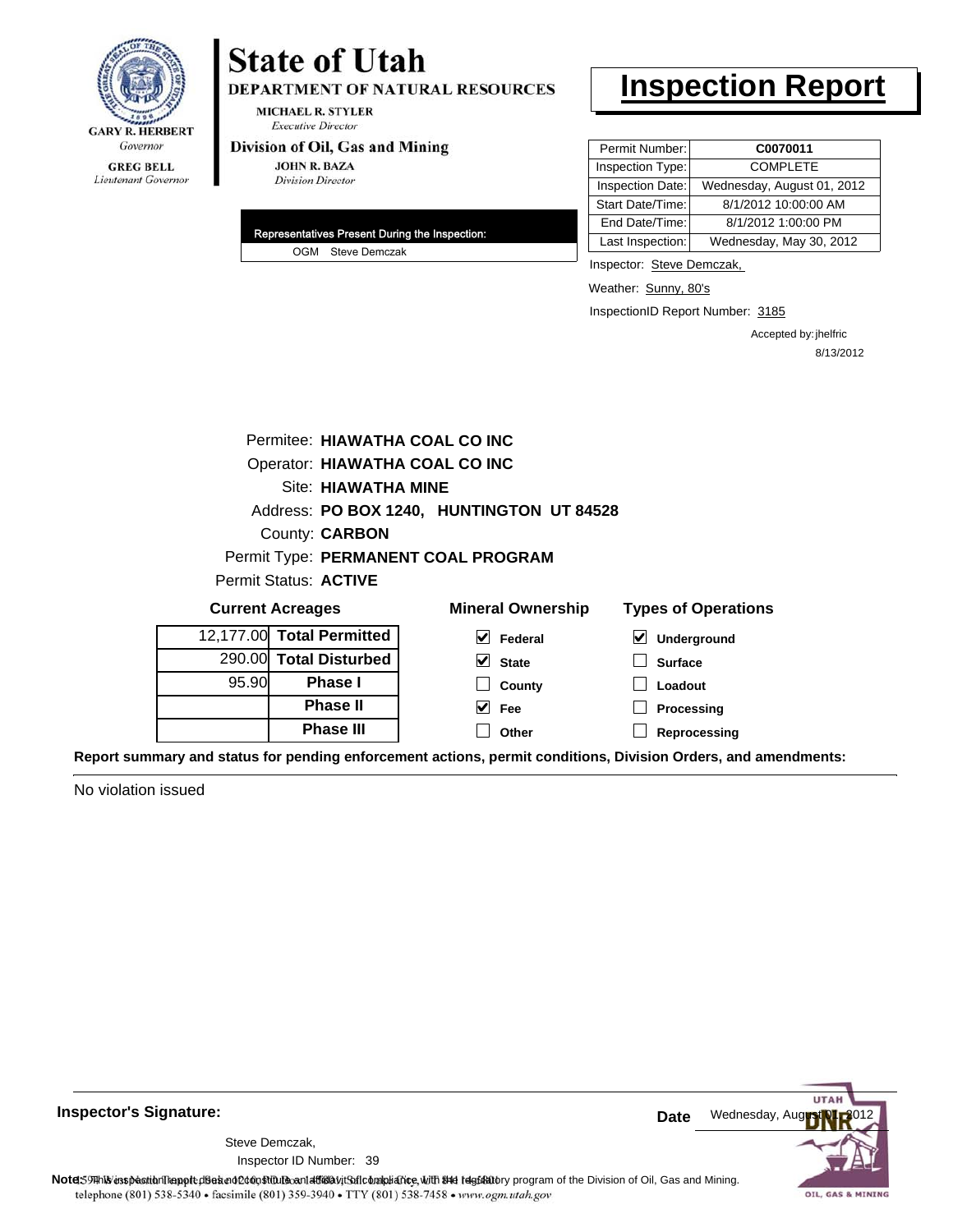#### *REVIEW OF PERMIT, PERFORMANCE STANDARDS PERMIT CONDITION REQUIREMENTS*

*1. Substantiate the elements on this inspection by checking the appropriate performance standard.*

 *a. For COMPLETE inspections provide narrative justification for any elements not fully inspected unless element is not appropriate to the site, in which case check Not Applicable.*

 *b. For PARTIAL inspections check only the elements evaluated.*

*2. Document any noncompliance situation by reference the NOV issued at the appropriate performance standard listed below.*

*3. Reference any narratives written in conjunction with this inspection at the appropriate performace standard listed below.*

*4. Provide a brief status report for all pending enforcement actions, permit conditions, Divison Orders, and amendments.*

|     |                                                               | Evaluated               | Not Applicable Comment  |                         | Enforcement |
|-----|---------------------------------------------------------------|-------------------------|-------------------------|-------------------------|-------------|
| 1.  | Permits, Change, Transfer, Renewal, Sale                      | $\overline{\mathbf{v}}$ |                         | V                       |             |
| 2.  | Signs and Markers                                             | $\overline{\mathbf{v}}$ |                         | $\blacktriangledown$    |             |
| 3.  | Topsoil                                                       | $\overline{\mathbf{v}}$ |                         | $\overline{\mathsf{v}}$ |             |
| 4.a | Hydrologic Balance: Diversions                                | $\overline{\mathbf{v}}$ |                         | $\blacktriangledown$    |             |
| 4.b | Hydrologic Balance: Sediment Ponds and Impoundments           | $\blacktriangledown$    |                         | ⊻                       |             |
| 4.C | Hydrologic Balance: Other Sediment Control Measures           | $\overline{\mathbf{v}}$ |                         |                         |             |
| 4.d | Hydrologic Balance: Water Monitoring                          | $\overline{\mathbf{v}}$ |                         | $\overline{\mathbf{v}}$ |             |
| 4.e | Hydrologic Balance: Effluent Limitations                      | $\overline{\mathbf{v}}$ |                         |                         |             |
| 5.  | <b>Explosives</b>                                             |                         | ⊽                       |                         |             |
| 6.  | Disposal of Excess Spoil, Fills, Benches                      |                         | $\blacktriangledown$    |                         |             |
| 7.  | Coal Mine Waste, Refuse Piles, Impoundments                   | $\overline{\mathbf{v}}$ |                         | $\overline{\mathbf{v}}$ |             |
| 8.  | Noncoal Waste                                                 | $\overline{\mathbf{v}}$ |                         | $\overline{\mathbf{v}}$ |             |
| 9.  | Protection of Fish, Wildlife and Related Environmental Issues | $\overline{\mathbf{v}}$ |                         |                         |             |
|     | 10. Slides and Other Damage                                   | $\overline{\mathbf{v}}$ |                         | ⊽                       |             |
| 11. | Contemporaneous Reclamation                                   | ⊽                       |                         |                         |             |
| 12. | <b>Backfilling And Grading</b>                                | $\overline{\mathbf{v}}$ |                         | $\blacktriangledown$    |             |
| 13. | Revegetation                                                  | $\overline{\mathbf{v}}$ |                         |                         |             |
| 14. | Subsidence Control                                            | $\overline{\mathbf{v}}$ |                         |                         |             |
|     | 15. Cessation of Operations                                   | $\overline{\mathbf{v}}$ |                         | $\blacktriangledown$    |             |
|     | 16.a Roads: Construction, Maintenance, Surfacing              | $\blacktriangledown$    |                         | $\blacktriangledown$    |             |
|     | 16.b Roads: Drainage Controls                                 | $\overline{\mathbf{v}}$ |                         | $\overline{\mathbf{v}}$ |             |
|     | 17. Other Transportation Facilities                           | $\overline{\mathbf{v}}$ |                         |                         |             |
| 18. | Support Facilities, Utility Installations                     | $\overline{\mathbf{v}}$ |                         |                         |             |
|     | 19. AVS Check                                                 |                         | $\blacktriangledown$    |                         |             |
| 20. | <b>Air Quality Permit</b>                                     | $\checkmark$            |                         | $\blacktriangledown$    |             |
| 21. | Bonding and Insurance                                         | $\overline{\mathbf{v}}$ |                         | $\blacktriangledown$    |             |
|     | 22. Other                                                     |                         | $\overline{\mathbf{v}}$ |                         |             |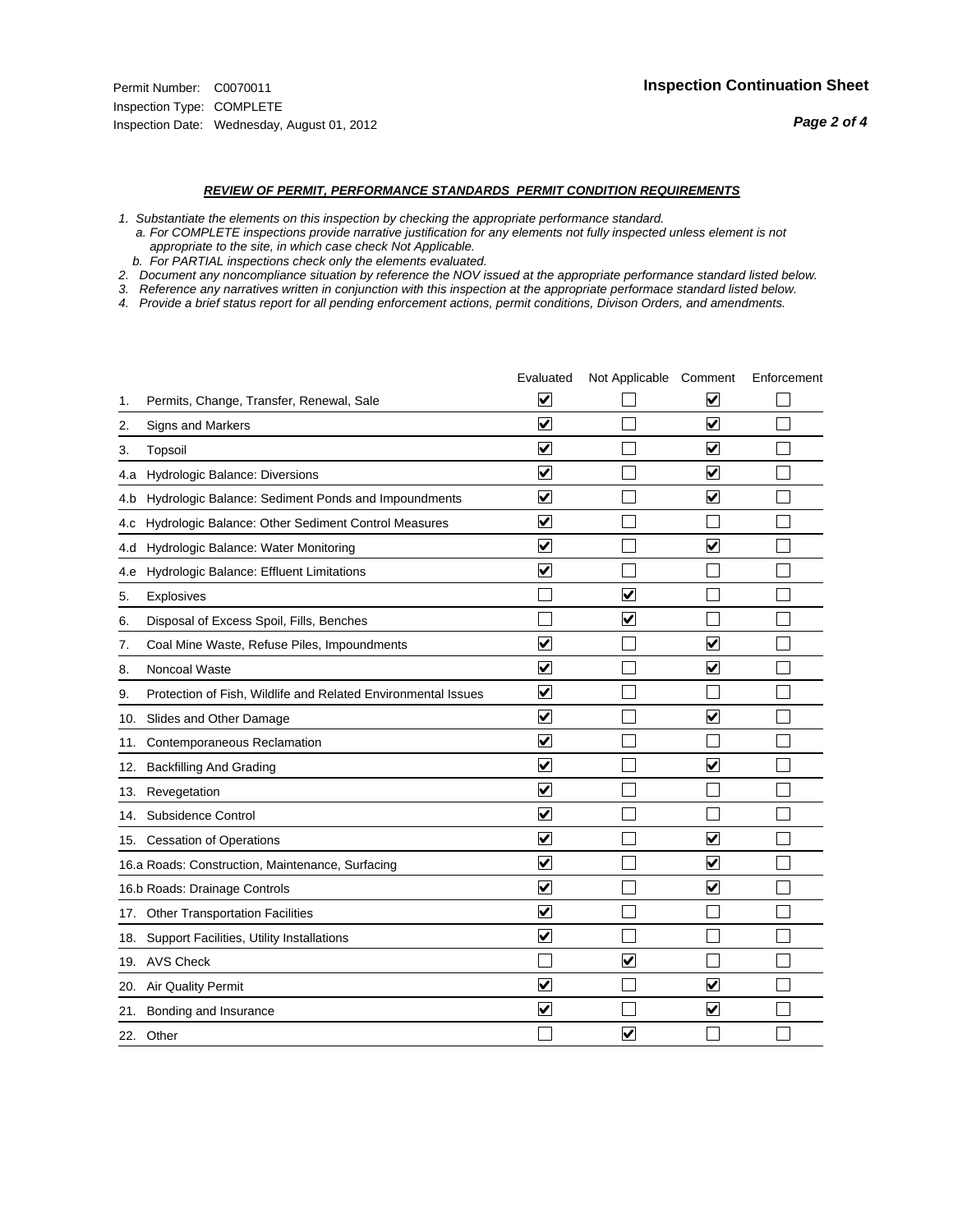*Page 3 of 4*

#### **1. Permits, Change, Transfer, Renewal, Sale**

SPPC Plan was reviewed and signed by a P.E. on 11/04/2009. The Air Quality Permit is BAQE-502-89. The mining and Reclamation Permit will expire on March 14, 2012. UPDES Permit will expire on December 31, 2014.

#### **2. Signs and Markers**

The idientification signs are next to the roads to the mine site.

#### **3. Topsoil**

The topsoil piles were inspected with no signs of wind or water erosion.

#### **4.a Hydrologic Balance: Diversions**

The road diversions were in the process of being cleaned out during the inspection. Left and Middle Fork had a forest fire in July. The rains came in middele to late July cause a mud flow into several road culverts and diversions. The runoff number for these areas has increased due to the lack of vegetation.

#### **4.b Hydrologic Balance: Sediment Ponds and Impoundments**

The sediment ponds were inspected with no signs of hazardous conditions. The sediment pond at middle fork appears to have a mud flow into it. The permitee may have to clean out this sediment pond. The permittee will cleck out the clean out level. The permittee conducted a second quarter inspection of sediment ponds on June 6, 2012. No hazardous conditions were reported.

#### **4.d Hydrologic Balance: Water Monitoring**

The permittee has taken water samples for the second quarter and is in the process of taking water samples for the third quarter.

#### **7. Coal Mine Waste, Refuse Piles, Impoundments**

#### **8. Noncoal Waste**

The site is generally clear of non-coal waste materials.

#### **10. Slides and Other Damage**

There is mud flows from the hillsides that were burn from forest fire.

#### **12. Backfilling And Grading**

No backfilling or grading is taking place at Hiawatha.

#### **15. Cessation of Operations**

The mine is idle.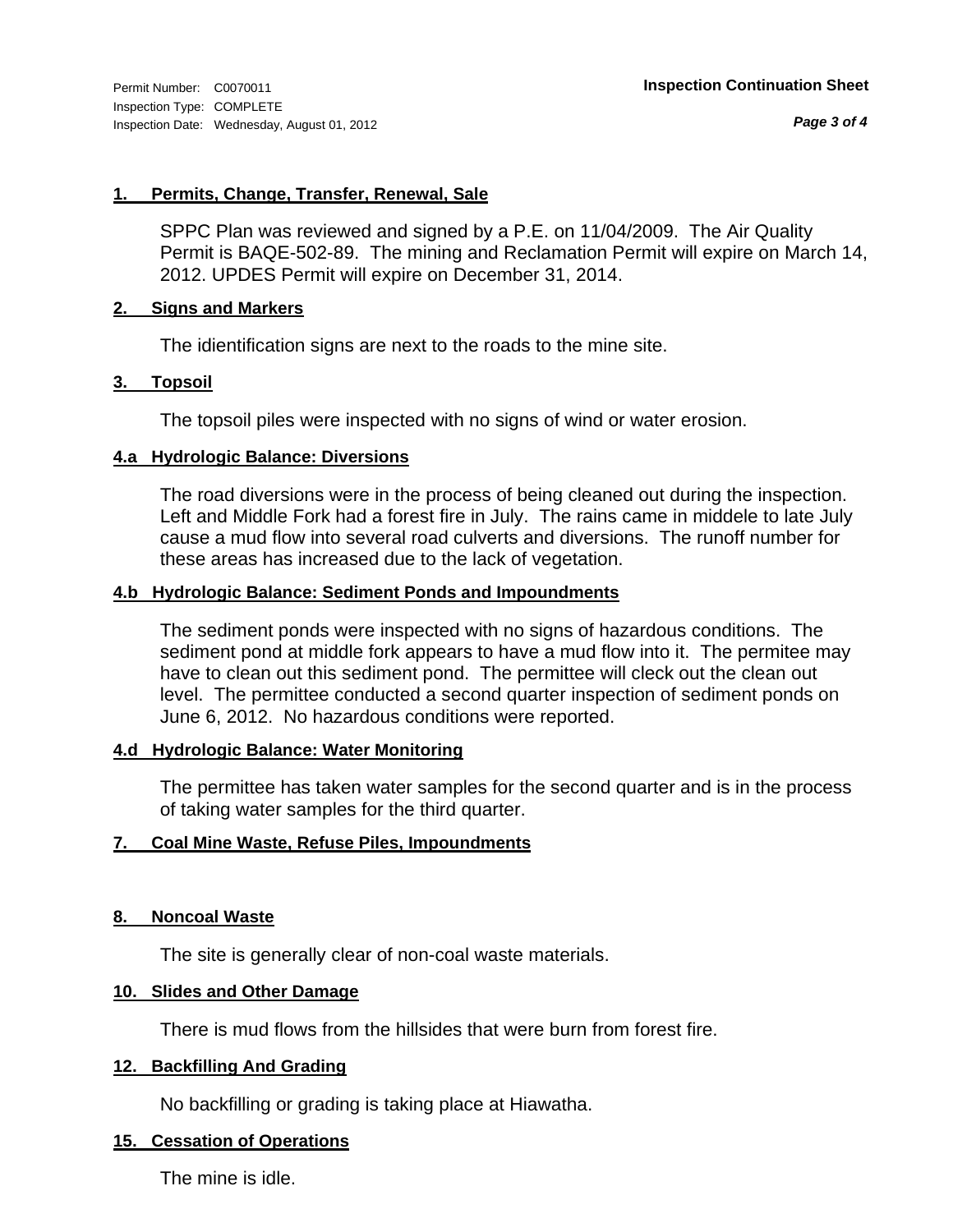*Page 4 of 4*

#### **16.a Roads: Construction, Maintenance, Surfacing**

Roads to left and middle fork have broken pavement. These road are covered with mud and burnt trees in some areas. Permittee is in the process of clean up the roads.

#### **16.b Roads: Drainage Controls**

Drainage is block by mud flows in several areas. The permittee was cleaning out culverts pior and during the inspection.

#### **20. Air Quality Permit**

This is made in Salt Lake City.

#### **21. Bonding and Insurance**

The bonding amount is \$1,961,000 million dollars. The reclamation agreement was updated but needs both parties signatures. The insurance policy will expire on March 8, 2013..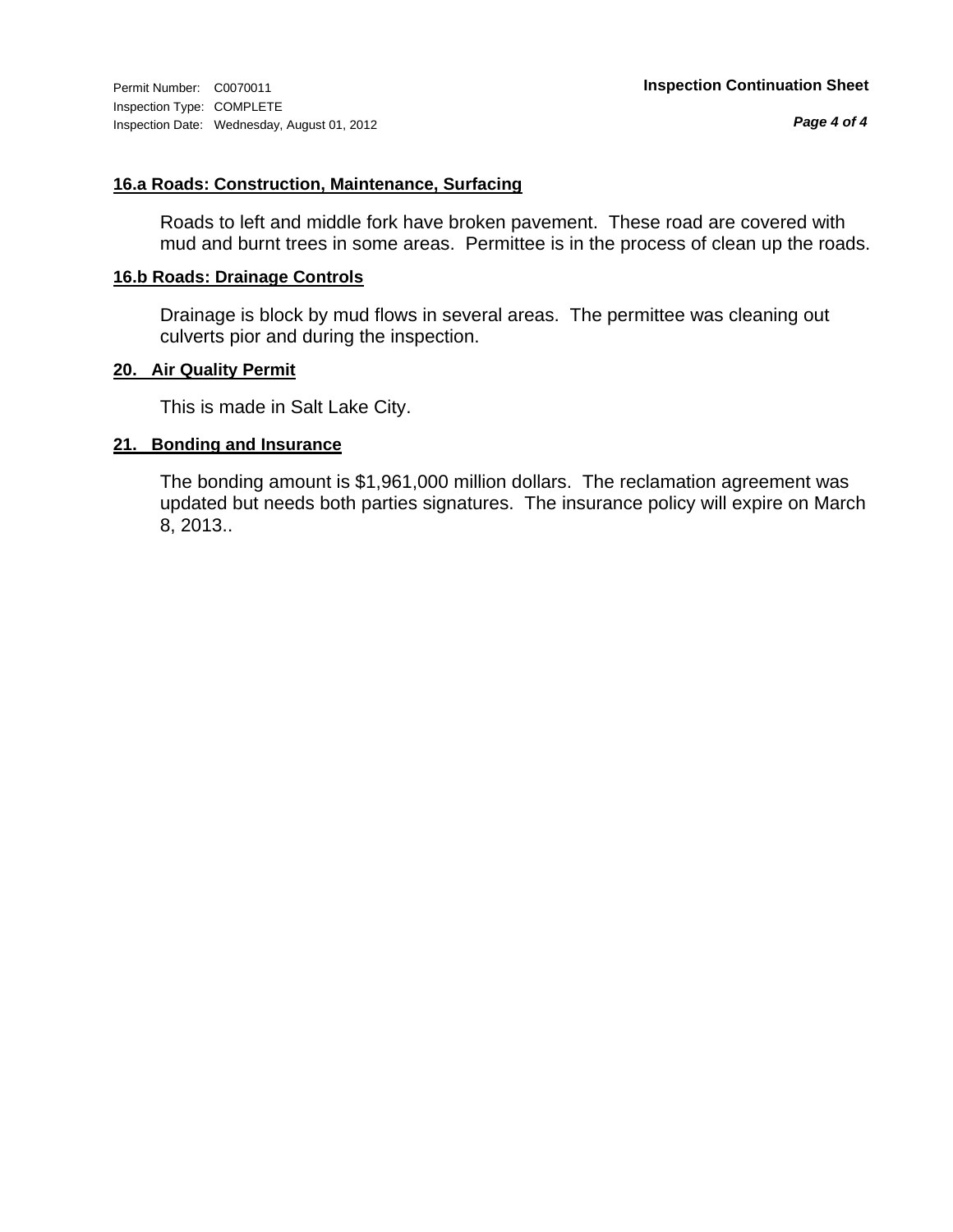

Lieutenant Governor

## **State of Utah**

DEPARTMENT OF NATURAL RESOURCES

**MICHAEL R. STYLER Executive Director** 

#### Division of Oil, Gas and Mining

**JOHN R. BAZA Division Director** 

| Representatives Present During the Inspection: |                         |  |
|------------------------------------------------|-------------------------|--|
|                                                | Company Vicky Miller    |  |
|                                                | OGM Steve Demczak       |  |
|                                                | Company Patrick Collins |  |

### **Inspection Report**

| Permit Number:   | C0070012                  |
|------------------|---------------------------|
| Inspection Type: | <b>COMPLETE</b>           |
| Inspection Date: | Thursday, August 23, 2012 |
| Start Date/Time: | 8/23/2012 10:00:00 AM     |
| End Date/Time:   | 8/23/2012 4:00:00 PM      |
| Last Inspection: | Friday, May 11, 2012      |
|                  |                           |

Inspector: Steve Demczak,

Weather: Sunny, 80's

InspectionID Report Number: 3220

Accepted by:

|                       | Permitee: NEVADA ELECTRIC INVESTMENT CO   |
|-----------------------|-------------------------------------------|
|                       | Operator: NEVADA ELECTRIC INVESTMENT CO   |
|                       | Site: WELLINGTON PREPARATION PLANT        |
|                       | Address: PO BOX 337, SPRINGVILLE UT 84663 |
|                       | <b>County: CARBON</b>                     |
|                       | Permit Type: PERMANENT COAL PROGRAM       |
| Permit Status: ACTIVE |                                           |
|                       |                                           |

| <b>Current Acreages</b> |                          | <b>Mineral Ownership</b>                                                                                   | <b>Types of Operations</b> |
|-------------------------|--------------------------|------------------------------------------------------------------------------------------------------------|----------------------------|
|                         | 1,573.50 Total Permitted | Federal                                                                                                    | Underground                |
|                         | 392.00 Total Disturbed   | <b>State</b>                                                                                               | <b>Surface</b>             |
|                         | <b>Phase I</b>           | County                                                                                                     | Loadout                    |
|                         | <b>Phase II</b>          | V<br>Fee                                                                                                   | $\vee$ Processing          |
|                         | <b>Phase III</b>         | Other                                                                                                      | Reprocessing               |
|                         |                          | araan ay diigina faa'aan dhan ay faaraysan ay dagaan waxay isaa dhigaan "Bhdalay". Aydaysii ay diigaay dag |                            |

**Report summary and status for pending enforcement actions, permit conditions, Division Orders, and amendments:**

Walked the west permit boundary to determine whether adjacent activity was impacting designated soil borrow material. No impacts were seen.



**Inspector's Signature:**

Inspector ID Number: 39 Steve Demczak,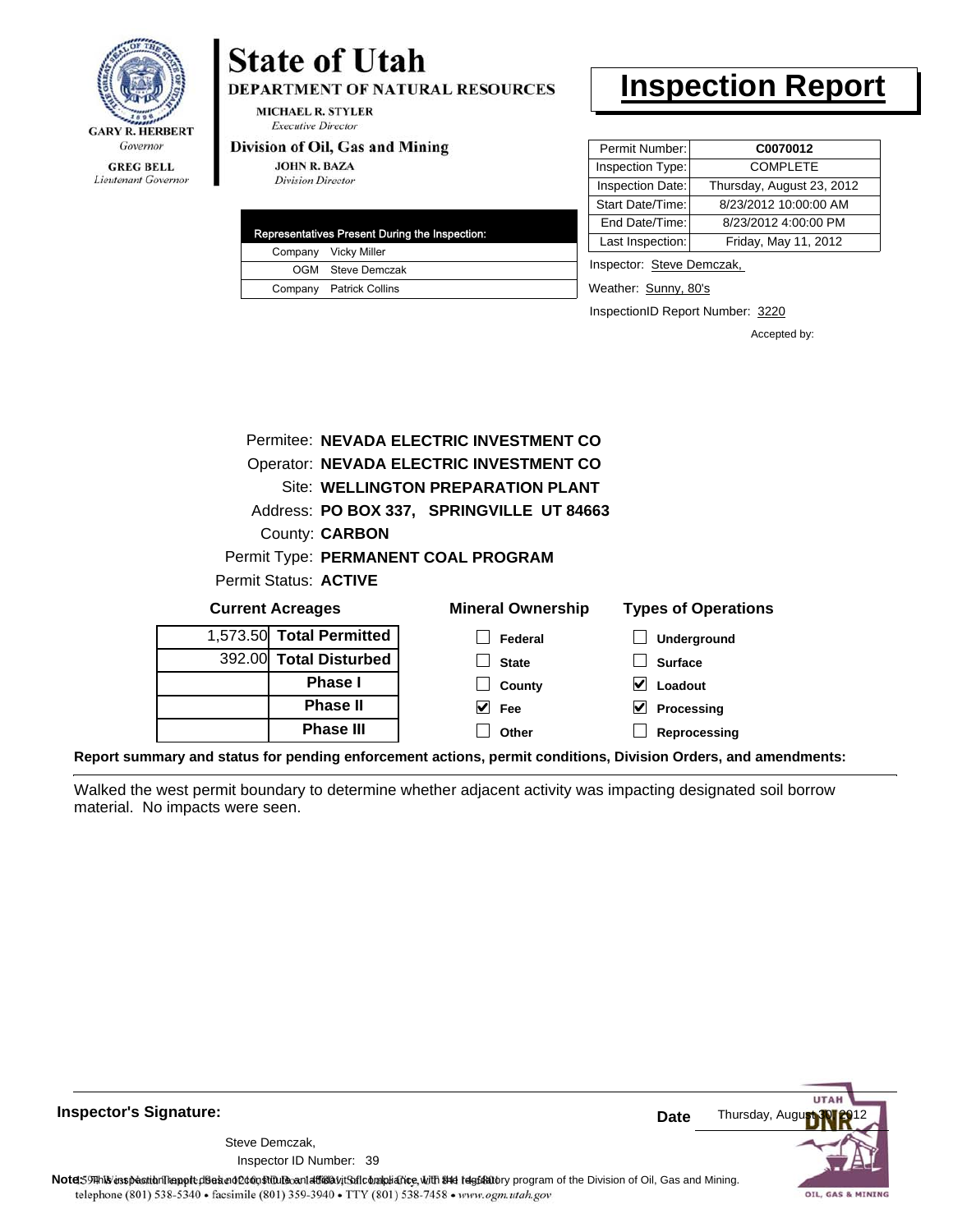- *1. Substantiate the elements on this inspection by checking the appropriate performance standard.*
- *a. For COMPLETE inspections provide narrative justification for any elements not fully inspected unless element is not appropriate to the site, in which case check Not Applicable.*
- *b. For PARTIAL inspections check only the elements evaluated.*
- *2. Document any noncompliance situation by reference the NOV issued at the appropriate performance standard listed below.*
- *3. Reference any narratives written in conjunction with this inspection at the appropriate performace standard listed below.*
- *4. Provide a brief status report for all pending enforcement actions, permit conditions, Divison Orders, and amendments.*

|     |                                                               | Evaluated               | Not Applicable Comment  |                         | Enforcement |
|-----|---------------------------------------------------------------|-------------------------|-------------------------|-------------------------|-------------|
| 1.  | Permits, Change, Transfer, Renewal, Sale                      | $\overline{\mathbf{v}}$ |                         | V                       |             |
| 2.  | <b>Signs and Markers</b>                                      | $\overline{\mathbf{v}}$ |                         | $\blacktriangledown$    |             |
| 3.  | Topsoil                                                       | $\overline{\mathbf{v}}$ |                         | $\overline{\mathsf{v}}$ |             |
| 4.a | Hydrologic Balance: Diversions                                | $\overline{\mathbf{v}}$ |                         | $\blacktriangledown$    |             |
| 4.b | Hydrologic Balance: Sediment Ponds and Impoundments           | $\blacktriangledown$    |                         | ⊻                       |             |
| 4.c | Hydrologic Balance: Other Sediment Control Measures           | $\overline{\mathbf{v}}$ |                         |                         |             |
| 4.d | Hydrologic Balance: Water Monitoring                          | $\overline{\mathbf{v}}$ |                         | $\overline{\mathbf{v}}$ |             |
| 4.e | Hydrologic Balance: Effluent Limitations                      | $\overline{\mathbf{v}}$ |                         | $\blacktriangledown$    |             |
| 5.  | <b>Explosives</b>                                             |                         | $\overline{\mathbf{v}}$ |                         |             |
| 6.  | Disposal of Excess Spoil, Fills, Benches                      |                         | $\overline{\mathbf{v}}$ |                         |             |
| 7.  | Coal Mine Waste, Refuse Piles, Impoundments                   | $\overline{\mathbf{v}}$ |                         | $\overline{\mathbf{v}}$ |             |
| 8.  | Noncoal Waste                                                 | $\overline{\mathbf{v}}$ |                         | $\blacktriangledown$    |             |
| 9.  | Protection of Fish, Wildlife and Related Environmental Issues | $\overline{\mathbf{v}}$ |                         |                         |             |
|     | 10. Slides and Other Damage                                   | $\overline{\mathbf{v}}$ |                         | $\blacktriangledown$    |             |
| 11. | Contemporaneous Reclamation                                   |                         | $\blacktriangledown$    |                         |             |
| 12. | <b>Backfilling And Grading</b>                                | $\blacktriangledown$    |                         |                         |             |
| 13. | Revegetation                                                  | $\overline{\mathbf{v}}$ |                         |                         |             |
| 14. | Subsidence Control                                            |                         | $\overline{\mathbf{v}}$ |                         |             |
|     | 15. Cessation of Operations                                   | $\overline{\mathbf{v}}$ |                         | $\blacktriangledown$    |             |
|     | 16.a Roads: Construction, Maintenance, Surfacing              | $\blacktriangledown$    |                         | $\blacktriangledown$    |             |
|     | 16.b Roads: Drainage Controls                                 | $\overline{\mathbf{v}}$ |                         | V                       |             |
|     | 17. Other Transportation Facilities                           |                         |                         |                         |             |
| 18. | Support Facilities, Utility Installations                     |                         |                         |                         |             |
|     | 19. AVS Check                                                 | $\overline{\mathbf{v}}$ |                         | $\overline{\mathbf{v}}$ |             |
| 20. | Air Quality Permit                                            | $\overline{\mathsf{v}}$ |                         | $\blacktriangledown$    |             |
|     | 21. Bonding and Insurance                                     | $\overline{\mathbf{v}}$ |                         | $\blacktriangledown$    |             |
|     | 22. Other                                                     |                         |                         |                         |             |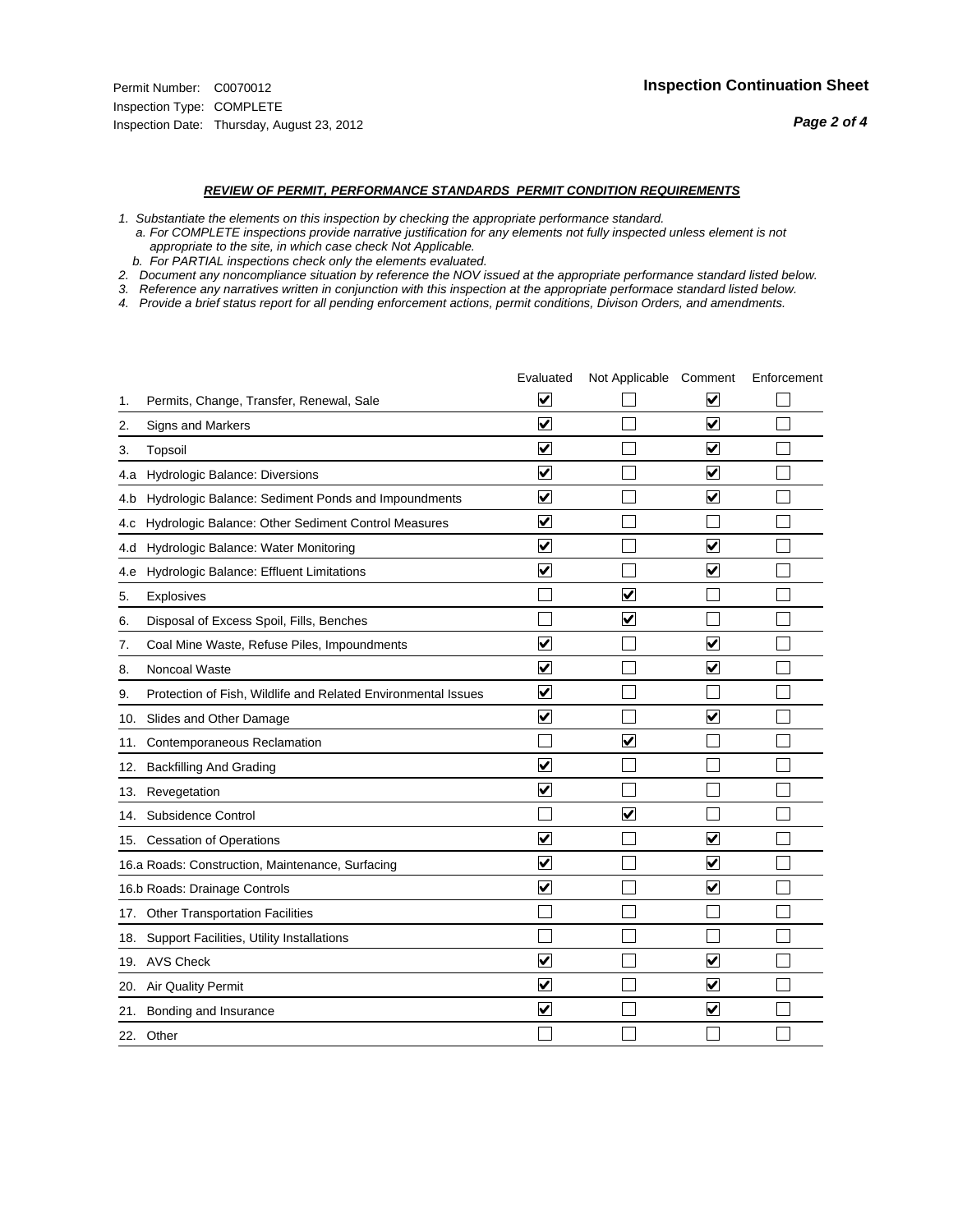*Page 3 of 4*

#### **1. Permits, Change, Transfer, Renewal, Sale**

The Mining and Reclamation Permit will expire on December 9, 2014. The permittee has received a new UPDES Permit #UTG040010. This permit will expire on April 30, 2013.

#### **2. Signs and Markers**

Identification signs are posted at the gates to the property. Information meets the requirements of the R645 Coal Rules.

#### **3. Topsoil**

The topsoil pile shows no signs of wind or water erosion.

#### **4.a Hydrologic Balance: Diversions**

The diversions were open and would function as designed.

#### **4.b Hydrologic Balance: Sediment Ponds and Impoundments**

Sediment ponds were inspected by the permittee for the second quarter on April 16, 2012. There was no hazardous conditions reported in the report. I inspected the sediment ponds and did not see any hazardous conditions. No sediment pond was discharging during the inspection. The annual sediment pond inspections were made on September 15, 2011.

#### **4.d Hydrologic Balance: Water Monitoring**

Water sample information was submitted to the Division for the second quarter of 2012.

#### **4.e Hydrologic Balance: Effluent Limitations**

There was no discharge from the sediment ponds for the second quarter of 2012.

#### **7. Coal Mine Waste, Refuse Piles, Impoundments**

The refuse piles were inspected by a P.E. on May 10, 2012 by Dan Guy. There was no hazardous conditions reported. No hazardous conditions were noticed during the inspection.

#### **8. Noncoal Waste**

The site was clear of non-coal waste materials.

#### **10. Slides and Other Damage**

No slides or other damage was noticed during the inspection.

#### **15. Cessation of Operations**

There is no active at this site.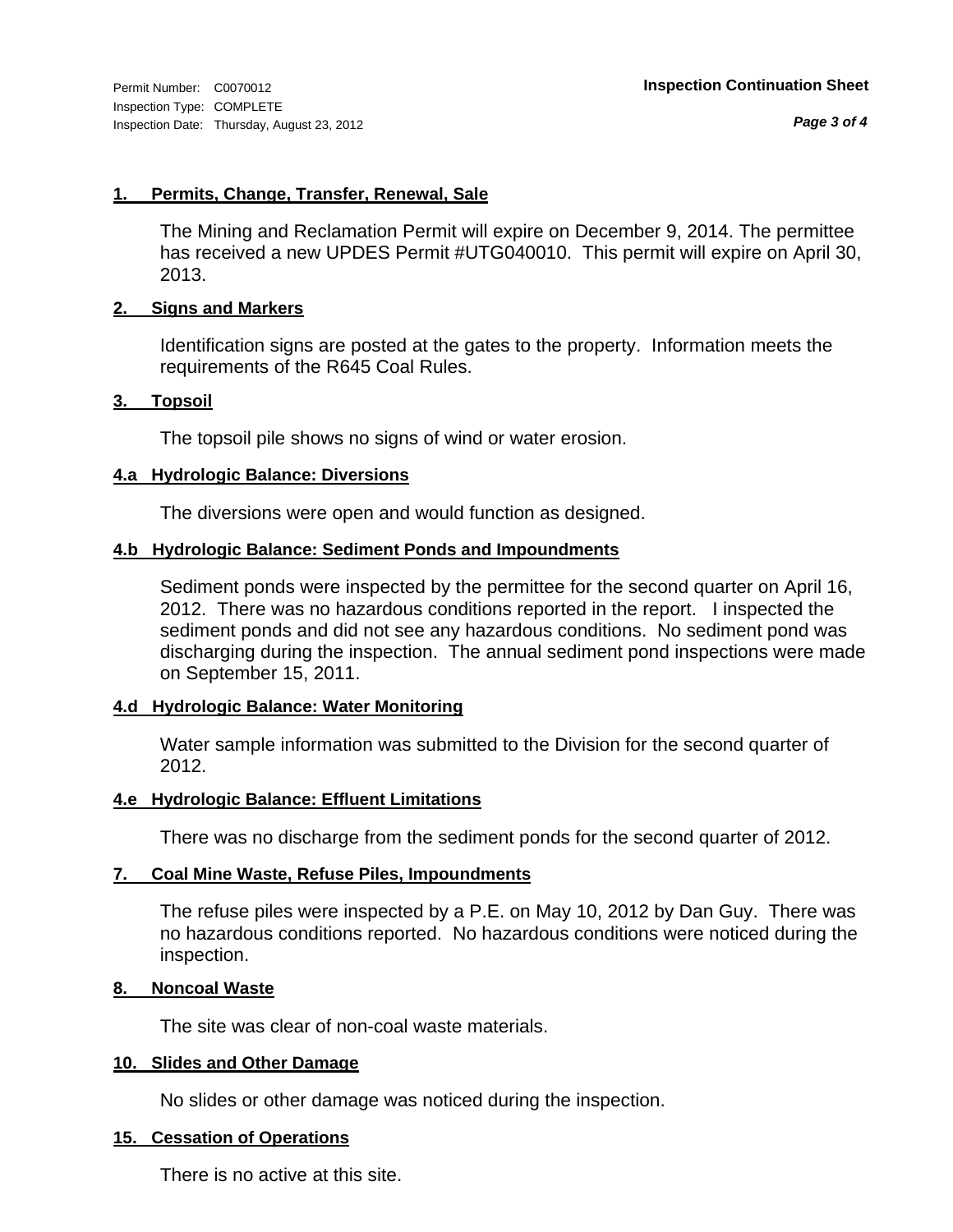Inspection Type: COMPLETE Inspection Date: Thursday, August 23, 2012

#### Permit Number: C0070012 **Inspection Continuation Sheet**

*Page 4 of 4*

#### **16.a Roads: Construction, Maintenance, Surfacing**

Roads are still in good condition.

#### **16.b Roads: Drainage Controls**

Road drainage is still working.

#### **19. AVS Check**

There are no support facilities at Wellington.

#### **20. Air Quality Permit**

The Air Quality permit is DAQE-92.

#### **21. Bonding and Insurance**

The insurance policy will expire on 2/19, 2013. The policy is afforded by Colony Ins. Co.. The insurance accord form was reviewed and meets Division requirements. The bonding amount is \$5,153,000.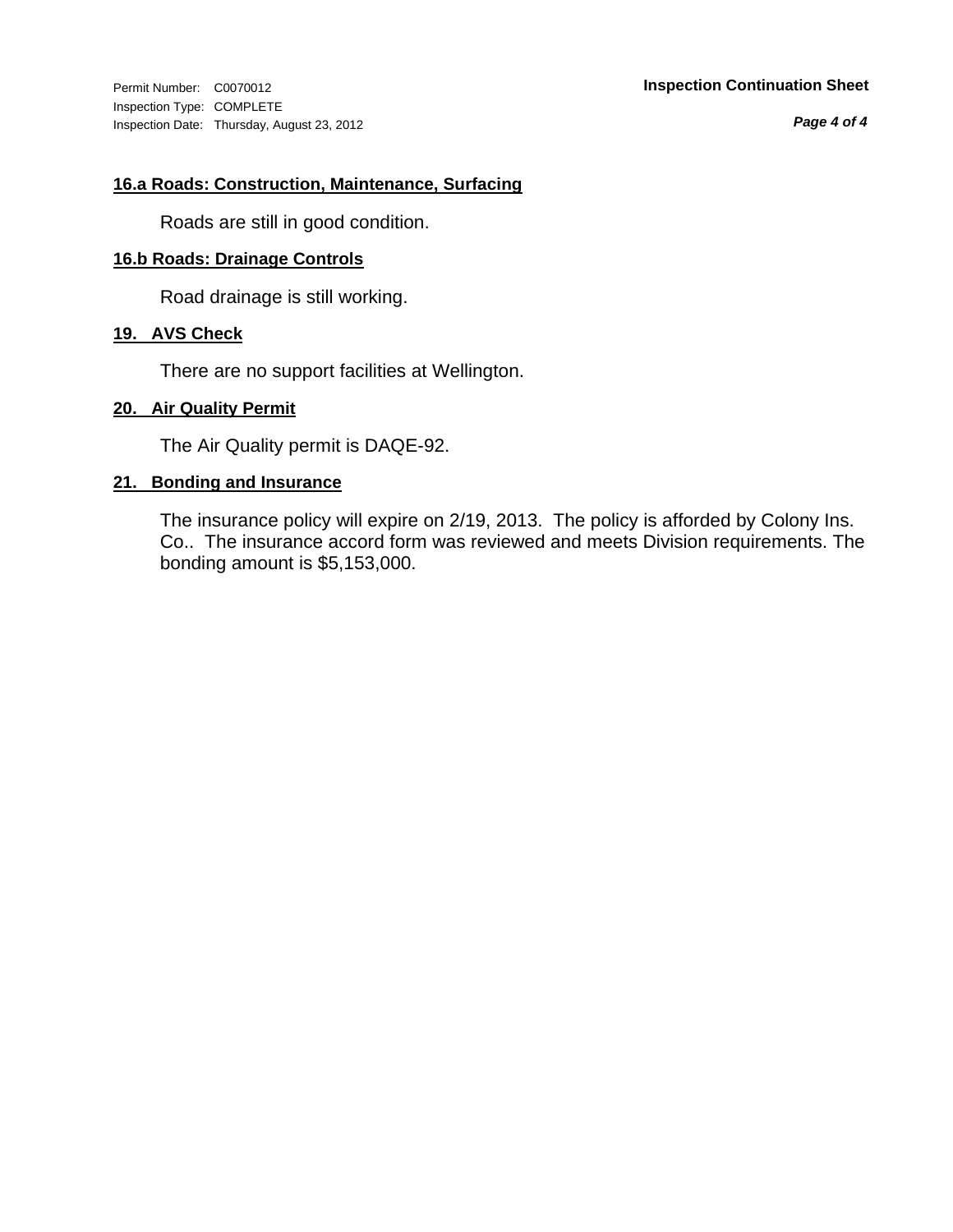

**DEPARTMENT OF NATURAL RESOURCES** 

**MICHAEL R. STYLER Executive Director** 

#### Division of Oil, Gas and Mining

**JOHN R. BAZA Division Director** 

| Representatives Present During the Inspection: |
|------------------------------------------------|
| OGM James Owen                                 |
| Company Jay Marshall                           |

### **Inspection Report**

| Permit Number:   | C0070013                 |
|------------------|--------------------------|
| Inspection Type: | <b>PARTIAL</b>           |
| Inspection Date: | Tuesday, August 07, 2012 |
| Start Date/Time: | 8/7/2012 10:00:00 AM     |
| End Date/Time:   | 8/7/2012 1:00:00 PM      |
| Last Inspection: | Tuesday, July 10, 2012   |
|                  |                          |

Inspector: James Owen,

Weather: Warm, Sunny, Clear, 86 degrees F

InspectionID Report Number: 3191

**Processing Reprocessing** Accepted by: jhelfric 8/13/2012

|          |                                | Permitee: UTAHAMERICAN ENERGY INC              |                                            |
|----------|--------------------------------|------------------------------------------------|--------------------------------------------|
|          |                                | <b>Operator: UTAHAMERICAN ENERGY INC</b>       |                                            |
|          | <b>Site: HORSE CANYON MINE</b> |                                                |                                            |
|          |                                | Address: PO BOX 910, EAST CARBON UT 84520-0910 |                                            |
|          | County: <b>CARBON</b>          |                                                |                                            |
|          |                                | Permit Type: PERMANENT COAL PROGRAM            |                                            |
|          | Permit Status: ACTIVE          |                                                |                                            |
|          | <b>Current Acreages</b>        | <b>Mineral Ownership</b>                       | <b>Types of Operations</b>                 |
| 5.992.07 | <b>Total Permitted</b>         | V<br>Federal                                   | $\vert\bm{\checkmark}\vert$<br>Underground |
|          | 42.60 Total Disturbed          | M<br><b>State</b>                              | <b>Surface</b>                             |
| 74.26    | <b>Phase I</b>                 | County<br>M                                    | Loadout                                    |
| 74.26    | <b>Phase II</b>                | M<br>Fee                                       | Processing                                 |

**Other**

**Report summary and status for pending enforcement actions, permit conditions, Division Orders, and amendments:**

This was a partial inspection. Checked in at the main office located at the West Ridge Mine unannounced. Accompanied by Jay Marshall.

Completed verification that coal fines from NOV #10097 have been cleaned.

**Phase III**

74.26

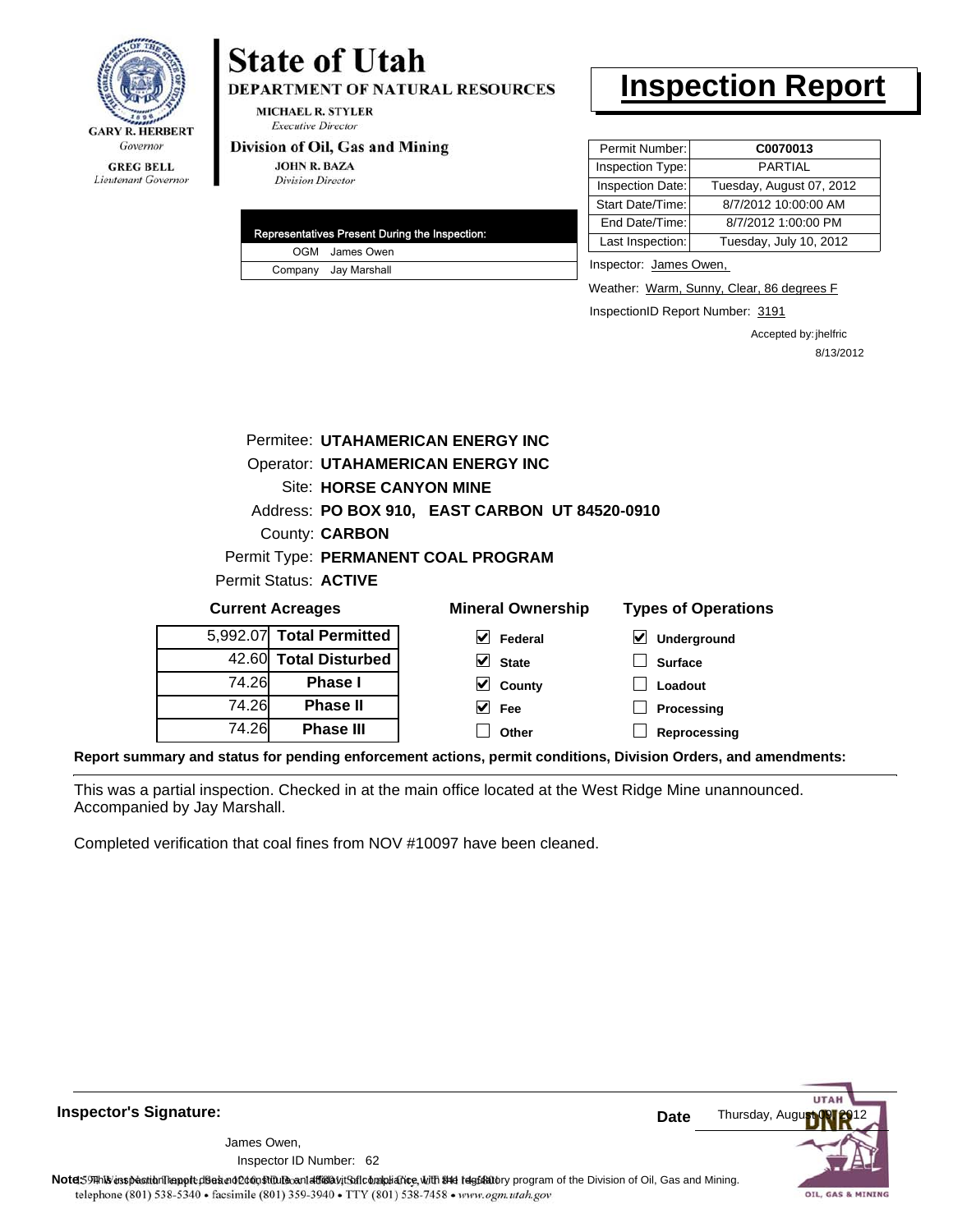- *1. Substantiate the elements on this inspection by checking the appropriate performance standard.*
- *a. For COMPLETE inspections provide narrative justification for any elements not fully inspected unless element is not appropriate to the site, in which case check Not Applicable.*
- *b. For PARTIAL inspections check only the elements evaluated.*
- *2. Document any noncompliance situation by reference the NOV issued at the appropriate performance standard listed below.*
- *3. Reference any narratives written in conjunction with this inspection at the appropriate performace standard listed below.*
- *4. Provide a brief status report for all pending enforcement actions, permit conditions, Divison Orders, and amendments.*

|     |                                                               | Evaluated               | Not Applicable Comment |                         | Enforcement |
|-----|---------------------------------------------------------------|-------------------------|------------------------|-------------------------|-------------|
| 1.  | Permits, Change, Transfer, Renewal, Sale                      |                         |                        |                         |             |
| 2.  | Signs and Markers                                             |                         |                        |                         |             |
| 3.  | Topsoil                                                       |                         |                        |                         |             |
| 4.a | Hydrologic Balance: Diversions                                |                         |                        |                         |             |
| 4.b | Hydrologic Balance: Sediment Ponds and Impoundments           | ⊽                       |                        | V                       |             |
| 4.c | Hydrologic Balance: Other Sediment Control Measures           |                         |                        |                         |             |
| 4.d | Hydrologic Balance: Water Monitoring                          |                         |                        |                         |             |
| 4.e | Hydrologic Balance: Effluent Limitations                      |                         |                        |                         |             |
| 5.  | Explosives                                                    |                         |                        |                         |             |
| 6.  | Disposal of Excess Spoil, Fills, Benches                      |                         |                        |                         |             |
| 7.  | Coal Mine Waste, Refuse Piles, Impoundments                   | $\overline{\mathbf{v}}$ |                        | $\overline{\mathbf{v}}$ |             |
| 8.  | Noncoal Waste                                                 |                         |                        |                         |             |
| 9.  | Protection of Fish, Wildlife and Related Environmental Issues |                         |                        |                         |             |
|     | 10. Slides and Other Damage                                   |                         |                        |                         |             |
| 11. | Contemporaneous Reclamation                                   |                         |                        |                         |             |
| 12. | <b>Backfilling And Grading</b>                                |                         |                        |                         |             |
| 13. | Revegetation                                                  |                         |                        |                         |             |
| 14. | Subsidence Control                                            |                         |                        |                         |             |
|     | 15. Cessation of Operations                                   |                         |                        |                         |             |
|     | 16.a Roads: Construction, Maintenance, Surfacing              |                         |                        |                         |             |
|     | 16.b Roads: Drainage Controls                                 |                         |                        |                         |             |
|     | 17. Other Transportation Facilities                           |                         |                        |                         |             |
| 18. | Support Facilities, Utility Installations                     |                         |                        |                         |             |
|     | 19. AVS Check                                                 |                         |                        |                         |             |
| 20. | Air Quality Permit                                            |                         |                        |                         |             |
| 21. | Bonding and Insurance                                         |                         |                        |                         |             |
|     | 22. Other                                                     |                         |                        |                         |             |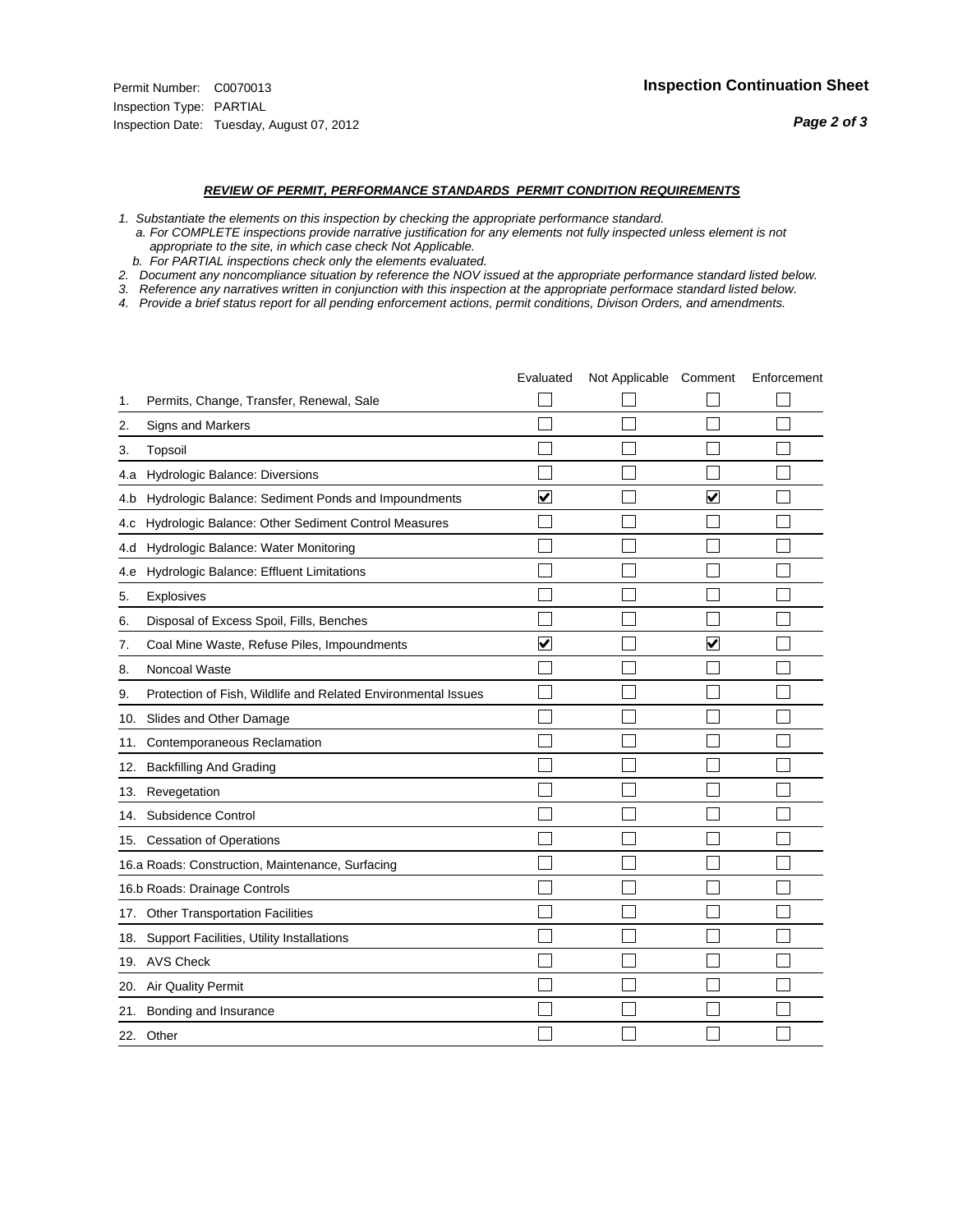Inspection Type: PARTIAL Inspection Date: Tuesday, August 07, 2012

#### **4.b Hydrologic Balance: Sediment Ponds and Impoundments**

Both Ponds 1 and 2 were inspected and evaluated. Ponds were dry. Water sediment markers were visible. Inlets and outlets appeared to be in order for proper function. No stability issues were identified.

#### **7. Coal Mine Waste, Refuse Piles, Impoundments**

This inspection was used to verify that uncontrolled coal fines (from NOV #10097) had been properly cleaned. Maps were reviewed and clarification was made by Jay Marshall that during Phase II of contruction that the area described in NOV #10097 would become disturbed area. Based on this information, the Division does not expect the uncontrolled coal fines to be an issue during future inspections.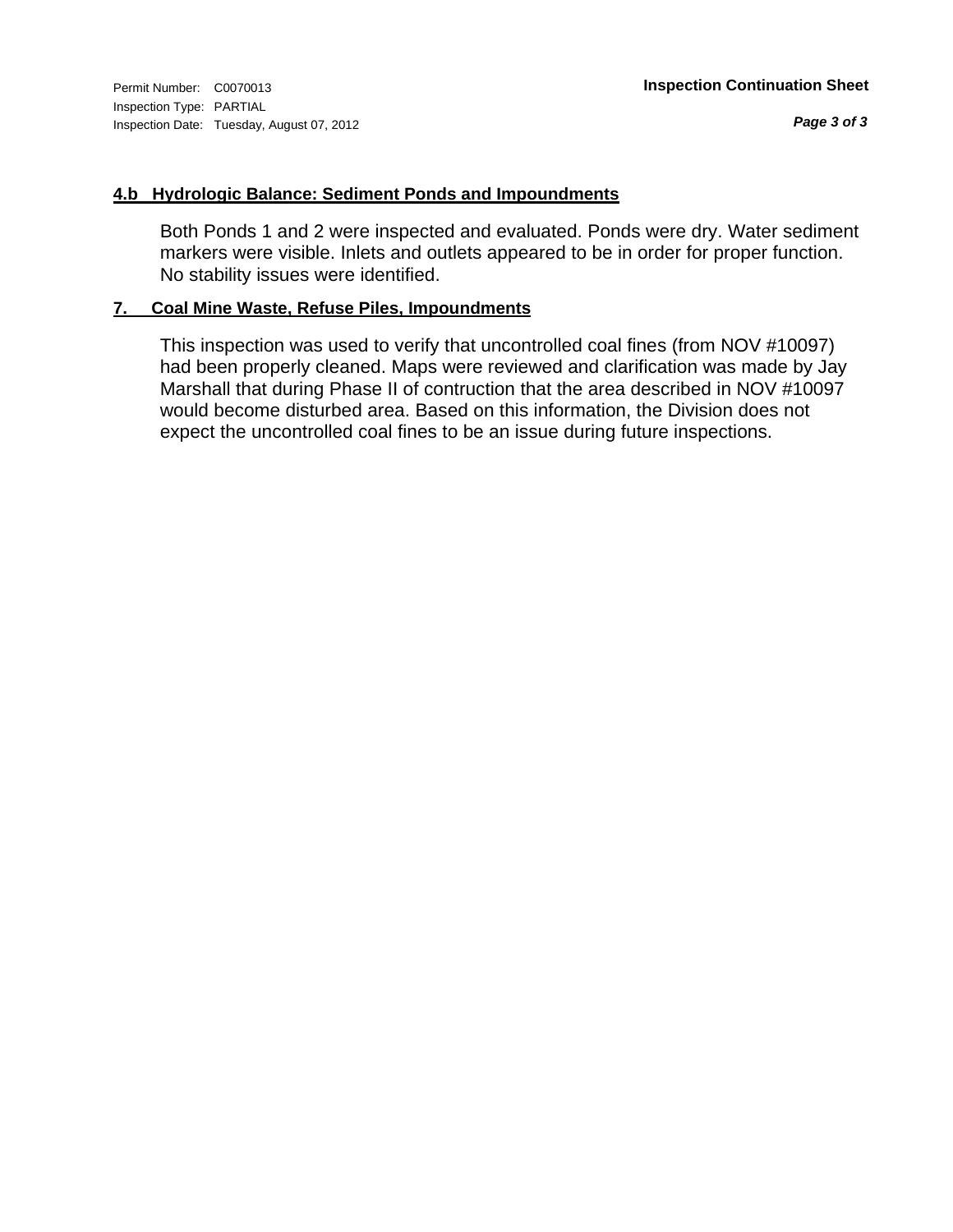

DEPARTMENT OF NATURAL RESOURCES

**MICHAEL R. STYLER Executive Director** 

#### Division of Oil, Gas and Mining

**JOHN R. BAZA Division Director** 

| Representatives Present During the Inspection: |                    |  |  |  |
|------------------------------------------------|--------------------|--|--|--|
|                                                | OGM Amanda Daniels |  |  |  |

### **Inspection Report**

| Permit Number:   | C0070016                 |
|------------------|--------------------------|
| Inspection Type: | PARTIAL                  |
| Inspection Date: | Tuesday, August 14, 2012 |
| Start Date/Time: | 8/14/2012 11:30:00 AM    |
| End Date/Time:   | 8/14/2012 12:30:00 PM    |
| Last Inspection: | Friday, July 13, 2012    |

Inspector: 1

Weather: Clear, +70F

InspectionID Report Number: 3205

**Reprocessing**

Accepted by:

|        | Permitee: CANYON FUEL COMPANY        |                                         |                            |  |  |  |  |
|--------|--------------------------------------|-----------------------------------------|----------------------------|--|--|--|--|
|        | <b>Operator: CANYON FUEL COMPANY</b> |                                         |                            |  |  |  |  |
|        |                                      | Site: GORDON CREEK 2, 7 & 8 MINES       |                            |  |  |  |  |
|        |                                      | Address: HC 35 BOX 380, HELPER UT 84526 |                            |  |  |  |  |
|        | County: <b>CARBON</b>                |                                         |                            |  |  |  |  |
|        |                                      | Permit Type: PERMANENT COAL PROGRAM     |                            |  |  |  |  |
|        | <b>Permit Status: RECLAIMED</b>      |                                         |                            |  |  |  |  |
|        | <b>Current Acreages</b>              | <b>Mineral Ownership</b>                | <b>Types of Operations</b> |  |  |  |  |
| 179.27 | <b>Total Permitted</b>               | M<br>Federal                            | V<br>Underground           |  |  |  |  |
|        | 34.15 Total Disturbed                | <b>State</b>                            | <b>Surface</b>             |  |  |  |  |
| 32.52  | <b>Phase I</b>                       | County                                  | Loadout                    |  |  |  |  |
| 32.52  | <b>Phase II</b>                      | Fee                                     | Processing                 |  |  |  |  |

**Other**

**Report summary and status for pending enforcement actions, permit conditions, Division Orders, and amendments:**

No problems were observed on site. Vegetation looks well established but dry.

**Phase III**

0.73



**Inspector's Signature: Date Date Date Date** 

Inspector ID Number:

,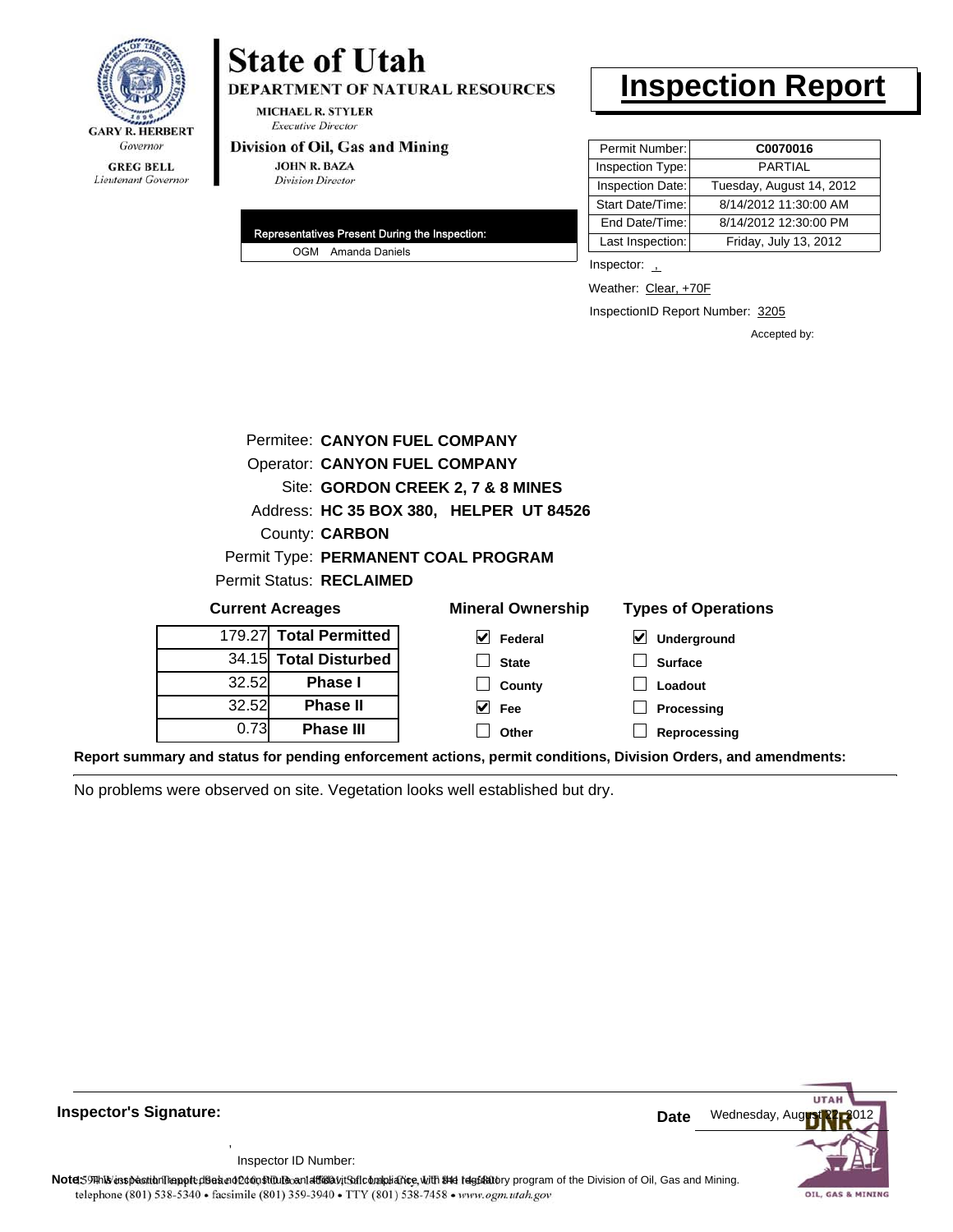- *1. Substantiate the elements on this inspection by checking the appropriate performance standard.*
- *a. For COMPLETE inspections provide narrative justification for any elements not fully inspected unless element is not appropriate to the site, in which case check Not Applicable.*
- *b. For PARTIAL inspections check only the elements evaluated.*
- *2. Document any noncompliance situation by reference the NOV issued at the appropriate performance standard listed below.*
- *3. Reference any narratives written in conjunction with this inspection at the appropriate performace standard listed below.*
- *4. Provide a brief status report for all pending enforcement actions, permit conditions, Divison Orders, and amendments.*

|     |                                                               | Evaluated               | Not Applicable Comment          |                         | Enforcement |
|-----|---------------------------------------------------------------|-------------------------|---------------------------------|-------------------------|-------------|
| 1.  | Permits, Change, Transfer, Renewal, Sale                      |                         |                                 |                         |             |
| 2.  | <b>Signs and Markers</b>                                      | $\overline{\mathbf{v}}$ |                                 | $\blacktriangledown$    |             |
| 3.  | Topsoil                                                       |                         |                                 |                         |             |
| 4.a | Hydrologic Balance: Diversions                                | $\blacktriangledown$    |                                 | $\overline{\mathbf{v}}$ |             |
| 4.b | Hydrologic Balance: Sediment Ponds and Impoundments           | $\blacktriangledown$    |                                 | ⊻                       |             |
| 4.c | Hydrologic Balance: Other Sediment Control Measures           |                         |                                 |                         |             |
| 4.d | Hydrologic Balance: Water Monitoring                          | $\overline{\mathbf{v}}$ |                                 | $\overline{\mathbf{v}}$ |             |
| 4.e | Hydrologic Balance: Effluent Limitations                      |                         |                                 |                         |             |
| 5.  | <b>Explosives</b>                                             |                         | $\overline{\mathbf{v}}$         |                         |             |
| 6.  | Disposal of Excess Spoil, Fills, Benches                      |                         | $\overline{\mathbf{v}}$         |                         |             |
| 7.  | Coal Mine Waste, Refuse Piles, Impoundments                   |                         |                                 |                         |             |
| 8.  | Noncoal Waste                                                 | $\overline{\mathbf{v}}$ |                                 | $\overline{\mathbf{v}}$ |             |
| 9.  | Protection of Fish, Wildlife and Related Environmental Issues | $\overline{\mathbf{v}}$ |                                 | $\blacktriangledown$    |             |
|     | 10. Slides and Other Damage                                   | ⊽                       |                                 |                         |             |
| 11. | Contemporaneous Reclamation                                   |                         |                                 |                         |             |
| 12. | <b>Backfilling And Grading</b>                                |                         | $\overline{\mathbf{v}}$         |                         |             |
| 13. | Revegetation                                                  | $\overline{\mathbf{v}}$ |                                 |                         |             |
| 14. | Subsidence Control                                            |                         |                                 |                         |             |
|     | 15. Cessation of Operations                                   |                         |                                 |                         |             |
|     | 16.a Roads: Construction, Maintenance, Surfacing              |                         | ⊽                               |                         |             |
|     | 16.b Roads: Drainage Controls                                 |                         | V                               |                         |             |
|     | 17. Other Transportation Facilities                           |                         | $\overline{\blacktriangledown}$ |                         |             |
| 18. | Support Facilities, Utility Installations                     |                         | ☑                               |                         |             |
|     | 19. AVS Check                                                 |                         |                                 |                         |             |
| 20. | Air Quality Permit                                            |                         |                                 |                         |             |
| 21. | Bonding and Insurance                                         |                         |                                 |                         |             |
|     | 22. Other                                                     |                         |                                 |                         |             |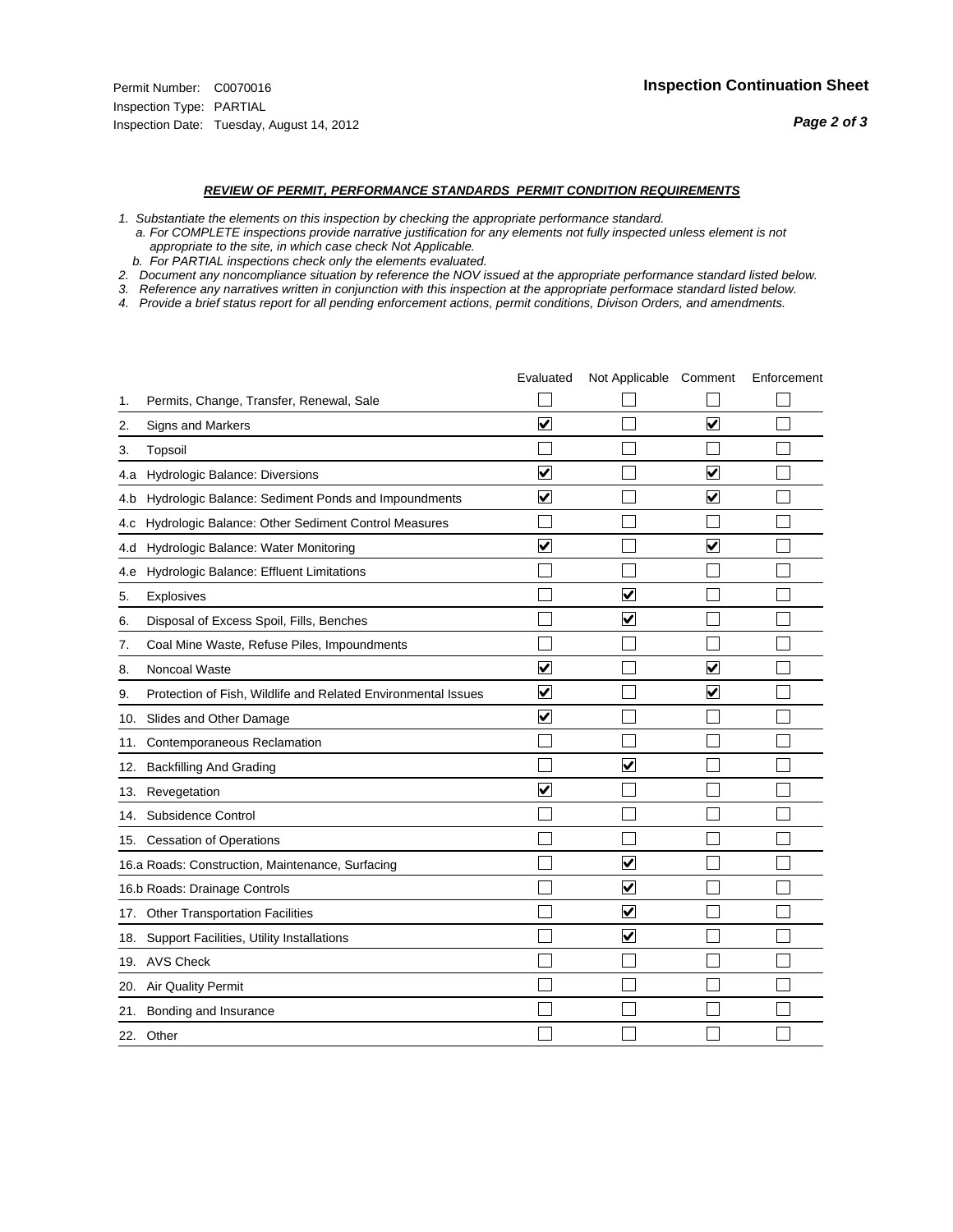Inspection Type: PARTIAL Inspection Date: Tuesday, August 14, 2012

*Page 3 of 3*

#### **2. Signs and Markers**

All signs and markers were clear and well maintained.

#### **4.a Hydrologic Balance: Diversions**

All diversions and ditches on site were observed as dry.

#### **4.b Hydrologic Balance: Sediment Ponds and Impoundments**

Jacob's Pond had very little water.

#### **4.d Hydrologic Balance: Water Monitoring**

1st quarter 2012 water monitoring data was submitted as required.

#### **8. Noncoal Waste**

Noncoal waste was not observed on site.

#### **9. Protection of Fish, Wildlife and Related Environmental Issues**

A few ground squirrels were observed within the permit area.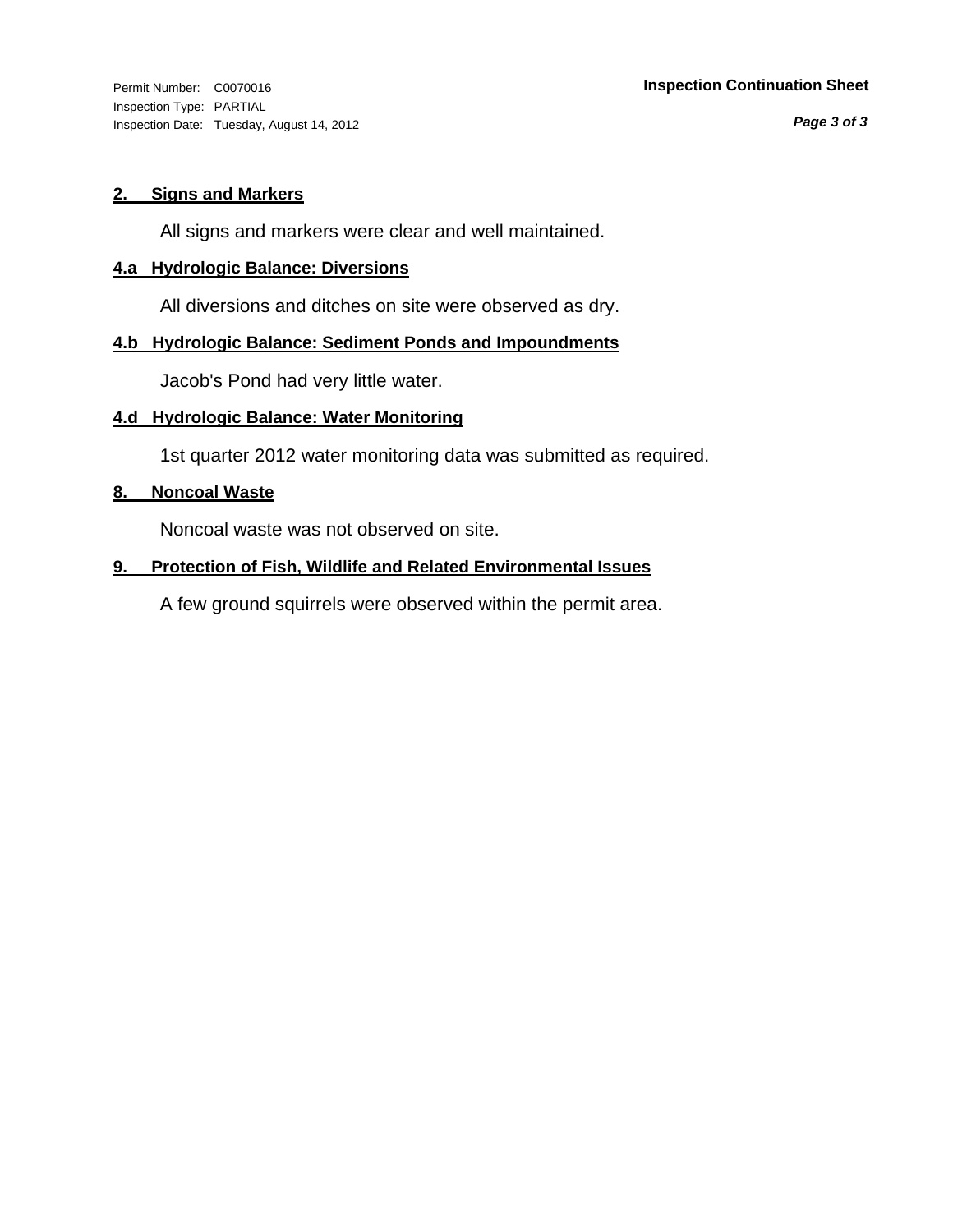

**DEPARTMENT OF NATURAL RESOURCES** 

**MICHAEL R. STYLER Executive Director** 

#### Division of Oil, Gas and Mining

**JOHN R. BAZA Division Director** 

|  | Representatives Present During the Inspection: |
|--|------------------------------------------------|
|  | Company Velina Miller                          |
|  | OGM Steve Demczak                              |
|  | Company Vicky Miller                           |

### **Inspection Report**

| Permit Number:<br>C0070018                  |
|---------------------------------------------|
| Inspection Type:<br><b>COMPLETE</b>         |
| Inspection Date:<br>Monday, August 20, 2012 |
| 8/20/2012 10:00:00 AM<br>Start Date/Time:   |
| 8/20/2012 1:00:00 PM<br>End Date/Time:      |
| Last Inspection:<br>Thursday, May 17, 2012  |
|                                             |

Inspector: Steve Demczak,

Weather: Sunny, 80's

InspectionID Report Number: 3218

Accepted by:

**UTA** 

OIL, GAS & MINING

|                          |                       | Permitee: CANYON FUEL COMPANY             |                            |
|--------------------------|-----------------------|-------------------------------------------|----------------------------|
|                          |                       | <b>Operator: CANYON FUEL COMPANY</b>      |                            |
|                          |                       | <b>Site: SOLDIER CANYON MINE</b>          |                            |
|                          |                       | Address: PO BOX 1029, WELLINGTON UT 84542 |                            |
|                          | County: <b>CARBON</b> |                                           |                            |
|                          |                       | Permit Type: PERMANENT COAL PROGRAM       |                            |
| Permit Status: ACTIVE    |                       |                                           |                            |
| <b>Current Acreages</b>  |                       | <b>Mineral Ownership</b>                  | <b>Types of Operations</b> |
| 6,624.64 Total Permitted |                       | Federal                                   | Underground                |

| 6,624.64 Total Permitted |
|--------------------------|
| 24.32 Total Disturbed    |
| <b>Phase I</b>           |
| <b>Phase II</b>          |
| <b>Phase III</b>         |

| eral Ownership                | <b>Types of Operat</b>       |  |  |  |
|-------------------------------|------------------------------|--|--|--|
| $\blacktriangleright$ Federal | $\triangleright$ Underground |  |  |  |
| $\overline{\mathsf{v}}$ State | $\Box$ Surface               |  |  |  |
| $\Box$ County                 | $\Box$ Loadout               |  |  |  |
| │ │ Fee                       | $\Box$ Processing            |  |  |  |
| Other                         | Reprocessing                 |  |  |  |

**Report summary and status for pending enforcement actions, permit conditions, Division Orders, and amendments:**

Permit Condition: Canyon Fuel Company has just one permit condition for the Soldier Canyon Mine; to submit water quality data in an electronic format through the Electronic Data Input web site.

Permitting Actions: None



**Inspector's Signature:**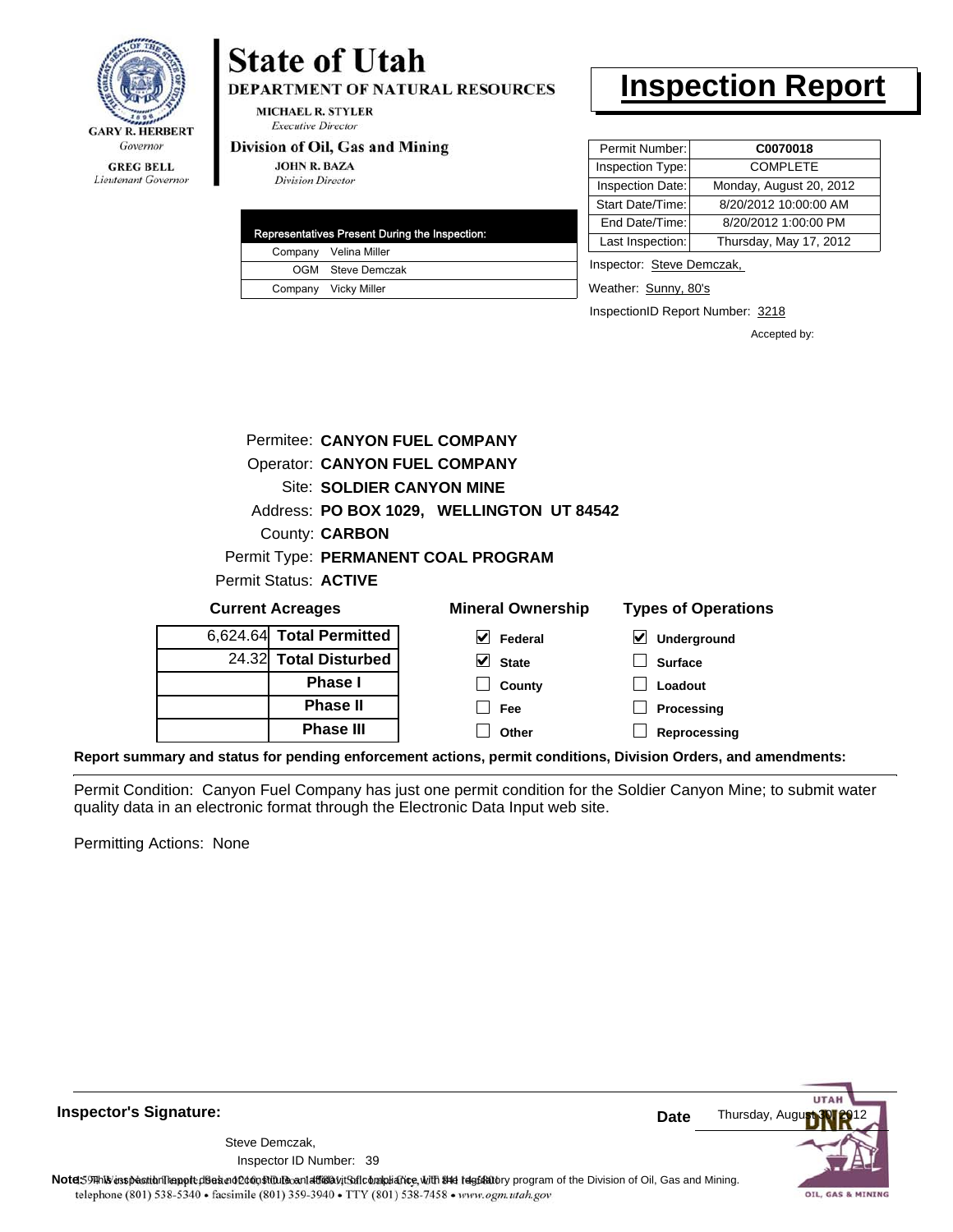#### *REVIEW OF PERMIT, PERFORMANCE STANDARDS PERMIT CONDITION REQUIREMENTS*

*1. Substantiate the elements on this inspection by checking the appropriate performance standard.*

 *a. For COMPLETE inspections provide narrative justification for any elements not fully inspected unless element is not appropriate to the site, in which case check Not Applicable.*

 *b. For PARTIAL inspections check only the elements evaluated.*

*2. Document any noncompliance situation by reference the NOV issued at the appropriate performance standard listed below.*

*3. Reference any narratives written in conjunction with this inspection at the appropriate performace standard listed below.*

*4. Provide a brief status report for all pending enforcement actions, permit conditions, Divison Orders, and amendments.*

|     |                                                               | Evaluated               | Not Applicable Comment          |                         | Enforcement |
|-----|---------------------------------------------------------------|-------------------------|---------------------------------|-------------------------|-------------|
| 1.  | Permits, Change, Transfer, Renewal, Sale                      | $\overline{\mathbf{v}}$ |                                 | V                       |             |
| 2.  | Signs and Markers                                             | $\overline{\mathbf{v}}$ |                                 | $\blacktriangledown$    |             |
| 3.  | Topsoil                                                       | $\overline{\mathbf{v}}$ |                                 | $\overline{\mathsf{v}}$ |             |
| 4.a | Hydrologic Balance: Diversions                                | $\overline{\mathsf{v}}$ |                                 | $\blacktriangledown$    |             |
| 4.b | Hydrologic Balance: Sediment Ponds and Impoundments           | $\blacktriangledown$    |                                 | ⊻                       |             |
| 4.C | Hydrologic Balance: Other Sediment Control Measures           |                         |                                 |                         |             |
| 4.d | Hydrologic Balance: Water Monitoring                          | $\overline{\mathbf{v}}$ |                                 |                         |             |
| 4.e | Hydrologic Balance: Effluent Limitations                      | $\overline{\mathbf{v}}$ |                                 | $\blacktriangledown$    |             |
| 5.  | <b>Explosives</b>                                             |                         | ⊽                               |                         |             |
| 6.  | Disposal of Excess Spoil, Fills, Benches                      |                         | $\blacktriangledown$            |                         |             |
| 7.  | Coal Mine Waste, Refuse Piles, Impoundments                   |                         | $\overline{\mathbf{v}}$         |                         |             |
| 8.  | Noncoal Waste                                                 | $\overline{\mathsf{v}}$ |                                 | $\overline{\mathbf{v}}$ |             |
| 9.  | Protection of Fish, Wildlife and Related Environmental Issues | $\overline{\mathbf{v}}$ |                                 |                         |             |
|     | 10. Slides and Other Damage                                   | $\overline{\mathbf{v}}$ |                                 | $\overline{\mathbf{v}}$ |             |
| 11. | Contemporaneous Reclamation                                   |                         | ☑                               |                         |             |
| 12. | <b>Backfilling And Grading</b>                                |                         | $\overline{\mathbf{v}}$         |                         |             |
| 13. | Revegetation                                                  |                         | $\overline{\blacktriangledown}$ |                         |             |
| 14. | Subsidence Control                                            |                         | $\overline{\mathbf{v}}$         |                         |             |
|     | 15. Cessation of Operations                                   | $\blacktriangledown$    |                                 | $\blacktriangledown$    |             |
|     | 16.a Roads: Construction, Maintenance, Surfacing              | $\blacktriangledown$    |                                 | $\blacktriangledown$    |             |
|     | 16.b Roads: Drainage Controls                                 | $\overline{\mathbf{v}}$ |                                 | $\overline{\mathbf{v}}$ |             |
|     | 17. Other Transportation Facilities                           | $\overline{\mathbf{v}}$ |                                 |                         |             |
| 18. | Support Facilities, Utility Installations                     | $\overline{\mathbf{v}}$ |                                 | $\blacktriangledown$    |             |
|     | 19. AVS Check                                                 | $\overline{\mathbf{v}}$ |                                 | $\blacktriangledown$    |             |
| 20. | <b>Air Quality Permit</b>                                     | $\checkmark$            |                                 | $\blacktriangledown$    |             |
| 21. | Bonding and Insurance                                         | $\overline{\mathbf{v}}$ |                                 | $\blacktriangledown$    |             |
|     | 22. Other                                                     |                         |                                 |                         |             |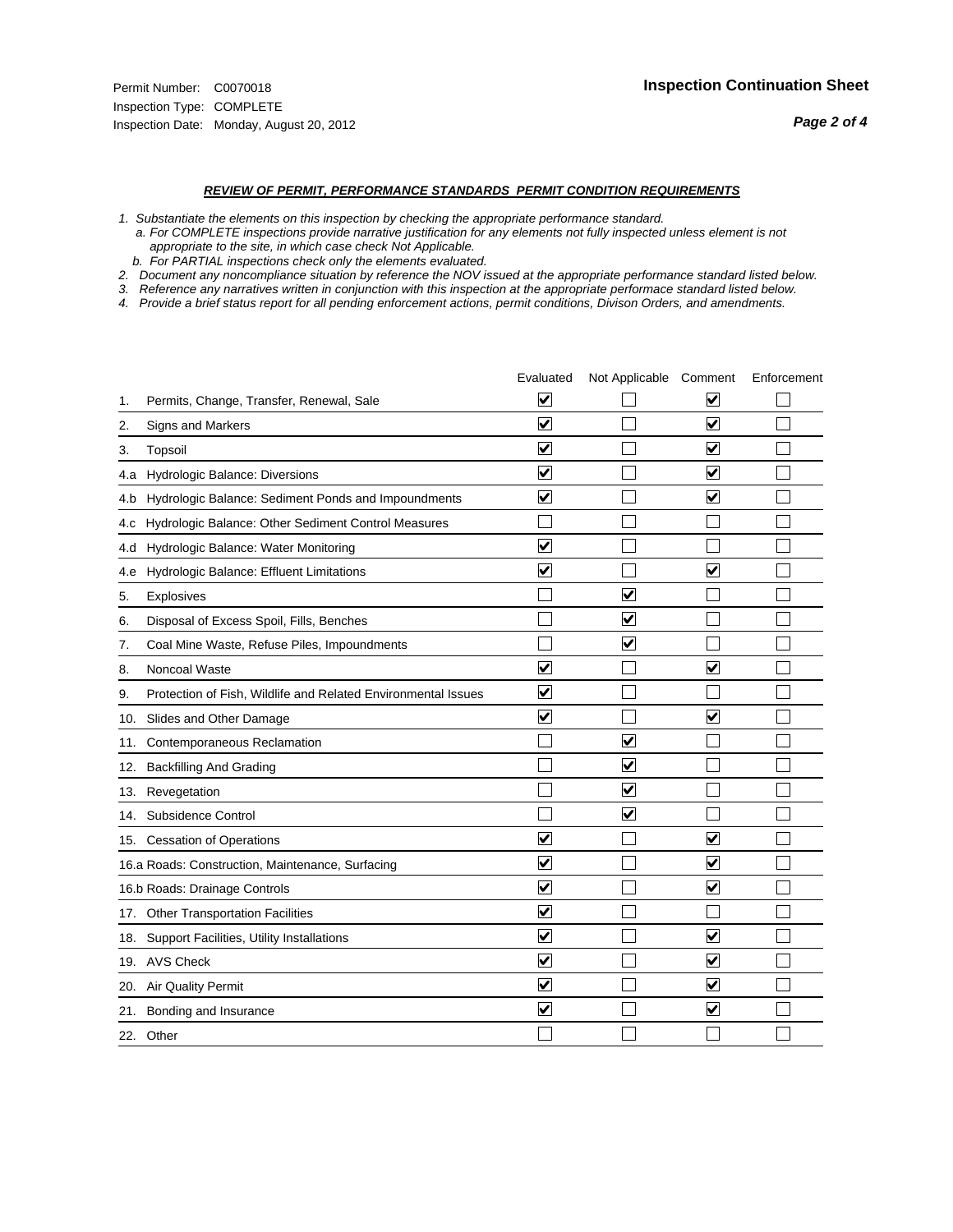*Page 3 of 4*

#### **1. Permits, Change, Transfer, Renewal, Sale**

No permitting action is currently being processed with the Division for Soldier Creek Mine. The permit will expire on Feb. 03, 2017. The SPCC plan was last inspected on December 3, 2007. The UPDES permit will expire on April 31, 2013.

#### **2. Signs and Markers**

The identification sign was on the side of the main road overlooking the sediment pond. The information addressed the requirements of the R645 Coal Rules.

#### **3. Topsoil**

The topsoil piles are located below the mine. There were no signs of wind or water erosion.

#### **4.a Hydrologic Balance: Diversions**

Diversions were opened and functioning as designed.

#### **4.b Hydrologic Balance: Sediment Ponds and Impoundments**

Sediment pond contained no water. It is unlikely to discharge in the near future. I inspected the sediment pond and did not see any hazardous conditions. The permittee inspected the pond on May 8, 2012. The annual Sediment pond inspection was made on November 16, 2011. There were no hazardous conditions reported. The annual inspection was P.E. Certified. The sediment pond contain very little water and is not likely to discharge in the near future.

#### **4.e Hydrologic Balance: Effluent Limitations**

There was no discharge for the second quarter of 2012.

#### **8. Noncoal Waste**

The area was clean of non-coal waste materials.

#### **10. Slides and Other Damage**

No slides or damage was noticed during the inspection.

#### **15. Cessation of Operations**

There is no activity.

#### **16.a Roads: Construction, Maintenance, Surfacing**

It is still functioning but the concrete is breaking up.

#### **16.b Roads: Drainage Controls**

Drainage control is functioning as designed.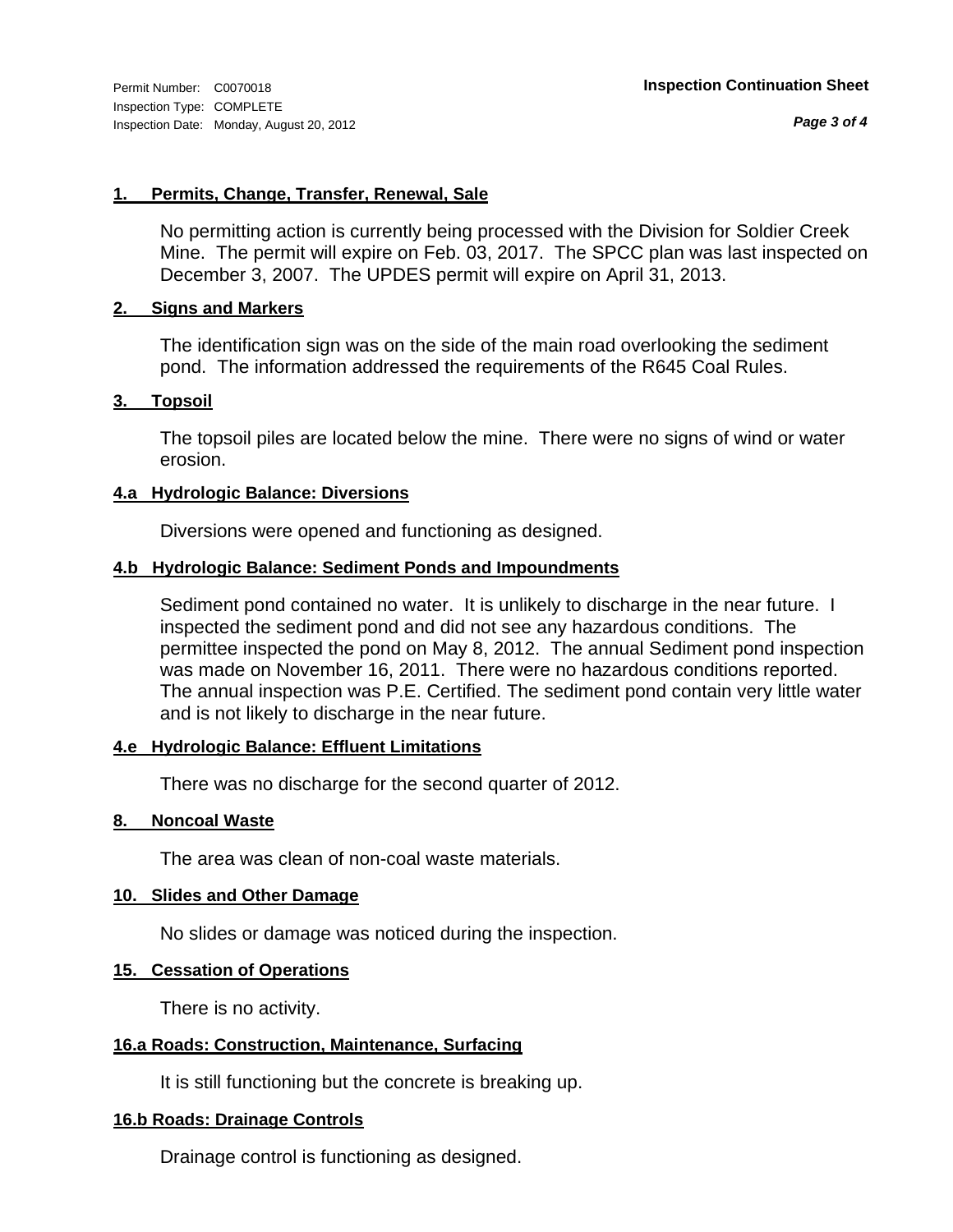Inspection Type: COMPLETE Inspection Date: Monday, August 20, 2012

#### Permit Number: C0070018 **Inspection Continuation Sheet**

*Page 4 of 4*

#### **18. Support Facilities, Utility Installations**

There are no new facilities.

#### **19. AVS Check**

This is made in Salt Lake City.

#### **20. Air Quality Permit**

The Air Quality Permit is DAQE-334-94.

#### **21. Bonding and Insurance**

The insurance policy will expire on July 31, 2013. The bonding amount is \$1,593,000.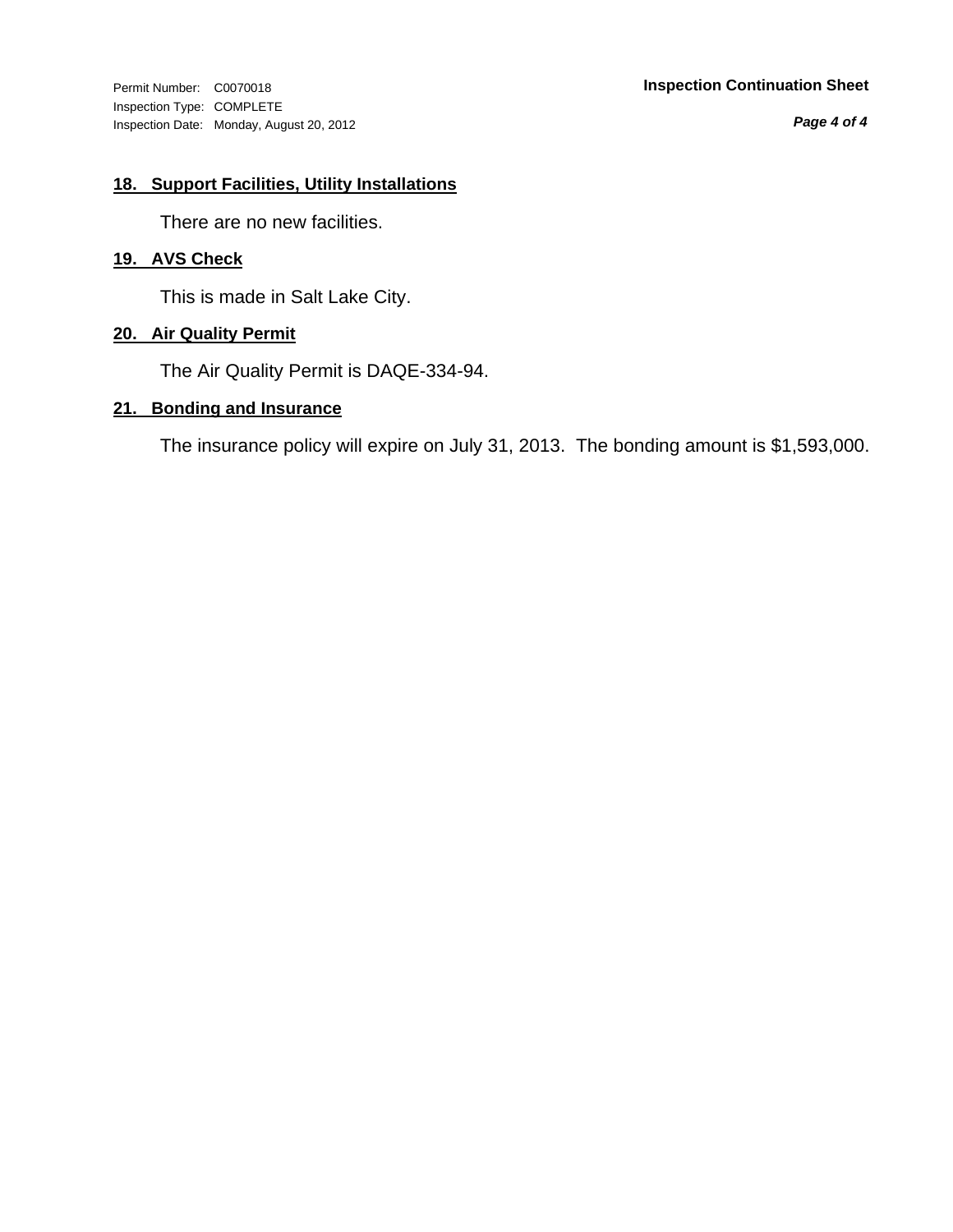

# **State of Utah**

**DEPARTMENT OF NATURAL RESOURCES** 

**MICHAEL R. STYLER Executive Director** 

#### Division of Oil, Gas and Mining

**JOHN R. BAZA Division Director** 

| Representatives Present During the Inspection: |
|------------------------------------------------|
| OGM Karl Houskeeper                            |
| Company Jay Marshall                           |

## **Inspection Report**

| Permit Number:   | C0070019                |
|------------------|-------------------------|
| Inspection Type: | <b>COMPLETE</b>         |
| Inspection Date: | Monday, August 13, 2012 |
| Start Date/Time: | 8/13/2012 9:00:00 AM    |
| End Date/Time:   | 8/13/2012 1:00:00 PM    |
| Last Inspection: | Monday, July 02, 2012   |
|                  |                         |

Inspector: Karl Houskeeper,

Weather: Overcast/Light Rain, Temp 68 Deg. F.

InspectionID Report Number: 3195

**Reprocessing**

Accepted by: jhelfric 8/13/2012

|          |                              | Permitee: ANDALEX RESOURCES INC                |                            |
|----------|------------------------------|------------------------------------------------|----------------------------|
|          |                              | Operator: ANDALEX RESOURCES INC                |                            |
|          | <b>Site: CENTENNIAL MINE</b> |                                                |                            |
|          |                              | Address: PO BOX 910, EAST CARBON UT 84520-0910 |                            |
|          | County: <b>CARBON</b>        |                                                |                            |
|          |                              | Permit Type: PERMANENT COAL PROGRAM            |                            |
|          | Permit Status: ACTIVE        |                                                |                            |
|          | <b>Current Acreages</b>      | <b>Mineral Ownership</b>                       | <b>Types of Operations</b> |
| 6,516.91 | <b>Total Permitted</b>       | Federal                                        | M<br>Underground           |
| 47.19    | <b>Total Disturbed</b>       | <b>State</b>                                   | <b>Surface</b>             |
|          | Phase I                      | County                                         | Loadout                    |
|          | <b>Phase II</b>              | <b>Fee</b>                                     | Processing                 |
|          | Phase III                    | Other                                          | Reprocessing               |

**Report summary and status for pending enforcement actions, permit conditions, Division Orders, and amendments:**

Checked in at the main office located at the West Ridge Mine. JD leonard was in the field. Conducted the paperwork for the Centennial mine and found that the insurance form for Centennial is missing explosive coverage. Apprised Jay Marshall of the missing item. Jay is to follow through to make sure that the explosive coverage is listed on the form and re-submitted to the Division and kept on file at the Main Mine Office. See Item 21.

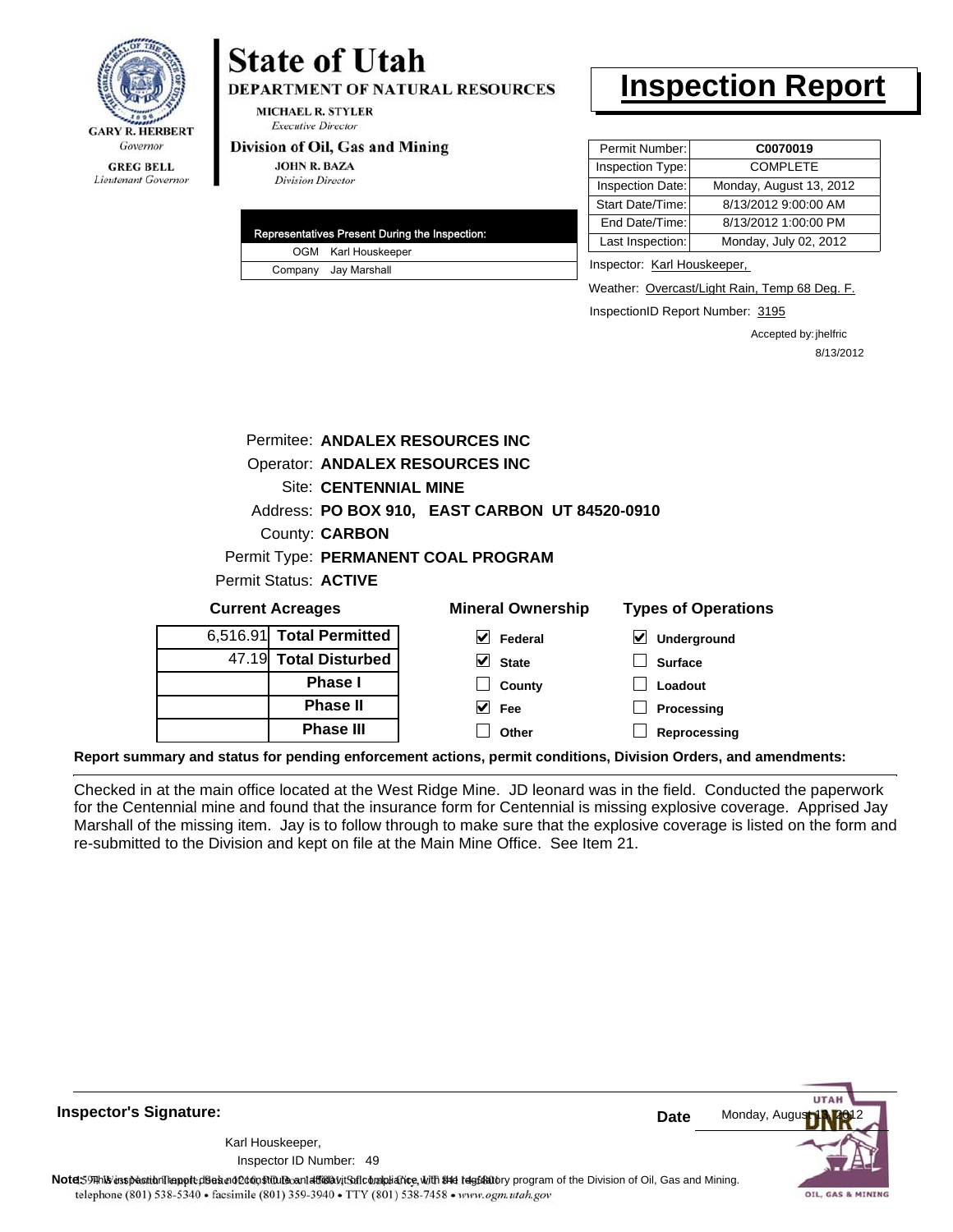#### *REVIEW OF PERMIT, PERFORMANCE STANDARDS PERMIT CONDITION REQUIREMENTS*

*1. Substantiate the elements on this inspection by checking the appropriate performance standard.*

 *a. For COMPLETE inspections provide narrative justification for any elements not fully inspected unless element is not appropriate to the site, in which case check Not Applicable.*

 *b. For PARTIAL inspections check only the elements evaluated.*

*2. Document any noncompliance situation by reference the NOV issued at the appropriate performance standard listed below.*

*3. Reference any narratives written in conjunction with this inspection at the appropriate performace standard listed below.*

*4. Provide a brief status report for all pending enforcement actions, permit conditions, Divison Orders, and amendments.*

|     |                                                               | Evaluated               | Not Applicable Comment  |                         | Enforcement |
|-----|---------------------------------------------------------------|-------------------------|-------------------------|-------------------------|-------------|
| 1.  | Permits, Change, Transfer, Renewal, Sale                      | $\overline{\mathsf{v}}$ |                         | V                       |             |
| 2.  | Signs and Markers                                             | $\overline{\mathbf{v}}$ |                         | $\blacktriangledown$    |             |
| 3.  | Topsoil                                                       | $\overline{\mathbf{v}}$ |                         | $\overline{\mathsf{v}}$ |             |
| 4.a | Hydrologic Balance: Diversions                                | $\overline{\mathbf{v}}$ |                         | $\blacktriangledown$    |             |
| 4.b | Hydrologic Balance: Sediment Ponds and Impoundments           | $\blacktriangledown$    |                         | ⊻                       |             |
| 4.C | Hydrologic Balance: Other Sediment Control Measures           | $\overline{\mathbf{v}}$ |                         |                         |             |
| 4.d | Hydrologic Balance: Water Monitoring                          | $\overline{\mathbf{v}}$ |                         |                         |             |
| 4.e | Hydrologic Balance: Effluent Limitations                      | $\overline{\mathbf{v}}$ |                         | $\overline{\mathbf{v}}$ |             |
| 5.  | <b>Explosives</b>                                             | $\overline{\mathbf{v}}$ |                         | ⊽                       |             |
| 6.  | Disposal of Excess Spoil, Fills, Benches                      | $\blacktriangledown$    | $\blacktriangledown$    |                         |             |
| 7.  | Coal Mine Waste, Refuse Piles, Impoundments                   | $\overline{\mathbf{v}}$ | $\overline{\mathbf{v}}$ |                         |             |
| 8.  | Noncoal Waste                                                 | $\overline{\mathbf{v}}$ |                         | $\overline{\mathbf{v}}$ |             |
| 9.  | Protection of Fish, Wildlife and Related Environmental Issues | $\overline{\mathbf{v}}$ |                         |                         |             |
|     | 10. Slides and Other Damage                                   | $\overline{\mathbf{v}}$ |                         |                         |             |
| 11. | Contemporaneous Reclamation                                   | ⊽                       |                         |                         |             |
| 12. | <b>Backfilling And Grading</b>                                | $\overline{\mathbf{v}}$ |                         |                         |             |
| 13. | Revegetation                                                  | $\overline{\mathbf{v}}$ |                         |                         |             |
| 14. | Subsidence Control                                            | $\overline{\mathbf{v}}$ |                         |                         |             |
|     | 15. Cessation of Operations                                   | $\overline{\mathbf{v}}$ |                         |                         |             |
|     | 16.a Roads: Construction, Maintenance, Surfacing              | $\blacktriangledown$    |                         | $\overline{\mathbf{v}}$ |             |
|     | 16.b Roads: Drainage Controls                                 | $\overline{\mathbf{v}}$ |                         |                         |             |
| 17. | <b>Other Transportation Facilities</b>                        | $\overline{\mathbf{v}}$ |                         |                         |             |
| 18. | Support Facilities, Utility Installations                     | $\overline{\mathbf{v}}$ |                         |                         |             |
|     | 19. AVS Check                                                 | $\overline{\mathbf{v}}$ |                         |                         |             |
| 20. | <b>Air Quality Permit</b>                                     | $\checkmark$            |                         | $\blacktriangledown$    |             |
| 21. | Bonding and Insurance                                         | $\blacktriangledown$    |                         | $\blacktriangledown$    |             |
|     | 22. Other                                                     | $\overline{\mathbf{v}}$ |                         | $\blacktriangledown$    |             |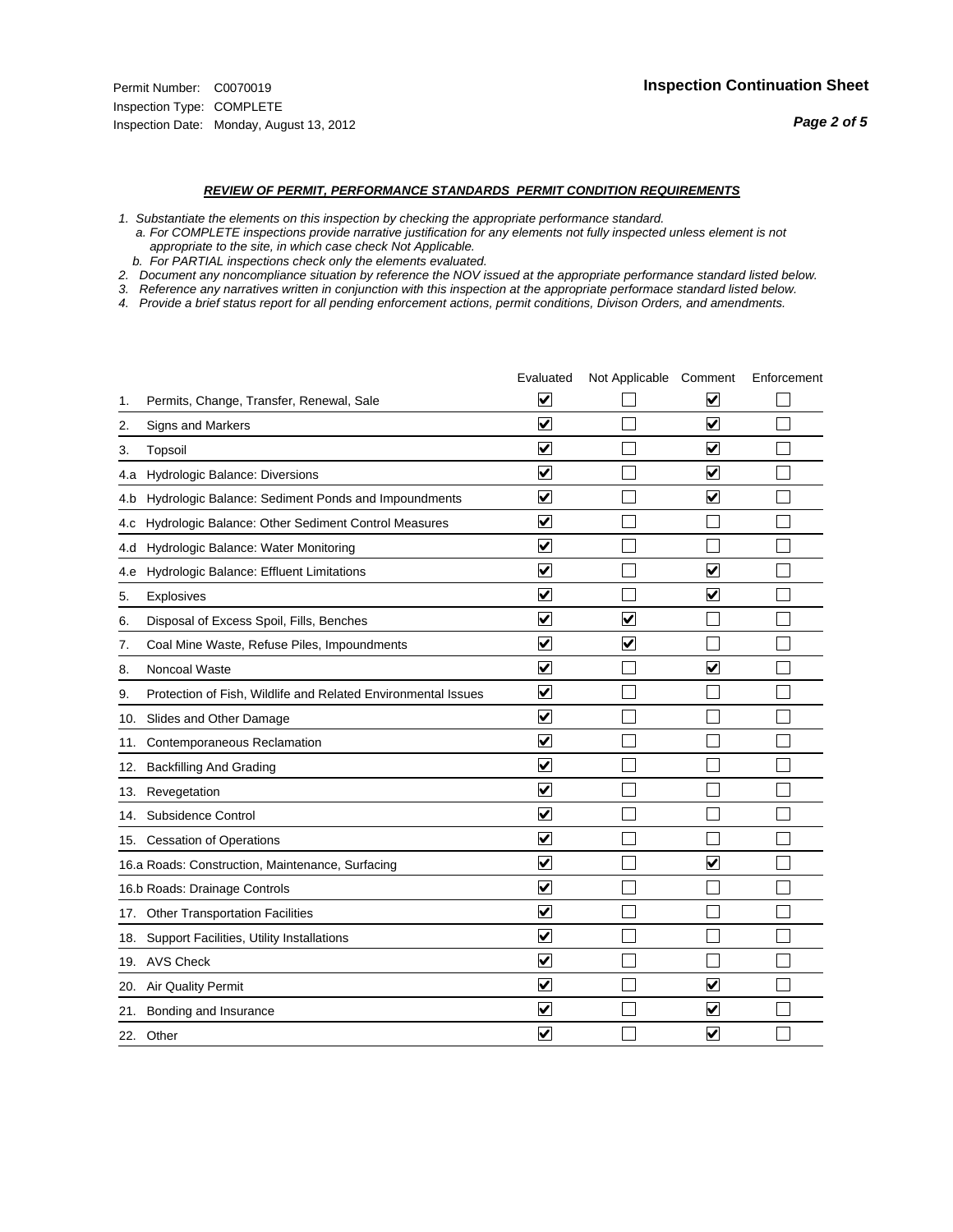#### **1. Permits, Change, Transfer, Renewal, Sale**

The current DOGM permit was issued effective 01/04/2012 and expires on 01/04/2017.

-Certificate of Insurance issued 06/01/2012 and terminates 06/01/2013. -Reclamation agreement dated and signed February 1990 (amended January 2001). -UPDES permit UTG040029 effective 05/01/2012 and expires midnight 04/30/2017. -Air Quality permit DAQE-997-96, issued October 25, 1996. -SPCC Plan dated 11/2/2009.

#### **2. Signs and Markers**

The mine identification sign is in place at the entrance into the mine permit area from the county road. The sign contains the required information set forth by the R645 Coal Rules.

A top soil identification sign located on the topsoil pile adjacent to the lower canyon access road to the bath house is down on the ground. The sign needs to be reattached to the pole securely to identify the topsoil pile. This topsoil pile is the embankment of the sediment pond that was abandoned or decommissioned.

#### **3. Topsoil**

See Item 2.

#### **4.a Hydrologic Balance: Diversions**

Three (3) diversion structures were noted during the inspection as requiring maintenance. The structures are as follows:

\* Undisturbed culvert inlet located adjacent to the oil storage building is beginning to build with sediment and tumble weeds.

\* Disturbed culvert outlet located just below the access road to the lamp house, along the main road, is starting to build with sediment.

\* Disturbed culvert outlet located just below the access road to the shop, along the main road, is smashed and beginning to build with sediment.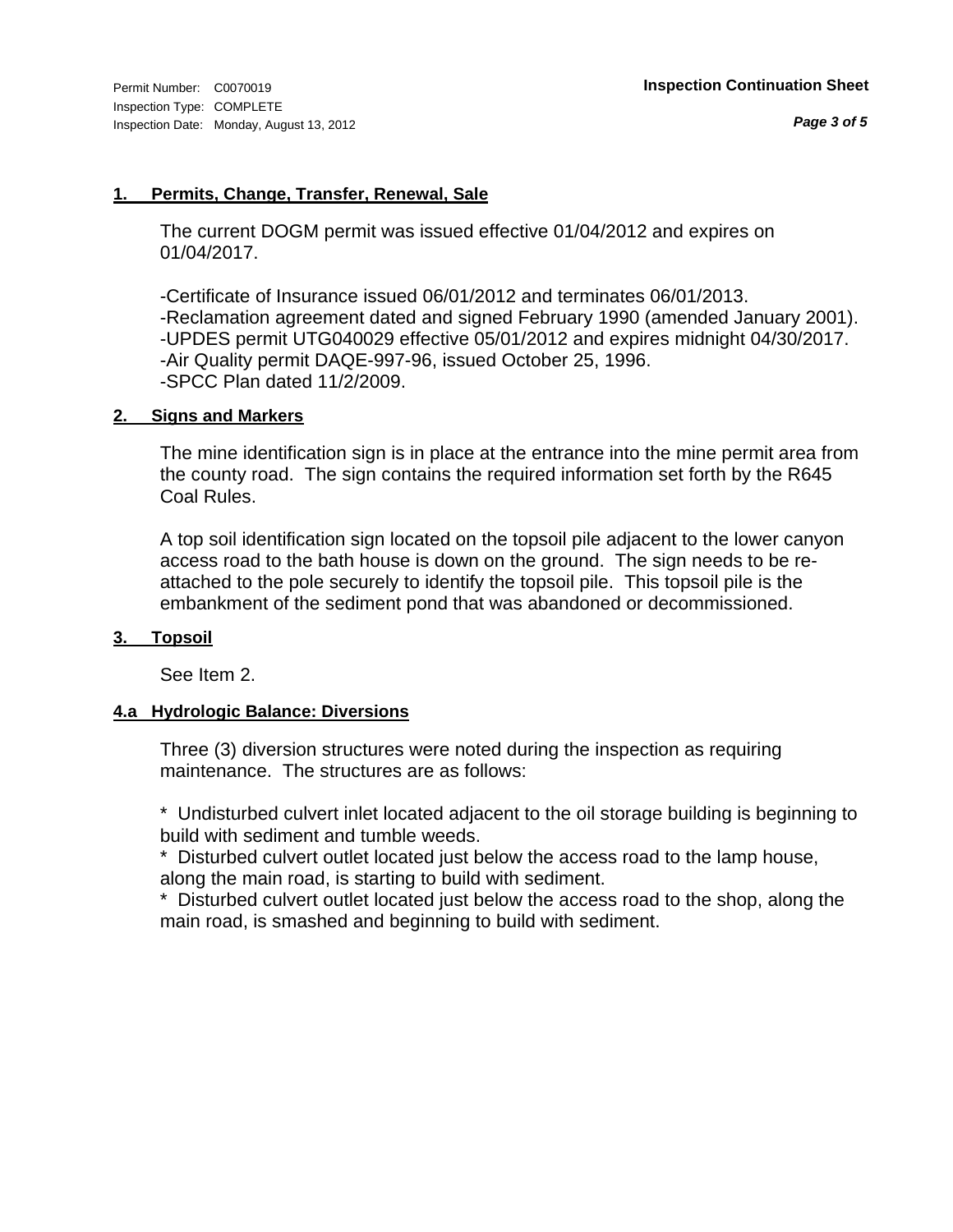#### **4.b Hydrologic Balance: Sediment Ponds and Impoundments**

The second quarter 2012 sediment pond inspections were done on May 8, 2012. The last annual inspection of the sediment ponds was done on 06/28/11 and P.E. certified on the same date.

Thistle was observed in Sediment Basin B in all cells (See item 22.). The thistle in the sediment cells was identified on the July 2012 inspection report and still needs to be done. Thistle heads need to be removed and disposed of properly and then the plant needs to be treated and/or removed. Plastic rap was found in this basin between cell 1 and cell 2. The plastic rap needs to be removed and disposed of properly

#### **4.e Hydrologic Balance: Effluent Limitations**

Reviewed the discharge monitoring reports for January through June 2012. No discharge has occurred from any of the outfalls listed in the UPDES UTG040029 Permit for the Centennial Mine for the months reviewed.

#### **5. Explosives**

No explosives are currently stored on site. One of the magazines has been removed from the site.

#### **8. Noncoal Waste**

Plastic rap in Sediment Basin B (see item 4b).

#### **16.a Roads: Construction, Maintenance, Surfacing**

Drainage from upper most load out is being channelized down the main road and causing erosion. The road needs to be re-graded so that the flow of water from this load out pad area is placed in the proper diversions and taken off the road as quickly as possible to prevent channelization and erosion.

#### **20. Air Quality Permit**

The air quality permit DAQE-997-96 referenced above was issued on October 25, 1996 and remains in effect.

#### **21. Bonding and Insurance**

The insurance policy currently on file at the main office for the Centennial Mine does not show or indicate coverage for explosive liability (XCU). The policy needs to be updated and/or modified to provide and show evidence of explosive liability coverage. The form then needs to be re-submitted to the Division to file and a copy needs to be available at the mine site for review during inspections. Jay Marshall was made aware of the issue and agreed to resolve it.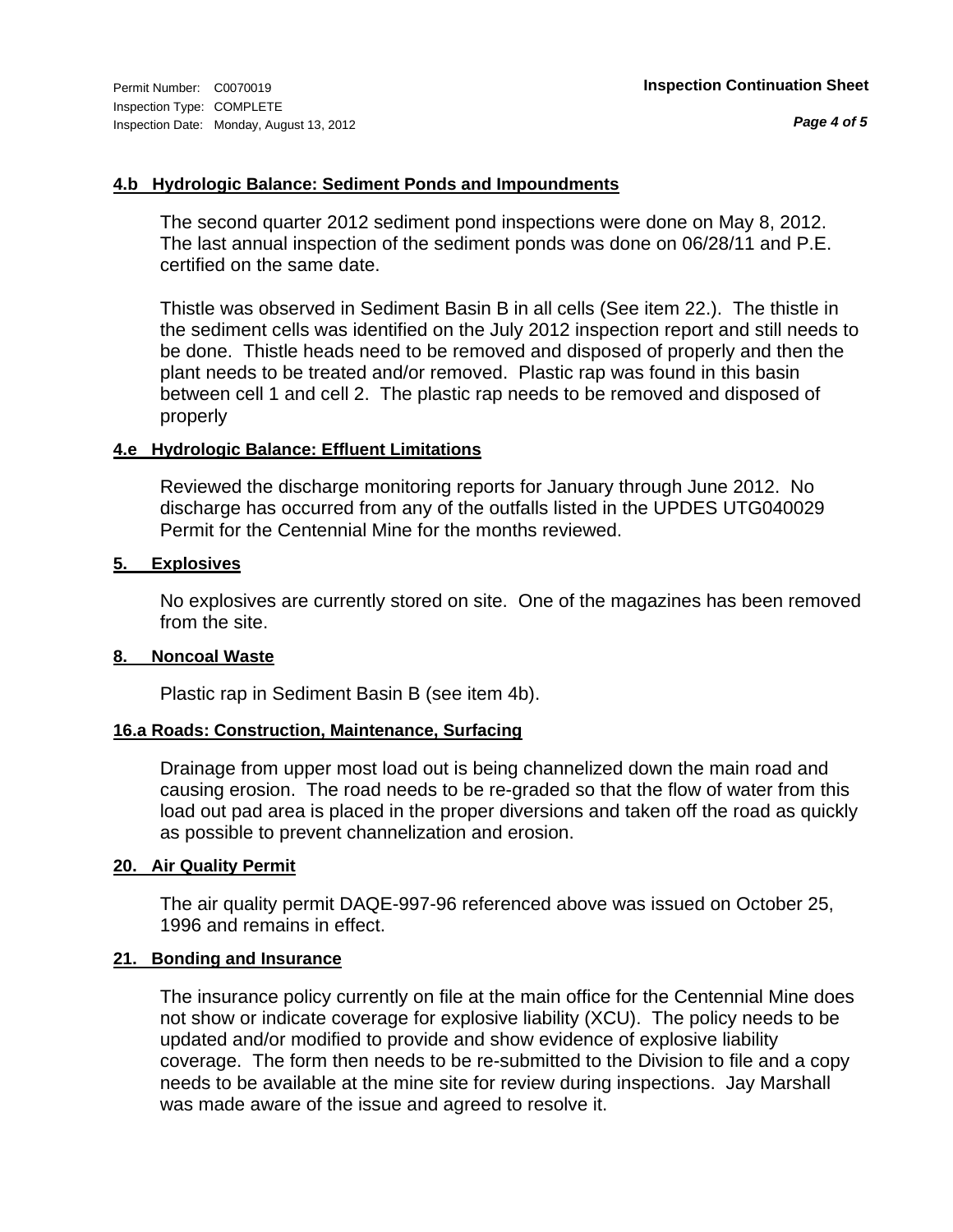#### **22. Other**

Thistle was observed at various locations through out the mine site. The thistle was identified as a problem during the July 2012 inspection. The stands of thistle on the storage pad above the shop area have been treated (sprayed) as the plant is starting to die. However the heads have not been removed and been disposed of properly. This will allow the plant to regenerate in the future. The heads need to be removed and disposed of.

The thistle along the main road just above the shop area on the left side looking up canyon has not been treated and the heads have not been removed. This plant was identified on the July 2012 inspection.

The numerous thistle plants located in the Sediment Basin B all Cells have not been treated and the heads have not been removed. These plants were identified in the July 2012 inspection report.

All thistle plants identified need to have the heads removed and disposed of properly. The plants need to be treated and/or removed. These items need to be addressed immediately to avoid future compliance actions.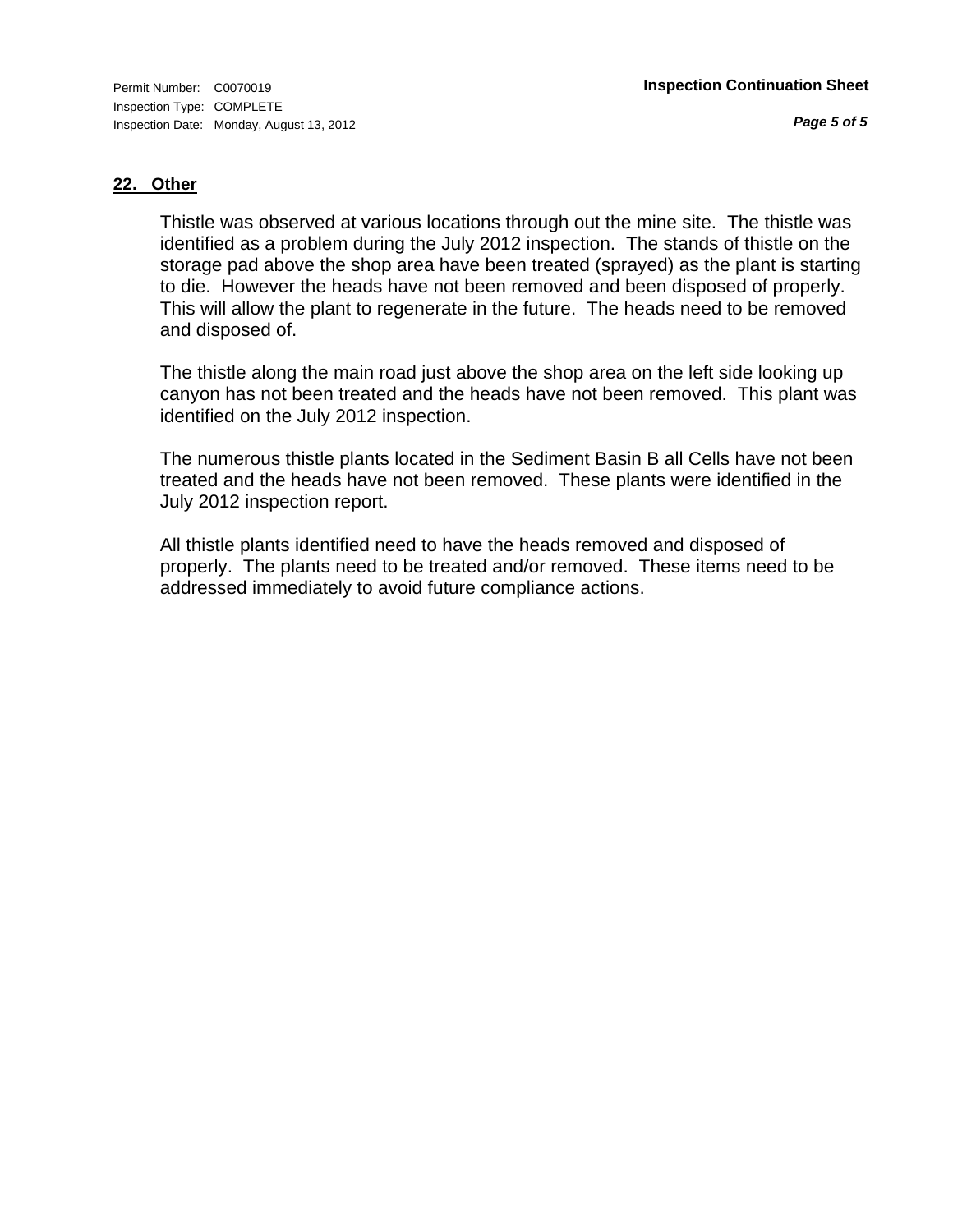

# **State of Utah**

**DEPARTMENT OF NATURAL RESOURCES** 

**MICHAEL R. STYLER Executive Director** 

#### Division of Oil, Gas and Mining

**JOHN R. BAZA Division Director** 

|  | Representatives Present During the Inspection: |
|--|------------------------------------------------|
|  | Company Kit Pappas                             |
|  | OGM Karl Houskeeper                            |

## **Inspection Report**

| Permit Number:   | C0070020                  |
|------------------|---------------------------|
| Inspection Type: | <b>COMPLETE</b>           |
| Inspection Date: | Thursday, August 23, 2012 |
| Start Date/Time: | 8/23/2012 9:30:00 AM      |
| End Date/Time:   | 8/23/2012 1:00:00 PM      |
| Last Inspection: | Thursday, July 26, 2012   |
|                  |                           |

Inspector: Karl Houskeeper,

Weather: Overcast/Cloudy, Temp. 66 Deg. F.

InspectionID Report Number: 3207

**Reprocessing**

Accepted by:

|          | Permitee: HIDDEN SPLENDOR RESOURCES        |                                                                |                            |  |  |  |
|----------|--------------------------------------------|----------------------------------------------------------------|----------------------------|--|--|--|
|          | <b>Operator: HIDDEN SPLENDOR RESOURCES</b> |                                                                |                            |  |  |  |
|          | Site: HORIZON MINE                         |                                                                |                            |  |  |  |
|          |                                            | Address: 57 WEST 200 SOUTH, SUITE 400, SALT LAKE CITY UT 84101 |                            |  |  |  |
|          | County: <b>CARBON</b>                      |                                                                |                            |  |  |  |
|          |                                            | Permit Type: PERMANENT COAL PROGRAM                            |                            |  |  |  |
|          | Permit Status: ACTIVE                      |                                                                |                            |  |  |  |
|          | <b>Current Acreages</b>                    | <b>Mineral Ownership</b>                                       | <b>Types of Operations</b> |  |  |  |
| 1,577.00 | <b>Total Permitted</b>                     | $\blacktriangledown$<br><b>Federal</b>                         | ⊻<br>Underground           |  |  |  |
| 9.50     | <b>Total Disturbed</b>                     | <b>State</b>                                                   | <b>Surface</b>             |  |  |  |
|          | <b>Phase I</b>                             | County                                                         | Loadout                    |  |  |  |
|          | <b>Phase II</b>                            | Fee                                                            | <b>Processing</b>          |  |  |  |

**Other**

**Report summary and status for pending enforcement actions, permit conditions, Division Orders, and amendments:**

**Phase III**

The mine has been idled for approximately three to four weeks. The mine is working with MSHA to try an obtain approvals on some seals that would allow them to return to work.



**Inspector's Signature:**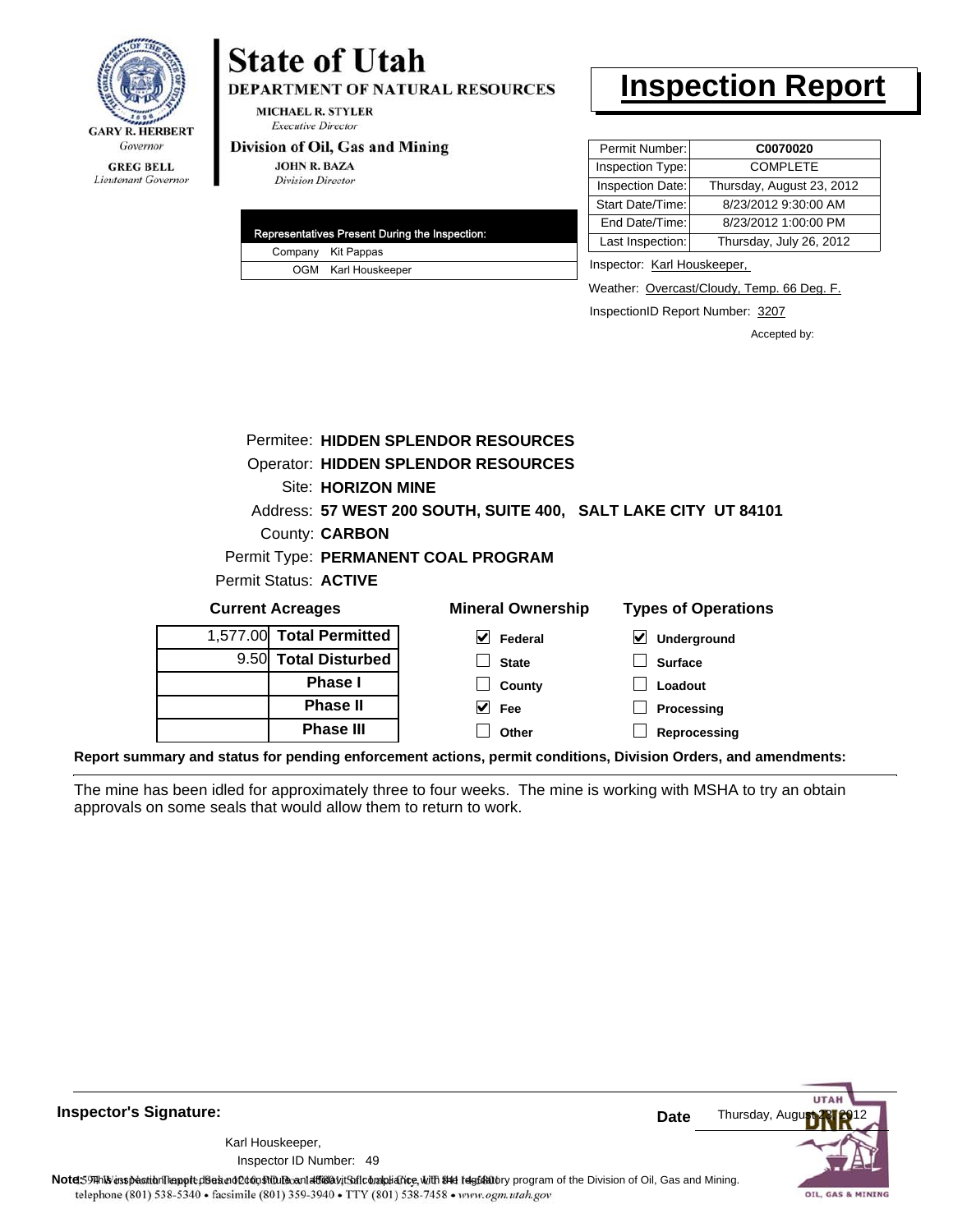- *1. Substantiate the elements on this inspection by checking the appropriate performance standard.*
- *a. For COMPLETE inspections provide narrative justification for any elements not fully inspected unless element is not appropriate to the site, in which case check Not Applicable.*
- *b. For PARTIAL inspections check only the elements evaluated.*
- *2. Document any noncompliance situation by reference the NOV issued at the appropriate performance standard listed below.*
- *3. Reference any narratives written in conjunction with this inspection at the appropriate performace standard listed below.*
- *4. Provide a brief status report for all pending enforcement actions, permit conditions, Divison Orders, and amendments.*

|     |                                                               | Evaluated                       | Not Applicable Comment  |                         | Enforcement |
|-----|---------------------------------------------------------------|---------------------------------|-------------------------|-------------------------|-------------|
| 1.  | Permits, Change, Transfer, Renewal, Sale                      | $\overline{\mathbf{v}}$         |                         | $\blacktriangledown$    |             |
| 2.  | Signs and Markers                                             | $\overline{\mathbf{v}}$         |                         | $\overline{\mathbf{v}}$ |             |
| 3.  | Topsoil                                                       | $\overline{\mathbf{v}}$         |                         |                         |             |
| 4.a | Hydrologic Balance: Diversions                                | ⊻                               |                         |                         |             |
| 4.b | Hydrologic Balance: Sediment Ponds and Impoundments           | $\blacktriangledown$            |                         | V                       |             |
| 4.C | Hydrologic Balance: Other Sediment Control Measures           | $\blacktriangledown$            |                         |                         |             |
| 4.d | Hydrologic Balance: Water Monitoring                          | $\overline{\mathbf{v}}$         |                         |                         |             |
| 4.e | Hydrologic Balance: Effluent Limitations                      | $\overline{\mathbf{v}}$         |                         | $\overline{\mathbf{v}}$ |             |
| 5.  | <b>Explosives</b>                                             | $\blacktriangledown$            |                         |                         |             |
| 6.  | Disposal of Excess Spoil, Fills, Benches                      | ⊻                               | V                       |                         |             |
| 7.  | Coal Mine Waste, Refuse Piles, Impoundments                   | $\blacktriangledown$            | $\overline{\mathbf{v}}$ |                         |             |
| 8.  | Noncoal Waste                                                 | $\overline{\mathbf{v}}$         |                         | $\overline{\mathsf{v}}$ |             |
| 9.  | Protection of Fish, Wildlife and Related Environmental Issues | $\blacktriangledown$            |                         |                         |             |
|     | 10. Slides and Other Damage                                   | $\blacktriangledown$            |                         |                         |             |
| 11. | Contemporaneous Reclamation                                   | ⊻                               |                         |                         |             |
| 12. | <b>Backfilling And Grading</b>                                | ☑                               |                         |                         |             |
|     | 13. Revegetation                                              | $\overline{\mathbf{v}}$         |                         |                         |             |
| 14. | Subsidence Control                                            | $\overline{\mathbf{v}}$         |                         |                         |             |
|     | 15. Cessation of Operations                                   | $\blacktriangledown$            |                         |                         |             |
|     | 16.a Roads: Construction, Maintenance, Surfacing              | $\blacktriangledown$            |                         |                         |             |
|     | 16.b Roads: Drainage Controls                                 | $\blacktriangledown$            |                         |                         |             |
| 17. | <b>Other Transportation Facilities</b>                        | $\blacktriangledown$            |                         |                         |             |
| 18. | Support Facilities, Utility Installations                     | $\overline{\blacktriangledown}$ |                         |                         |             |
|     | 19. AVS Check                                                 | $\overline{\mathbf{v}}$         |                         |                         |             |
| 20. | <b>Air Quality Permit</b>                                     | $\blacktriangledown$            |                         | $\overline{\mathsf{v}}$ |             |
|     | 21. Bonding and Insurance                                     | ⊻                               |                         | $\blacktriangledown$    |             |
|     | 22. Other                                                     | $\overline{\mathbf{v}}$         |                         |                         |             |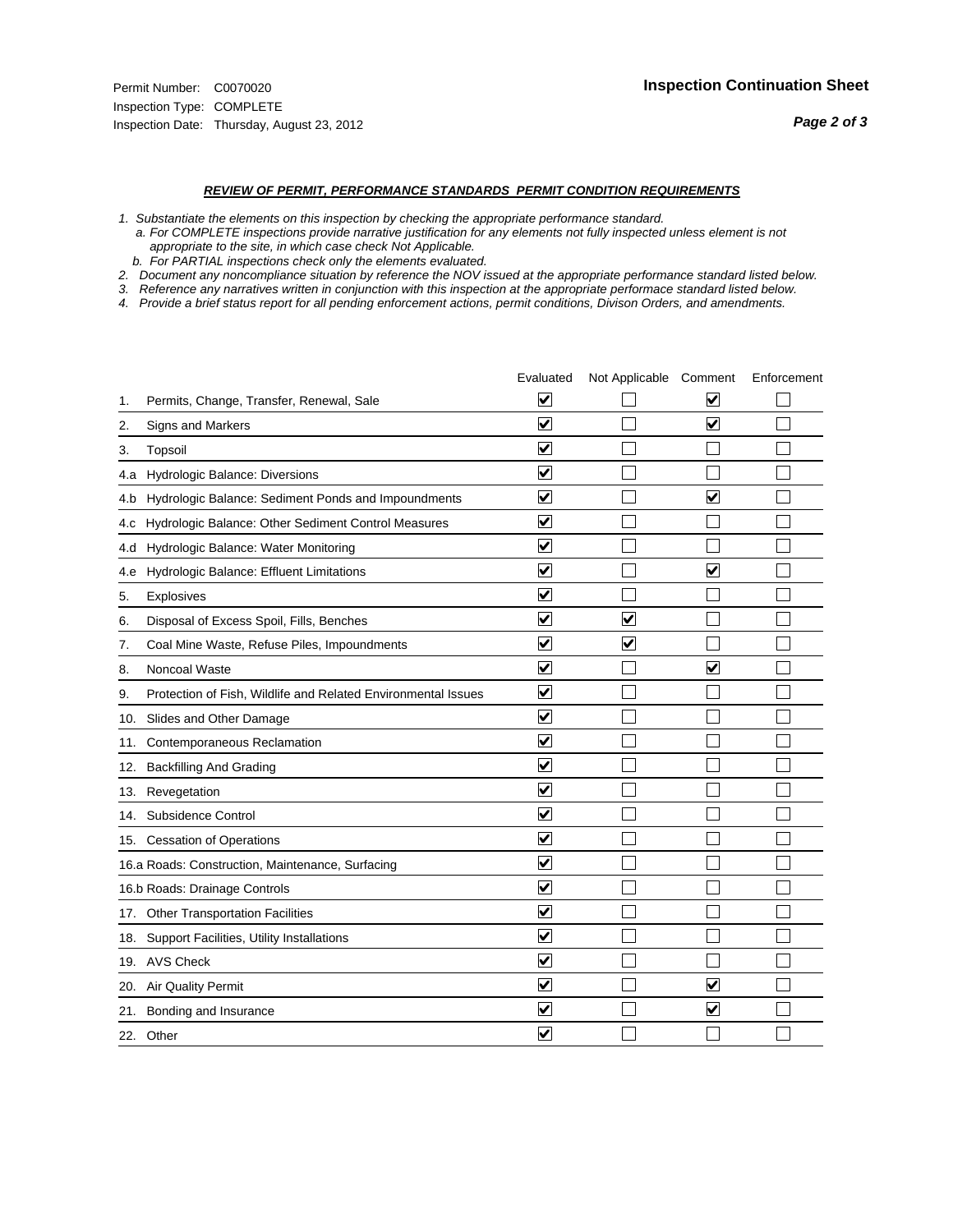#### **1. Permits, Change, Transfer, Renewal, Sale**

The current DOGM permit C/007/020 was issued effective 10/11/2011 and expires 10/11/2016.

-Certificate of Insurance certificate #4413805 issued 06/04/2012 and terminates 06/04/2013.

-UPDES permit UTG040000 (General) UTG040019 (Site Specific) effective 05/01/2008 and expires midnight 04/30/2013.

-Air Quality permit DAQE-700-70, issued November 7, 2000. -SPCC Plan dated January 2010. The Plan is P.E. certified, stamped, signed and dated by a Utah P.E.

#### **2. Signs and Markers**

The mine identification sign is located at the entrance into the permit area and contains the required information.

#### **4.b Hydrologic Balance: Sediment Ponds and Impoundments**

Second quarter 2012 sediment pond inspection was done on June 27, 2012.

#### **4.e Hydrologic Balance: Effluent Limitations**

Reviewed the July 2012 discharge monitoring reports that are kept on file.

#### **8. Noncoal Waste**

There are numerous items of noncoal waste dispersed throughout the entire mine site. The items need to be gathered and disposed of properly. The mine has been idled for approximately three to four weeks. This probably accounts for the fact that the items have not been gathered and disposed of, since no personnel is available at the mine site.

#### **20. Air Quality Permit**

The Air Quality Permit Approval Order DAQE-700-00 was issued on November 7, 2000. Recent documentation shows the approval order number as DAQP-002-06.

#### **21. Bonding and Insurance**

The bond is secured by a letter of credit through Bank One in the amount of \$57,000 and collateral to add up to the amount of \$342,000. This letter of credit expired on January 20, 2007. The appraisal was updated as of 12/20/06 for the real estate (collateral) and the appraisal is now \$625,000 and the collateral is adequate. The updated reclamation cost estimate is \$445,000 in 2011 dollars.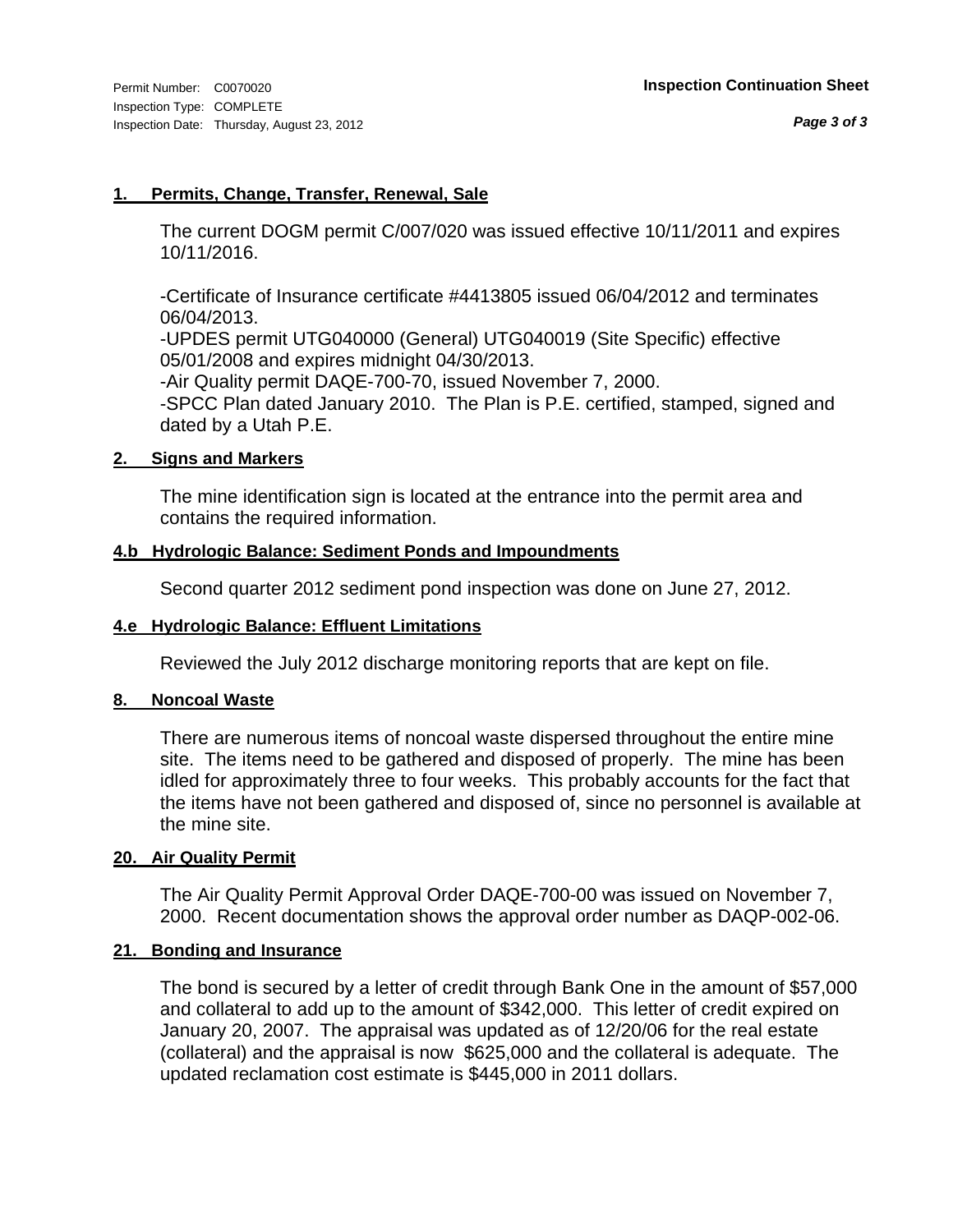

Lieutenant Governor

**Inspector's Signature:**

## **State of Utah**

DEPARTMENT OF NATURAL RESOURCES

**MICHAEL R. STYLER Executive Director** 

#### Division of Oil, Gas and Mining

**JOHN R. BAZA Division Director** 

## **Inspection Report**

| Permit Number:   | C0070021                |
|------------------|-------------------------|
| Inspection Type: | <b>COMPLETE</b>         |
| Inspection Date: | Monday, August 06, 2012 |
| Start Date/Time: | 8/6/2012 10:00:00 AM    |
| End Date/Time:   | 8/6/2012 2:00:00 PM     |
| Last Inspection: | Thursday, July 19, 2012 |

Inspector: Steve Demczak,

Weather: Cloudy, 70's

InspectionID Report Number: 3212

Accepted by:

| Permitee: <b>BLAZON</b>  |                                     |                          |                            |
|--------------------------|-------------------------------------|--------------------------|----------------------------|
| Operator:                |                                     |                          |                            |
|                          | Site: BLAZON #1 MINE                |                          |                            |
| Address:                 |                                     |                          |                            |
|                          | County: <b>CARBON</b>               |                          |                            |
|                          | Permit Type: PERMANENT COAL PROGRAM |                          |                            |
| Permit Status: RECLAIMED |                                     |                          |                            |
| <b>Current Acreages</b>  |                                     | <b>Mineral Ownership</b> | <b>Types of Operations</b> |
| _______                  |                                     |                          |                            |

| Guilent Acreages |                        | <b>MILLETAL OWNER SHIP</b> | <b>I YUES OF OPERATIONS</b>                                                                                    |  |
|------------------|------------------------|----------------------------|----------------------------------------------------------------------------------------------------------------|--|
|                  | 7.00 Total Permitted   | Federal                    | <b>Underground</b>                                                                                             |  |
| 7.00L            | <b>Total Disturbed</b> | <b>State</b>               | <b>Surface</b>                                                                                                 |  |
|                  | <b>Phase I</b>         | County                     | Loadout                                                                                                        |  |
|                  | <b>Phase II</b>        | $\vee$ Fee                 | Processing                                                                                                     |  |
|                  | <b>Phase III</b>       | Other                      | Reprocessing                                                                                                   |  |
|                  |                        |                            | Report summary and status for pending enforcement actions, permit conditions, Division Orders, and amendments: |  |



**Date**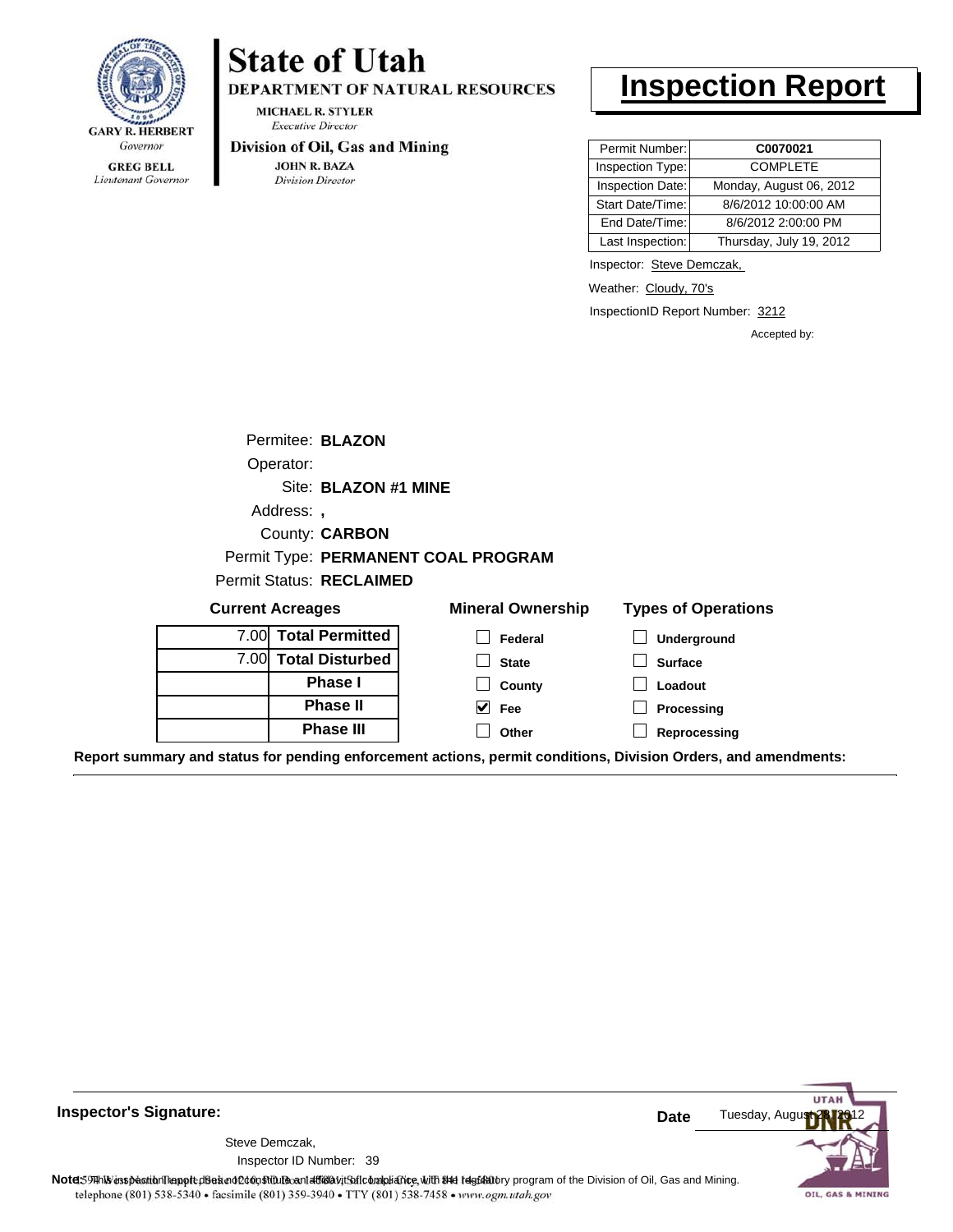- *1. Substantiate the elements on this inspection by checking the appropriate performance standard.*
- *a. For COMPLETE inspections provide narrative justification for any elements not fully inspected unless element is not appropriate to the site, in which case check Not Applicable.*
- *b. For PARTIAL inspections check only the elements evaluated.*
- *2. Document any noncompliance situation by reference the NOV issued at the appropriate performance standard listed below.*
- *3. Reference any narratives written in conjunction with this inspection at the appropriate performace standard listed below.*
- *4. Provide a brief status report for all pending enforcement actions, permit conditions, Divison Orders, and amendments.*

|     |                                                               | Evaluated               | Not Applicable Comment          |                         | Enforcement |
|-----|---------------------------------------------------------------|-------------------------|---------------------------------|-------------------------|-------------|
| 1.  | Permits, Change, Transfer, Renewal, Sale                      |                         | ⊽                               |                         |             |
| 2.  | Signs and Markers                                             | $\overline{\mathbf{v}}$ |                                 | ☑                       |             |
| 3.  | Topsoil                                                       | $\overline{\mathbf{v}}$ |                                 | $\overline{\mathbf{v}}$ |             |
| 4.a | Hydrologic Balance: Diversions                                | $\blacktriangledown$    |                                 | $\blacktriangledown$    |             |
| 4.b | Hydrologic Balance: Sediment Ponds and Impoundments           |                         | V                               |                         |             |
| 4.C | Hydrologic Balance: Other Sediment Control Measures           | $\overline{\mathbf{v}}$ |                                 | $\blacktriangledown$    |             |
| 4.d | Hydrologic Balance: Water Monitoring                          |                         | $\overline{\blacktriangledown}$ |                         |             |
| 4.e | Hydrologic Balance: Effluent Limitations                      |                         | $\blacktriangledown$            |                         |             |
| 5.  | <b>Explosives</b>                                             |                         | $\overline{\mathbf{v}}$         |                         |             |
| 6.  | Disposal of Excess Spoil, Fills, Benches                      |                         | $\bm{\vee}$                     |                         |             |
| 7.  | Coal Mine Waste, Refuse Piles, Impoundments                   |                         | $\overline{\mathbf{v}}$         |                         |             |
| 8.  | Noncoal Waste                                                 | $\overline{\mathsf{v}}$ |                                 | V                       |             |
| 9.  | Protection of Fish, Wildlife and Related Environmental Issues |                         | $\overline{\blacktriangledown}$ |                         |             |
| 10. | Slides and Other Damage                                       | $\overline{\mathbf{v}}$ |                                 | $\blacktriangledown$    |             |
| 11. | Contemporaneous Reclamation                                   |                         | $\blacktriangledown$            |                         |             |
| 12. | <b>Backfilling And Grading</b>                                | $\blacktriangledown$    |                                 | $\blacktriangledown$    |             |
| 13. | Revegetation                                                  | $\overline{\mathbf{v}}$ |                                 | $\overline{\mathbf{v}}$ |             |
| 14. | Subsidence Control                                            |                         | $\overline{\mathbf{v}}$         |                         |             |
|     | 15. Cessation of Operations                                   |                         | $\blacktriangledown$            |                         |             |
|     | 16.a Roads: Construction, Maintenance, Surfacing              | $\blacktriangledown$    |                                 | $\blacktriangledown$    |             |
|     | 16.b Roads: Drainage Controls                                 | $\overline{\mathbf{v}}$ |                                 | $\blacktriangledown$    |             |
| 17. | <b>Other Transportation Facilities</b>                        |                         | $\blacktriangledown$            |                         |             |
| 18. | Support Facilities, Utility Installations                     |                         | $\overline{\mathbf{v}}$         |                         |             |
|     | 19. AVS Check                                                 |                         | $\overline{\blacktriangledown}$ |                         |             |
| 20. | <b>Air Quality Permit</b>                                     |                         | $\blacktriangledown$            |                         |             |
|     | 21. Bonding and Insurance                                     |                         | $\overline{\mathbf{v}}$         |                         |             |
|     | 22. Other                                                     |                         |                                 |                         |             |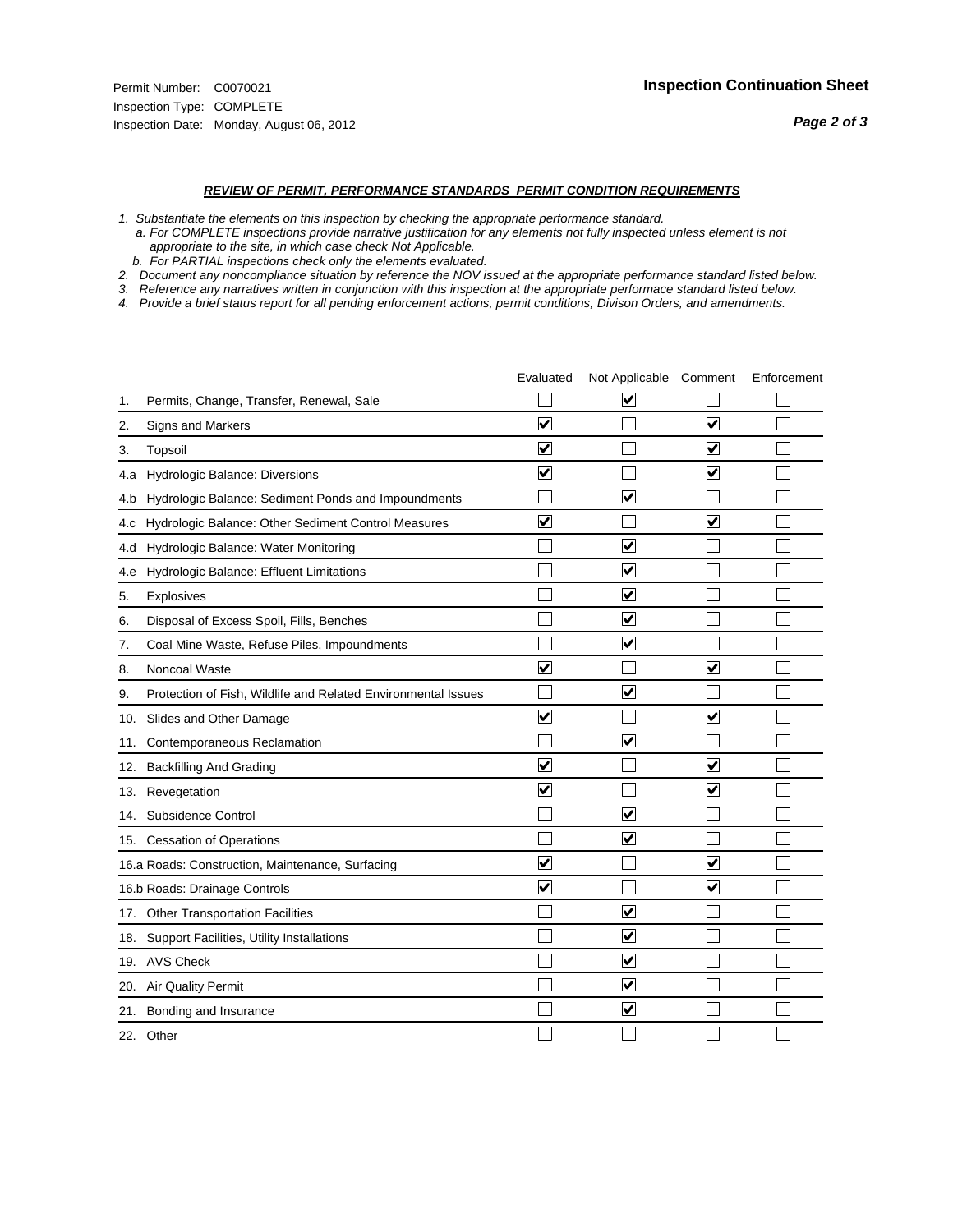#### **2. Signs and Markers**

There is no identification sign. It was removed by someone.

#### **3. Topsoil**

All topsoil was used in reclamation.

#### **4.a Hydrologic Balance: Diversions**

The main stream (Muddy Creek) overtop the stream channel. It had caused erosion in several areas. This was most likely caused by increase water due to forest fires above the property.

#### **4.c Hydrologic Balance: Other Sediment Control Measures**

The site has been pocked. There were no signs of erosion to the land. Only signs of erosion was caused by the creek due to over flow of water.

#### **8. Noncoal Waste**

Area was clear of non-coal waste material.

#### **10. Slides and Other Damage**

No slides or other damge was noticed during the inspection.

#### **12. Backfilling And Grading**

The site is completely reclaim. All material was used in reclamation.

#### **13. Revegetation**

The site has sufficient vegetation. The vegetation around creek was beaten down due to creek overtopping.

#### **16.a Roads: Construction, Maintenance, Surfacing**

Someone reopened road through property and side cast the dirt. The road end just after reclaim site.

#### **16.b Roads: Drainage Controls**

The new road has no drainage control.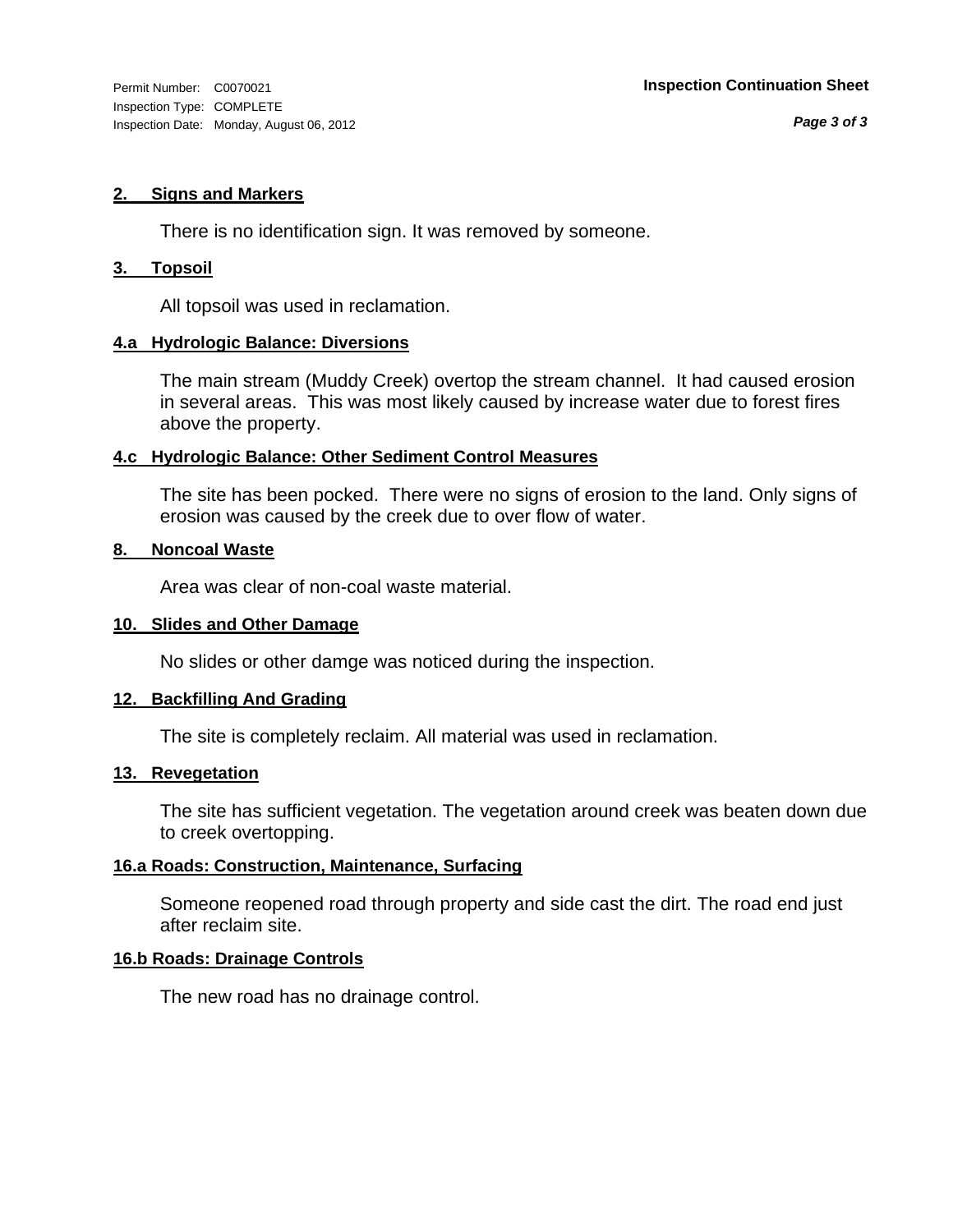

Lieutenant Governor

## **State of Utah**

DEPARTMENT OF NATURAL RESOURCES

**MICHAEL R. STYLER Executive Director** 

#### Division of Oil, Gas and Mining

**JOHN R. BAZA Division Director** 

## **Inspection Report**

| Permit Number:   | C0070022                 |
|------------------|--------------------------|
| Inspection Type: | <b>COMPLETE</b>          |
| Inspection Date: | Tuesday, August 14, 2012 |
| Start Date/Time: | 8/14/2012 10:00:00 AM    |
| End Date/Time:   | 8/14/2012 1:00:00 PM     |
| Last Inspection: | Tuesday, July 10, 2012   |

Inspector: Steve Demczak,

Weather: Sunny, 80's

InspectionID Report Number: 3216

**Processing Reprocessing** Accepted by:

| Permitee: SAVAGE SERVICES CORP        |                                                         |                                            |
|---------------------------------------|---------------------------------------------------------|--------------------------------------------|
| <b>Operator: SAVAGE SERVICES CORP</b> |                                                         |                                            |
|                                       | Site: SAVAGE COAL TERMINAL                              |                                            |
|                                       | Address: 6340 S 3000 E STE 600, SALT LAKE CITY UT 84121 |                                            |
| County: <b>CARBON</b>                 |                                                         |                                            |
|                                       | Permit Type: PERMANENT COAL PROGRAM                     |                                            |
| Permit Status: ACTIVE                 |                                                         |                                            |
| <b>Current Acreages</b>               | <b>Mineral Ownership</b>                                | <b>Types of Operations</b>                 |
| 153.46 Total Permitted                | Federal                                                 | $\vert\bm{\checkmark}\vert$<br>Underground |
| 132.50 Total Disturbed                | <b>State</b>                                            | <b>Surface</b>                             |
| <b>Phase I</b>                        | County                                                  | Loadout                                    |

**Fee Other**

**Report summary and status for pending enforcement actions, permit conditions, Division Orders, and amendments:**

Mr. Vic Fausett represented the Permittee during today's field inspection.

**Phase II Phase III**



**Inspector's Signature:**

Inspector ID Number: 39 Steve Demczak,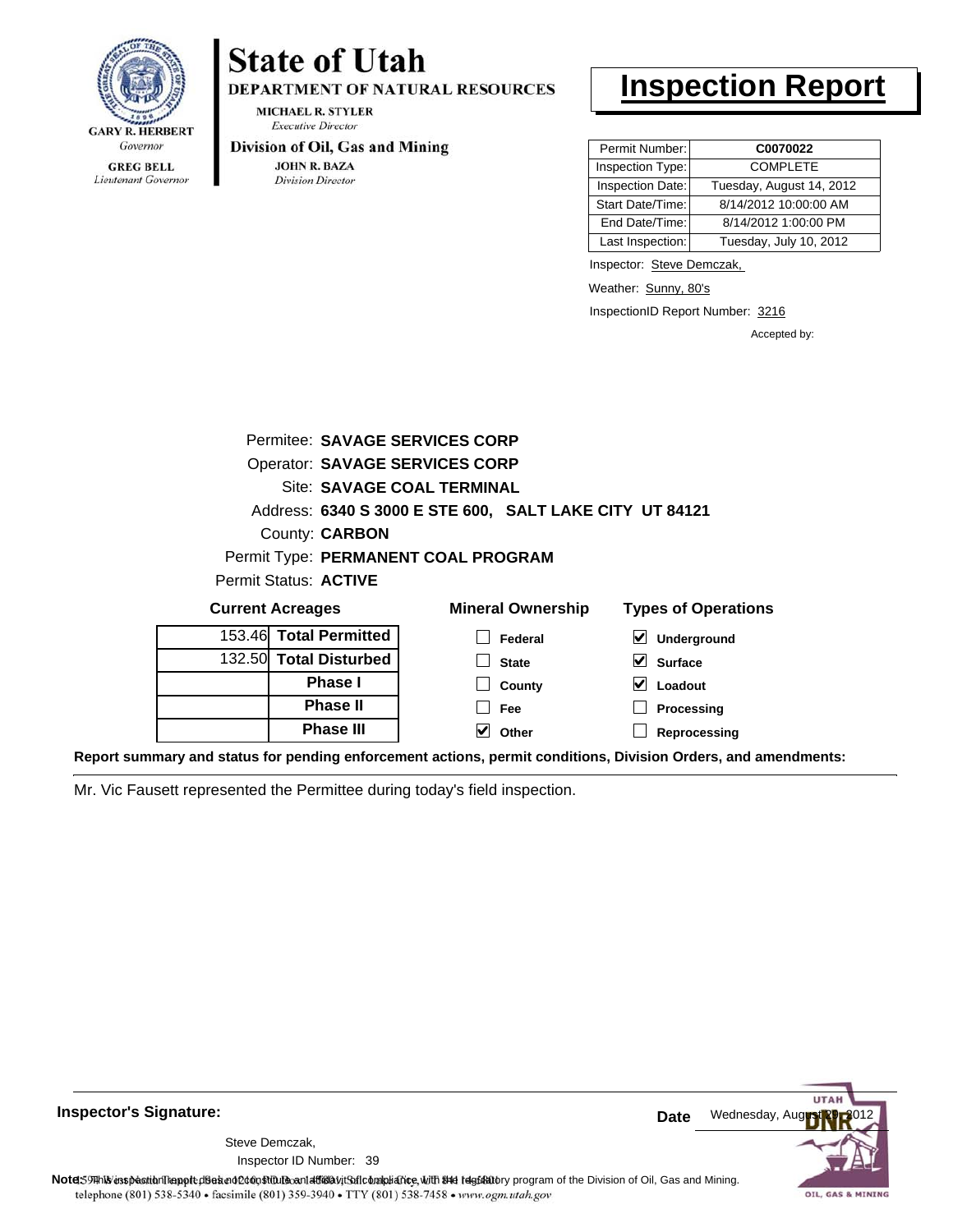- *1. Substantiate the elements on this inspection by checking the appropriate performance standard.*
- *a. For COMPLETE inspections provide narrative justification for any elements not fully inspected unless element is not appropriate to the site, in which case check Not Applicable.*
- *b. For PARTIAL inspections check only the elements evaluated.*
- *2. Document any noncompliance situation by reference the NOV issued at the appropriate performance standard listed below.*
- *3. Reference any narratives written in conjunction with this inspection at the appropriate performace standard listed below.*
- *4. Provide a brief status report for all pending enforcement actions, permit conditions, Divison Orders, and amendments.*

|     |                                                               | Evaluated                            | Not Applicable Comment  |                         | Enforcement |
|-----|---------------------------------------------------------------|--------------------------------------|-------------------------|-------------------------|-------------|
| 1.  | Permits, Change, Transfer, Renewal, Sale                      | $\overline{\mathbf{v}}$              |                         | $\overline{\mathbf{v}}$ |             |
| 2.  | Signs and Markers                                             | $\overline{\mathbf{v}}$              |                         | $\overline{\mathbf{v}}$ |             |
| 3.  | Topsoil                                                       |                                      |                         |                         |             |
| 4.a | Hydrologic Balance: Diversions                                | V                                    |                         | V                       |             |
| 4.b | Hydrologic Balance: Sediment Ponds and Impoundments           | $\blacktriangledown$                 |                         | $\blacktriangledown$    |             |
| 4.c | Hydrologic Balance: Other Sediment Control Measures           | $\blacktriangledown$                 |                         |                         |             |
| 4.d | Hydrologic Balance: Water Monitoring                          | $\overline{\blacktriangledown}$      |                         | $\overline{\mathbf{v}}$ |             |
| 4.e | Hydrologic Balance: Effluent Limitations                      | $\blacktriangledown$                 |                         | $\overline{\mathsf{v}}$ |             |
| 5.  | <b>Explosives</b>                                             |                                      | ⊽                       |                         |             |
| 6.  | Disposal of Excess Spoil, Fills, Benches                      |                                      | ⊽                       |                         |             |
| 7.  | Coal Mine Waste, Refuse Piles, Impoundments                   | $\blacktriangledown$                 |                         | $\overline{\mathbf{v}}$ |             |
| 8.  | Noncoal Waste                                                 | $\overline{\mathbf{v}}$              |                         | $\overline{\mathbf{v}}$ |             |
| 9.  | Protection of Fish, Wildlife and Related Environmental Issues |                                      |                         |                         |             |
|     | 10. Slides and Other Damage                                   |                                      | ⊽                       |                         |             |
| 11. | Contemporaneous Reclamation                                   |                                      | V                       |                         |             |
| 12. | <b>Backfilling And Grading</b>                                |                                      | $\overline{\mathbf{v}}$ |                         |             |
| 13. | Revegetation                                                  |                                      |                         |                         |             |
| 14. | Subsidence Control                                            |                                      | $\overline{\mathsf{v}}$ |                         |             |
|     | 15. Cessation of Operations                                   |                                      | $\overline{\mathbf{v}}$ |                         |             |
|     | 16.a Roads: Construction, Maintenance, Surfacing              | $\vert\!\vert\mathbf{v}\vert\!\vert$ |                         | V                       |             |
|     | 16.b Roads: Drainage Controls                                 | $\blacktriangledown$                 |                         | $\blacktriangledown$    |             |
|     | 17. Other Transportation Facilities                           |                                      |                         |                         |             |
| 18. | Support Facilities, Utility Installations                     | $\overline{\mathbf{v}}$              |                         | $\blacktriangledown$    |             |
|     | 19. AVS Check                                                 | $\overline{\blacktriangledown}$      |                         | $\overline{\mathbf{v}}$ |             |
| 20. | Air Quality Permit                                            | $\blacktriangledown$                 |                         | $\blacktriangledown$    |             |
|     | 21. Bonding and Insurance                                     | $\overline{\blacktriangledown}$      |                         | $\blacktriangledown$    |             |
|     | 22. Other                                                     |                                      |                         |                         |             |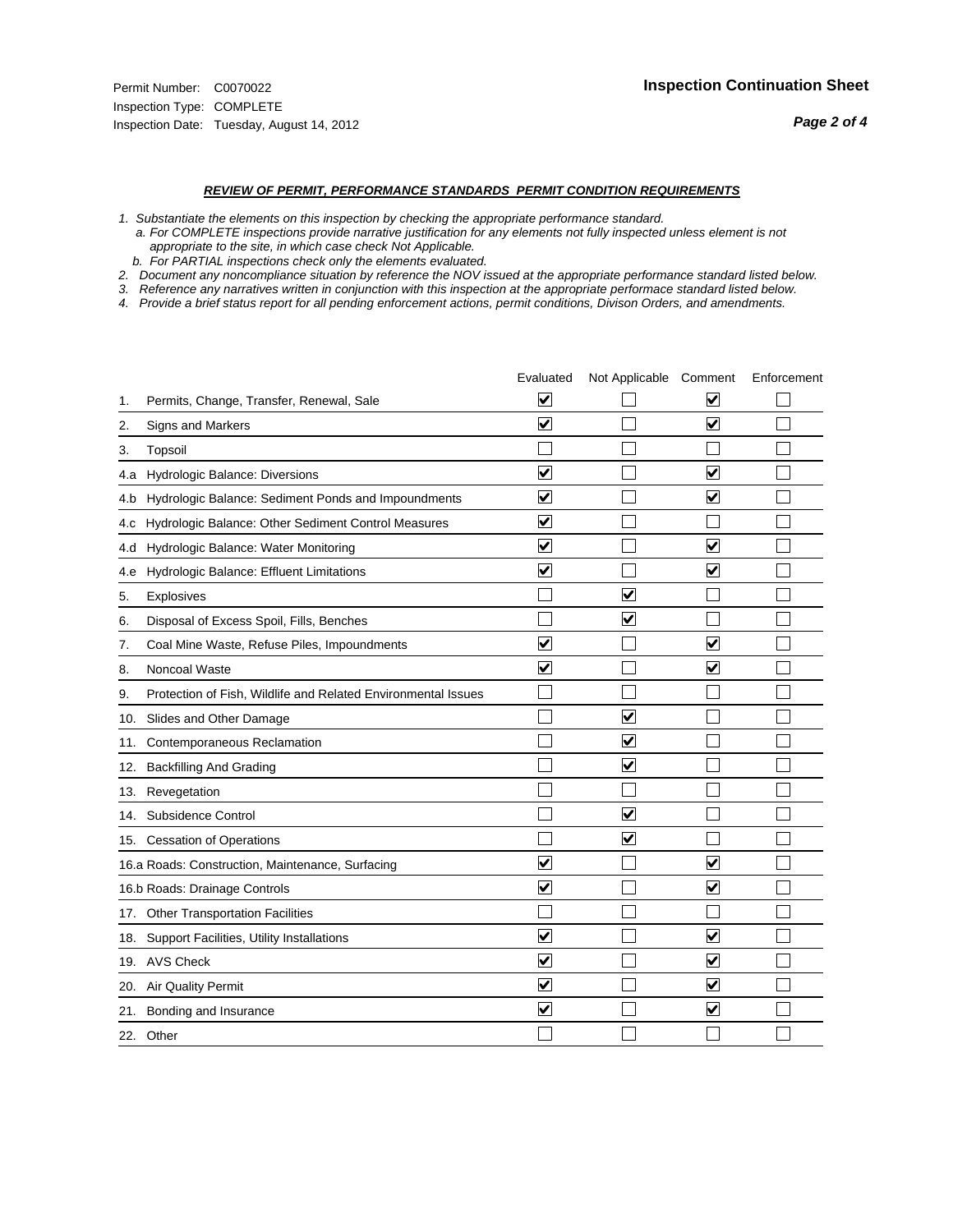*Page 3 of 4*

#### **1. Permits, Change, Transfer, Renewal, Sale**

The current DOGM permit for C/007/022 remains in effect through August 6, 2014. The SPCC plan was last certified by Mr. Dan Guy, P.E., in March of 2010.

#### **2. Signs and Markers**

Identification sign was at gate to permit area.

#### **4.a Hydrologic Balance: Diversions**

Many of the diversions were recently cleaned out by the permittee. All culverts were open and would function as design.

#### **4.b Hydrologic Balance: Sediment Ponds and Impoundments**

Sediment ponds #1 and #2 were cleaned out this summer. The sediment ponds were inspected on May 10, 2012. No hazardous conditions were reported. No ponds were discharging during the inspection.

#### **4.d Hydrologic Balance: Water Monitoring**

Water monitoring reports were submitted to the Division.

#### **4.e Hydrologic Balance: Effluent Limitations**

UPDES permit is UTG040005. The expiration is April 30, 2013.There was no discharge for the second quarter of 2012.

#### **7. Coal Mine Waste, Refuse Piles, Impoundments**

The refuse pile was inspected by a P.E on May 10, 2012. No hazardous conditions were reported.

#### **8. Noncoal Waste**

The site was clear of non-coal waste materials.

#### **16.a Roads: Construction, Maintenance, Surfacing**

Roads were water during the inspection.

#### **16.b Roads: Drainage Controls**

Diversions and culverts were inspected during the inspection. They were open and would function during a storm event.

#### **18. Support Facilities, Utility Installations**

No new facilities were constructed since the last inspection.

#### **19. AVS Check**

AVS checks are made in Salt Lake City.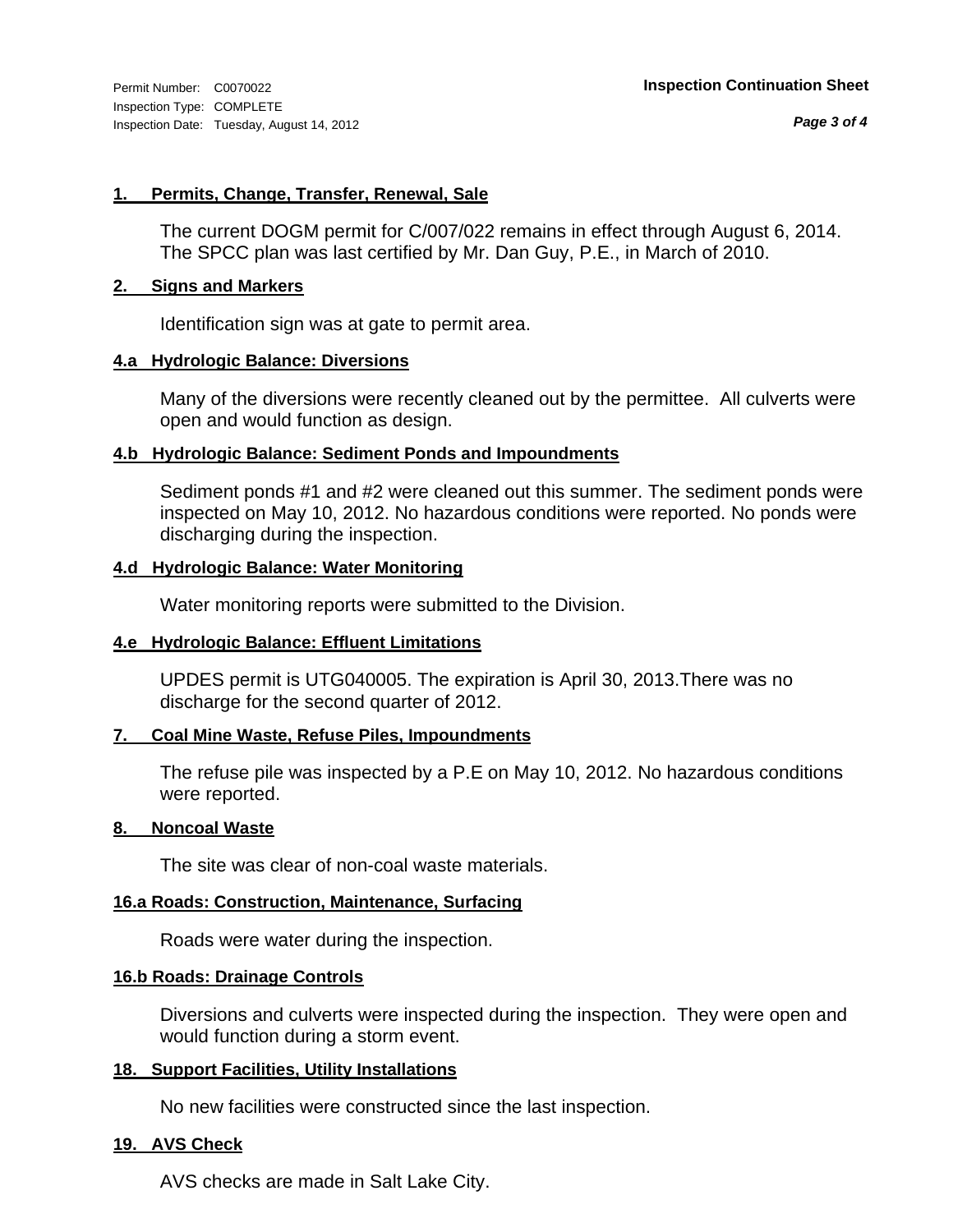Inspection Type: COMPLETE Inspection Date: Tuesday, August 14, 2012

*Page 4 of 4*

#### **20. Air Quality Permit**

DAQE-AN11793000-7-08

#### **21. Bonding and Insurance**

The Permittee provided the Division with a general liability insurance re-newal form on April 1, 2013 from Marsh USA Risk and Insurance Services. The coverage will automatically re-new on April 1, 2013. Coverage amounts for each occurrence and general aggregate categories are adequate. Coverage for explosives damage is not specifically excluded. The cancellation clause meets the Division notification requirements contained within the policy. The posted bond amount to ensure reclamation of this site is \$ 2,525,000. The surety (Liberty Mutual Insurance Company) has an A.M. Best rating of "A", as of December 31, 2010.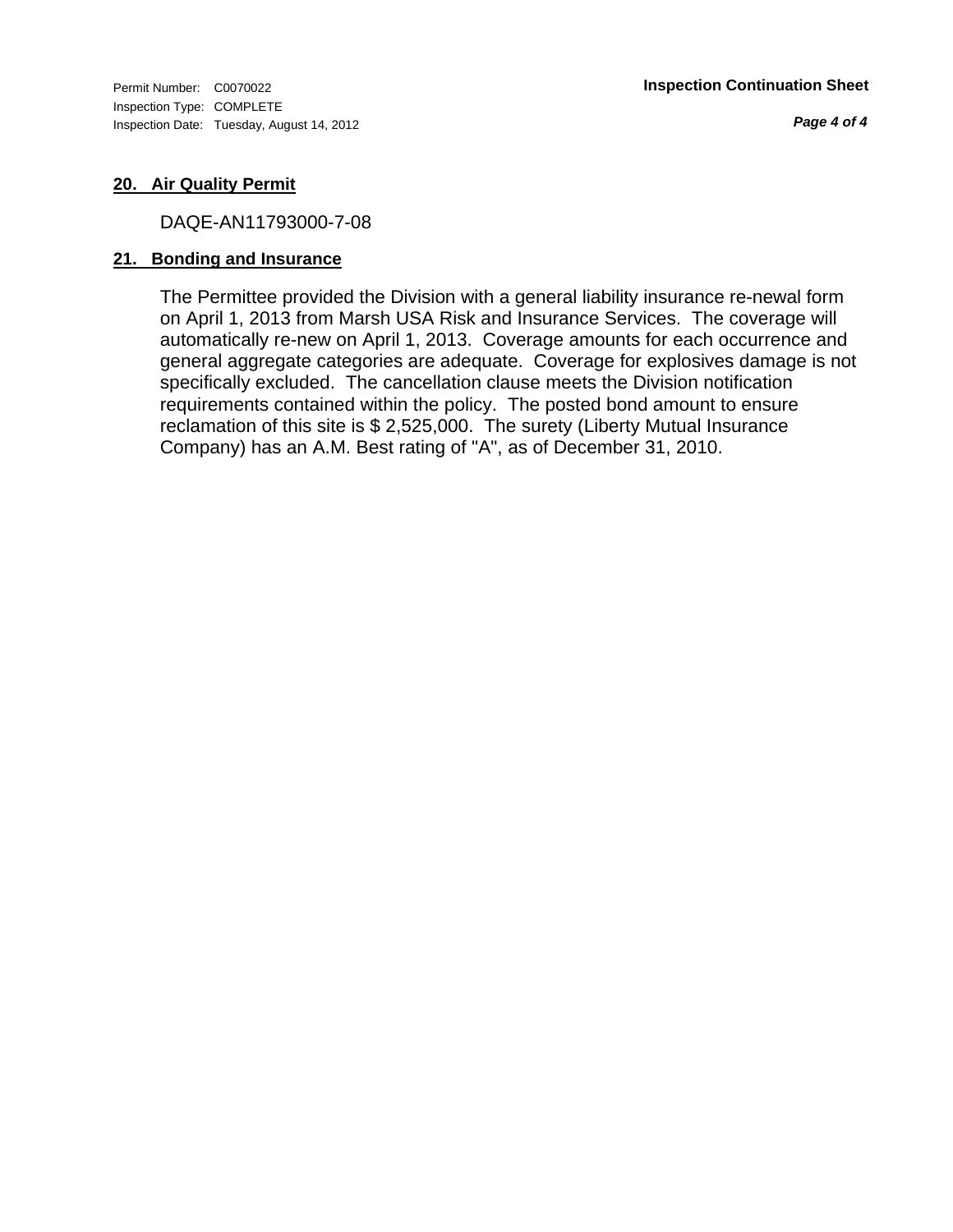

# **State of Utah**

DEPARTMENT OF NATURAL RESOURCES

**MICHAEL R. STYLER Executive Director** 

#### Division of Oil, Gas and Mining

**Phase II Phase III**

**JOHN R. BAZA Division Director** 

| Representatives Present During the Inspection: |
|------------------------------------------------|
| OGM Amanda Daniels                             |
| Company Scott Dimick                           |

## **Inspection Report**

| Permit Number:<br>C0070033                   |
|----------------------------------------------|
| Inspection Type:<br><b>PARTIAL</b>           |
| Tuesday, August 14, 2012<br>Inspection Date: |
| 8/14/2012 10:30:00 AM<br>Start Date/Time:    |
| 8/14/2012 11:15:00 AM<br>End Date/Time:      |
| Last Inspection:<br>Thursday, July 26, 2012  |
|                                              |

Inspector: 1

Weather: Clear, Sunny 70F

InspectionID Report Number: 3198

**Processing Reprocessing** Accepted by:

|                              | Permitee: INTERMOUNTAIN POWER AGENCY         |                            |
|------------------------------|----------------------------------------------|----------------------------|
|                              | Operator: AMERICA WEST RESOURCES, INC.       |                            |
| <b>Site: WILDCAT LOADOUT</b> |                                              |                            |
|                              | Address: 3266 SOUTH 125 WEST, PRICE UT 84501 |                            |
| County: <b>CARBON</b>        |                                              |                            |
|                              | Permit Type: PERMANENT COAL PROGRAM          |                            |
| Permit Status: <b>ACTIVE</b> |                                              |                            |
| <b>Current Acreages</b>      | <b>Mineral Ownership</b>                     | <b>Types of Operations</b> |
| 100.00 Total Permitted       | <b>Federal</b>                               | <b>Underground</b>         |
| 78.45 Total Disturbed        | <b>State</b>                                 | <b>Surface</b>             |
| <b>Phase I</b>               | County                                       | Loadout                    |

**Report summary and status for pending enforcement actions, permit conditions, Division Orders, and amendments:**

Wildcat Loadout was receiving coal from the Rhino Energy mine in Hunington Canyon. The site has received a small amount of rainfall this month.

**Fee Other**

 $\Box$ 



**Inspector's Signature: Date Date Date Date** 

Inspector ID Number:

,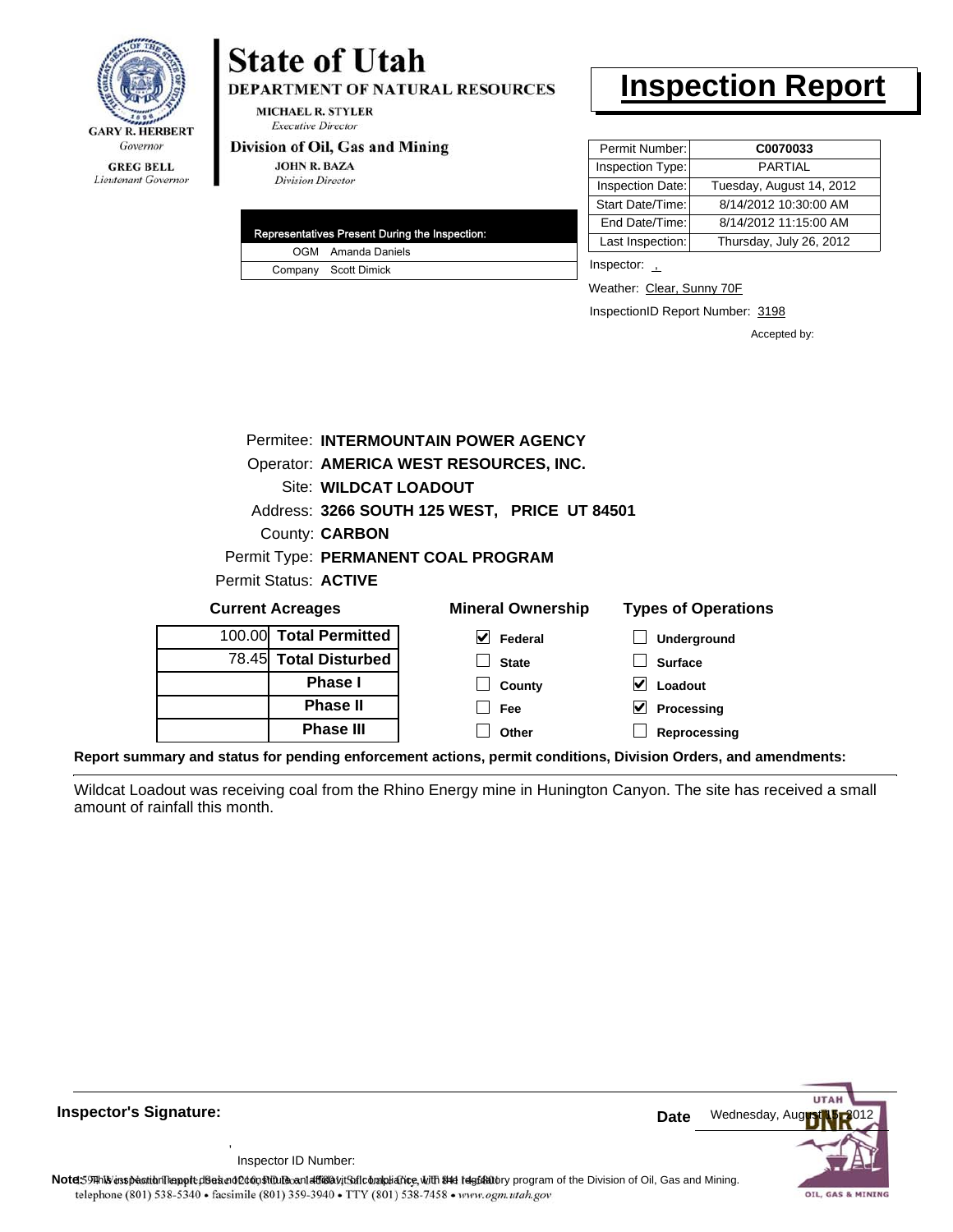- *1. Substantiate the elements on this inspection by checking the appropriate performance standard.*
- *a. For COMPLETE inspections provide narrative justification for any elements not fully inspected unless element is not appropriate to the site, in which case check Not Applicable.*
- *b. For PARTIAL inspections check only the elements evaluated.*
- *2. Document any noncompliance situation by reference the NOV issued at the appropriate performance standard listed below.*
- *3. Reference any narratives written in conjunction with this inspection at the appropriate performace standard listed below.*
- *4. Provide a brief status report for all pending enforcement actions, permit conditions, Divison Orders, and amendments.*

|     |                                                               | Evaluated               | Not Applicable Comment  |                         | Enforcement |
|-----|---------------------------------------------------------------|-------------------------|-------------------------|-------------------------|-------------|
| 1.  | Permits, Change, Transfer, Renewal, Sale                      |                         |                         |                         |             |
| 2.  | <b>Signs and Markers</b>                                      | $\overline{\mathbf{v}}$ |                         | $\blacktriangledown$    |             |
| 3.  | Topsoil                                                       |                         |                         |                         |             |
| 4.a | Hydrologic Balance: Diversions                                | $\blacktriangledown$    |                         | $\blacktriangledown$    |             |
| 4.b | Hydrologic Balance: Sediment Ponds and Impoundments           | $\blacktriangledown$    |                         |                         |             |
| 4.C | Hydrologic Balance: Other Sediment Control Measures           | $\overline{\mathbf{v}}$ |                         | $\blacktriangledown$    |             |
| 4.d | Hydrologic Balance: Water Monitoring                          | $\overline{\mathbf{v}}$ |                         | $\overline{\mathbf{v}}$ |             |
| 4.e | Hydrologic Balance: Effluent Limitations                      |                         |                         |                         |             |
| 5.  | <b>Explosives</b>                                             |                         | V                       |                         |             |
| 6.  | Disposal of Excess Spoil, Fills, Benches                      |                         | $\overline{\mathbf{v}}$ |                         |             |
| 7.  | Coal Mine Waste, Refuse Piles, Impoundments                   | $\overline{\mathbf{v}}$ |                         |                         |             |
| 8.  | Noncoal Waste                                                 | $\overline{\mathbf{v}}$ |                         | $\overline{\mathbf{v}}$ |             |
| 9.  | Protection of Fish, Wildlife and Related Environmental Issues |                         |                         |                         |             |
|     | 10. Slides and Other Damage                                   |                         | ⊽                       |                         |             |
| 11. | Contemporaneous Reclamation                                   |                         | V                       |                         |             |
| 12. | <b>Backfilling And Grading</b>                                |                         | $\overline{\mathbf{v}}$ |                         |             |
|     | 13. Revegetation                                              |                         |                         |                         |             |
| 14. | Subsidence Control                                            |                         | $\overline{\mathbf{v}}$ |                         |             |
|     | 15. Cessation of Operations                                   |                         | $\overline{\mathbf{v}}$ |                         |             |
|     | 16.a Roads: Construction, Maintenance, Surfacing              | ⊽                       |                         |                         |             |
|     | 16.b Roads: Drainage Controls                                 | ⊻                       |                         |                         |             |
| 17. | <b>Other Transportation Facilities</b>                        |                         |                         |                         |             |
| 18. | Support Facilities, Utility Installations                     |                         |                         |                         |             |
|     | 19. AVS Check                                                 |                         |                         |                         |             |
| 20. | <b>Air Quality Permit</b>                                     |                         |                         |                         |             |
|     | 21. Bonding and Insurance                                     |                         |                         |                         |             |
|     | 22. Other                                                     |                         |                         |                         |             |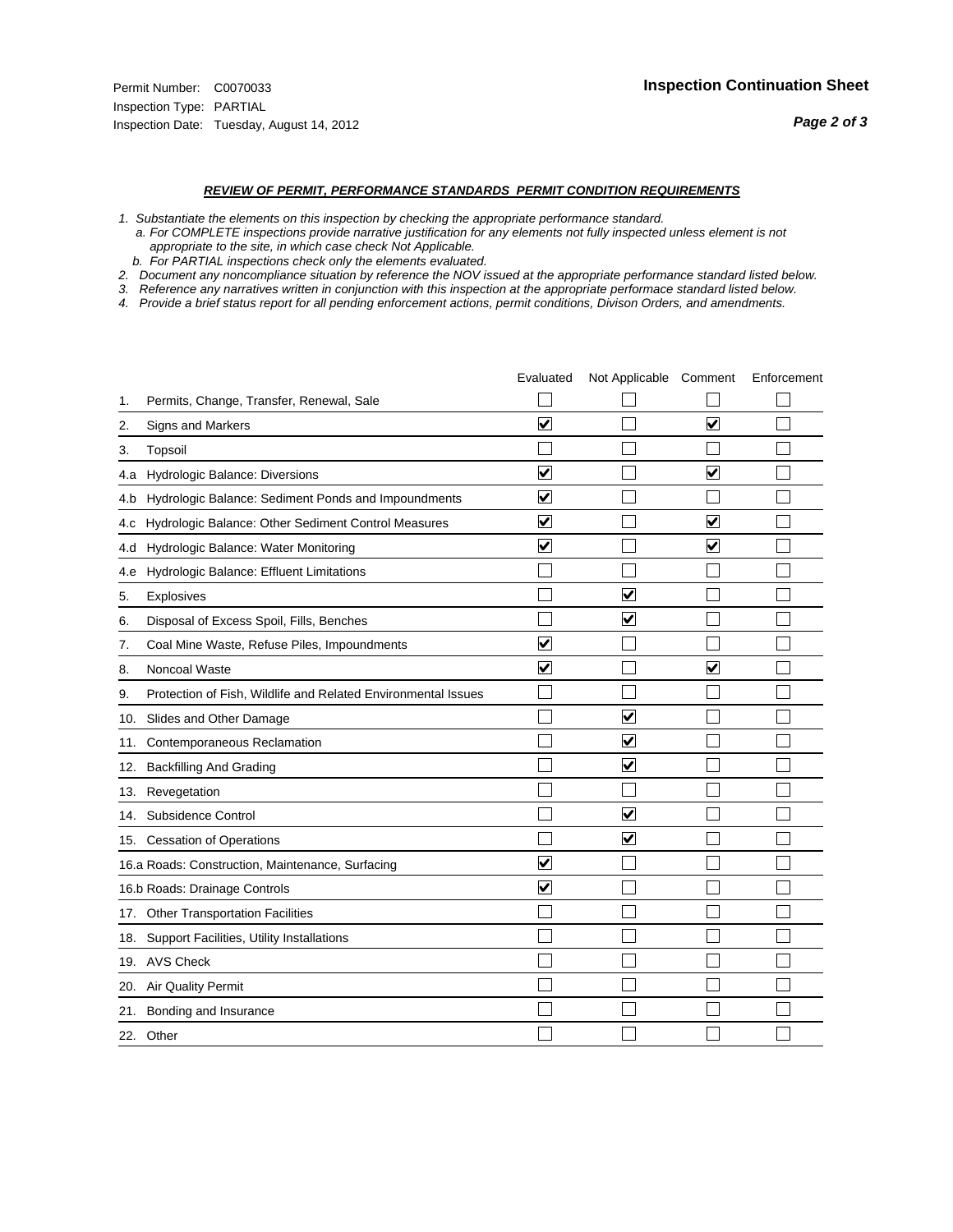Inspection Type: PARTIAL Inspection Date: Tuesday, August 14, 2012

#### **2. Signs and Markers**

Sign were posted at site entrances as required.

#### **4.a Hydrologic Balance: Diversions**

Rip-rap has been added to culvert outlets that discharge below the train tracks. All culverts under the train tracks appeared to be free of debris and sediment.

#### **4.c Hydrologic Balance: Other Sediment Control Measures**

The ditch leading into Pond E has been cleared and is completely unobstructed.

#### **4.d Hydrologic Balance: Water Monitoring**

2nd quarter 2012 water monitoring data has been submitted to the OGM water monitoring database.

#### **8. Noncoal Waste**

Noncoal waste was not observed on site.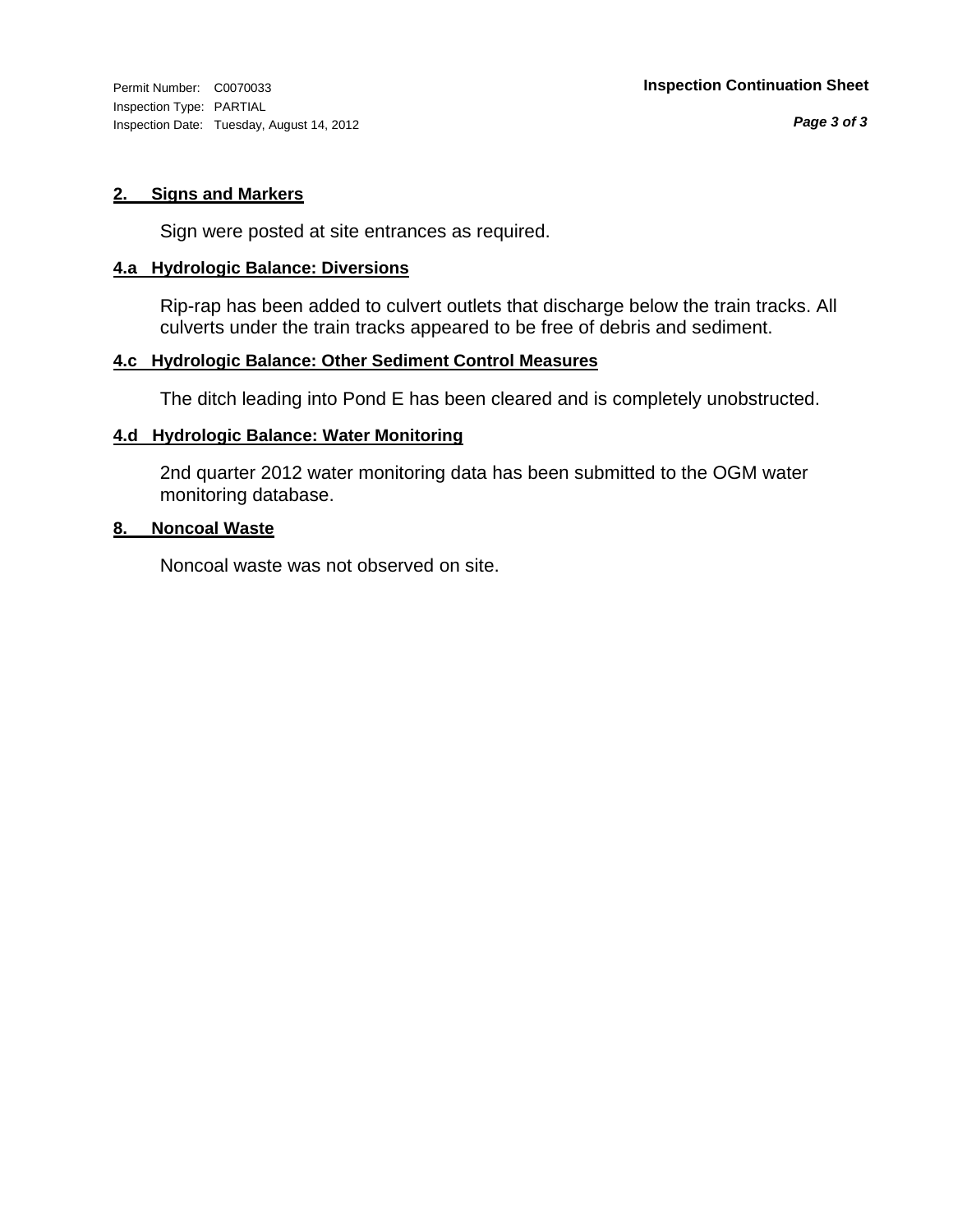

#### **GREG BELL** Lieutenant Governor

# **State of Utah**

DEPARTMENT OF NATURAL RESOURCES

**MICHAEL R. STYLER Executive Director** 

#### Division of Oil, Gas and Mining

**JOHN R. BAZA Division Director** 

| Representatives Present During the Inspection: |
|------------------------------------------------|
| Company Vicky Miller                           |
| OGM Steve Demczak                              |

## **Inspection Report**

| Permit Number:<br>C0070034                  |
|---------------------------------------------|
| <b>COMPLETE</b><br>Inspection Type:         |
| Monday, August 20, 2012<br>Inspection Date: |
| 8/20/2012 1:00:00 PM                        |
| 8/20/2012 3:00:00 PM                        |
| Thursday, May 17, 2012                      |
|                                             |

Inspector: Steve Demczak,

Weather: Sunny, 80's

InspectionID Report Number: 3219

Accepted by:

|                         | Permitee: BANNING                    |                                           |     |
|-------------------------|--------------------------------------|-------------------------------------------|-----|
|                         | <b>Operator: CANYON FUEL COMPANY</b> |                                           |     |
|                         | <b>Site: BANNING SIDING LOADOUT</b>  |                                           |     |
|                         |                                      | Address: PO BOX 1029, WELLINGTON UT 84542 |     |
|                         | <b>County: CARBON</b>                |                                           |     |
|                         |                                      | Permit Type: PERMANENT COAL PROGRAM       |     |
| Permit Status: ACTIVE   |                                      |                                           |     |
| <b>Current Acreages</b> |                                      | <b>Mineral Ownership</b>                  | Tvn |

| <b>Current Acreages</b> | <b>Mineral Ownership</b> | <b>Types of Operations</b> |
|-------------------------|--------------------------|----------------------------|
| 36.42 Total Permitted   | V<br>Federal             | <b>Underground</b>         |
| 21.60 Total Disturbed   | $\vee$ State             | <b>Surface</b>             |
| <b>Phase I</b>          | County                   | Loadout                    |
| <b>Phase II</b>         | Fee<br>M                 | Processing                 |
| <b>Phase III</b>        | Other                    | Reprocessing               |
|                         |                          |                            |

**Report summary and status for pending enforcement actions, permit conditions, Division Orders, and amendments:**

Permit Condition: Canyon Fuel Company has just one permit condition for the Banning Loadout; to submit water quality data in an electronic format through the Electronic Data Input web site.

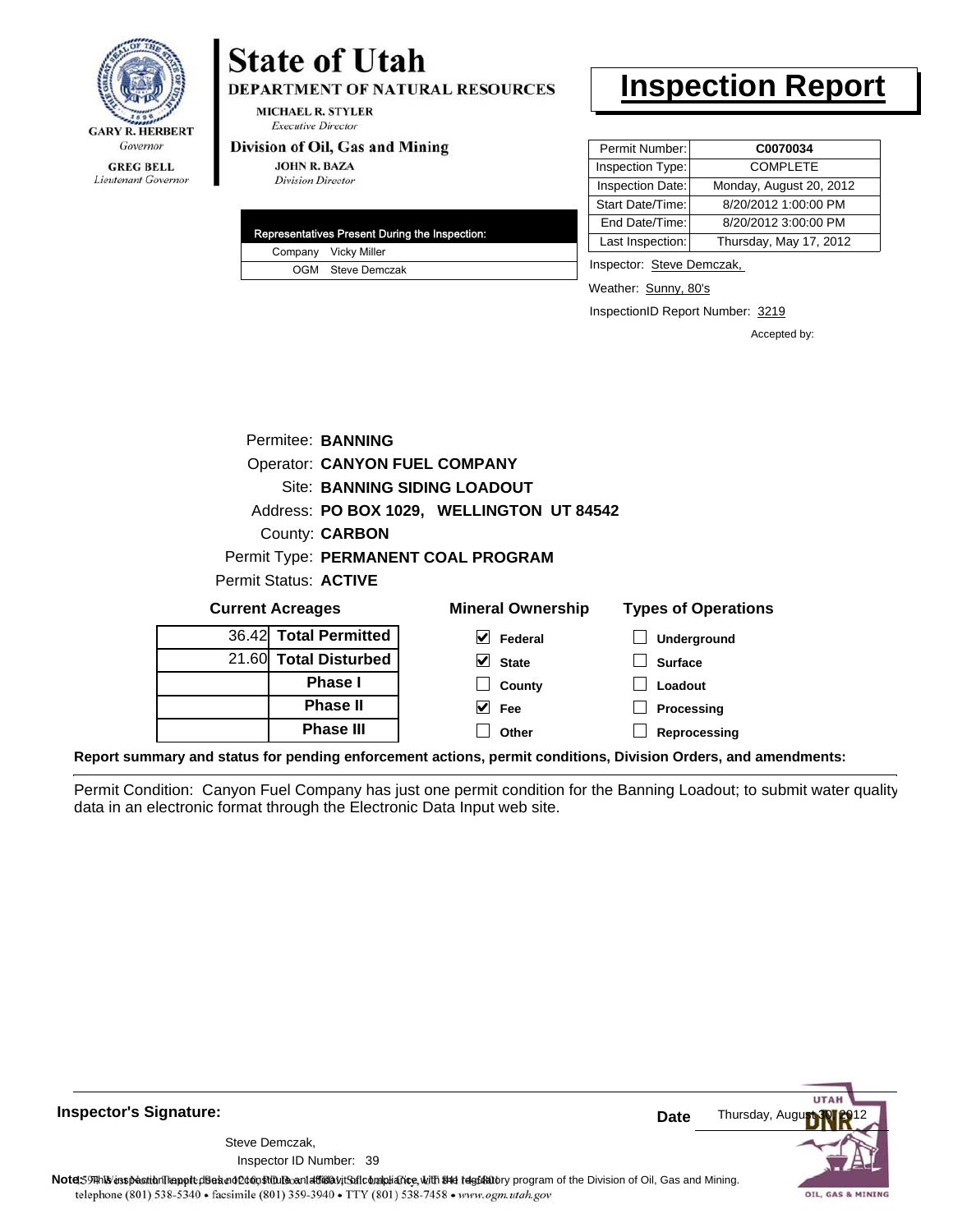#### *REVIEW OF PERMIT, PERFORMANCE STANDARDS PERMIT CONDITION REQUIREMENTS*

*1. Substantiate the elements on this inspection by checking the appropriate performance standard.*

 *a. For COMPLETE inspections provide narrative justification for any elements not fully inspected unless element is not appropriate to the site, in which case check Not Applicable.*

 *b. For PARTIAL inspections check only the elements evaluated.*

*2. Document any noncompliance situation by reference the NOV issued at the appropriate performance standard listed below.*

*3. Reference any narratives written in conjunction with this inspection at the appropriate performace standard listed below.*

*4. Provide a brief status report for all pending enforcement actions, permit conditions, Divison Orders, and amendments.*

|     |                                                               | Evaluated               | Not Applicable Comment  |                         | Enforcement |
|-----|---------------------------------------------------------------|-------------------------|-------------------------|-------------------------|-------------|
| 1.  | Permits, Change, Transfer, Renewal, Sale                      | V                       |                         | V                       |             |
| 2.  | Signs and Markers                                             | $\overline{\mathbf{v}}$ |                         | $\overline{\mathbf{v}}$ |             |
| 3.  | Topsoil                                                       | $\overline{\mathbf{v}}$ |                         | $\overline{\mathbf{v}}$ |             |
| 4.a | Hydrologic Balance: Diversions                                | ⊽                       |                         | $\overline{\mathsf{v}}$ |             |
| 4.b | Hydrologic Balance: Sediment Ponds and Impoundments           | $\overline{\mathsf{v}}$ |                         | $\overline{\mathbf{v}}$ |             |
| 4.C | Hydrologic Balance: Other Sediment Control Measures           | $\overline{\mathsf{v}}$ |                         |                         |             |
| 4.d | Hydrologic Balance: Water Monitoring                          | $\overline{\mathsf{v}}$ |                         | $\overline{\mathbf{v}}$ |             |
| 4.e | Hydrologic Balance: Effluent Limitations                      | $\overline{\mathbf{v}}$ |                         | $\overline{\mathbf{v}}$ |             |
| 5.  | Explosives                                                    |                         | $\blacktriangledown$    |                         |             |
| 6.  | Disposal of Excess Spoil, Fills, Benches                      |                         | $\vert\!\sqrt{2}\vert$  |                         |             |
| 7.  | Coal Mine Waste, Refuse Piles, Impoundments                   |                         | $\blacktriangledown$    |                         |             |
| 8.  | Noncoal Waste                                                 | $\overline{\mathsf{v}}$ |                         | $\overline{\mathbf{v}}$ |             |
| 9.  | Protection of Fish, Wildlife and Related Environmental Issues | $\overline{\mathbf{v}}$ |                         |                         |             |
|     | 10. Slides and Other Damage                                   |                         | $\blacktriangledown$    |                         |             |
| 11. | Contemporaneous Reclamation                                   | ⊽                       |                         |                         |             |
| 12. | <b>Backfilling And Grading</b>                                |                         | $\overline{\mathbf{v}}$ |                         |             |
| 13. | Revegetation                                                  |                         | $\overline{\mathbf{v}}$ |                         |             |
| 14. | Subsidence Control                                            |                         | $\blacktriangledown$    |                         |             |
|     | 15. Cessation of Operations                                   | $\overline{\mathbf{v}}$ |                         | $\overline{\mathbf{v}}$ |             |
|     | 16.a Roads: Construction, Maintenance, Surfacing              | $\overline{\mathsf{v}}$ |                         |                         |             |
|     | 16.b Roads: Drainage Controls                                 | V                       |                         | V                       |             |
|     | 17. Other Transportation Facilities                           |                         | $\blacktriangledown$    |                         |             |
| 18. | Support Facilities, Utility Installations                     |                         | ☑                       |                         |             |
|     | 19. AVS Check                                                 | $\overline{\mathsf{v}}$ |                         | $\overline{\mathbf{v}}$ |             |
|     | 20. Air Quality Permit                                        | $\overline{\mathsf{v}}$ |                         | $\blacktriangledown$    |             |
|     | 21. Bonding and Insurance                                     | $\overline{\mathbf{v}}$ |                         | $\blacktriangledown$    |             |
|     | 22. Other                                                     |                         |                         |                         |             |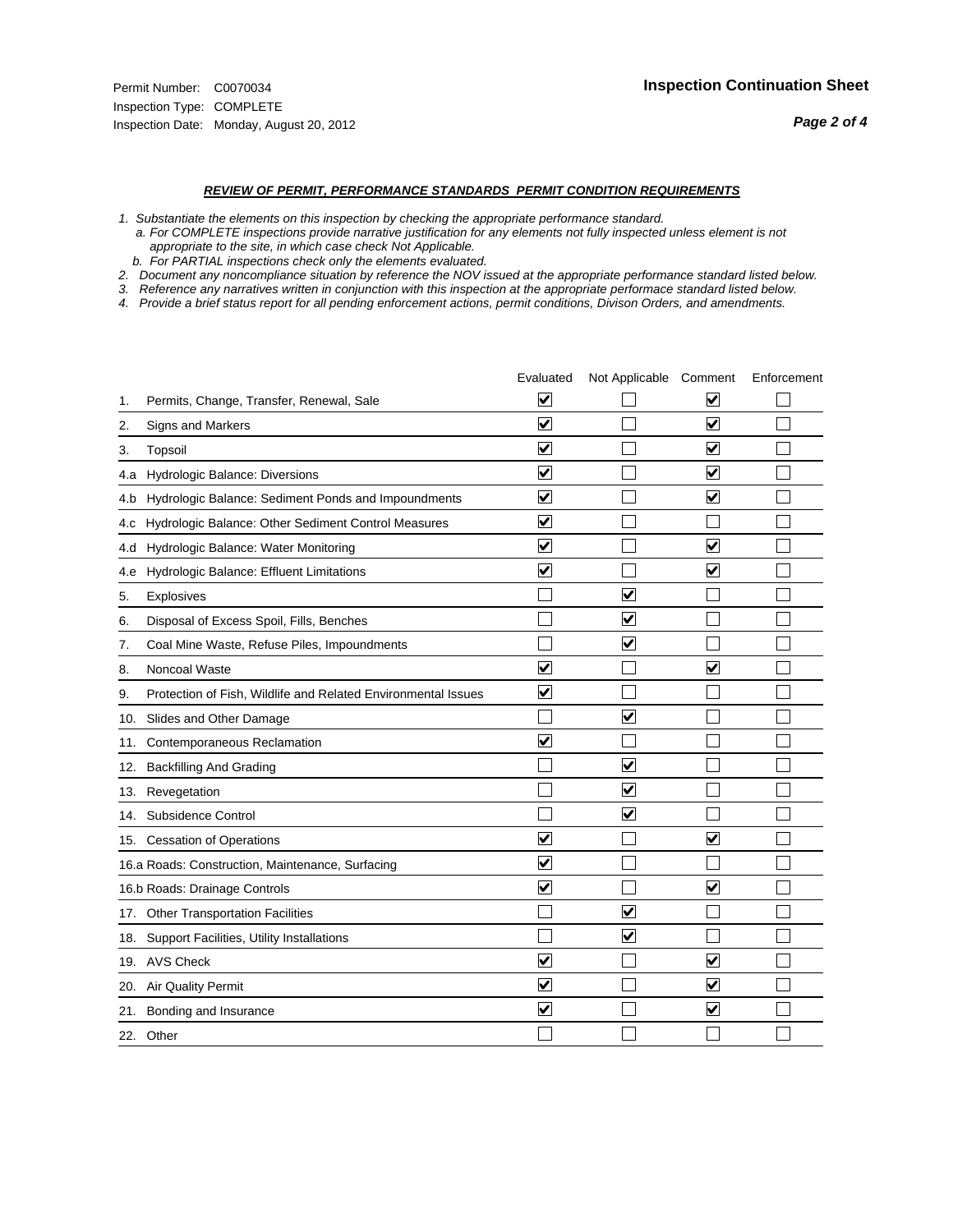*Page 3 of 4*

#### **1. Permits, Change, Transfer, Renewal, Sale**

There are no permitting actions with the Division. The permit will expire on 11/24/2013. The SPCC Plan was reviewed on December 3, 2007.

#### **2. Signs and Markers**

The identification signs is at the gate to the property.

#### **3. Topsoil**

No topsoil piles. This is a pre-law disturbance.

#### **4.a Hydrologic Balance: Diversions**

Diversions and culverts were opened.

#### **4.b Hydrologic Balance: Sediment Ponds and Impoundments**

I inspected the sediment pond and did not see any hazardous conditions. The permittee inspected the sediment pond on May 4, 2012. No hazardous conditions were reported. The pond contained little to no water. The sediment pond was Annual certified on October 11, 2011 and is P.E. certified. The sediment pond was dry.

#### **4.d Hydrologic Balance: Water Monitoring**

Water monitoring is reviewed in Salt Lake City.

#### **4.e Hydrologic Balance: Effluent Limitations**

There was no diacharge for the second quarter.

#### **8. Noncoal Waste**

The site is clear of non-coal waste materials. Currently it is used as a boneyard for mining.

#### **15. Cessation of Operations**

There is no activity at this site.

#### **16.b Roads: Drainage Controls**

The draingage controls are functioning as designed.

#### **19. AVS Check**

The AVS checks are made in SLC.

#### **20. Air Quality Permit**

Air Quality Permit number is 533-6108.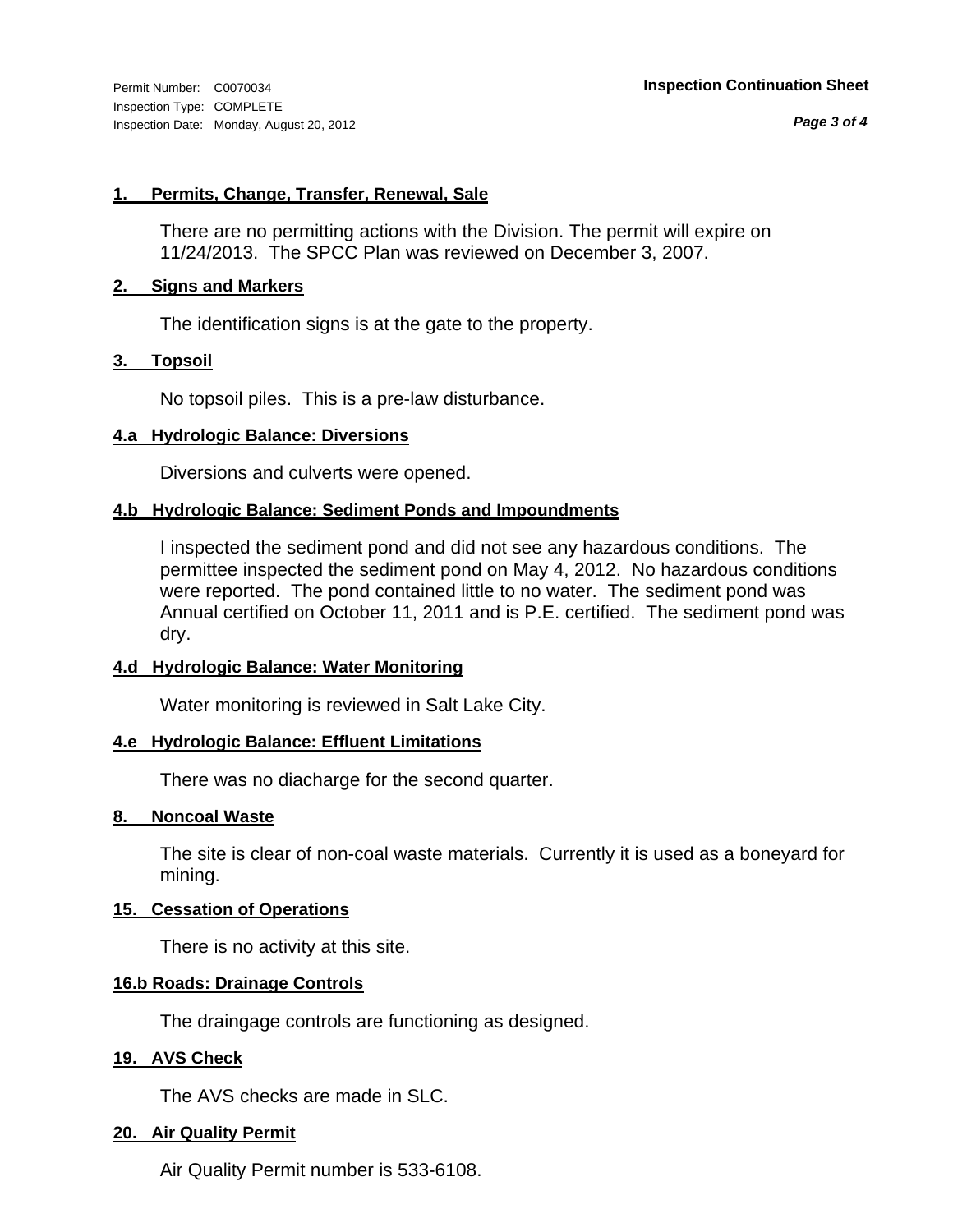Inspection Type: COMPLETE Inspection Date: Monday, August 20, 2012

*Page 4 of 4*

### **21. Bonding and Insurance**

The insurance policy will expire on July 31, 2013. The bonding amount is \$350,000.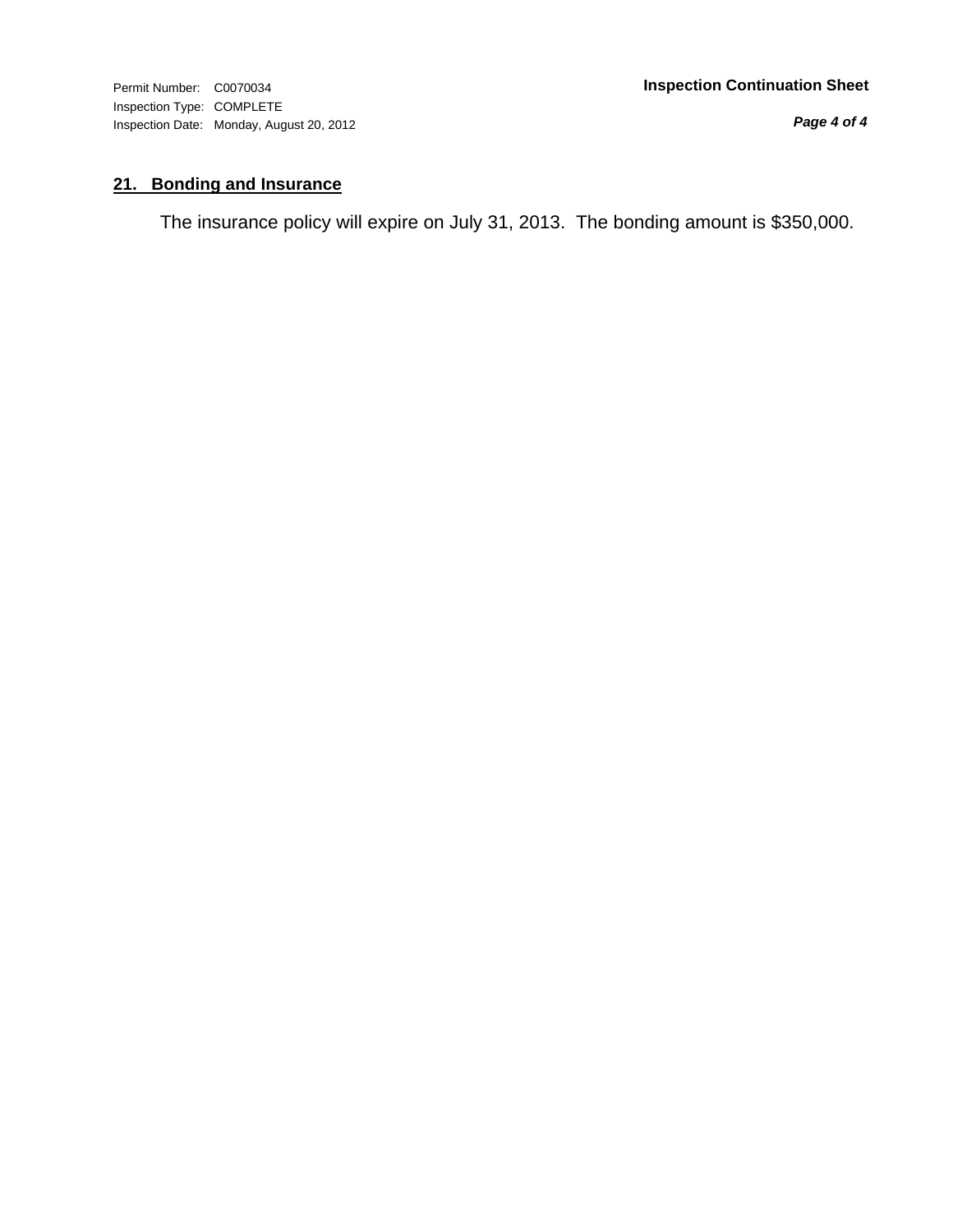

Lieutenant Governor

### DEPARTMENT OF NATURAL RESOURCES

**MICHAEL R. STYLER Executive Director** 

**State of Utah** 

#### Division of Oil, Gas and Mining

**JOHN R. BAZA Division Director** 

|  | Representatives Present During the Inspection: |
|--|------------------------------------------------|
|  | Company Richard Carter                         |
|  | OGM Karl Houskeeper                            |

## **Inspection Report**

| Permit Number:   | C0070035                  |
|------------------|---------------------------|
| Inspection Type: | <b>PARTIAL</b>            |
| Inspection Date: | Thursday, August 16, 2012 |
| Start Date/Time: | 8/16/2012 7:00:00 AM      |
| End Date/Time:   | 8/16/2012 10:30:00 AM     |
| Last Inspection: | Thursday, July 05, 2012   |

Inspector: Karl Houskeeper,

Weather: Hazy Skies/Smoke, Temp. 76 Deg. F.

InspectionID Report Number: 3201

Accepted by:

|                         | Permitee: SUNNYSIDE COGENERATION ASSOCIATES |                                                    |                            |  |  |
|-------------------------|---------------------------------------------|----------------------------------------------------|----------------------------|--|--|
|                         |                                             | <b>Operator: SUNNYSIDE COGENERATION ASSOCIATES</b> |                            |  |  |
|                         |                                             | Site: SUNNYSIDE REFUSE & SLURRY                    |                            |  |  |
|                         |                                             | Address: PO BOX 159, SUNNYSIDE UT 84539            |                            |  |  |
|                         | <b>County: CARBON</b>                       |                                                    |                            |  |  |
|                         |                                             | Permit Type: PERMANENT COAL PROGRAM                |                            |  |  |
|                         | Permit Status: ACTIVE                       |                                                    |                            |  |  |
| <b>Current Acreages</b> |                                             | <b>Mineral Ownership</b>                           | <b>Types of Operations</b> |  |  |
|                         | 241.25 Total Permitted                      | Federal                                            | <b>Underground</b>         |  |  |
|                         | 196.65 Total Disturbed                      | <b>State</b>                                       | <b>Surface</b>             |  |  |
| 5.35                    | <b>Phase I</b>                              | County                                             | Loadout                    |  |  |
| 5.35                    | <b>Phase II</b>                             | M<br><b>Fee</b>                                    | Processing                 |  |  |
| 5.35                    | <b>Phase III</b>                            | Other                                              | Reprocessing               |  |  |

**Report summary and status for pending enforcement actions, permit conditions, Division Orders, and amendments:**

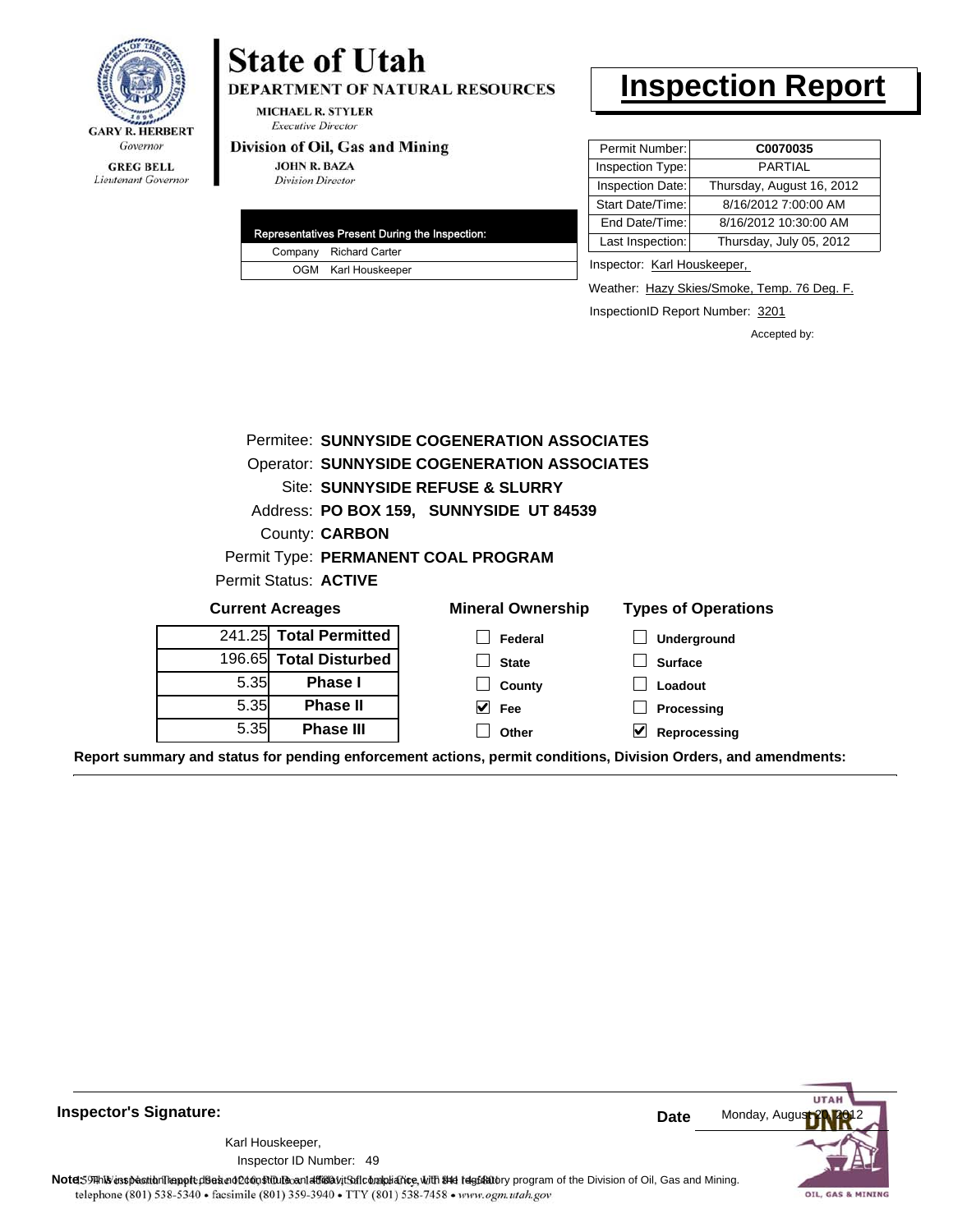- *1. Substantiate the elements on this inspection by checking the appropriate performance standard.*
- *a. For COMPLETE inspections provide narrative justification for any elements not fully inspected unless element is not appropriate to the site, in which case check Not Applicable.*
- *b. For PARTIAL inspections check only the elements evaluated.*
- *2. Document any noncompliance situation by reference the NOV issued at the appropriate performance standard listed below.*
- *3. Reference any narratives written in conjunction with this inspection at the appropriate performace standard listed below.*
- *4. Provide a brief status report for all pending enforcement actions, permit conditions, Divison Orders, and amendments.*

|     |                                                               | Evaluated               | Not Applicable Comment |                                 | Enforcement |
|-----|---------------------------------------------------------------|-------------------------|------------------------|---------------------------------|-------------|
| 1.  | Permits, Change, Transfer, Renewal, Sale                      |                         |                        |                                 |             |
| 2.  | <b>Signs and Markers</b>                                      | $\overline{\mathbf{v}}$ |                        | $\overline{\blacktriangledown}$ |             |
| 3.  | Topsoil                                                       |                         |                        |                                 |             |
| 4.a | Hydrologic Balance: Diversions                                | V                       |                        | V                               |             |
| 4.b | Hydrologic Balance: Sediment Ponds and Impoundments           | ⊻                       |                        | V                               |             |
| 4.C | Hydrologic Balance: Other Sediment Control Measures           |                         |                        |                                 |             |
| 4.d | Hydrologic Balance: Water Monitoring                          |                         |                        |                                 |             |
| 4.e | Hydrologic Balance: Effluent Limitations                      |                         |                        |                                 |             |
| 5.  | Explosives                                                    | $\overline{\mathsf{v}}$ | $\blacktriangledown$   |                                 |             |
| 6.  | Disposal of Excess Spoil, Fills, Benches                      | $\blacktriangledown$    |                        | V                               |             |
| 7.  | Coal Mine Waste, Refuse Piles, Impoundments                   | $\overline{\mathbf{v}}$ |                        | $\blacktriangledown$            |             |
| 8.  | Noncoal Waste                                                 |                         |                        |                                 |             |
| 9.  | Protection of Fish, Wildlife and Related Environmental Issues |                         |                        |                                 |             |
| 10. | Slides and Other Damage                                       |                         |                        |                                 |             |
| 11. | Contemporaneous Reclamation                                   |                         |                        |                                 |             |
| 12. | <b>Backfilling And Grading</b>                                |                         |                        |                                 |             |
| 13. | Revegetation                                                  |                         |                        |                                 |             |
| 14. | Subsidence Control                                            |                         |                        |                                 |             |
|     | 15. Cessation of Operations                                   |                         |                        |                                 |             |
|     | 16.a Roads: Construction, Maintenance, Surfacing              |                         |                        |                                 |             |
|     | 16.b Roads: Drainage Controls                                 |                         |                        |                                 |             |
|     | 17. Other Transportation Facilities                           |                         |                        |                                 |             |
| 18. | Support Facilities, Utility Installations                     |                         |                        |                                 |             |
|     | 19. AVS Check                                                 |                         |                        |                                 |             |
| 20. | Air Quality Permit                                            |                         |                        |                                 |             |
| 21. | Bonding and Insurance                                         |                         |                        |                                 |             |
|     | 22. Other                                                     |                         |                        |                                 |             |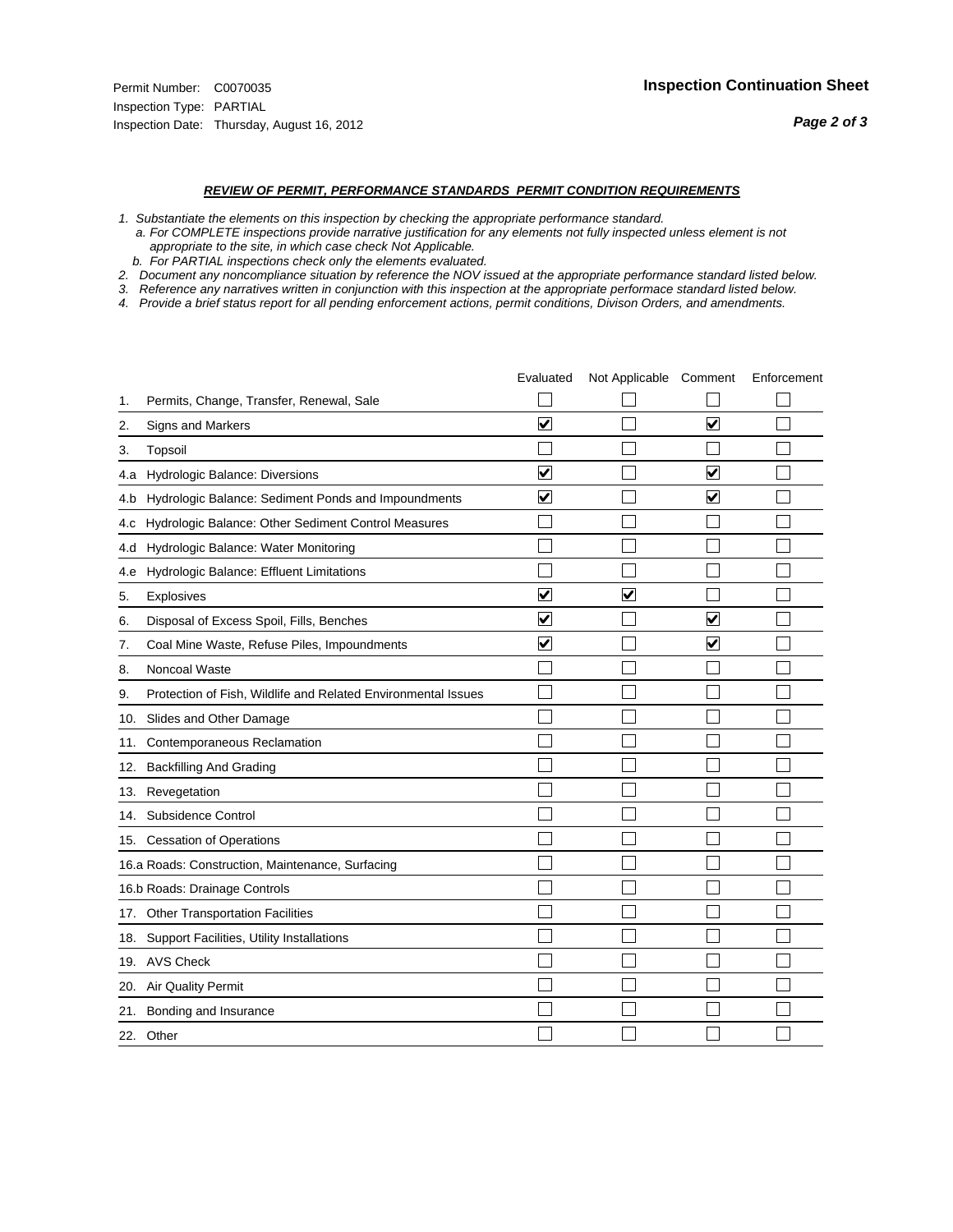#### **2. Signs and Markers**

Mine identification sign is in place at the entrance into the permit area. The sign is posted on a power pole. The sign contains the required information.

#### **4.a Hydrologic Balance: Diversions**

Diversions are open and functional.

#### **4.b Hydrologic Balance: Sediment Ponds and Impoundments**

Some water is present in the bottom of the sediment ponds from acculations of recent storm events. Ponds have not discharged.

#### **6. Disposal of Excess Spoil, Fills, Benches**

Excess spoil pile #1 is currently being utilized. Material has been place by end dump from a dump truck. The piles will be leveled and compacted when the current lift is completely filled.

#### **7. Coal Mine Waste, Refuse Piles, Impoundments**

The refuse pile was observed. Several lifts of and zones of mining are present and utilized depending on the needed quality of fuel for the cogeneration power plant. The pile appeared stable during the inspection. No visible hazards were observed. Evidence of prior smokers were evident. These areas have been extinguished.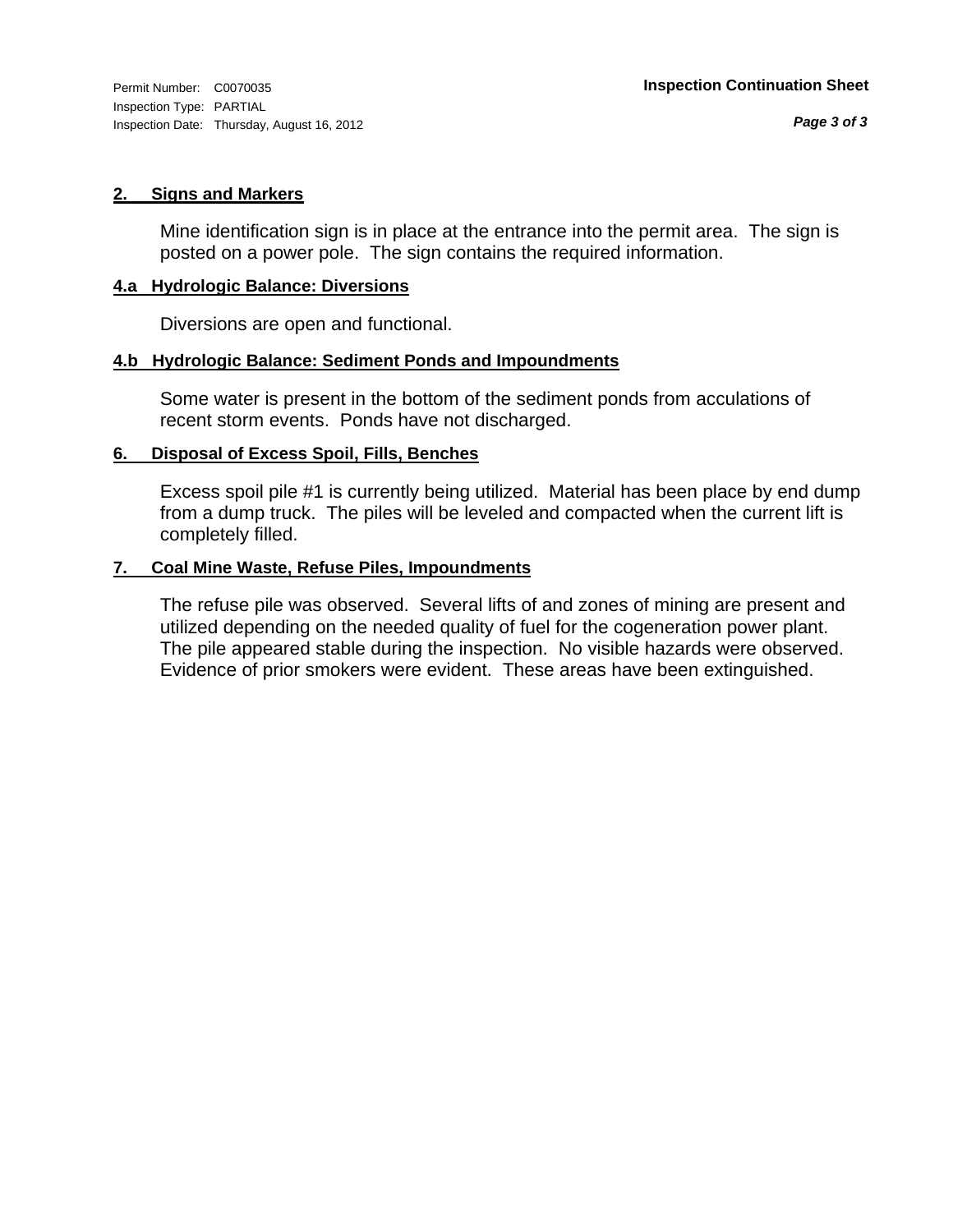

Lieutenant Governor

### **State of Utah** DEPARTMENT OF NATURAL RESOURCES

**MICHAEL R. STYLER Executive Director** 

#### Division of Oil, Gas and Mining

**JOHN R. BAZA Division Director** 

|  | Representatives Present During the Inspection: |
|--|------------------------------------------------|
|  | Company Dennis Ware                            |
|  | OGM Steve Demczak                              |

### **Inspection Report**

| Permit Number:   | C0070038                 |
|------------------|--------------------------|
| Inspection Type: | <b>COMPLETE</b>          |
| Inspection Date: | Monday, August 27, 2012  |
| Start Date/Time: | 8/27/2012 2:00:00 PM     |
| End Date/Time:   | 8/27/2012 4:00:00 PM     |
| Last Inspection: | Wednesday, July 18, 2012 |

Inspector: Steve Demczak,

Weather: Sunny, 80's

InspectionID Report Number: 3223

**Reprocessing**

Accepted by:

|        | Permitee: PLATEAU MINING CORP        |                                          |                                          |  |  |
|--------|--------------------------------------|------------------------------------------|------------------------------------------|--|--|
|        | <b>Operator: PLATEAU MINING CORP</b> |                                          |                                          |  |  |
|        | Site: WILLOW CREEK MINE              |                                          |                                          |  |  |
|        |                                      | Address: PO BOX 30, HELPER UT 84526-0030 |                                          |  |  |
|        | County: <b>CARBON</b>                |                                          |                                          |  |  |
|        |                                      | Permit Type: PERMANENT COAL PROGRAM      |                                          |  |  |
|        | Permit Status: <b>ACTIVE</b>         |                                          |                                          |  |  |
|        | <b>Current Acreages</b>              | <b>Mineral Ownership</b>                 | <b>Types of Operations</b>               |  |  |
|        | 14,662.49 Total Permitted            | V<br>Federal                             | $\boldsymbol{\mathsf{v}}$<br>Underground |  |  |
| 95.40  | <b>Total Disturbed</b>               | <b>State</b>                             | <b>Surface</b>                           |  |  |
| 187.85 | <b>Phase I</b>                       | County                                   | V<br>Loadout                             |  |  |
| 187.85 | <b>Phase II</b>                      | Fee                                      | <b>Processing</b>                        |  |  |

**Other**

**Report summary and status for pending enforcement actions, permit conditions, Division Orders, and amendments:**

No violatios were issued.

92.45

**Phase III**



**Inspector's Signature:**

Inspector ID Number: 39 Steve Demczak,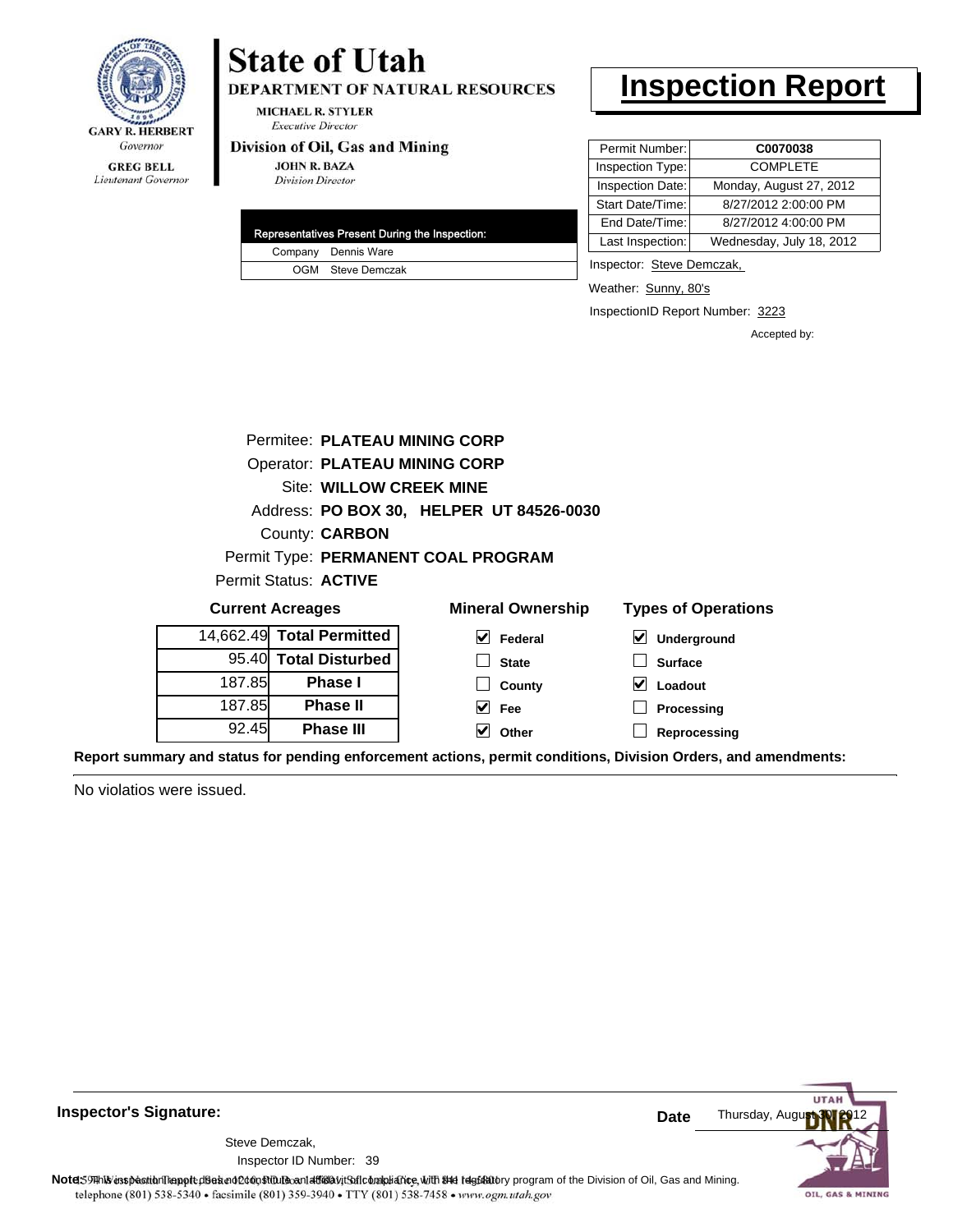- *1. Substantiate the elements on this inspection by checking the appropriate performance standard.*
- *a. For COMPLETE inspections provide narrative justification for any elements not fully inspected unless element is not appropriate to the site, in which case check Not Applicable.*
- *b. For PARTIAL inspections check only the elements evaluated.*
- *2. Document any noncompliance situation by reference the NOV issued at the appropriate performance standard listed below.*
- *3. Reference any narratives written in conjunction with this inspection at the appropriate performace standard listed below.*
- *4. Provide a brief status report for all pending enforcement actions, permit conditions, Divison Orders, and amendments.*

|     |                                                               | Evaluated               | Not Applicable Comment  |                         | Enforcement |
|-----|---------------------------------------------------------------|-------------------------|-------------------------|-------------------------|-------------|
| 1.  | Permits, Change, Transfer, Renewal, Sale                      | $\overline{\mathsf{v}}$ |                         | $\blacktriangledown$    |             |
| 2.  | <b>Signs and Markers</b>                                      | $\overline{\mathbf{v}}$ |                         | $\blacktriangledown$    |             |
| 3.  | Topsoil                                                       | $\overline{\mathbf{v}}$ |                         | $\blacktriangledown$    |             |
|     | 4.a Hydrologic Balance: Diversions                            | ⊽                       |                         | $\blacktriangledown$    |             |
| 4.b | Hydrologic Balance: Sediment Ponds and Impoundments           |                         | ⊽                       |                         |             |
| 4.C | Hydrologic Balance: Other Sediment Control Measures           | $\overline{\mathbf{v}}$ |                         | $\overline{\mathbf{v}}$ |             |
| 4.d | Hydrologic Balance: Water Monitoring                          | $\overline{\mathbf{v}}$ |                         | $\blacktriangledown$    |             |
| 4.e | Hydrologic Balance: Effluent Limitations                      |                         | $\overline{\mathbf{v}}$ |                         |             |
| 5.  | <b>Explosives</b>                                             |                         | ⊽                       |                         |             |
| 6.  | Disposal of Excess Spoil, Fills, Benches                      |                         | $\blacktriangledown$    |                         |             |
| 7.  | Coal Mine Waste, Refuse Piles, Impoundments                   | $\overline{\mathbf{v}}$ |                         | $\overline{\mathbf{v}}$ |             |
| 8.  | Noncoal Waste                                                 | $\overline{\mathsf{v}}$ |                         | $\overline{\mathbf{v}}$ |             |
| 9.  | Protection of Fish, Wildlife and Related Environmental Issues | $\blacktriangledown$    |                         |                         |             |
|     | 10. Slides and Other Damage                                   | ⊽                       |                         | $\overline{\mathbf{v}}$ |             |
| 11. | Contemporaneous Reclamation                                   |                         | ⊻                       |                         |             |
| 12. | <b>Backfilling And Grading</b>                                | $\overline{\mathsf{v}}$ |                         | $\blacktriangledown$    |             |
|     | 13. Revegetation                                              | $\overline{\mathbf{v}}$ |                         | $\blacktriangledown$    |             |
| 14. | Subsidence Control                                            |                         | $\overline{\mathbf{v}}$ |                         |             |
|     | 15. Cessation of Operations                                   |                         | $\blacktriangledown$    |                         |             |
|     | 16.a Roads: Construction, Maintenance, Surfacing              | ⊽                       |                         | $\overline{\mathbf{v}}$ |             |
|     | 16.b Roads: Drainage Controls                                 |                         | ⊻                       |                         |             |
|     | 17. Other Transportation Facilities                           |                         |                         |                         |             |
| 18. | Support Facilities, Utility Installations                     | $\overline{\mathsf{v}}$ |                         | $\overline{\mathbf{v}}$ |             |
|     | 19. AVS Check                                                 | $\overline{\mathbf{v}}$ |                         | $\blacktriangledown$    |             |
|     | 20. Air Quality Permit                                        |                         |                         |                         |             |
|     | 21. Bonding and Insurance                                     | $\overline{\mathbf{v}}$ |                         | $\blacktriangledown$    |             |
|     | 22. Other                                                     |                         |                         |                         |             |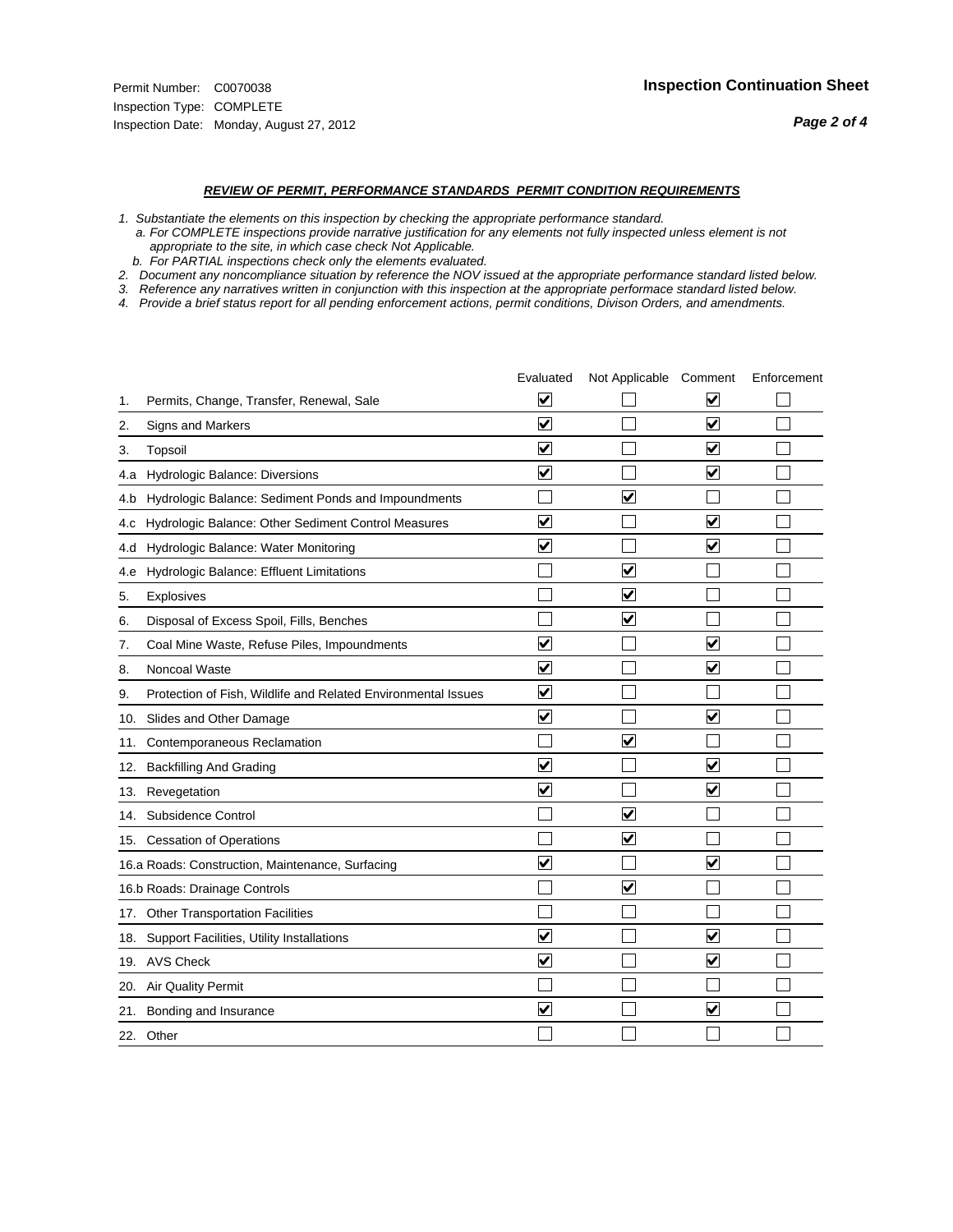Inspection Type: COMPLETE Inspection Date: Monday, August 27, 2012

#### Permit Number: C0070038 **Inspection Continuation Sheet**

*Page 3 of 4*

#### **1. Permits, Change, Transfer, Renewal, Sale**

The DOGM Permit wil expire on April 26, 2016.

#### **2. Signs and Markers**

Identification signs are at the gates to the property.

#### **3. Topsoil**

All topsoil was used in reclamation.

#### **4.a Hydrologic Balance: Diversions**

Diversions were open and in good condition.

#### **4.c Hydrologic Balance: Other Sediment Control Measures**

The reclaimed site is pocked for sediment control.

#### **4.d Hydrologic Balance: Water Monitoring**

The permittee has taken second quarter water monitoring.

#### **7. Coal Mine Waste, Refuse Piles, Impoundments**

The refuse pile is no longer inspected since it has been reclaimed. Permittee received Division approval.

#### **8. Noncoal Waste**

The site was clear of non-coal waste materials.

#### **10. Slides and Other Damage**

No slides or damage was noticed during the inspection.

#### **12. Backfilling And Grading**

The sites are completely reclaimed. All backfilled material was used.

#### **13. Revegetation**

This site in my judgment is highly vegetated in the summer.

#### **16.a Roads: Construction, Maintenance, Surfacing**

A county road goes through the property.

#### **18. Support Facilities, Utility Installations**

There are no facilities at Willow Creek.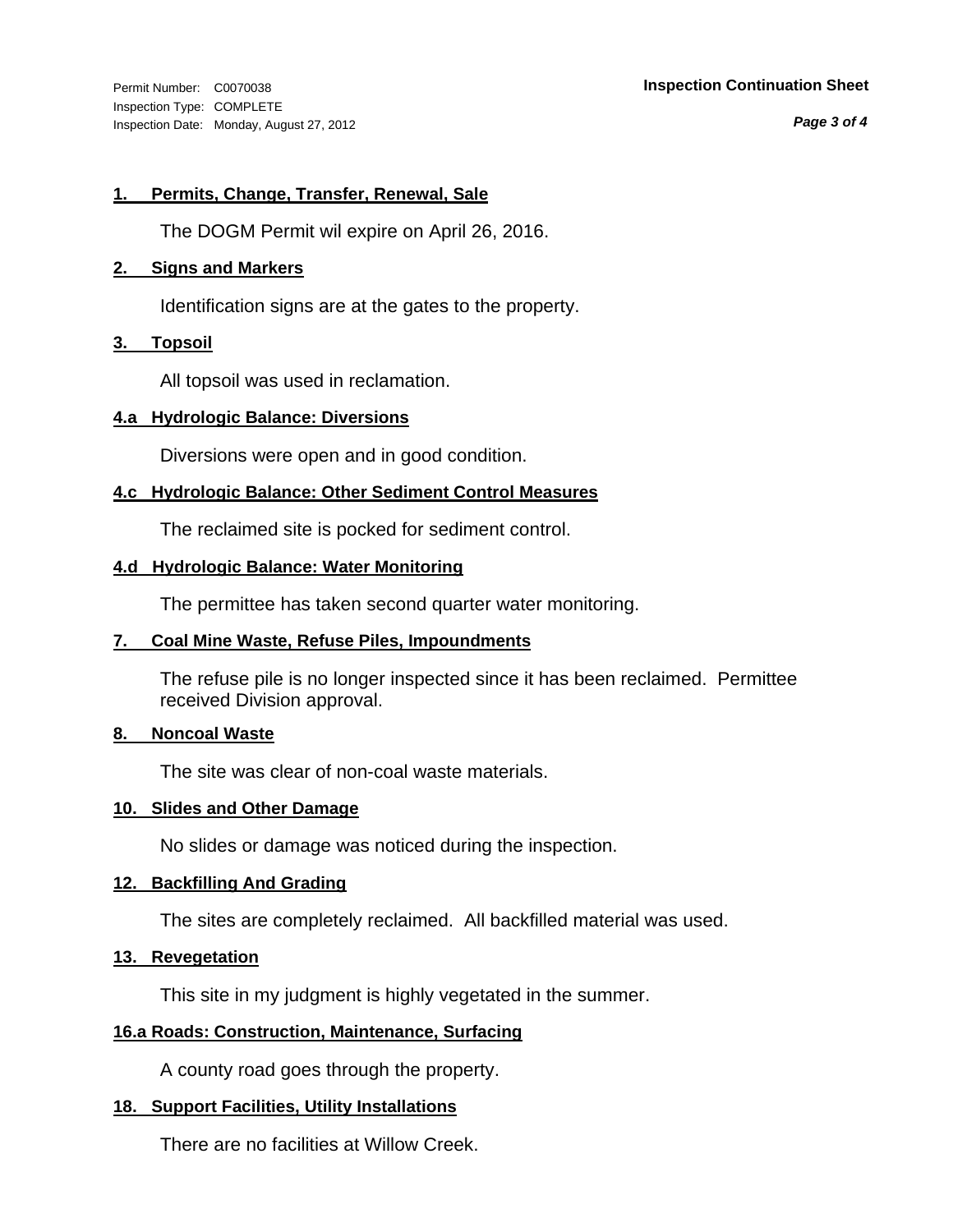Inspection Type: COMPLETE Inspection Date: Monday, August 27, 2012

*Page 4 of 4*

### **19. AVS Check**

AVS checks are taken in Salt Lake City.

#### **21. Bonding and Insurance**

The bonding amount is \$1,424,514. The insurance policy will expire on Dec. 13, 2012.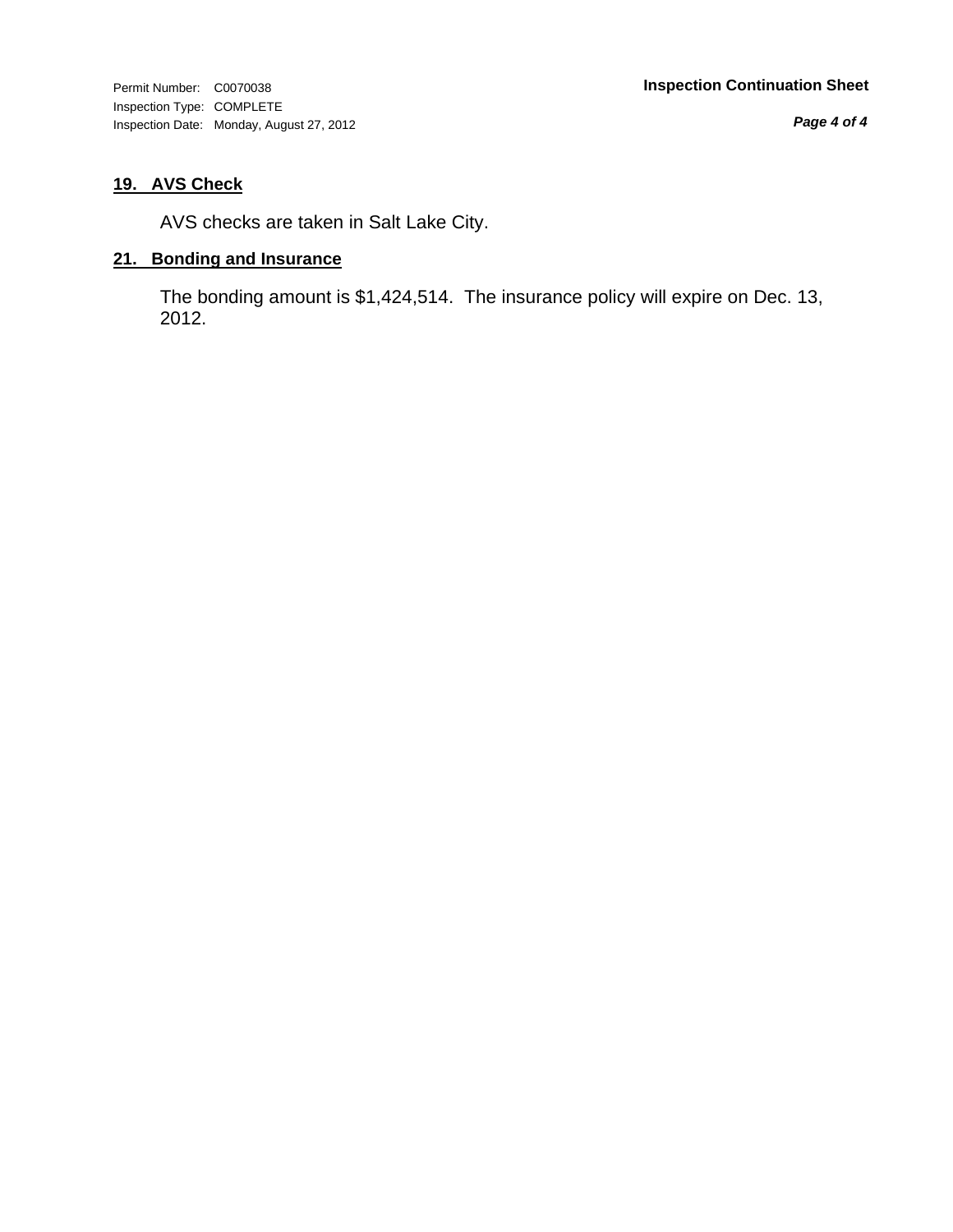

Lieutenant Governor

## **State of Utah**

**DEPARTMENT OF NATURAL RESOURCES** 

**MICHAEL R. STYLER Executive Director** 

#### Division of Oil, Gas and Mining

**JOHN R. BAZA Division Director** 

|  | Representatives Present During the Inspection: |
|--|------------------------------------------------|
|  | Company Vicky Miller                           |
|  | OGM Steve Demczak                              |

### **Inspection Report**

| Permit Number:   | C0070039                 |
|------------------|--------------------------|
| Inspection Type: | <b>COMPLETE</b>          |
| Inspection Date: | Tuesday, August 07, 2012 |
| Start Date/Time: | 8/7/2012 9:00:00 AM      |
| End Date/Time:   | 8/7/2012 4:00:00 PM      |
| Last Inspection: | Wednesday, July 18, 2012 |

Inspector: Steve Demczak,

Weather: Sunny, 80's

InspectionID Report Number: 3213

Accepted by:

|                                     |                       | Permitee: CANYON FUEL COMPANY             |                            |
|-------------------------------------|-----------------------|-------------------------------------------|----------------------------|
|                                     |                       | <b>Operator: CANYON FUEL COMPANY</b>      |                            |
|                                     |                       | <b>Site: DUGOUT CANYON MINE</b>           |                            |
|                                     |                       | Address: PO BOX 1029, WELLINGTON UT 84542 |                            |
|                                     | County: <b>CARBON</b> |                                           |                            |
| Permit Type: PERMANENT COAL PROGRAM |                       |                                           |                            |
| Permit Status: ACTIVE               |                       |                                           |                            |
| <b>Current Acreages</b>             |                       | <b>Mineral Ownership</b>                  | <b>Types of Operations</b> |
| 9,801.00 Total Permitted            |                       | Federal<br>V                              | <b>Underground</b>         |
|                                     |                       |                                           |                            |

**Fee Other**

108.70 **Total Disturbed Phase I Phase II Phase III**

| שוופ וסוושט וסוסו |                          |  |
|-------------------|--------------------------|--|
|                   | $\triangleright$ Federal |  |
|                   | $\vee$ State             |  |
|                   | $\Box$ County            |  |

**Surface Loadout Processing**

**Reprocessing**

**Report summary and status for pending enforcement actions, permit conditions, Division Orders, and amendments:**

There are no pending compliance actions for the Dugout Canyon Mine permit area.



**Inspector's Signature:**

Inspector ID Number: 39 Steve Demczak,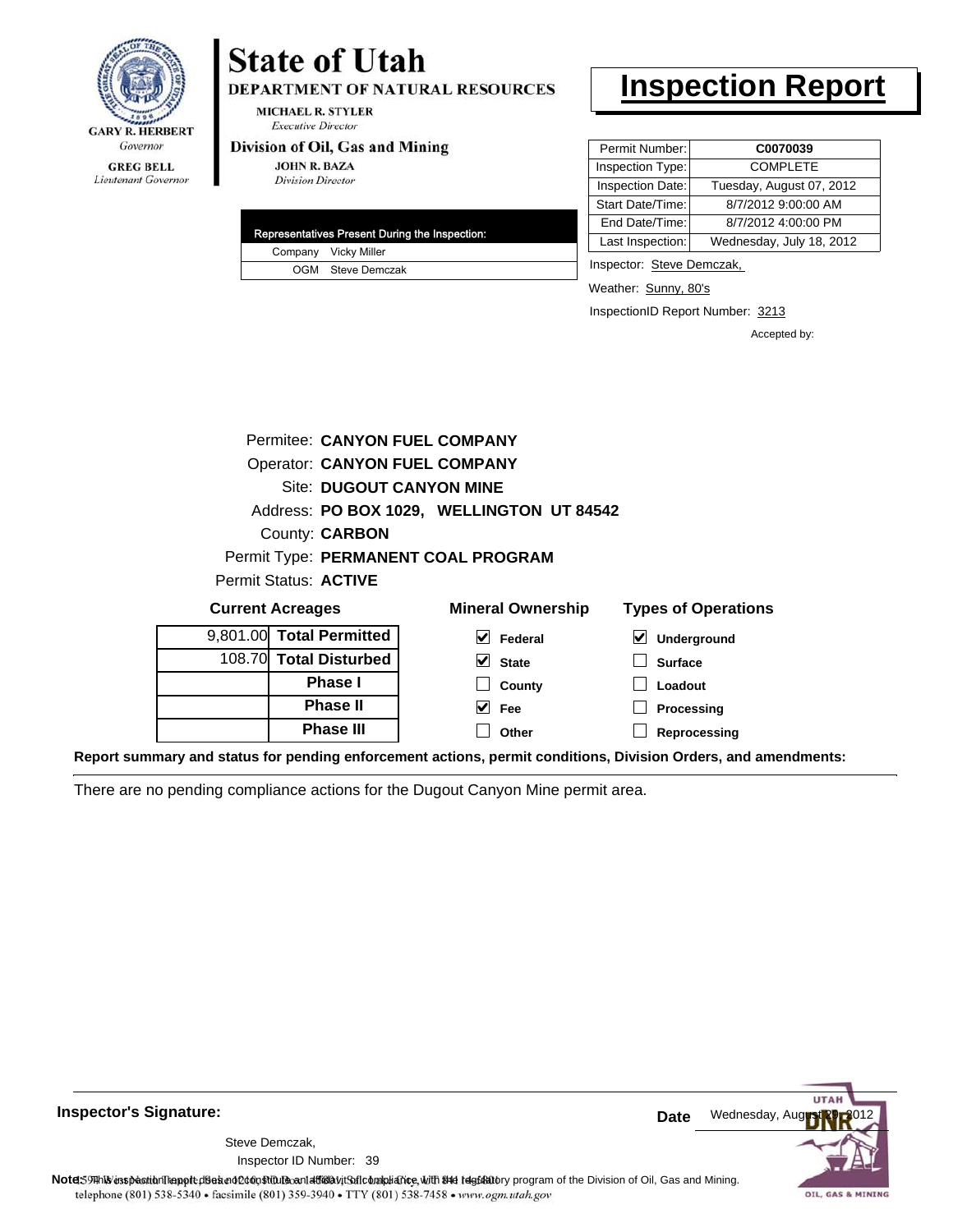- *1. Substantiate the elements on this inspection by checking the appropriate performance standard.*
- *a. For COMPLETE inspections provide narrative justification for any elements not fully inspected unless element is not appropriate to the site, in which case check Not Applicable.*
- *b. For PARTIAL inspections check only the elements evaluated.*
- *2. Document any noncompliance situation by reference the NOV issued at the appropriate performance standard listed below.*
- *3. Reference any narratives written in conjunction with this inspection at the appropriate performace standard listed below.*
- *4. Provide a brief status report for all pending enforcement actions, permit conditions, Divison Orders, and amendments.*

|     |                                                               | Evaluated               | Not Applicable Comment          |                         | Enforcement |
|-----|---------------------------------------------------------------|-------------------------|---------------------------------|-------------------------|-------------|
| 1.  | Permits, Change, Transfer, Renewal, Sale                      | ⊻                       |                                 | V                       |             |
| 2.  | <b>Signs and Markers</b>                                      | $\overline{\mathbf{v}}$ |                                 | $\blacktriangledown$    |             |
| 3.  | Topsoil                                                       | $\overline{\mathbf{v}}$ |                                 | $\overline{\mathbf{v}}$ |             |
| 4.a | Hydrologic Balance: Diversions                                | ⊽                       |                                 | $\overline{\mathbf{v}}$ |             |
| 4.b | Hydrologic Balance: Sediment Ponds and Impoundments           | $\blacktriangledown$    |                                 |                         |             |
| 4.C | Hydrologic Balance: Other Sediment Control Measures           | $\overline{\mathbf{v}}$ |                                 |                         |             |
| 4.d | Hydrologic Balance: Water Monitoring                          |                         |                                 |                         |             |
| 4.e | Hydrologic Balance: Effluent Limitations                      | $\overline{\mathbf{v}}$ |                                 | $\overline{\mathbf{v}}$ |             |
| 5.  | Explosives                                                    |                         | $\overline{\mathbf{v}}$         |                         |             |
| 6.  | Disposal of Excess Spoil, Fills, Benches                      |                         | $\blacktriangledown$            |                         |             |
| 7.  | Coal Mine Waste, Refuse Piles, Impoundments                   | $\overline{\mathbf{v}}$ |                                 | $\overline{\mathbf{v}}$ |             |
| 8.  | Noncoal Waste                                                 | $\overline{\mathbf{v}}$ |                                 | $\overline{\mathbf{v}}$ |             |
| 9.  | Protection of Fish, Wildlife and Related Environmental Issues | $\overline{\mathbf{v}}$ |                                 |                         |             |
|     | 10. Slides and Other Damage                                   | $\overline{\mathbf{v}}$ |                                 | ▽                       |             |
| 11. | Contemporaneous Reclamation                                   |                         | ☑                               |                         |             |
| 12. | <b>Backfilling And Grading</b>                                |                         | $\overline{\mathbf{v}}$         |                         |             |
| 13. | Revegetation                                                  |                         | $\overline{\blacktriangledown}$ |                         |             |
| 14. | Subsidence Control                                            | $\overline{\mathbf{v}}$ |                                 | ☑                       |             |
|     | 15. Cessation of Operations                                   |                         | $\overline{\mathbf{v}}$         |                         |             |
|     | 16.a Roads: Construction, Maintenance, Surfacing              | $\blacktriangledown$    |                                 |                         |             |
|     | 16.b Roads: Drainage Controls                                 | ⊽                       |                                 | V                       |             |
|     | 17. Other Transportation Facilities                           |                         |                                 |                         |             |
| 18. | Support Facilities, Utility Installations                     | $\overline{\mathbf{v}}$ |                                 | $\blacktriangledown$    |             |
|     | 19. AVS Check                                                 | $\overline{\mathbf{v}}$ |                                 | $\blacktriangledown$    |             |
|     | 20. Air Quality Permit                                        | $\blacktriangledown$    |                                 | $\blacktriangledown$    |             |
|     | 21. Bonding and Insurance                                     | $\overline{\mathbf{v}}$ |                                 | $\blacktriangledown$    |             |
|     | 22. Other                                                     |                         |                                 |                         |             |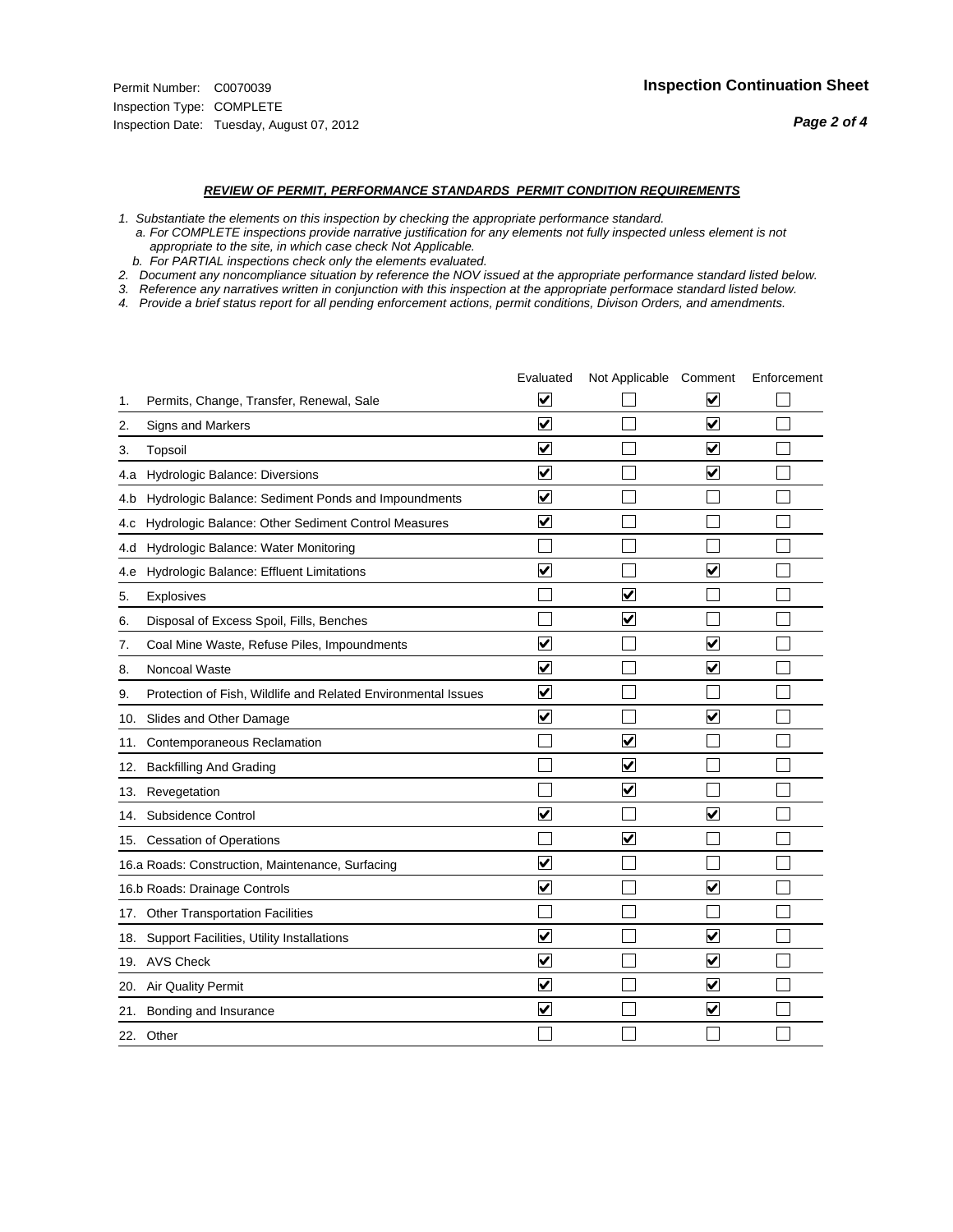*Page 3 of 4*

#### **1. Permits, Change, Transfer, Renewal, Sale**

DOGM Permit will expire on March 17, 2013. Air Quality permit number is DAQUE-AN0116340009-07. UPDES permit number is UT0025593 and expire on Nov. 30, 2014. The SPCC Plan was reviewed on October 25, 2010.

#### **2. Signs and Markers**

The permit sign is located at the gate to the property. Information meets the minimium requirements of the R645 Coal Rules.

#### **3. Topsoil**

There was no signs of wind or water erosion to the topsoil piles.

#### **4.a Hydrologic Balance: Diversions**

Diversions were functioning as designed. Culverts were opened.

#### **4.e Hydrologic Balance: Effluent Limitations**

Second quarter UPDES samples were in complaince with their UPDES requirements.

#### **7. Coal Mine Waste, Refuse Piles, Impoundments**

The refuse pile was inspected on May 24, 2012. No hazardous conditions were reported. I inspected the pile and did not see any hazardous conditions.

#### **8. Noncoal Waste**

The mine site was clear of non-coal waste materials.

#### **10. Slides and Other Damage**

No slides or other damage was noticed during the inspection.

#### **14. Subsidence Control**

Subsidence information for 2011 will be submitted in the 2012 annual report.

#### **16.b Roads: Drainage Controls**

Road drainage was function as designed.

#### **18. Support Facilities, Utility Installations**

No new construction has ocurred since the last inspection.

#### **19. AVS Check**

AVS checks are made at the Division in SLC.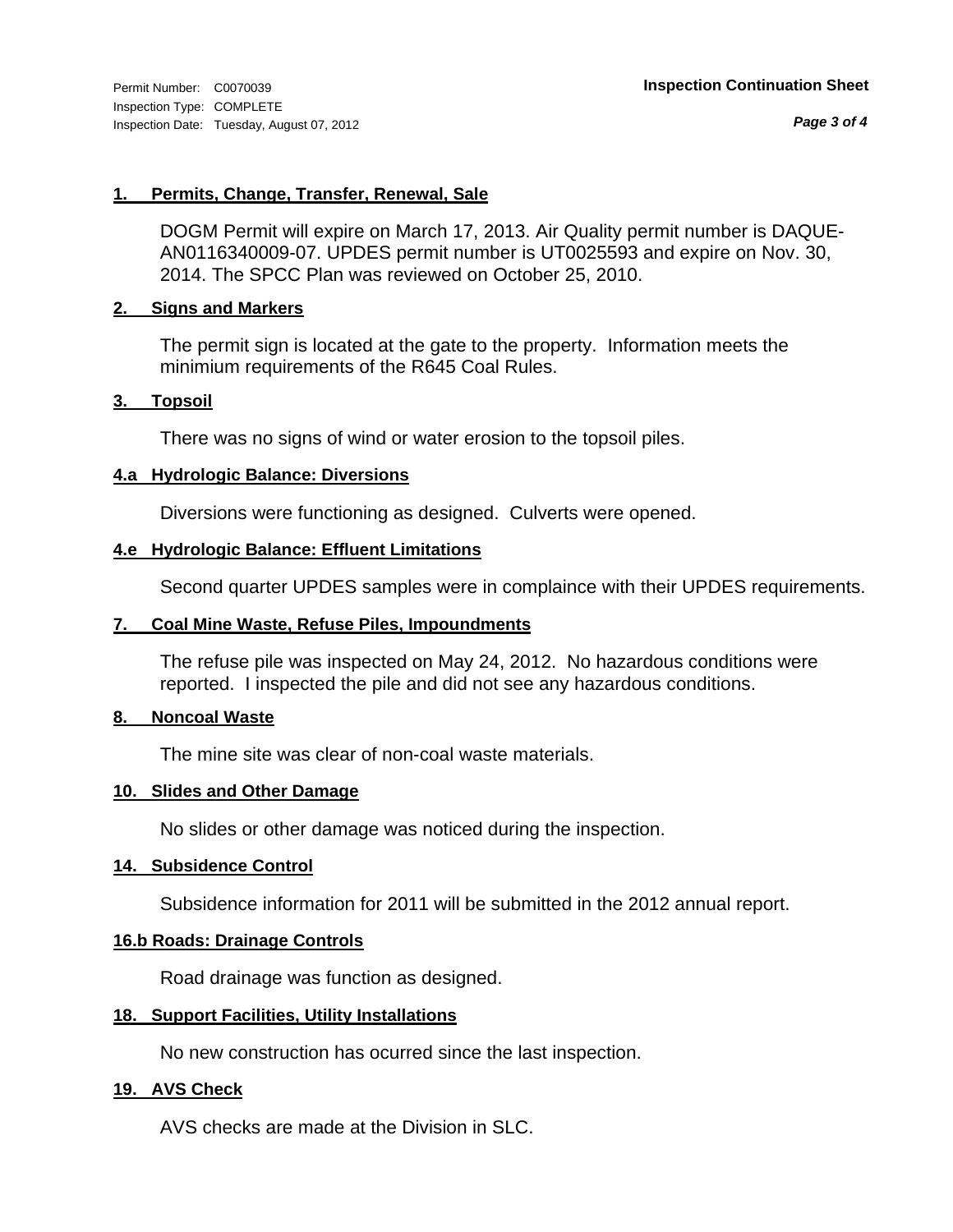Inspection Type: COMPLETE Inspection Date: Tuesday, August 07, 2012

*Page 4 of 4*

#### **20. Air Quality Permit**

Permit is DAQE-AN116340009-07

#### **21. Bonding and Insurance**

The insurance policy will expire on July 31, 2013. The accord form was reviewed and meets the requirements of the R645 Coal Rules. The bonding amount is \$3,550,000. The Reclamation Agreement was inspected and is signed by the Division. The total disturb area is 104.70 acres.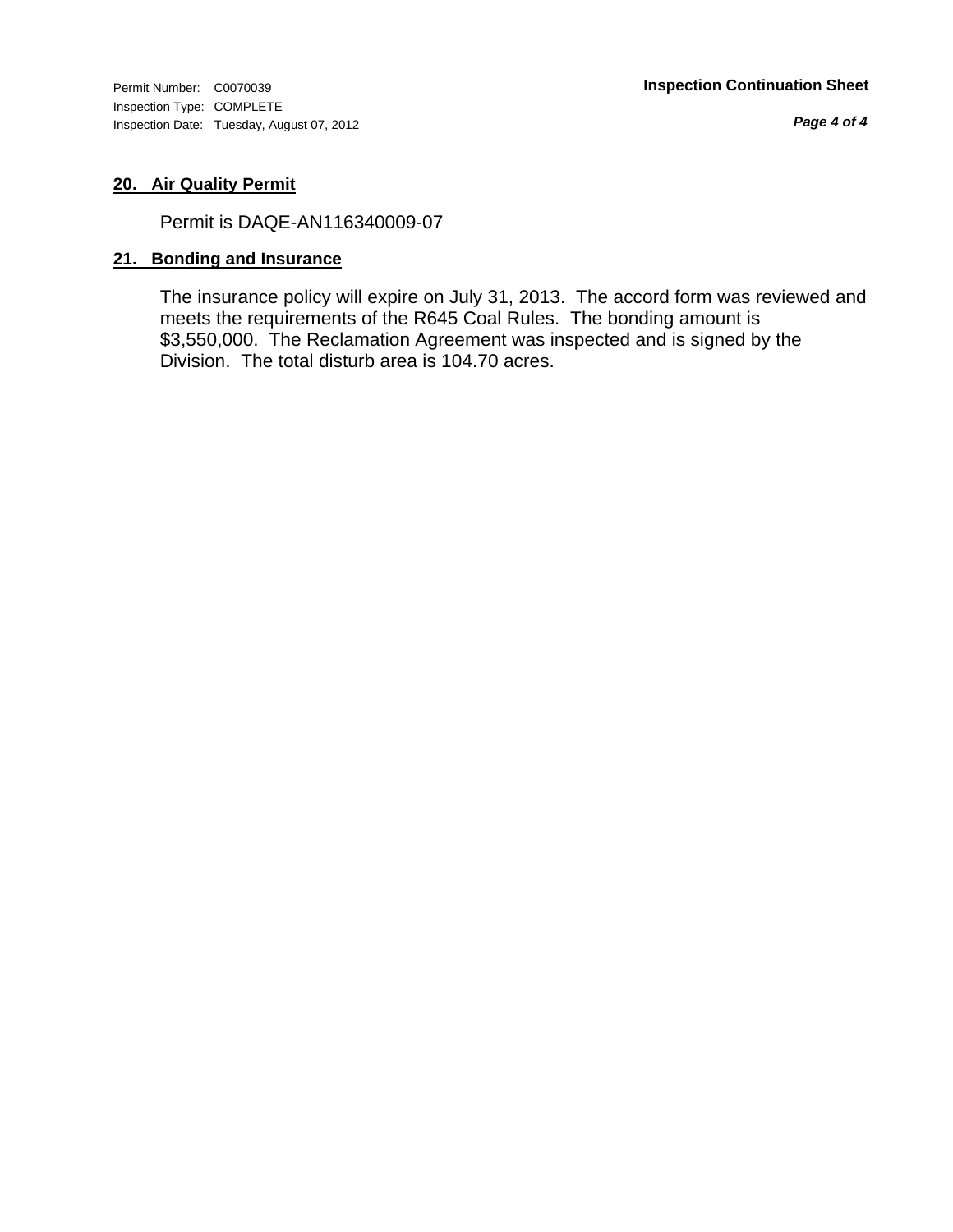

### Lieutenant Governor

# **State of Utah**

**DEPARTMENT OF NATURAL RESOURCES** 

**MICHAEL R. STYLER Executive Director** 

#### Division of Oil, Gas and Mining

**JOHN R. BAZA Division Director** 

| Representatives Present During the Inspection: |                       |  |  |
|------------------------------------------------|-----------------------|--|--|
|                                                | OGM Steve Christensen |  |  |
|                                                | OGM Priscilla Burton  |  |  |
|                                                | Company Vicky Miller  |  |  |
|                                                | OGM Amanda Daniels    |  |  |

## **Inspection Report**

| Permit Number:                | C0070039                   |  |  |  |
|-------------------------------|----------------------------|--|--|--|
| Inspection Type:              | PARTIAL                    |  |  |  |
| Inspection Date:              | Wednesday, August 01, 2012 |  |  |  |
| Start Date/Time:              | 8/1/2012 6:30:00 AM        |  |  |  |
| End Date/Time:                | 8/1/2012 4:00:00 PM        |  |  |  |
| Last Inspection:              | Thursday, July 12, 2012    |  |  |  |
| Inspector: Steve Christensen, |                            |  |  |  |

Weather: Winds 0-5 mph, Sunny, 80 degrees F.

InspectionID Report Number: 3188

Accepted by: jhelfric 8/13/2012

| <b>Current Acreages</b> |                                      | <b>Mineral Ownership</b>                  | <b>Types of Operations</b> |
|-------------------------|--------------------------------------|-------------------------------------------|----------------------------|
| Permit Status: ACTIVE   |                                      |                                           |                            |
|                         |                                      | Permit Type: PERMANENT COAL PROGRAM       |                            |
|                         | County: <b>CARBON</b>                |                                           |                            |
|                         |                                      | Address: PO BOX 1029, WELLINGTON UT 84542 |                            |
|                         | Site: DUGOUT CANYON MINE             |                                           |                            |
|                         | <b>Operator: CANYON FUEL COMPANY</b> |                                           |                            |
|                         | Permitee: CANYON FUEL COMPANY        |                                           |                            |
|                         |                                      |                                           |                            |

| <b>OWLIGHT LOLARYOU</b> |                          |                               | $\frac{1}{2}$                       |  |  |
|-------------------------|--------------------------|-------------------------------|-------------------------------------|--|--|
|                         | 9,801.00 Total Permitted | V<br>Federal                  | $\blacktriangledown$<br>Underground |  |  |
|                         | 108.70 Total Disturbed   | $\overline{\mathsf{v}}$ State | <b>Surface</b>                      |  |  |
|                         | <b>Phase I</b>           | County                        | Loadout                             |  |  |
|                         | <b>Phase II</b>          | V<br>Fee                      | Processing                          |  |  |
|                         | <b>Phase III</b>         | Other                         | Reprocessing                        |  |  |

**Report summary and status for pending enforcement actions, permit conditions, Division Orders, and amendments:**

On August 1st, 2012, Division of Oil, Gas and Mining (the Division) staff conducted a field inspection of the gob gas vent hole sites at the Dugout Canyon Mine. The purpose of the field inspection was to document the condition of the gob gas vent hole sites and associated access roads. All but three of the 25 gob gas vent hole sites depicted on Figure 1-1, Methane Degas Bore Hole Locations, were constructed. Sites G-1, G-8 and G-29 were permitted but never drilled/constructed. Of the remaining 22 gob gas vent hole sites, 11 have been reclaimed. Based upon information provided by the Operator, the underground mine workings below 8 of the 11 un-reclaimed sites have been sealed and no longer require active ventilation in order to maintain safe methane levels within the mine. The Operator has yet to receive approval from MSHA to seal off the portions of the mine that were ventilated by sites G-25, G-26 and G-30. It's the Division's understanding that the company must first provide a sealing/closure plan to MSHA before sealing and reclamation of these three sites can be initiated.

The following inspection report documents the condition of the gob gas vent hole sites and provides recommendations for future reclamation work.

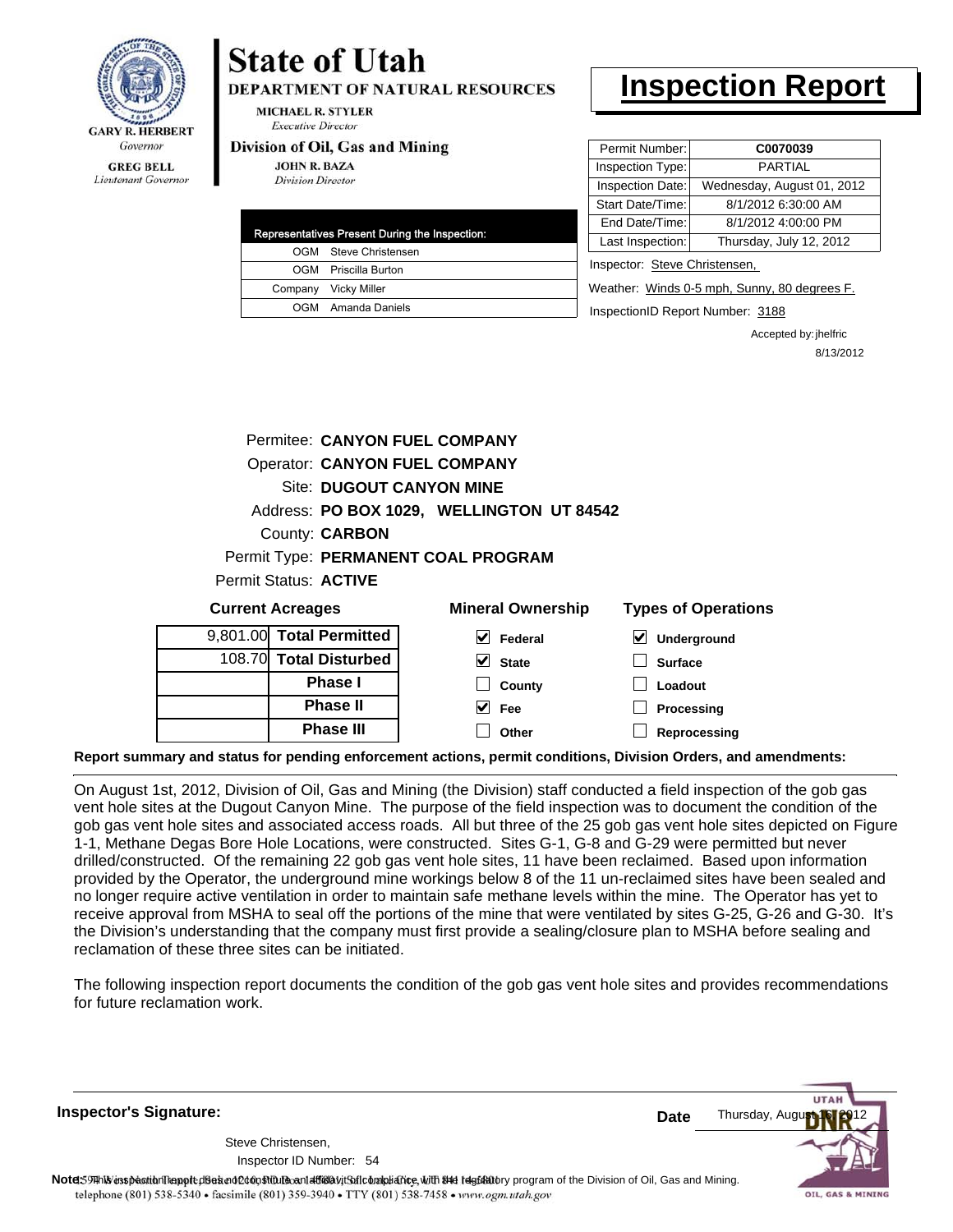- *1. Substantiate the elements on this inspection by checking the appropriate performance standard.*
- *a. For COMPLETE inspections provide narrative justification for any elements not fully inspected unless element is not appropriate to the site, in which case check Not Applicable.*
- *b. For PARTIAL inspections check only the elements evaluated.*
- *2. Document any noncompliance situation by reference the NOV issued at the appropriate performance standard listed below.*
- *3. Reference any narratives written in conjunction with this inspection at the appropriate performace standard listed below.*
- *4. Provide a brief status report for all pending enforcement actions, permit conditions, Divison Orders, and amendments.*

|     |                                                               | Evaluated               | Not Applicable Comment |                         | Enforcement |
|-----|---------------------------------------------------------------|-------------------------|------------------------|-------------------------|-------------|
| 1.  | Permits, Change, Transfer, Renewal, Sale                      |                         |                        |                         |             |
| 2.  | <b>Signs and Markers</b>                                      | $\overline{\mathbf{v}}$ |                        | $\blacktriangledown$    |             |
| 3.  | Topsoil                                                       | $\overline{\mathbf{v}}$ |                        | $\blacktriangledown$    |             |
| 4.a | Hydrologic Balance: Diversions                                |                         |                        |                         |             |
| 4.b | Hydrologic Balance: Sediment Ponds and Impoundments           |                         |                        |                         |             |
| 4.c | Hydrologic Balance: Other Sediment Control Measures           | $\overline{\mathbf{v}}$ |                        | $\overline{\mathbf{v}}$ |             |
| 4.d | Hydrologic Balance: Water Monitoring                          |                         |                        |                         |             |
| 4.e | Hydrologic Balance: Effluent Limitations                      |                         |                        |                         |             |
| 5.  | <b>Explosives</b>                                             |                         |                        |                         |             |
| 6.  | Disposal of Excess Spoil, Fills, Benches                      |                         |                        |                         |             |
| 7.  | Coal Mine Waste, Refuse Piles, Impoundments                   |                         |                        |                         |             |
| 8.  | Noncoal Waste                                                 |                         |                        |                         |             |
| 9.  | Protection of Fish, Wildlife and Related Environmental Issues | $\blacktriangledown$    |                        | $\overline{\mathbf{v}}$ |             |
|     | 10. Slides and Other Damage                                   |                         |                        |                         |             |
| 11. | Contemporaneous Reclamation                                   |                         |                        |                         |             |
| 12. | <b>Backfilling And Grading</b>                                | $\blacktriangledown$    |                        | $\overline{\mathsf{v}}$ |             |
| 13. | Revegetation                                                  |                         |                        |                         |             |
| 14. | Subsidence Control                                            |                         |                        |                         |             |
|     | 15. Cessation of Operations                                   |                         |                        |                         |             |
|     | 16.a Roads: Construction, Maintenance, Surfacing              | ⊽                       |                        | $\blacktriangledown$    |             |
|     | 16.b Roads: Drainage Controls                                 |                         |                        |                         |             |
|     | 17. Other Transportation Facilities                           |                         |                        |                         |             |
| 18. | Support Facilities, Utility Installations                     |                         |                        |                         |             |
|     | 19. AVS Check                                                 |                         |                        |                         |             |
| 20. | Air Quality Permit                                            |                         |                        |                         |             |
| 21. | Bonding and Insurance                                         |                         |                        |                         |             |
|     | 22. Other                                                     |                         |                        |                         |             |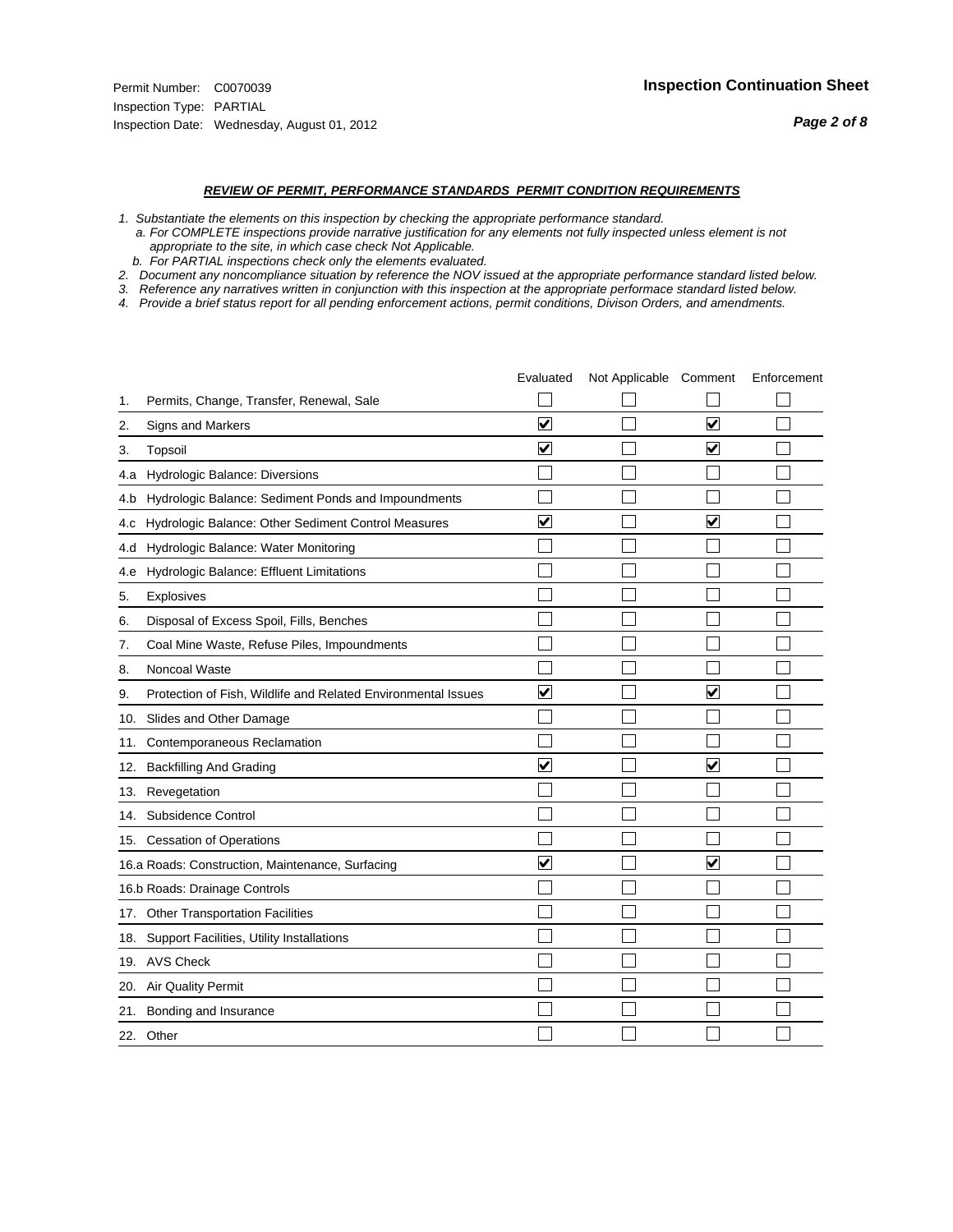*Page 3 of 8*

#### **2. Signs and Markers**

Topsoil sign was noted at the topsoil piles on G10, G 11, G12 , G 15, and G 31. Topsoil signs are needed on all topsoil stockpiles at the degas sites: G 30, G 26, G 25. Mine identification signs at degas sites have an out of date SLC address and phone and should be updated.

#### **3. Topsoil**

G 18 was graded last year. Work picked up again this year with topsoil spread over half the pad site. Stakes have been installed to monitor the application depth. The G 18 reclamation will be finished this year. The site will be seeded in October. Other sites to be reclaimed in the 2012 field season are G9, G31 and the road between G 31 and G 18. A small topsoil pile remains on the access road to site G-10 which was reclaimed. At the time of the inspection, there was a question as to whether the road would be reclaimed (using the topsoil) or whether the road would remain as a turnaround. If the G 10 access remains, then the G-10 topsoil pile could be used at the adjacent G-9 site during reclamation this season.

Bindweed (morning glory) has been a problem at Site G 13 which was reclaimed in 2009. The site was sprayed by Dave Bassinger. V. Miller will check on the chemical used and report back. Many dead bindweed plants were noted, but new plants have emerged. Grass growth is poor on the flat portion of G-13.

At several degas well sites, the topsoil was stockpiled in multiple locations, due to steepness of grade. Lower piles preserve biological activity of the soil throughout the pile and generally enhance the quality of the stored topsoil. However, MRP Topsoil Stockpile Dimensions Table 2-2 is not accurate for two sites where more than one stockpile exists (G-25 and G-30). MRP Disturbed Acres Table 1-2 includes sites G-8 and G-29 which were not developed, but does not include site G-30 pad which was constructed and drilled. Tables 1-2 and 2-2 should be revised accordingly for those sites not reclaimed in 2012.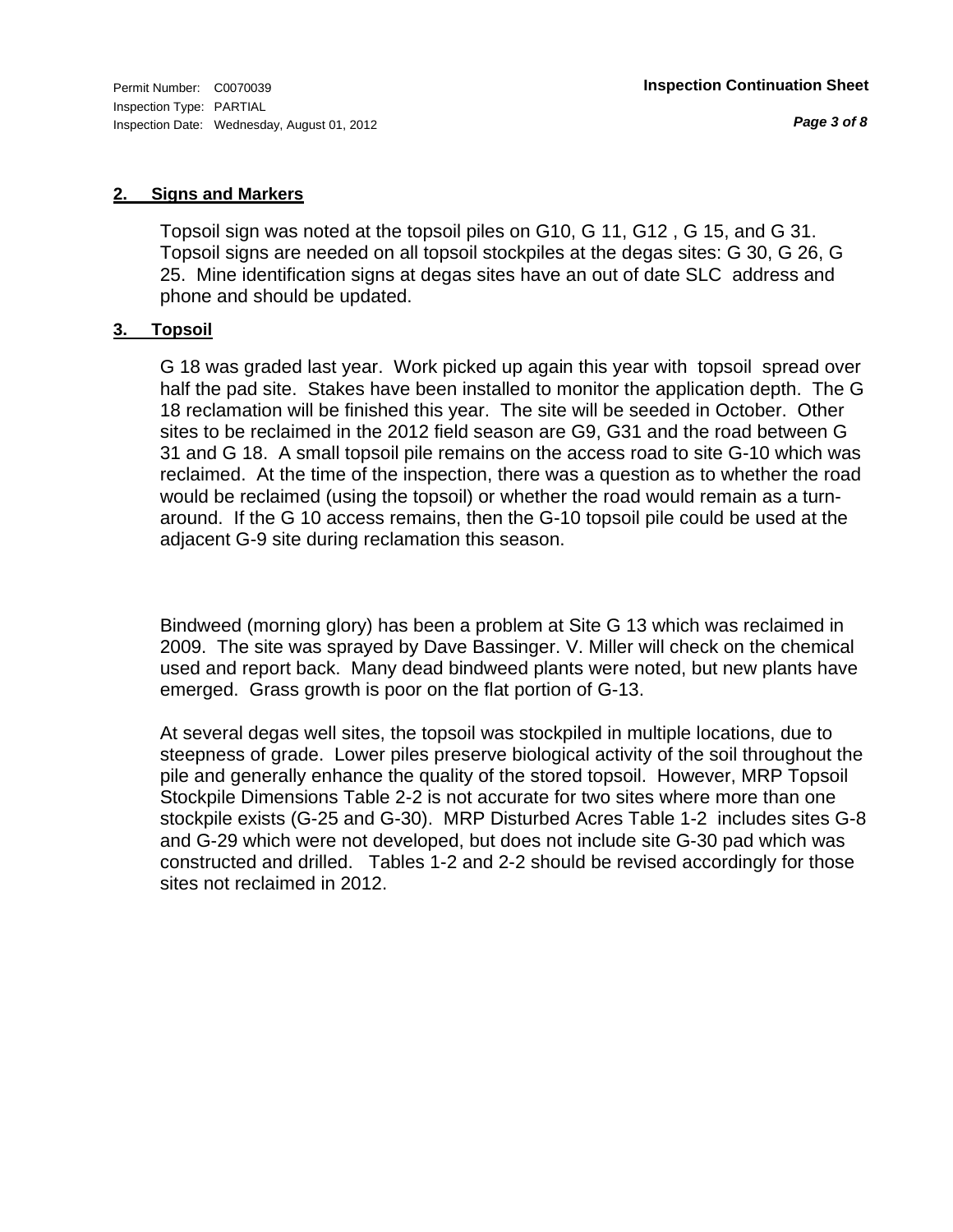*Page 4 of 8*

# **4.c Hydrologic Balance: Other Sediment Control Measures**

The purpose of the field inspection was to document the stability of the gob gas vent hole sites and associated access roads as well as evaluate the effectiveness of the sediment control measures. In doing so, an evaluation was conducted as to the effectiveness of the utilized sediment control measures. All 22 gob gas vent holes sites were inspected and their condition documented during the site visit. For reference purposes, photos of the gob gas vent holes have been attached to this report (See Below).

Site G-14: The site was reclaimed in 2010. No evidence of erosion or instability was noted during the inspection. The site is well vegetated.

Site G-30: The site is currently un-reclaimed. The drill pit has yet to be filled and the vent hole casing is still in place. A rip rap channel is located on the western edge of the pad. According to Vicky Miller, the channel was installed last year in order to minimize the potential for the containment berm to fail due to the extensive snow accumulation during the winter of 2010-2011. Silt fence has been constructed at the inlet of the channel. The channel outlets at the bottom of the fill material directly adjacent to a containment berm located at the edge of the drill pad disturbed area. Figure 1, Contour Map for G-30 depicts a water bar at the entrance to the pad area; however, the approved design did not include a rip rap channel/diversion. The Permittee must revise the MRP to reflect the construction of the diversion (See R645- 301-740, -742.300 and -742.323).

According to Vicky Miller, the company is currently putting a plan together to seal the underground mine-workings that were ventilated by gob gas vent hole G-30. Once the mine sealing plan is approved by MSHA, the site should be reclaimed as soon as possible.

Site G-26: The site is currently un-reclaimed. The drill pit has been filled; however, the vent hole casing and associated piping remains in place. Sediment control is maintained by utilizing a containment berm. The containment berm appeared to be in excellent condition and functioning as designed. The site was stable. No evidence of erosion/cutting was noted during the inspection. As the case with Site G-30, G-26 cannot be reclaimed until the company submits a mine closure/sealing plan to MSHA. Once that sealing plan is approved, the site should be reclaimed as soon as possible.

Site G-25: The site is currently un-reclaimed. The drill pit has been filled; however, the vent hole casing and associated piping remains in place. Sediment control is maintained by utilizing a containment berm. The containment berm appeared to be in excellent condition and functioning as designed. The site was stable. No evidence of erosion/cutting was noted during the inspection. As the case with Site G-30 and G-26, G-25 cannot be reclaimed until the company submits a mine closure/sealing plan to MSHA. Once that sealing plan is approved, the site should be reclaimed as soon as possible.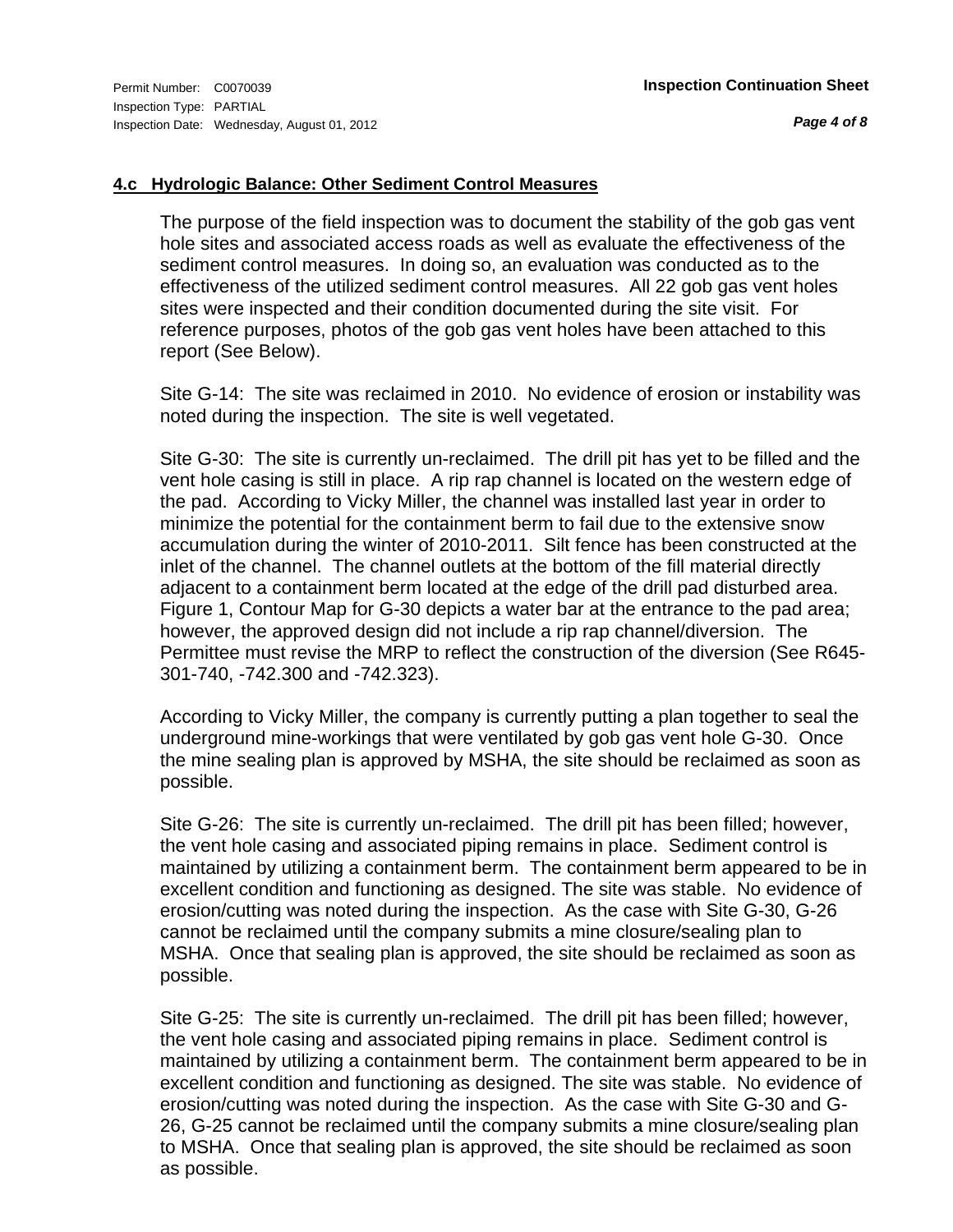Site G-9: The site was in the process of being reclaimed during the site inspection. Equipment was on-site and reclamation activity was observed during the inspection. The site will be fully reclaimed during the 2012 construction season. A silt fence has been installed on the north side of the access road. The silt fence is serving as sediment control for the access road to the pad.

Site G-10: The site has been reclaimed. As with Site G-30, a rip rapped diversion channel routing drainage from the pad area to the access road below (approximately 50-75') has been installed. Vicky Miller indicated that a gully began to form and in order to minimize additional erosion and off-site sedimentation, the gully was rip rapped and a silt fence installed at the outlet of the diversion located directly adjacent to the access road. The approved design did not include the installation of a diversion ditch for this site. See Figure 1, Contour Map for G-10 and Figure 3, Approximate Drilling Layout for G-10 of Attachment 5-4. Two berms were recently constructed in order to control the drainage coming off the reclaimed portion of the site as it enters into the spur/access road segment. As with the diversion, the berms are not included in the approved design for the site.

 According to Vicky Miller, the spur road that connects the pad to the main canyon road was pre-existing and as such, will remain in place. Attachment 5-4, Plate 4, Pace Canyon Road System does depict the spur to G-10 as a pre-existing road. As a result, reclamation will not be required for this section of road. However; design details/calculations should be submitted to the Division for review and incorporation into the MRP if the recently rip rapped diversion is to remain a drainage feature for the site. (See R645-301-740, -742.300 and -742.323)

Site G-31: According to Vicky Miller, Site G-31 will be reclaimed during the 2012 construction season. The majority of the pad appeared stable during the site inspection. However; as with sites G-30 and G-10, a rip rapped channel has been constructed that was not included as a drainage control measure during the review/approval of Site G-31. As the site is slated for reclamation during this construction season, it's not necessary to revise the MRP to reflect this drainage control measure.

Site G-18: The site has been partially reclaimed in the north-west portion of the pad. Some vegetation has already been established. The site is slated for reclamation during this construction season.

Site G-11: The site is un-reclaimed. The site cannot be reclaimed until Sites G-18, G-31 and the AMV road have been reclaimed as it will be utilized as a staging area. The site appeared stable during the field inspection. No evidence of erosion or cutting was observed during the site visit. The site is located directly adjacent to the pre-existing canyon road. The site should be reclaimed as soon as possible following the completion of reclamation work on G-18, G-31 and the AMV Road.

Site G-12: The site is un-reclaimed. Sediment control is provided by the utilization of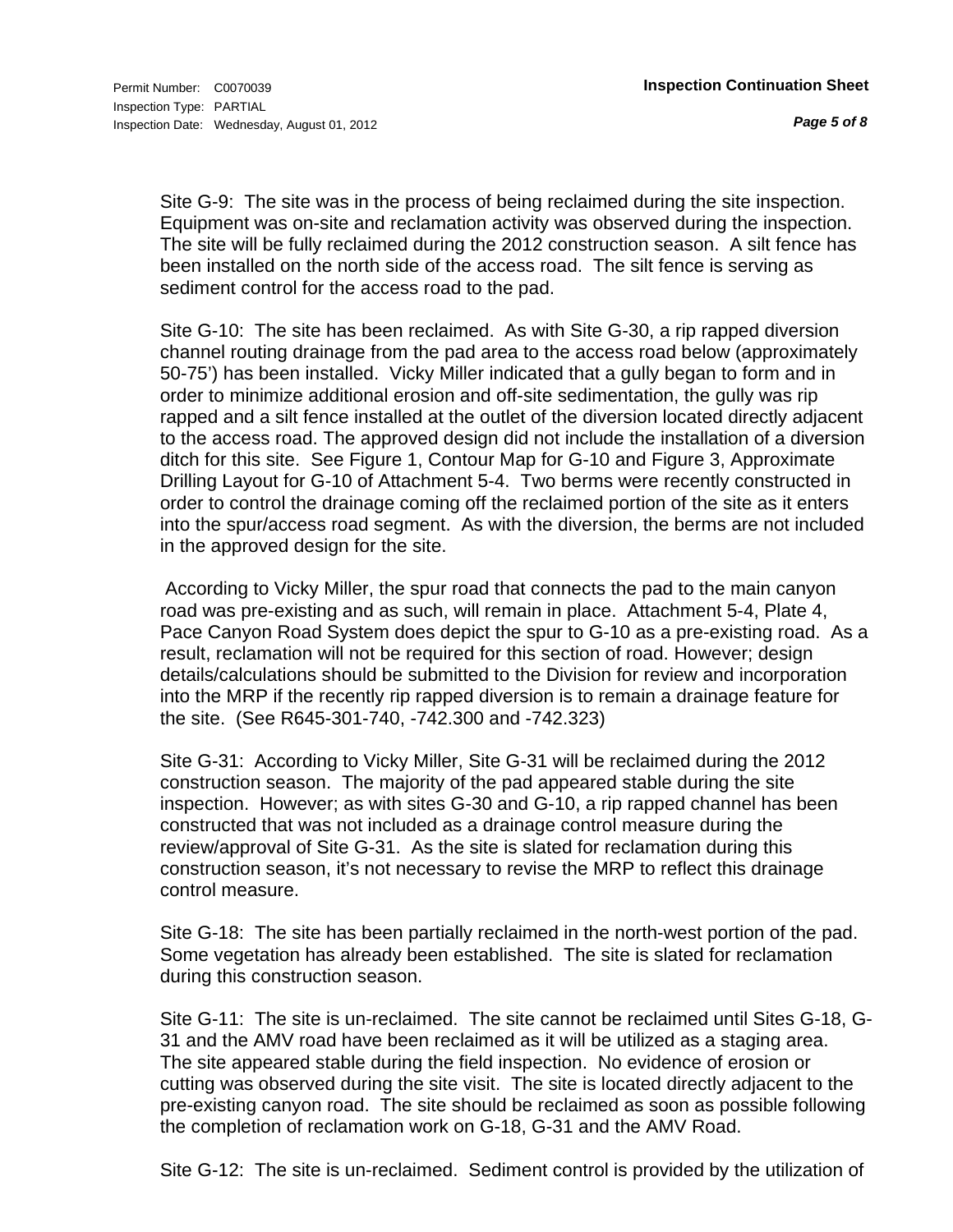a containment berm between the adjacent access road the disturbed area. The site appeared stable during the field inspection (i.e. no evidence of erosion/cutting was observed). The site should be reclaimed as soon as possible.

Site G-15: The site is un-reclaimed. The pad was constructed, but the gob gas vent hole was never drilled. The pad is located directly adjacent to the main access road. A pile of drill cuttings was observed on the pad during the inspection. The site appeared stable (i.e. no evidence of cutting/erosion was noted). The fill material for this site is located at site G-13. The site should be reclaimed as soon as possible.

Site G-13: According to Vicky Miller, the site was reclaimed in 2009. The site appeared stable (i.e. no evidence of cutting/erosion was noted during the inspection). Vegetation is present, but lacking in areas.

Site G-17: The site is un-reclaimed. Currently, the site is being utilized as a storage area. It was permitted to store topsoil. Topsoil from Site G-22 and its access road are stored here. The site cannot be reclaimed until Site G-22 is reclaimed. Once G-22 is reclaimed, the site should be reclaimed as soon as possible. The site appeared stable (i.e. no evidence of cutting/erosion was noted during the inspection).

Site G-3: The site has been reclaimed. No evidence of erosion/cutting was observed during the field inspection. Vegetation is present. The site was observed to be in very good condition.

Site G-7: The site has been reclaimed. No evidence of erosion/cutting was observed during the field inspection. Vegetation is present. The site was observed to be in good condition.

Site G-2: The site has been reclaimed. No evidence of erosion/cutting was observed during the field inspection. Vegetation is present. The site was observed to be in good condition. However; thistle was observed in a few sections of the area.

Site G-4: The site was reclaimed in 2005. The site is bisected by a pre-existing road. As with Site G-2, thistle was noted during the inspection. No evidence of erosion/cutting was observed during the field inspection.

Site G-6: The site has been reclaimed. No evidence of erosion/cutting was observed during the field inspection. Vegetation is present. The site was observed to be in good condition.

Site G-5: The site is reclaimed. The site appeared stable during the inspection (i.e. no evidence of erosion/cutting was noted). Vegetation is present at the site.

Site G-16: The site is un-reclaimed. The drill pit has been filled but the vent hole casing is still in place. A pile of cuttings was observed on the pad area during the time of the inspection. The mine is sealed in this area (i.e. no additional venting will be required/necessary from this gob gas vent hole). As a result, the site should be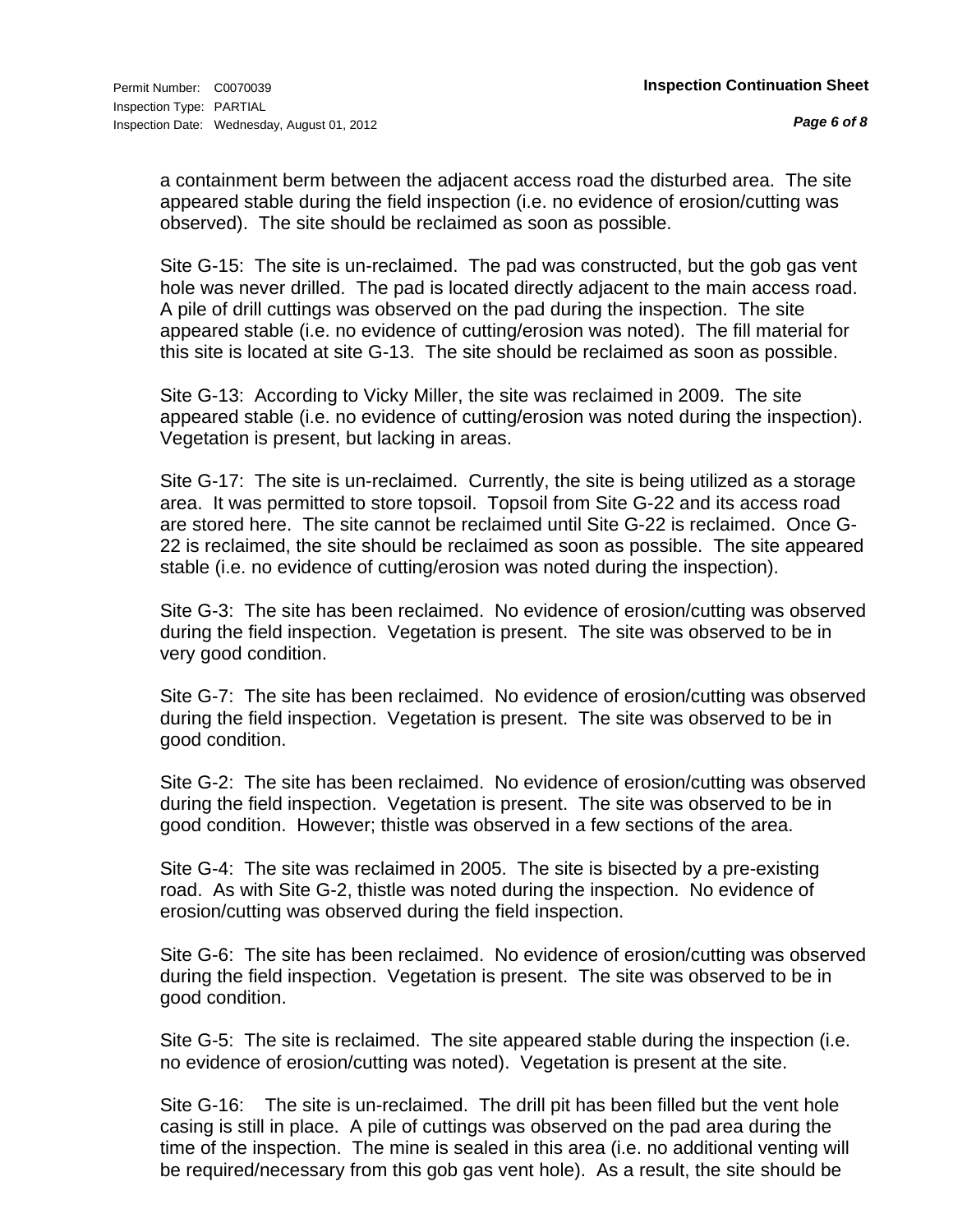reclaimed as soon as possible. In several locations, the fill material did not appear stable. Due to the poor quality of the soil, vegetation could not be established on the fill/embankments at this site. The native vegetation located at the toe of the embankment provides a measure of sediment control. However; migration of the fill material down the slope and off the disturbed area boundary is a potential issue that could result in enforcement action being taken. The site should be reclaimed as soon as possible.

Site G-22: The site is un-reclaimed. As with Site G-16, the site is no longer required for on-going ventilation of the underlying mine works. As a result, the company must reclaim this site and the associated access road as soon as possible. Additionally, as with Site G-16, evidence was observed that the fill/embankment material is becoming unstable. The native vegetation located at the toe of the embankment provides a measure of sediment control. However; migration of the fill material down the slope and off the disturbed area boundary is a potential issue that could result in enforcement action being taken. The site should be reclaimed as soon as possible.

G-19: The G-19 pad has been reclaimed. Some vegetation has already been established on the reclaimed slopes. The pre-existing skid road was observed during the inspection. Evidence of erosion on the skid road was observed. The Division acknowledges that the skid road was a pre-existing feature of the property prior to the construction/reclamation of Site G-19. However; the Permittee is prohibited from contributing additional suspended solids and sediment to streamflow or runoff outside the permit area (See R645-301-742.111, -742.211) as a result of coal mining activity. Division staff observed evidence of instability on the skid road during the field inspection (See photos below). However; a conclusive determination cannot be made at this time. Going forward, additional and more frequent inspections of the skid road will be conducted in order to verify if additional off-site impacts are occurring. In the interim, the Permittee should address the immediate stability issues associated with the skid road as soon as possible. Failure to do may result in enforcement action.

AMV Access Road: Division staff walked the entire length of the AMV Access Road during the field inspection. The Permittee was unable to establish vegetation on the outslope of the road due to the poor quality of the soil. As a result, the primary sediment control measure employed for the road is silt fence. The silt fence has performed well during the utilization of this access road. However; in numerous locations the silt fence has either been destroyed or has been filled to capacity thus limiting its effectiveness. Prior to the onset of winter, the Permittee must provide additional sediment control along the AMV Access Road. Failure to do so could lead to a loss of the fill material. If the fill material is lost, successful reclamation of the road could prove more challenging as well as more expensive. Additionally, the lost fill material would result in additional suspended solids and sediment being deposited into the receiving watershed resulting in enforcement action. At present, the fill material is contained with the disturbed area boundary (See Attachment 5-4, Plate 1, Degas Well G-31, G-18 and Access Road). Based upon the observed condition of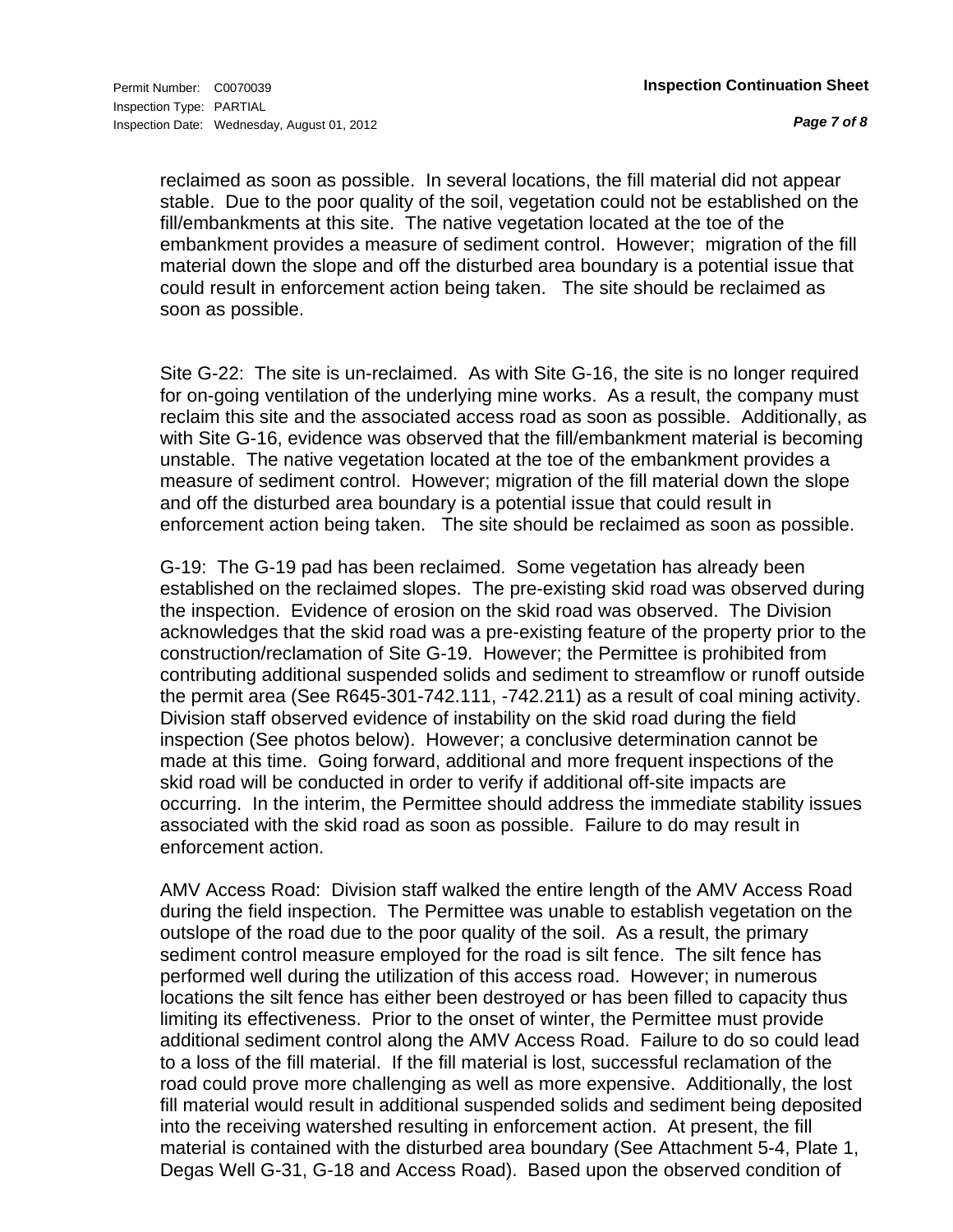the AMV Road during the field inspection, more rigorous and frequent maintenance/repair of the road will be required going forward.

 The AMV Road needs to be reclaimed as soon as possible. As G-18 and G-31 are being reclaimed during the 2012 construction season, the AMV road must either be reclaimed this year or reclaimed during the 2013 construction season. If the road is not reclaimed this year, then additional sediment control measures must be put in place prior to the onset of winter. Failure to do so may result in enforcement action.

Summary: The following sites must be reclaimed as soon as possible: G-11, G-12, G-15, G-16, G-17, G-22 (and associated access road) and the AMV Access Road. As these sites are no longer required for on-going mining activity, they must be reclaimed (See R645-301-541.300). Prior to the onset of winter, additional sediment control measures must be installed on the G-19 skid road as well as the AMV Access road. Failure to do so may in enforcement action.

# **9. Protection of Fish, Wildlife and Related Environmental Issues**

Cows have had access to and grazed reclaimed sites G-2, G-3, G-5, G-6 and the topsoil pile at idle sites G-16 and G -31. At sites where cows have had access, monitoring for and mitigation/control of noxious weeds (musk thistle) should continue.

Erosion from the former access road to G 19 has silted in the left fork of Pace Creek. This creek has perennial flow due to a spring upstream. The access road remains for the post mining land use of a cattle trail. Sediment control should be implemented on this cattle trail until vegetation gets established.

# **12. Backfilling And Grading**

There is a 40 ft. cut slope at site G-11. Fill to partially reclaim site G 11 is in the road embankment. Site G-12 is completely occupied by topsoil. Fill to reclaim G-11 and G-12 was noted as being elsewhere on the property. The storage location for this fill material should be noted in the narrative or on a map within the MRP.

# **16.a Roads: Construction, Maintenance, Surfacing**

A road will be established through the reclaimed G-9 site.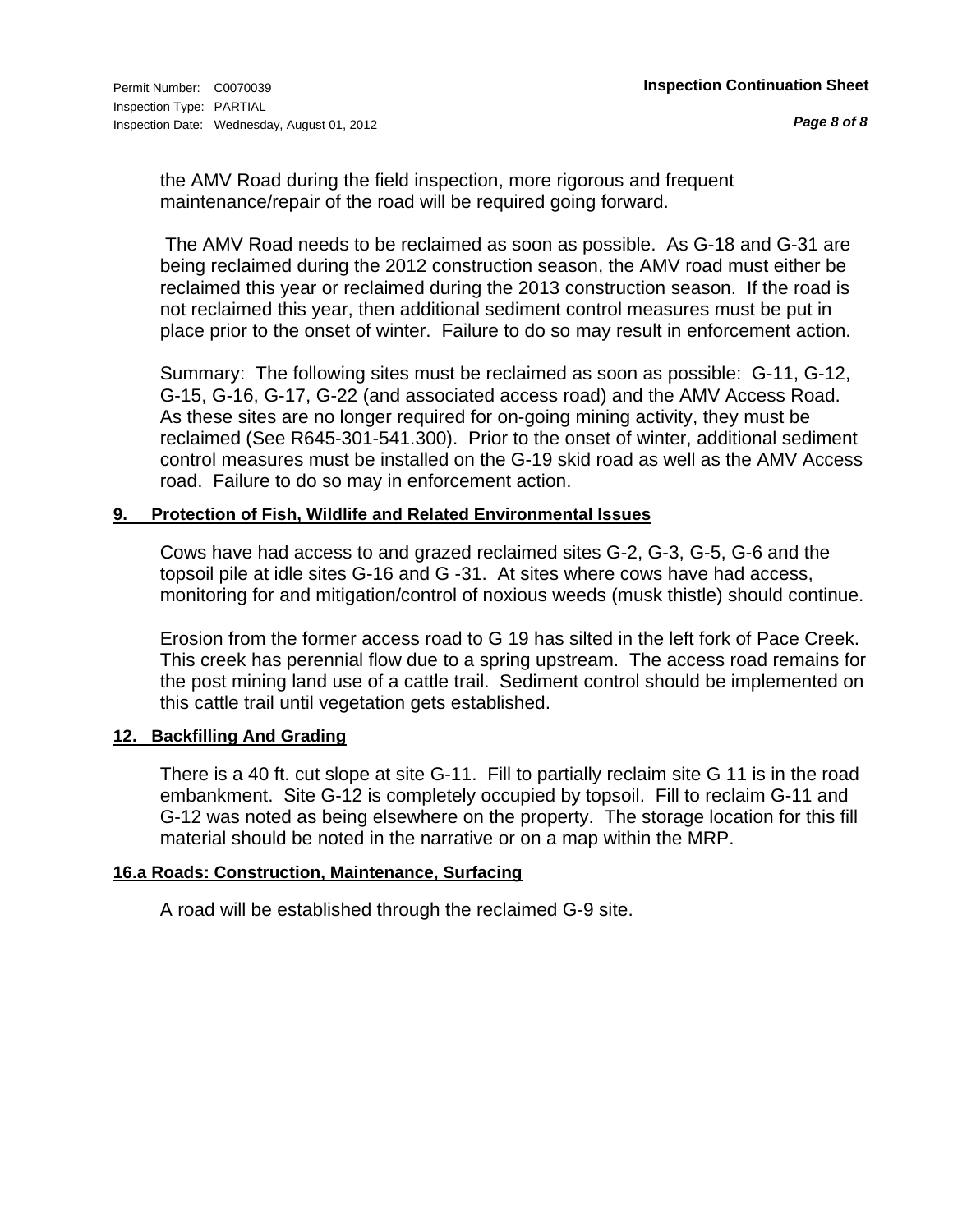

#### **GREG BELL** Lieutenant Governor

# **State of Utah**

**DEPARTMENT OF NATURAL RESOURCES** 

**MICHAEL R. STYLER Executive Director** 

## Division of Oil, Gas and Mining

**JOHN R. BAZA Division Director** 

|  | <b>Representatives Present During the Inspection:</b> |
|--|-------------------------------------------------------|
|  | Company JD Leonard                                    |
|  | OGM Steve Demczak                                     |

# **Inspection Report**

| Permit Number:   | C0070041                  |
|------------------|---------------------------|
| Inspection Type: | <b>COMPLETE</b>           |
| Inspection Date: | Thursday, August 16, 2012 |
| Start Date/Time: | 8/16/2012 10:00:00 AM     |
| End Date/Time:   | 8/16/2012 2:00:00 PM      |
| Last Inspection: | Wednesday, July 25, 2012  |

Inspector: Steve Demczak,

Weather: Sunny, 80's

InspectionID Report Number: 3217

Accepted by:

|                          |                       | Permitee: WEST RIDGE RESOURCES                 |                            |
|--------------------------|-----------------------|------------------------------------------------|----------------------------|
|                          |                       | <b>Operator: WEST RIDGE RESOURCES</b>          |                            |
|                          | Site: WEST RIDGE MINE |                                                |                            |
|                          |                       | Address: PO BOX 910, EAST CARBON UT 84520-0910 |                            |
|                          | County: <b>CARBON</b> |                                                |                            |
|                          |                       | Permit Type: PERMANENT COAL PROGRAM            |                            |
| Permit Status: ACTIVE    |                       |                                                |                            |
| <b>Current Acreages</b>  |                       | <b>Mineral Ownership</b>                       | <b>Types of Operations</b> |
| 7,600.38 Total Permitted |                       | Federal                                        | <b>Underground</b>         |

**State County Fee Other**

| 7,600.38 Total Permitted |
|--------------------------|
| 31.24 Total Disturbed    |
| <b>Phase I</b>           |
| <b>Phase II</b>          |
| <b>Phase III</b>         |

**Surface Loadout Processing**

**Reprocessing**

**Report summary and status for pending enforcement actions, permit conditions, Division Orders, and amendments:**

The Permittee continues to meet this Special Condition of the current State of Utah permit to send water data electronically.



**Inspector's Signature:**

Inspector ID Number: 39 Steve Demczak,

Note: 59 This inspection report does not do an affidavit Suite and Affidavit Constitute and Division of Coli, Gas and Mining.<br>telephone (801) 538-5340 • facsimile (801) 359-3940 • TTY (801) 538-7458 • www.ogm.utah.gov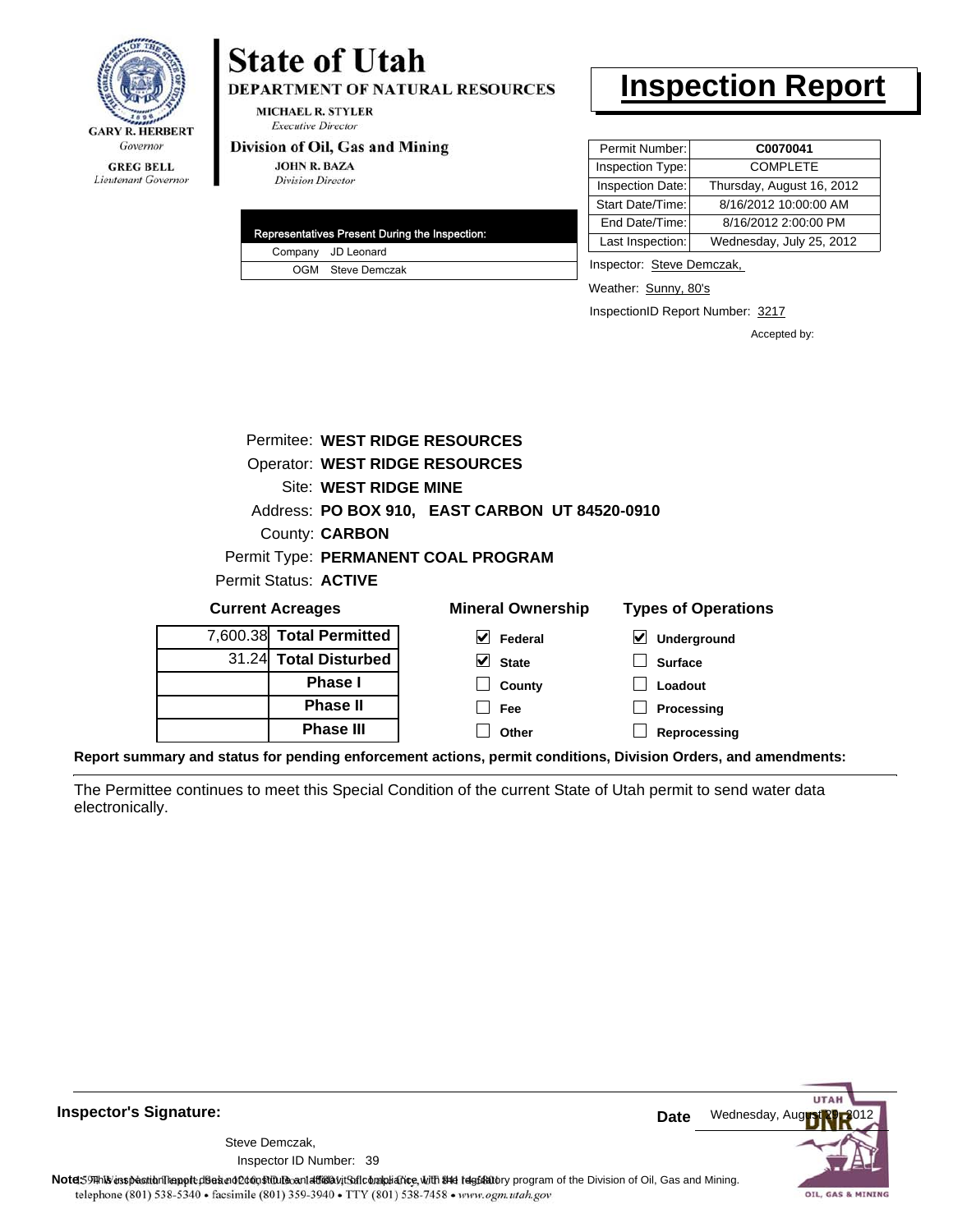#### *REVIEW OF PERMIT, PERFORMANCE STANDARDS PERMIT CONDITION REQUIREMENTS*

*1. Substantiate the elements on this inspection by checking the appropriate performance standard.*

 *a. For COMPLETE inspections provide narrative justification for any elements not fully inspected unless element is not appropriate to the site, in which case check Not Applicable.*

 *b. For PARTIAL inspections check only the elements evaluated.*

*2. Document any noncompliance situation by reference the NOV issued at the appropriate performance standard listed below.*

*3. Reference any narratives written in conjunction with this inspection at the appropriate performace standard listed below.*

*4. Provide a brief status report for all pending enforcement actions, permit conditions, Divison Orders, and amendments.*

|     |                                                               | Evaluated               | Not Applicable Comment          |                         | Enforcement |
|-----|---------------------------------------------------------------|-------------------------|---------------------------------|-------------------------|-------------|
| 1.  | Permits, Change, Transfer, Renewal, Sale                      | $\overline{\mathbf{v}}$ |                                 | V                       |             |
| 2.  | Signs and Markers                                             | $\overline{\mathbf{v}}$ |                                 | $\blacktriangledown$    |             |
| 3.  | Topsoil                                                       | $\overline{\mathbf{v}}$ |                                 | $\overline{\mathsf{v}}$ |             |
| 4.a | Hydrologic Balance: Diversions                                | $\overline{\mathsf{v}}$ |                                 | $\blacktriangledown$    |             |
| 4.b | Hydrologic Balance: Sediment Ponds and Impoundments           | $\blacktriangledown$    |                                 | V                       |             |
| 4.C | Hydrologic Balance: Other Sediment Control Measures           | $\overline{\mathbf{v}}$ |                                 | $\blacktriangledown$    |             |
| 4.d | Hydrologic Balance: Water Monitoring                          | $\overline{\mathbf{v}}$ |                                 | $\blacktriangledown$    |             |
| 4.e | Hydrologic Balance: Effluent Limitations                      | $\overline{\mathbf{v}}$ |                                 | $\blacktriangledown$    |             |
| 5.  | <b>Explosives</b>                                             | $\overline{\mathbf{v}}$ |                                 |                         |             |
| 6.  | Disposal of Excess Spoil, Fills, Benches                      |                         | $\blacktriangledown$            |                         |             |
| 7.  | Coal Mine Waste, Refuse Piles, Impoundments                   |                         | $\overline{\mathbf{v}}$         |                         |             |
| 8.  | Noncoal Waste                                                 | $\overline{\mathsf{v}}$ |                                 | $\overline{\mathbf{v}}$ |             |
| 9.  | Protection of Fish, Wildlife and Related Environmental Issues | $\overline{\mathbf{v}}$ |                                 |                         |             |
|     | 10. Slides and Other Damage                                   | $\overline{\mathbf{v}}$ |                                 | $\overline{\mathbf{v}}$ |             |
| 11. | Contemporaneous Reclamation                                   |                         | ☑                               |                         |             |
| 12. | <b>Backfilling And Grading</b>                                |                         | $\overline{\mathbf{v}}$         |                         |             |
| 13. | Revegetation                                                  |                         | $\overline{\blacktriangledown}$ |                         |             |
| 14. | Subsidence Control                                            | $\overline{\mathbf{v}}$ |                                 | $\overline{\mathbf{v}}$ |             |
|     | 15. Cessation of Operations                                   |                         | $\overline{\mathbf{v}}$         |                         |             |
|     | 16.a Roads: Construction, Maintenance, Surfacing              | $\blacktriangledown$    |                                 |                         |             |
|     | 16.b Roads: Drainage Controls                                 | $\overline{\mathbf{v}}$ |                                 | $\overline{\mathbf{v}}$ |             |
|     | 17. Other Transportation Facilities                           | $\overline{\mathbf{v}}$ |                                 |                         |             |
| 18. | Support Facilities, Utility Installations                     | $\overline{\mathbf{v}}$ |                                 | $\blacktriangledown$    |             |
|     | 19. AVS Check                                                 | $\overline{\mathbf{v}}$ |                                 | $\blacktriangledown$    |             |
| 20. | <b>Air Quality Permit</b>                                     | $\checkmark$            |                                 | $\blacktriangledown$    |             |
| 21. | Bonding and Insurance                                         | $\overline{\mathbf{v}}$ |                                 | $\blacktriangledown$    |             |
|     | 22. Other                                                     |                         |                                 |                         |             |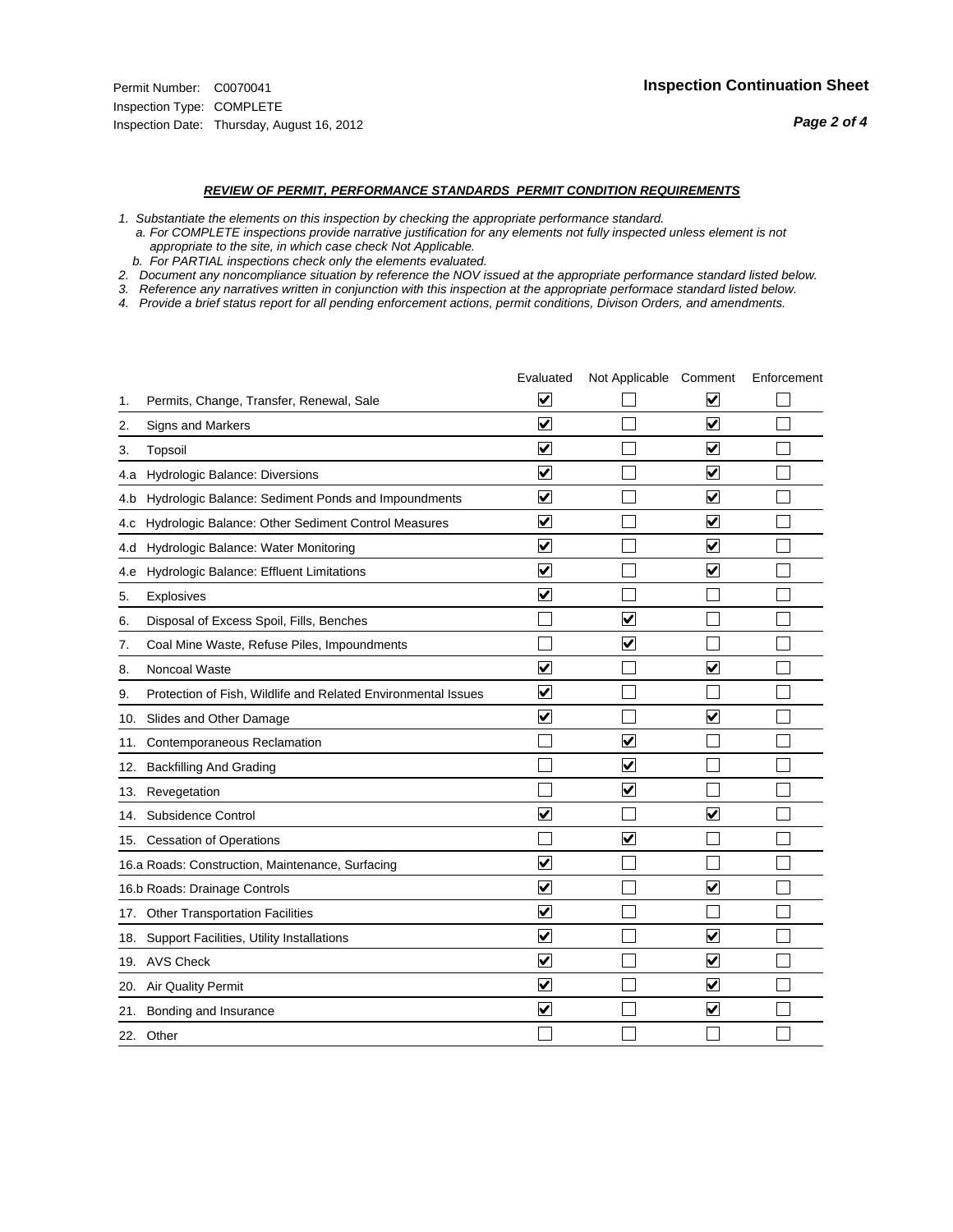# **1. Permits, Change, Transfer, Renewal, Sale**

The DOGM permit will expire on April 1, 2014. It is signed by both parties.

# **2. Signs and Markers**

The identification sign is after the main gate to the property. All information complied with the R645 Coal Rules.

# **3. Topsoil**

Topsoil pile is well vergetated and there is no signs of erosion.

# **4.a Hydrologic Balance: Diversions**

Culvert outlets have been recently clean out. The diversions were open and functioning as design.

# **4.b Hydrologic Balance: Sediment Ponds and Impoundments**

I inspected the sediment pond and no hazardous conditions were noticed. The water level is low. It is unlikely to discharge in the near future. The sediment pond was inspected on May 8, 2012. No hazardous conditions were reported.

# **4.c Hydrologic Balance: Other Sediment Control Measures**

# **4.d Hydrologic Balance: Water Monitoring**

Water monitoring was taken for the second quarter of 2012. This information will be review in Salt Lake City office.

# **4.e Hydrologic Balance: Effluent Limitations**

The permittee was in complaince with UDES requirements for the second quarter of 2012. The UPDES permit is UT0025640. This permit will expire on April 30, 2016.

# **8. Noncoal Waste**

The mine site was clear of non-coal waste materials.

# **10. Slides and Other Damage**

I did not see any slides or other damages.

# **14. Subsidence Control**

This information is in the annual report.

# **16.b Roads: Drainage Controls**

Diversions were functioning as designed. A small amount of water was flowing within the road diversions.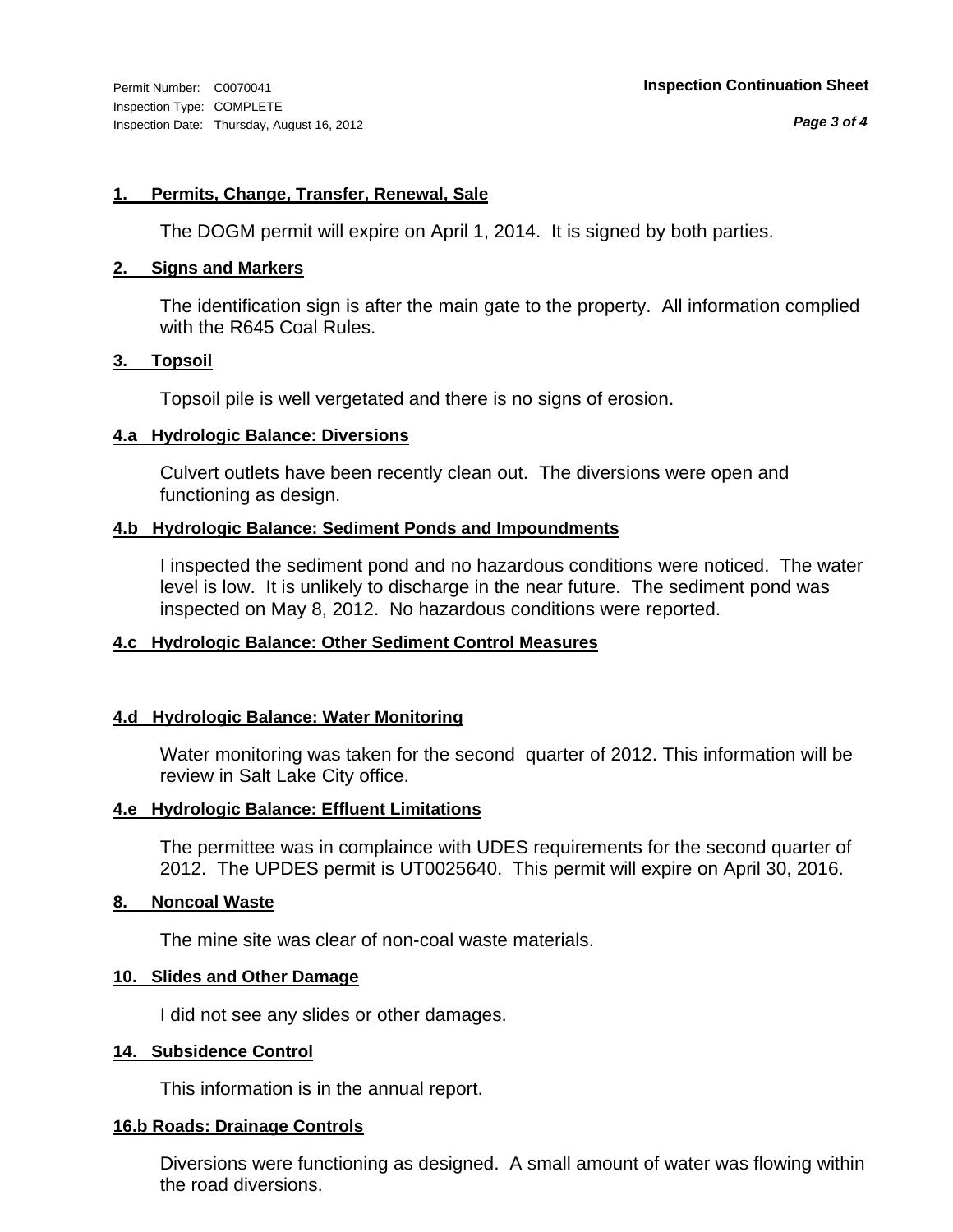Inspection Type: COMPLETE Inspection Date: Thursday, August 16, 2012

## Permit Number: C0070041 **Inspection Continuation Sheet**

*Page 4 of 4*

# **18. Support Facilities, Utility Installations**

No new support facilites were constructed since the last inspection.

# **19. AVS Check**

AVS checks are made in SLC, Utah.

# **20. Air Quality Permit**

The Air Quality permit is DAQE-055-99.

## **21. Bonding and Insurance**

The insurance policy will expire on June 1, 2013.The coverage is be Reschine Angency #37104410.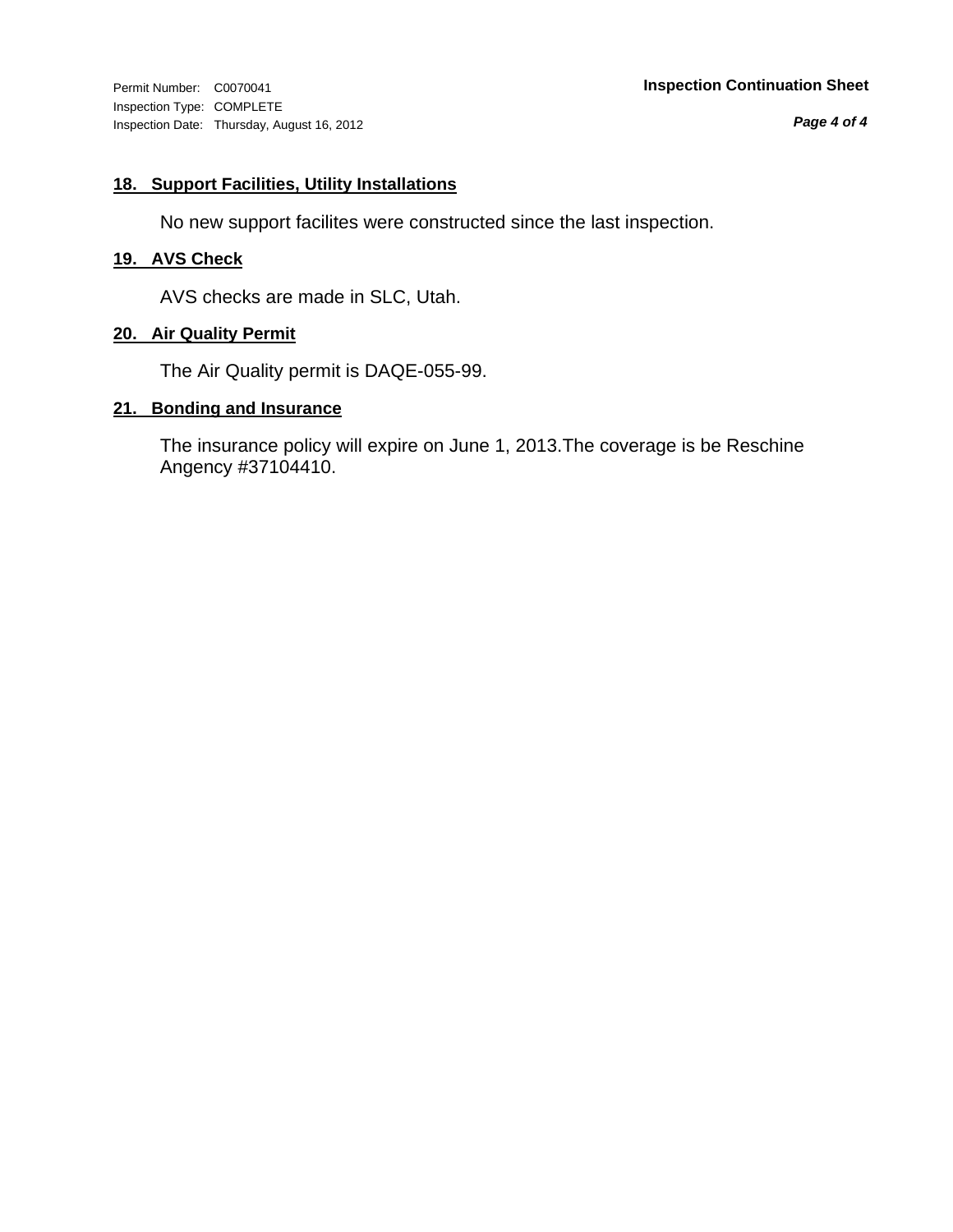

Lieutenant Governor

# **State of Utah**

DEPARTMENT OF NATURAL RESOURCES

**MICHAEL R. STYLER Executive Director** 

### Division of Oil, Gas and Mining

**JOHN R. BAZA Division Director** 

|  | Representatives Present During the Inspection: |
|--|------------------------------------------------|
|  | Company Richard Carter                         |
|  | OGM Karl Houskeeper                            |

# **Inspection Report**

| Permit Number:   | C0070042                  |
|------------------|---------------------------|
| Inspection Type: | <b>PARTIAL</b>            |
| Inspection Date: | Thursday, August 16, 2012 |
| Start Date/Time: | 8/16/2012 10:30:00 AM     |
| End Date/Time:   | 8/16/2012 1:30:00 PM      |
| Last Inspection: | Thursday, July 05, 2012   |
|                  |                           |

Inspector: Karl Houskeeper,

Weather: Hazy Skies/Smoke, Temp. 76 Deg. F.

InspectionID Report Number: 3202

Accepted by:

| Permitee: SUNNYSIDE COGENERATION ASSOCIATES        |                                         |                                      |  |  |  |  |
|----------------------------------------------------|-----------------------------------------|--------------------------------------|--|--|--|--|
| <b>Operator: SUNNYSIDE COGENERATION ASSOCIATES</b> |                                         |                                      |  |  |  |  |
| Site: STAR POINT REFUSE                            |                                         |                                      |  |  |  |  |
|                                                    | Address: PO BOX 159, SUNNYSIDE UT 84539 |                                      |  |  |  |  |
| County: <b>CARBON</b>                              |                                         |                                      |  |  |  |  |
|                                                    | Permit Type: PERMANENT COAL PROGRAM     |                                      |  |  |  |  |
| Permit Status: <b>ACTIVE</b>                       |                                         |                                      |  |  |  |  |
| <b>Current Acreages</b>                            | <b>Mineral Ownership</b>                | <b>Types of Operations</b>           |  |  |  |  |
| 152.93 Total Permitted                             | Federal                                 | <b>Underground</b>                   |  |  |  |  |
| 152.93 Total Disturbed                             | <b>State</b>                            | <b>Surface</b>                       |  |  |  |  |
| <b>Phase I</b>                                     | County                                  | Loadout                              |  |  |  |  |
| <b>Phase II</b>                                    | $ v $ Fee                               | Processing                           |  |  |  |  |
| Phase III                                          | Other                                   | $\blacktriangledown$<br>Reprocessing |  |  |  |  |

**Report summary and status for pending enforcement actions, permit conditions, Division Orders, and amendments:**

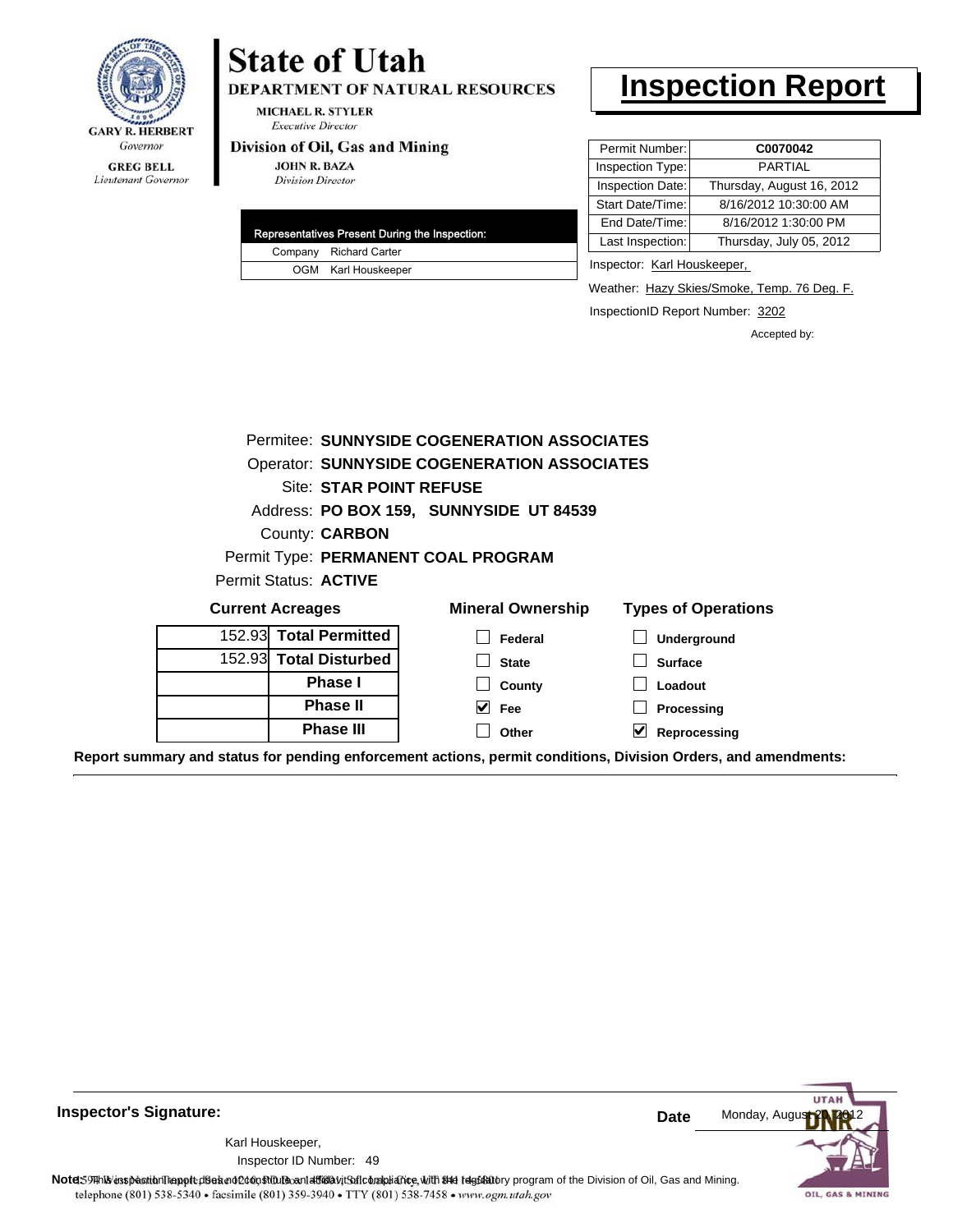- *1. Substantiate the elements on this inspection by checking the appropriate performance standard.*
- *a. For COMPLETE inspections provide narrative justification for any elements not fully inspected unless element is not appropriate to the site, in which case check Not Applicable.*
- *b. For PARTIAL inspections check only the elements evaluated.*
- *2. Document any noncompliance situation by reference the NOV issued at the appropriate performance standard listed below.*
- *3. Reference any narratives written in conjunction with this inspection at the appropriate performace standard listed below.*
- *4. Provide a brief status report for all pending enforcement actions, permit conditions, Divison Orders, and amendments.*

|     |                                                               | Evaluated               | Not Applicable Comment  |                         | Enforcement |
|-----|---------------------------------------------------------------|-------------------------|-------------------------|-------------------------|-------------|
| 1.  | Permits, Change, Transfer, Renewal, Sale                      |                         |                         |                         |             |
| 2.  | <b>Signs and Markers</b>                                      | $\overline{\mathbf{v}}$ |                         | $\blacktriangledown$    |             |
| 3.  | Topsoil                                                       |                         |                         |                         |             |
| 4.a | Hydrologic Balance: Diversions                                |                         |                         |                         |             |
| 4.b | Hydrologic Balance: Sediment Ponds and Impoundments           |                         |                         |                         |             |
| 4.c | Hydrologic Balance: Other Sediment Control Measures           | $\overline{\mathbf{v}}$ |                         | $\overline{\mathbf{v}}$ |             |
| 4.d | Hydrologic Balance: Water Monitoring                          |                         |                         |                         |             |
| 4.e | Hydrologic Balance: Effluent Limitations                      |                         |                         |                         |             |
| 5.  | <b>Explosives</b>                                             | $\overline{\mathbf{v}}$ | $\overline{\mathbf{v}}$ |                         |             |
| 6.  | Disposal of Excess Spoil, Fills, Benches                      |                         |                         |                         |             |
| 7.  | Coal Mine Waste, Refuse Piles, Impoundments                   | $\overline{\mathsf{v}}$ |                         | $\overline{\mathbf{v}}$ |             |
| 8.  | Noncoal Waste                                                 | $\overline{\mathsf{v}}$ |                         | $\overline{\mathsf{v}}$ |             |
| 9.  | Protection of Fish, Wildlife and Related Environmental Issues |                         |                         |                         |             |
|     | 10. Slides and Other Damage                                   |                         |                         |                         |             |
| 11. | Contemporaneous Reclamation                                   |                         |                         |                         |             |
| 12. | <b>Backfilling And Grading</b>                                |                         |                         |                         |             |
| 13. | Revegetation                                                  |                         |                         |                         |             |
| 14. | Subsidence Control                                            |                         |                         |                         |             |
|     | 15. Cessation of Operations                                   |                         |                         |                         |             |
|     | 16.a Roads: Construction, Maintenance, Surfacing              |                         |                         |                         |             |
|     | 16.b Roads: Drainage Controls                                 |                         |                         |                         |             |
|     | 17. Other Transportation Facilities                           |                         |                         |                         |             |
| 18. | Support Facilities, Utility Installations                     |                         |                         |                         |             |
|     | 19. AVS Check                                                 |                         |                         |                         |             |
| 20. | Air Quality Permit                                            |                         |                         |                         |             |
| 21. | Bonding and Insurance                                         |                         |                         |                         |             |
|     | 22. Other                                                     | $\overline{\mathbf{v}}$ |                         | $\overline{\mathbf{v}}$ |             |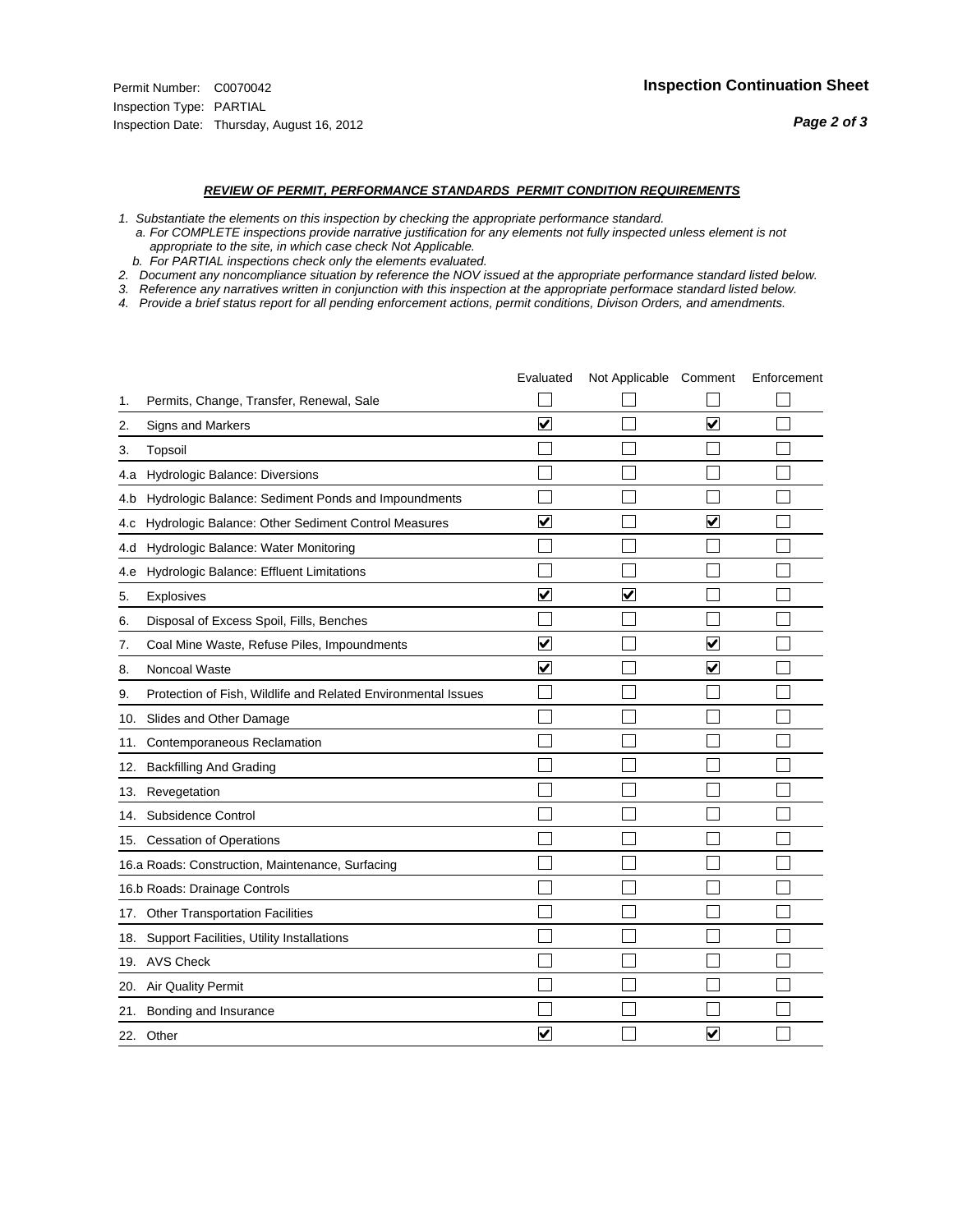Inspection Type: PARTIAL Inspection Date: Thursday, August 16, 2012

## **2. Signs and Markers**

The mine identification is located on a steel pole on the left side of the county road driving up-canyon. The sign is placed at the permit boundary and contains the required information.

# **4.c Hydrologic Balance: Other Sediment Control Measures**

The pre-treatment sediment basins used prior to the flow entering a sedimentation pond have been cleaned and are completely functional.

# **7. Coal Mine Waste, Refuse Piles, Impoundments**

The refuse pile is being mined in lifts across the surface of the pile in a manner that provides a positive flow toward the culvert inlet located on the south east side of the surface of the pile. The culvert inlet is open and fully functional. No standing water on the refuse pile surface was observed. The pile appeared stable with no visible hazards.

## **8. Noncoal Waste**

The mine site is free of noncoal waste items.

# **22. Other**

Thistle was observed on the pad area by the upper sediment pond and access road into the refuse pile. The heads to these thistle needs to be removed and disposed of properly. The plant then needs to be treated and/or removed.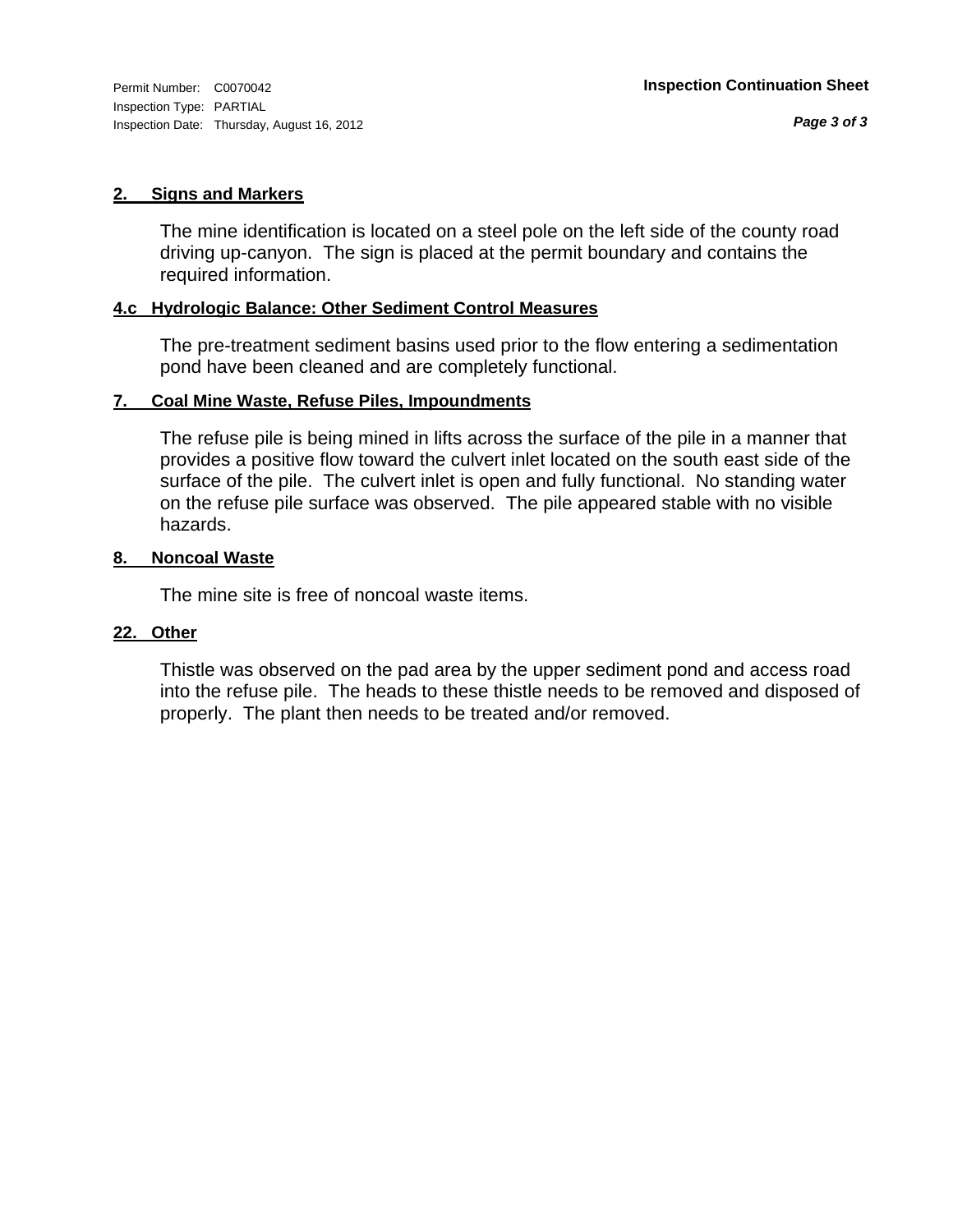

# **State of Utah**

**DEPARTMENT OF NATURAL RESOURCES** 

**MICHAEL R. STYLER Executive Director** 

### Division of Oil, Gas and Mining

**JOHN R. BAZA Division Director** 

| Representatives Present During the Inspection: |
|------------------------------------------------|
| OGM Pete Hess                                  |

# **Inspection Report**

| Permit Number:   | C0070045                |
|------------------|-------------------------|
| Inspection Type: | <b>COMPLETE</b>         |
| Inspection Date: | Monday, August 06, 2012 |
| Start Date/Time: | 8/6/2012 9:53:00 AM     |
| End Date/Time:   | 8/6/2012 11:10:00 AM    |
| Last Inspection: | Monday, July 16, 2012   |

Inspector: Pete Hess,

Weather: Sunny, cool; high seventies F.

InspectionID Report Number: 3189

Accepted by: jhelfric 8/13/2012

|                                                                                                                | Permitee: HEADWATERS ENERGY SERVICES        |                                                                          |  |  |  |
|----------------------------------------------------------------------------------------------------------------|---------------------------------------------|--------------------------------------------------------------------------|--|--|--|
|                                                                                                                | <b>Operator: HEADWATERS ENERGY SERVICES</b> |                                                                          |  |  |  |
| Site: COVOL SITE                                                                                               |                                             |                                                                          |  |  |  |
|                                                                                                                |                                             | Address: 10653 SOUTH RIVER FRONT PARKWAY, SUITE 300, SOUTH JORDAN UT 840 |  |  |  |
| County: <b>CARBON</b>                                                                                          |                                             |                                                                          |  |  |  |
|                                                                                                                | Permit Type: PERMANENT COAL PROGRAM         |                                                                          |  |  |  |
| Permit Status: ACTIVE                                                                                          |                                             |                                                                          |  |  |  |
| <b>Current Acreages</b>                                                                                        | <b>Mineral Ownership</b>                    | <b>Types of Operations</b>                                               |  |  |  |
| <b>Total Permitted</b><br>30.00                                                                                | Federal                                     | Underground                                                              |  |  |  |
| 30.00 Total Disturbed                                                                                          | <b>State</b>                                | <b>Surface</b>                                                           |  |  |  |
| <b>Phase I</b>                                                                                                 | County                                      | Loadout                                                                  |  |  |  |
| <b>Phase II</b>                                                                                                | Fee                                         | Processing                                                               |  |  |  |
| <b>Phase III</b>                                                                                               | Other                                       | Reprocessing                                                             |  |  |  |
| Report summary and status for pending enforcement actions, permit conditions, Division Orders, and amendments: |                                             |                                                                          |  |  |  |

The COVOL site was receiving high-ash coal this day. The Permittee was currently cleaning a blockage in the processing system, which was probably caused by high moisture plant feed.

The COVOL site received 1.79 inches of rainfall during the month of July.

Mr. Kyle Edwards, plant manager, represented the Permittee during today's inspection.

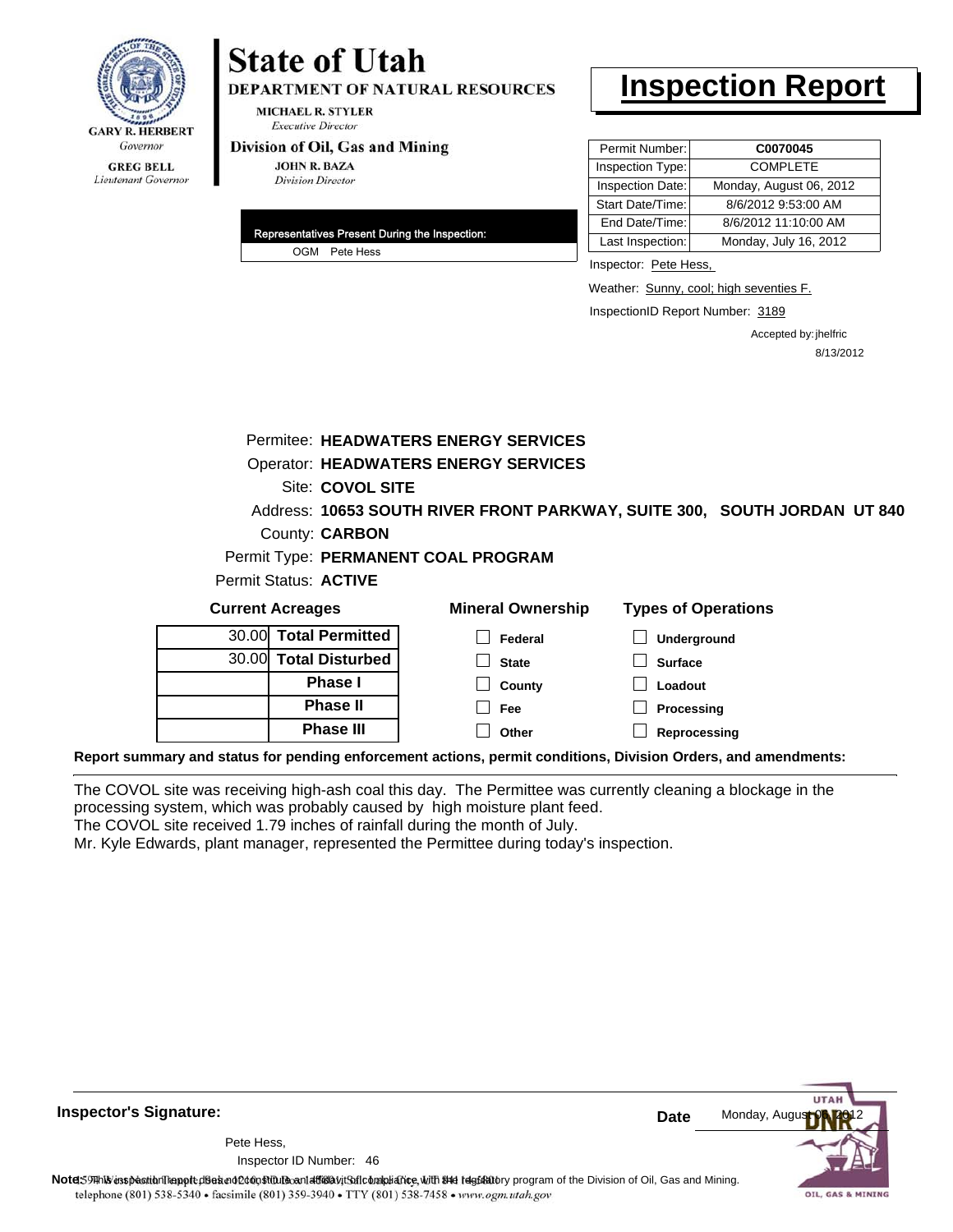- *1. Substantiate the elements on this inspection by checking the appropriate performance standard.*
- *a. For COMPLETE inspections provide narrative justification for any elements not fully inspected unless element is not appropriate to the site, in which case check Not Applicable.*
- *b. For PARTIAL inspections check only the elements evaluated.*
- *2. Document any noncompliance situation by reference the NOV issued at the appropriate performance standard listed below.*
- *3. Reference any narratives written in conjunction with this inspection at the appropriate performace standard listed below.*
- *4. Provide a brief status report for all pending enforcement actions, permit conditions, Divison Orders, and amendments.*

|     |                                                               | Evaluated               | Not Applicable Comment  |                         | Enforcement |
|-----|---------------------------------------------------------------|-------------------------|-------------------------|-------------------------|-------------|
| 1.  | Permits, Change, Transfer, Renewal, Sale                      | $\overline{\mathbf{v}}$ |                         | V                       |             |
| 2.  | Signs and Markers                                             | $\overline{\mathbf{v}}$ |                         |                         |             |
| 3.  | Topsoil                                                       | $\overline{\mathbf{v}}$ |                         |                         |             |
| 4.a | Hydrologic Balance: Diversions                                | $\overline{\mathsf{v}}$ |                         |                         |             |
| 4.b | Hydrologic Balance: Sediment Ponds and Impoundments           | $\blacktriangledown$    |                         | V                       |             |
| 4.C | Hydrologic Balance: Other Sediment Control Measures           | $\overline{\mathbf{v}}$ |                         |                         |             |
| 4.d | Hydrologic Balance: Water Monitoring                          | $\overline{\mathbf{v}}$ |                         | $\overline{\mathbf{v}}$ |             |
| 4.e | Hydrologic Balance: Effluent Limitations                      | $\overline{\mathbf{v}}$ |                         | $\blacktriangledown$    |             |
| 5.  | <b>Explosives</b>                                             |                         | ⊽                       |                         |             |
| 6.  | Disposal of Excess Spoil, Fills, Benches                      |                         | $\blacktriangledown$    |                         |             |
| 7.  | Coal Mine Waste, Refuse Piles, Impoundments                   |                         | $\overline{\mathbf{v}}$ |                         |             |
| 8.  | Noncoal Waste                                                 | $\overline{\mathsf{v}}$ |                         |                         |             |
| 9.  | Protection of Fish, Wildlife and Related Environmental Issues | $\overline{\mathbf{v}}$ |                         |                         |             |
|     | 10. Slides and Other Damage                                   |                         | ⊽                       |                         |             |
| 11. | Contemporaneous Reclamation                                   |                         | ☑                       |                         |             |
| 12. | <b>Backfilling And Grading</b>                                |                         | $\overline{\mathbf{v}}$ |                         |             |
| 13. | Revegetation                                                  | $\overline{\mathbf{v}}$ |                         |                         |             |
| 14. | Subsidence Control                                            |                         | $\overline{\mathbf{v}}$ |                         |             |
|     | 15. Cessation of Operations                                   | $\blacktriangledown$    |                         | $\blacktriangledown$    |             |
|     | 16.a Roads: Construction, Maintenance, Surfacing              | $\blacktriangledown$    |                         |                         |             |
|     | 16.b Roads: Drainage Controls                                 | $\overline{\mathbf{v}}$ |                         |                         |             |
|     | 17. Other Transportation Facilities                           |                         | $\overline{\mathbf{v}}$ | $\overline{\mathbf{v}}$ |             |
| 18. | Support Facilities, Utility Installations                     | $\overline{\mathbf{v}}$ |                         |                         |             |
|     | 19. AVS Check                                                 | $\overline{\mathbf{v}}$ |                         |                         |             |
| 20. | <b>Air Quality Permit</b>                                     | $\checkmark$            |                         | $\blacktriangledown$    |             |
| 21. | Bonding and Insurance                                         | $\overline{\mathbf{v}}$ |                         | $\blacktriangledown$    |             |
|     | 22. Other                                                     |                         | $\overline{\mathbf{v}}$ |                         |             |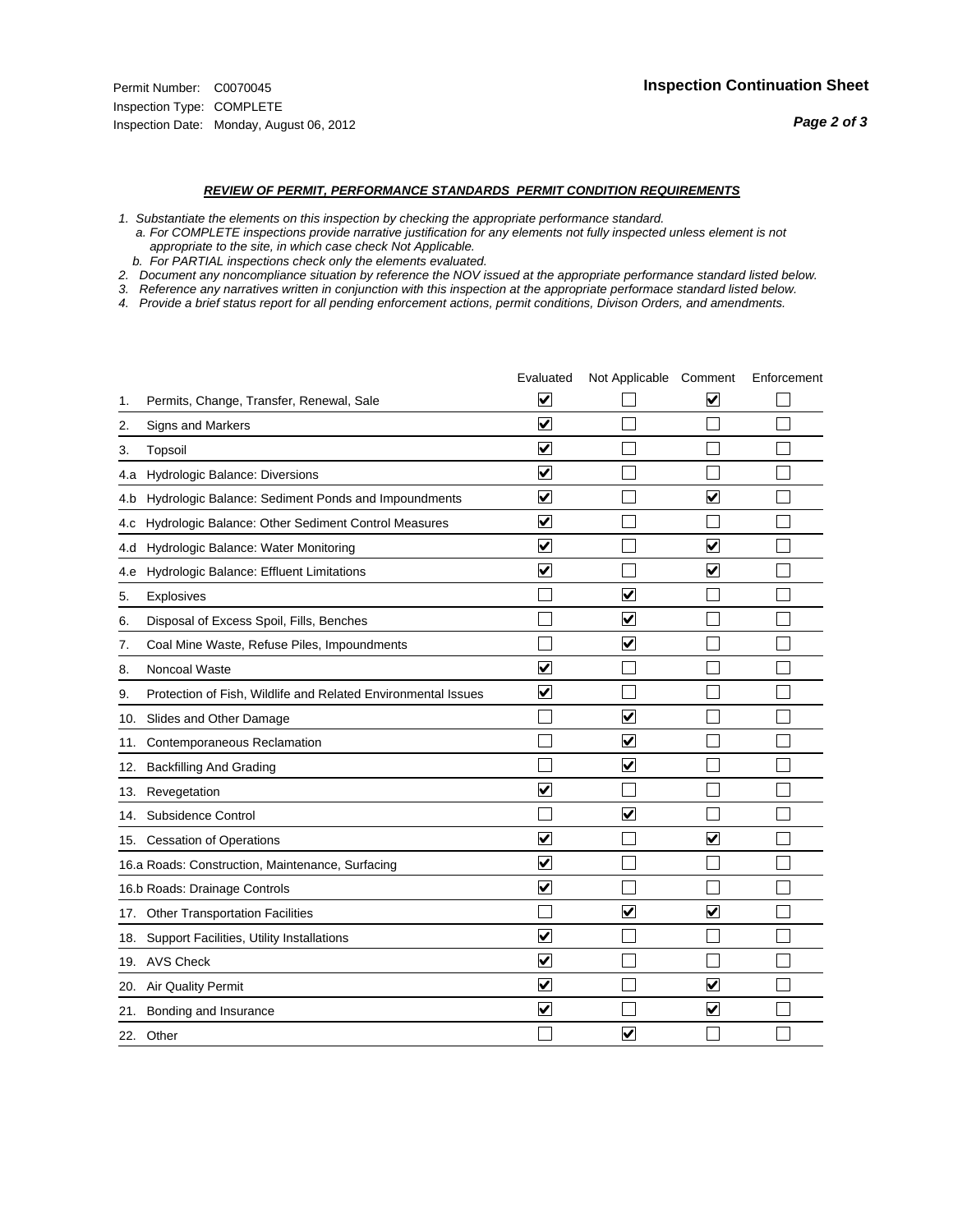# **1. Permits, Change, Transfer, Renewal, Sale**

The current permit issued by the State of Utah was issued August 31, 2009, and it remains in effect through September 1, 2014. The last mid-term permit review was completed May 26, 2011 as Task ID# 3805.

# **4.b Hydrologic Balance: Sediment Ponds and Impoundments**

Mr. Edwards conducted the second quarter of 2012 sediment impoundment inspections on June 25, 2012 for both the East pond and the West pond. There were no indications that erosion had occurred, nor were there any hazards or signs of instability reported for either pond. As observed this day, minor rilling does exist on the pond inslopes (both ponds are incised). The East pond contained water; the West pond bottom was cracked, and many sunflowers were growing in the west end. Inlet ditches were capable of functioning, as were both open channel spillways.

# **4.d Hydrologic Balance: Water Monitoring**

Although the DOGM permit contains a Special Condition included as Attachment "A" to submit quarterly water monitoring data to the Division in an electronic form, no water monitoring is required at this time. The permit contains a secondary condition which states that water monitoring will be conducted for a period of one year prior to construction (completed) and also for the first year following reclamation of the site after activites have ended. There are no streams, creeks, or other sources of surface water within the COVOL permit area. Therefore, no ground water monitoring will occur until the site goes into reclamation.

# **4.e Hydrologic Balance: Effluent Limitations**

Both sediment ponds have permitted UPDES outfalls; neither has ever discharged.

# **15. Cessation of Operations**

No recent changes have occurred in the operational status of the COVOL site.

# **17. Other Transportation Facilities**

All coal shipments are made to and from the site by double trailer trucks.

# **20. Air Quality Permit**

The Permittee's water truck was making applications to the operational pads and primary roads during today's inspection.

# **21. Bonding and Insurance**

The current general liability insurance remains in effect through October 1, 2012. Task ID # 3805 (2011 Mid-term Permit Review) increased the reclamation bond by \$ 41,000 to a total bond amount of \$ 206,000. This is a cash surety; 30 acres of disturbance are involved. No new facilities have been added at the processing plant.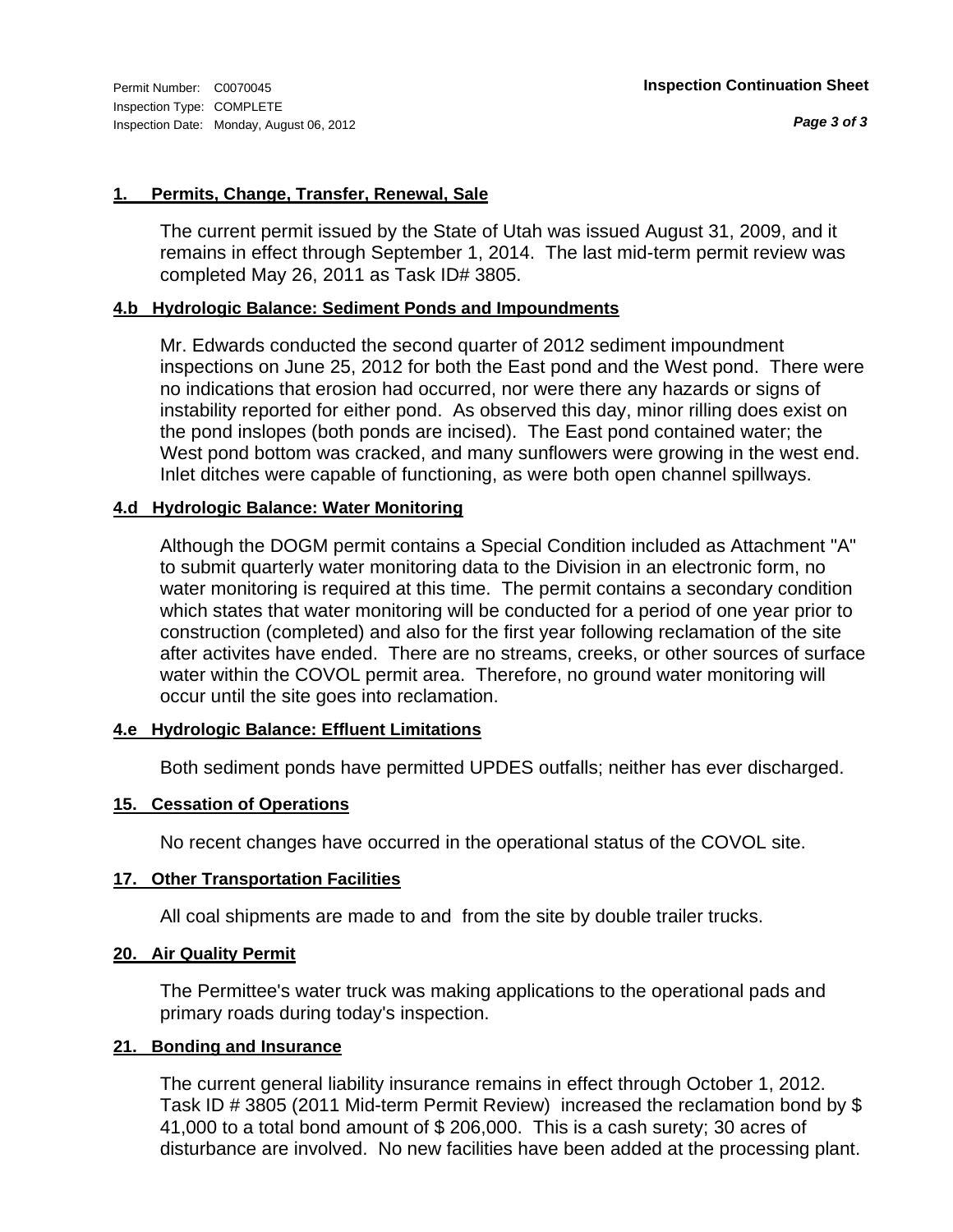

#### **GREG BELL** Lieutenant Governor

# **State of Utah**

**DEPARTMENT OF NATURAL RESOURCES** 

**MICHAEL R. STYLER Executive Director** 

### Division of Oil, Gas and Mining

**Phase II Phase III**

**JOHN R. BAZA Division Director** 

| Representatives Present During the Inspection: |
|------------------------------------------------|
| OGM Joe Helfrich                               |
| Other Michael Hansen                           |
| Other Nicole Nielson                           |

# **Inspection Report**

| Permit Number:   | C0070047                   |
|------------------|----------------------------|
| Inspection Type: | <b>PARTIAL</b>             |
| Inspection Date: | Wednesday, August 22, 2012 |
| Start Date/Time: | 8/22/2012 12:00:00 PM      |
| End Date/Time:   | 8/22/2012 1:00:00 PM       |
| Last Inspection: | Tuesday, August 14, 2012   |
|                  |                            |

Inspector: Joe Helfrich,

light rain Weather: cloudy, light rain

InspectionID Report Number: 3209

**Processing Reprocessing** Accepted by:

|                            |                        | <b>Permitee: CARBON RESOURCES LLC</b> |                                          |
|----------------------------|------------------------|---------------------------------------|------------------------------------------|
|                            |                        | <b>Operator: CARBON RESOURCES LLC</b> |                                          |
|                            | Site: KINNEY #2        |                                       |                                          |
| Address:                   |                        |                                       |                                          |
|                            | County: <b>CARBON</b>  |                                       |                                          |
| Permit Type: COAL EXEMPT   |                        |                                       |                                          |
| Permit Status: APPLICATION |                        |                                       |                                          |
| <b>Current Acreages</b>    |                        | <b>Mineral Ownership</b>              | <b>Types of Operations</b>               |
|                            | <b>Total Permitted</b> | Federal                               | $\boldsymbol{\mathsf{v}}$<br>Underground |
|                            | <b>Total Disturbed</b> | <b>State</b>                          | <b>Surface</b>                           |
|                            | <b>Phase I</b>         | County                                | Loadout                                  |

**Report summary and status for pending enforcement actions, permit conditions, Division Orders, and amendments:**

The purpose of this site visit was to determine if the equipment had been removed from Carbon Resources proposed disturbed area.

 $\blacktriangledown$ 

**Fee Other**



**Inspector's Signature:**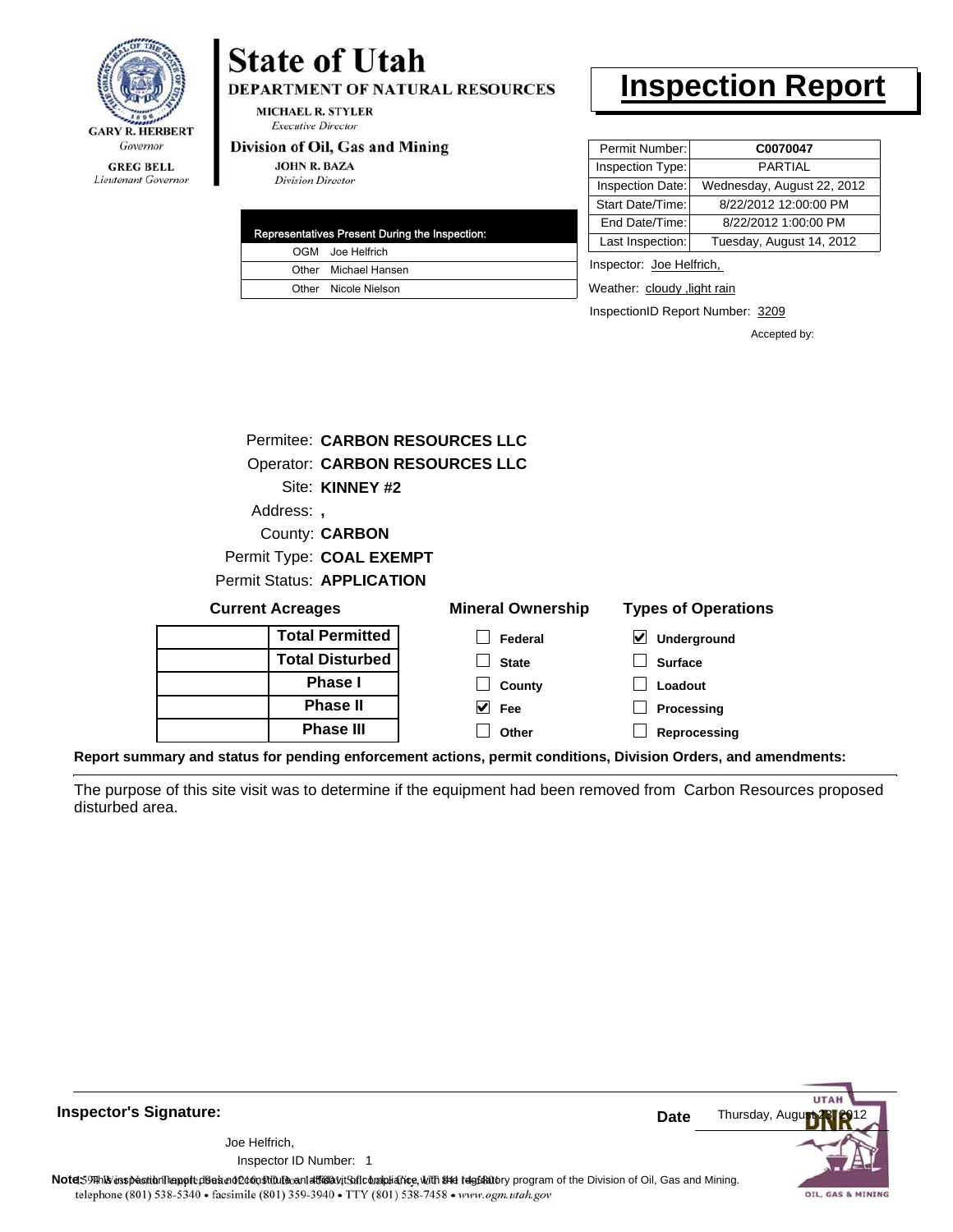- *1. Substantiate the elements on this inspection by checking the appropriate performance standard.*
- *a. For COMPLETE inspections provide narrative justification for any elements not fully inspected unless element is not appropriate to the site, in which case check Not Applicable.*
- *b. For PARTIAL inspections check only the elements evaluated.*
- *2. Document any noncompliance situation by reference the NOV issued at the appropriate performance standard listed below.*
- *3. Reference any narratives written in conjunction with this inspection at the appropriate performace standard listed below.*
- *4. Provide a brief status report for all pending enforcement actions, permit conditions, Divison Orders, and amendments.*

|     |                                                               | Evaluated | Not Applicable Comment | Enforcement |
|-----|---------------------------------------------------------------|-----------|------------------------|-------------|
| 1.  | Permits, Change, Transfer, Renewal, Sale                      |           |                        |             |
| 2.  | <b>Signs and Markers</b>                                      |           |                        |             |
| 3.  | Topsoil                                                       |           |                        |             |
| 4.a | Hydrologic Balance: Diversions                                |           |                        |             |
| 4.b | Hydrologic Balance: Sediment Ponds and Impoundments           |           |                        |             |
| 4.c | Hydrologic Balance: Other Sediment Control Measures           |           |                        |             |
| 4.d | Hydrologic Balance: Water Monitoring                          |           |                        |             |
| 4.e | Hydrologic Balance: Effluent Limitations                      |           |                        |             |
| 5.  | <b>Explosives</b>                                             |           |                        |             |
| 6.  | Disposal of Excess Spoil, Fills, Benches                      |           |                        |             |
| 7.  | Coal Mine Waste, Refuse Piles, Impoundments                   |           |                        |             |
| 8.  | Noncoal Waste                                                 |           |                        |             |
| 9.  | Protection of Fish, Wildlife and Related Environmental Issues |           |                        |             |
|     | 10. Slides and Other Damage                                   |           |                        |             |
| 11. | Contemporaneous Reclamation                                   |           |                        |             |
| 12. | <b>Backfilling And Grading</b>                                |           |                        |             |
| 13. | Revegetation                                                  |           |                        |             |
| 14. | Subsidence Control                                            |           |                        |             |
|     | 15. Cessation of Operations                                   |           |                        |             |
|     | 16.a Roads: Construction, Maintenance, Surfacing              |           |                        |             |
|     | 16.b Roads: Drainage Controls                                 |           |                        |             |
|     | 17. Other Transportation Facilities                           |           |                        |             |
| 18. | Support Facilities, Utility Installations                     |           |                        |             |
|     | 19. AVS Check                                                 |           |                        |             |
| 20. | Air Quality Permit                                            |           |                        |             |
| 21. | Bonding and Insurance                                         |           |                        |             |
|     | 22. Other                                                     |           |                        |             |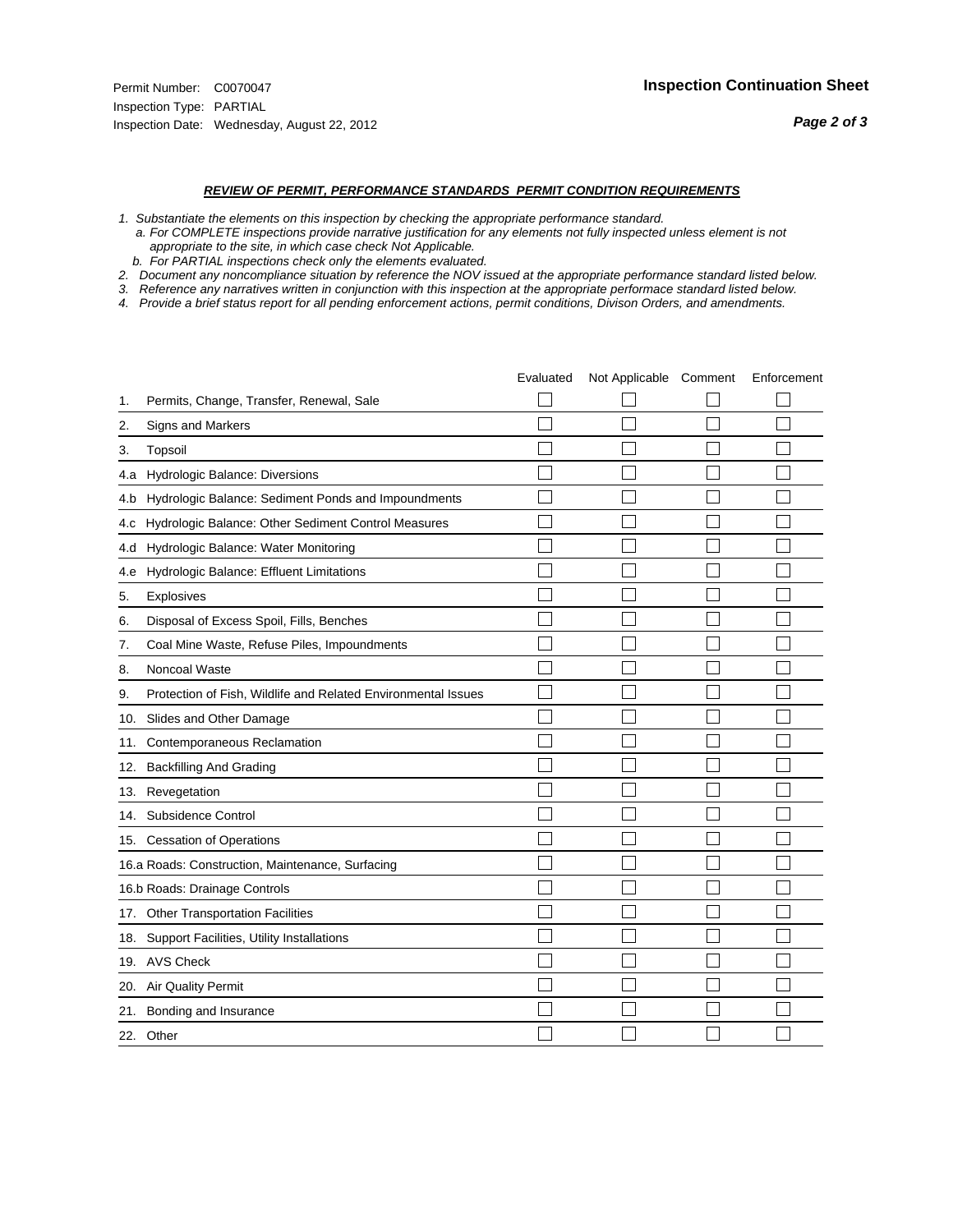Permit Number: C0070047 **Inspection Continuation Shee t** Inspection Type: PARTIAL Inspection Date: Wednesday, August 22, 2012

*Page 3 of 3*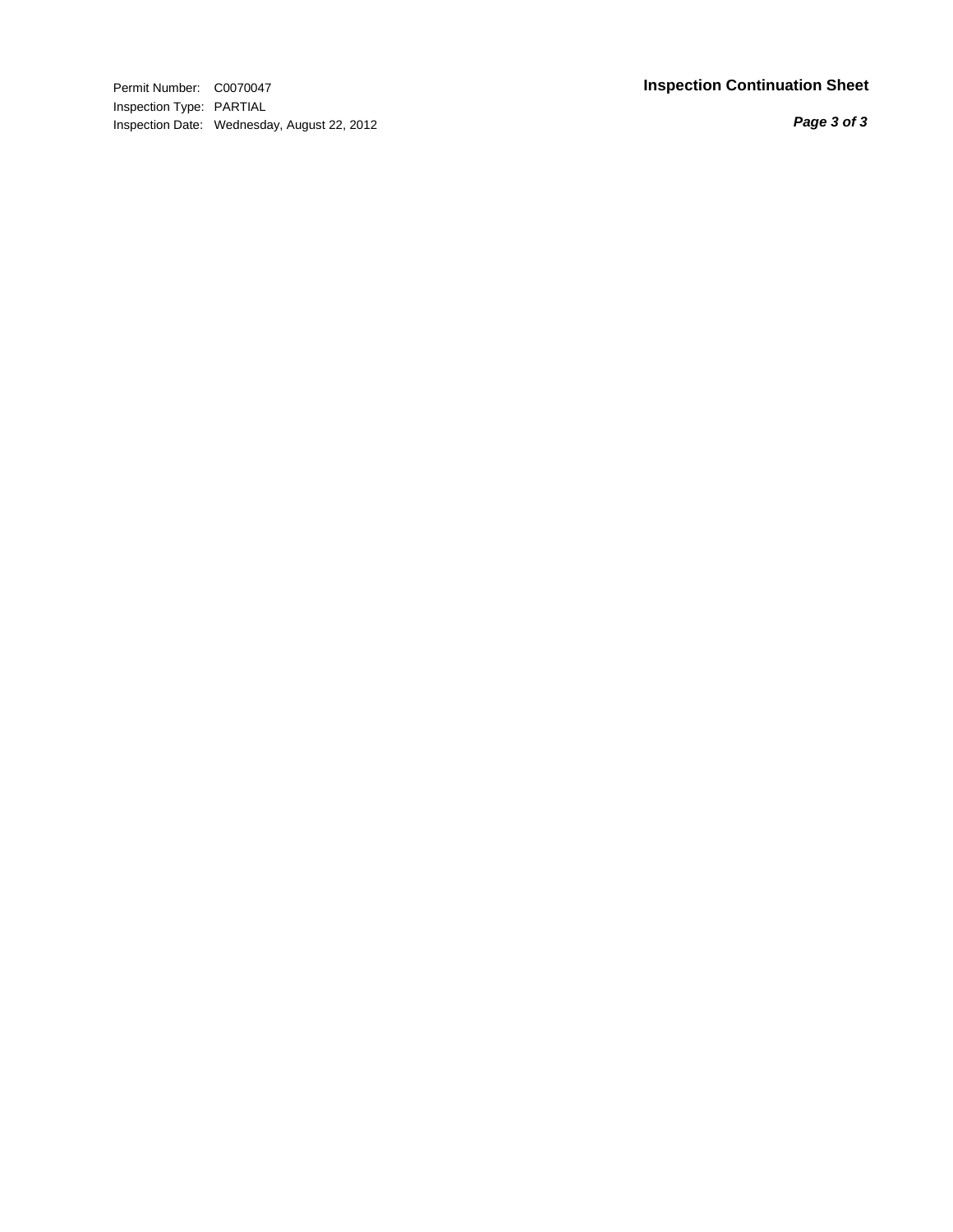

# **GREG BELL** Lieutenant Governor

# **State of Utah**

DEPARTMENT OF NATURAL RESOURCES

**MICHAEL R. STYLER Executive Director** 

## Division of Oil, Gas and Mining

**JOHN R. BAZA Division Director** 

| Representatives Present During the Inspection: |
|------------------------------------------------|
| Company Peter Behling                          |
| OGM Karl Houskeeper                            |

# **Inspection Report**

| Permit Number:   | C0150007                   |
|------------------|----------------------------|
| Inspection Type: | PARTIAL                    |
| Inspection Date: | Wednesday, August 22, 2012 |
| Start Date/Time: | 8/22/2012 7:30:00 AM       |
| End Date/Time:   | 8/22/2012 1:45:00 PM       |
| Last Inspection: | Wednesday, July 25, 2012   |

Inspector: Karl Houskeeper,

Weather: Cloudy, Temp. 74 Deg. F.

InspectionID Report Number: 3206

Accepted by:

|                         | Permitee: CONSOLIDATION COAL CO |                                        |                            |  |  |  |  |
|-------------------------|---------------------------------|----------------------------------------|----------------------------|--|--|--|--|
|                         |                                 | <b>Operator: CONSOLIDATION COAL CO</b> |                            |  |  |  |  |
|                         | Site: HIDDEN VALLEY MINE        |                                        |                            |  |  |  |  |
|                         |                                 | Address: PO BOX 566, SESSER IL 62884   |                            |  |  |  |  |
|                         | County: <b>EMERY</b>            |                                        |                            |  |  |  |  |
|                         |                                 | Permit Type: PERMANENT COAL PROGRAM    |                            |  |  |  |  |
|                         | <b>Permit Status: RECLAIMED</b> |                                        |                            |  |  |  |  |
| <b>Current Acreages</b> |                                 | <b>Mineral Ownership</b>               | <b>Types of Operations</b> |  |  |  |  |
| 960.00                  | <b>Total Permitted</b>          | Federal                                | Underground                |  |  |  |  |
| 6.70                    | <b>Total Disturbed</b>          | <b>State</b>                           | <b>Surface</b>             |  |  |  |  |
| 6.70                    | Phase I                         | County                                 | Loadout                    |  |  |  |  |
|                         | <b>Phase II</b>                 | M<br>Fee                               | Processing                 |  |  |  |  |
|                         | <b>Phase III</b>                | Other                                  | Reprocessing               |  |  |  |  |

**Report summary and status for pending enforcement actions, permit conditions, Division Orders, and amendments:**



49 Inspector ID Number:Karl Houskeeper,

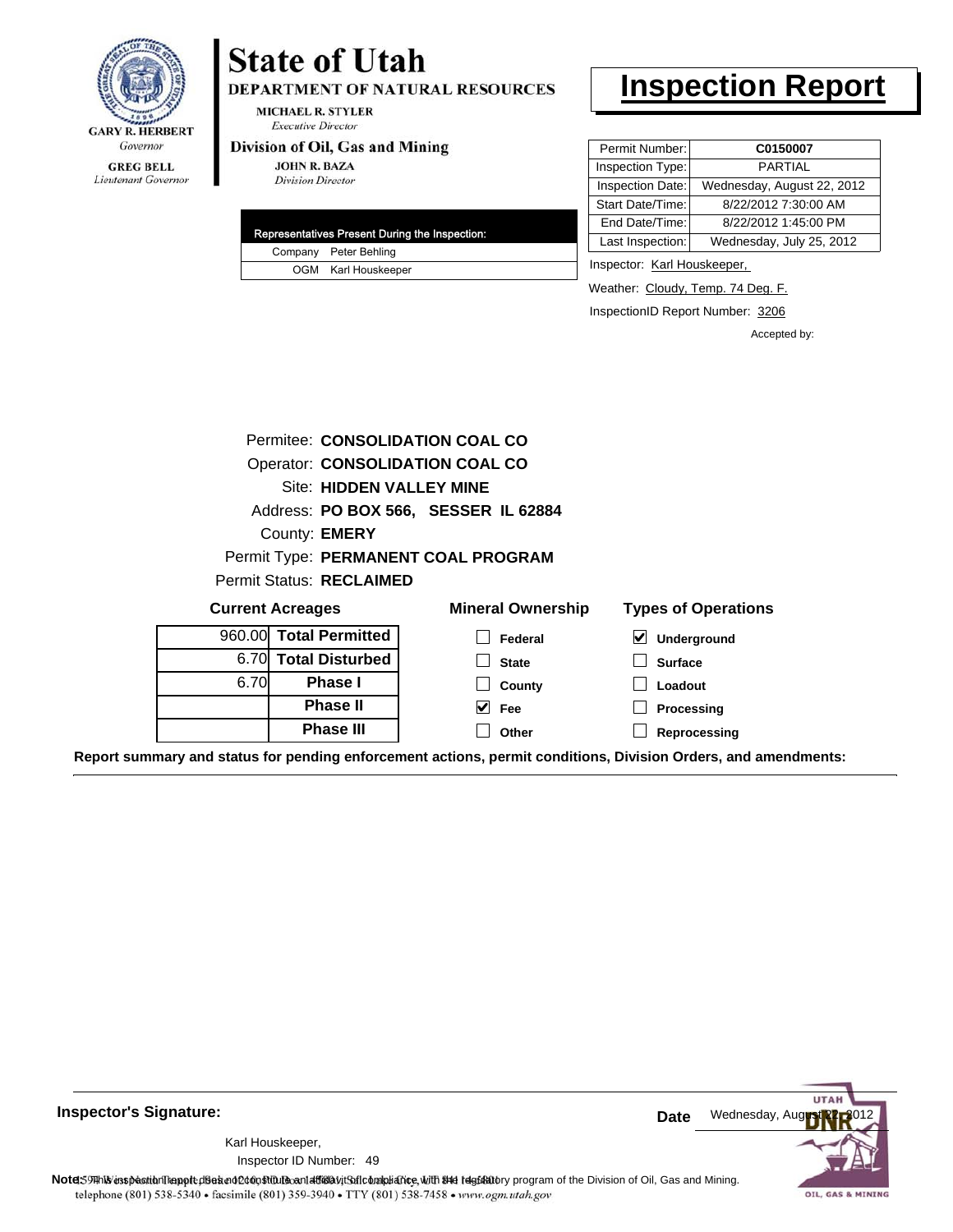- *1. Substantiate the elements on this inspection by checking the appropriate performance standard.*
- *a. For COMPLETE inspections provide narrative justification for any elements not fully inspected unless element is not appropriate to the site, in which case check Not Applicable.*
- *b. For PARTIAL inspections check only the elements evaluated.*
- *2. Document any noncompliance situation by reference the NOV issued at the appropriate performance standard listed below.*
- *3. Reference any narratives written in conjunction with this inspection at the appropriate performace standard listed below.*
- *4. Provide a brief status report for all pending enforcement actions, permit conditions, Divison Orders, and amendments.*

|     |                                                               | Evaluated                       | Not Applicable Comment  |                         | Enforcement |
|-----|---------------------------------------------------------------|---------------------------------|-------------------------|-------------------------|-------------|
| 1.  | Permits, Change, Transfer, Renewal, Sale                      |                                 |                         |                         |             |
| 2.  | Signs and Markers                                             | $\overline{\mathbf{v}}$         |                         | $\overline{\mathbf{v}}$ |             |
| 3.  | Topsoil                                                       | $\overline{\blacktriangledown}$ | $\overline{\checkmark}$ |                         |             |
| 4.a | Hydrologic Balance: Diversions                                | $\blacktriangledown$            |                         |                         |             |
| 4.b | Hydrologic Balance: Sediment Ponds and Impoundments           | $\blacktriangledown$            | $\overline{\mathbf{v}}$ |                         |             |
| 4.C | Hydrologic Balance: Other Sediment Control Measures           | $\blacktriangledown$            |                         | $\blacktriangledown$    |             |
| 4.d | Hydrologic Balance: Water Monitoring                          |                                 |                         |                         |             |
| 4.e | Hydrologic Balance: Effluent Limitations                      | ✔                               | $\overline{\mathsf{v}}$ |                         |             |
| 5.  | <b>Explosives</b>                                             | $\overline{\mathbf{v}}$         | ⊽                       |                         |             |
| 6.  | Disposal of Excess Spoil, Fills, Benches                      | $\overline{\mathbf{v}}$         | ⊻                       |                         |             |
| 7.  | Coal Mine Waste, Refuse Piles, Impoundments                   | $\blacktriangledown$            | $\overline{\mathbf{v}}$ |                         |             |
| 8.  | Noncoal Waste                                                 | ⊽                               |                         | $\blacktriangledown$    |             |
| 9.  | Protection of Fish, Wildlife and Related Environmental Issues |                                 |                         |                         |             |
| 10. | Slides and Other Damage                                       |                                 |                         |                         |             |
| 11. | Contemporaneous Reclamation                                   |                                 |                         |                         |             |
| 12. | <b>Backfilling And Grading</b>                                |                                 |                         |                         |             |
| 13. | Revegetation                                                  |                                 |                         |                         |             |
| 14. | Subsidence Control                                            |                                 |                         |                         |             |
| 15. | <b>Cessation of Operations</b>                                |                                 |                         |                         |             |
|     | 16.a Roads: Construction, Maintenance, Surfacing              |                                 |                         |                         |             |
|     | 16.b Roads: Drainage Controls                                 |                                 |                         |                         |             |
|     | 17. Other Transportation Facilities                           |                                 |                         |                         |             |
| 18. | Support Facilities, Utility Installations                     |                                 |                         |                         |             |
|     | 19. AVS Check                                                 |                                 |                         |                         |             |
| 20. | <b>Air Quality Permit</b>                                     |                                 |                         |                         |             |
|     | 21. Bonding and Insurance                                     |                                 |                         |                         |             |
|     | 22. Other                                                     |                                 |                         |                         |             |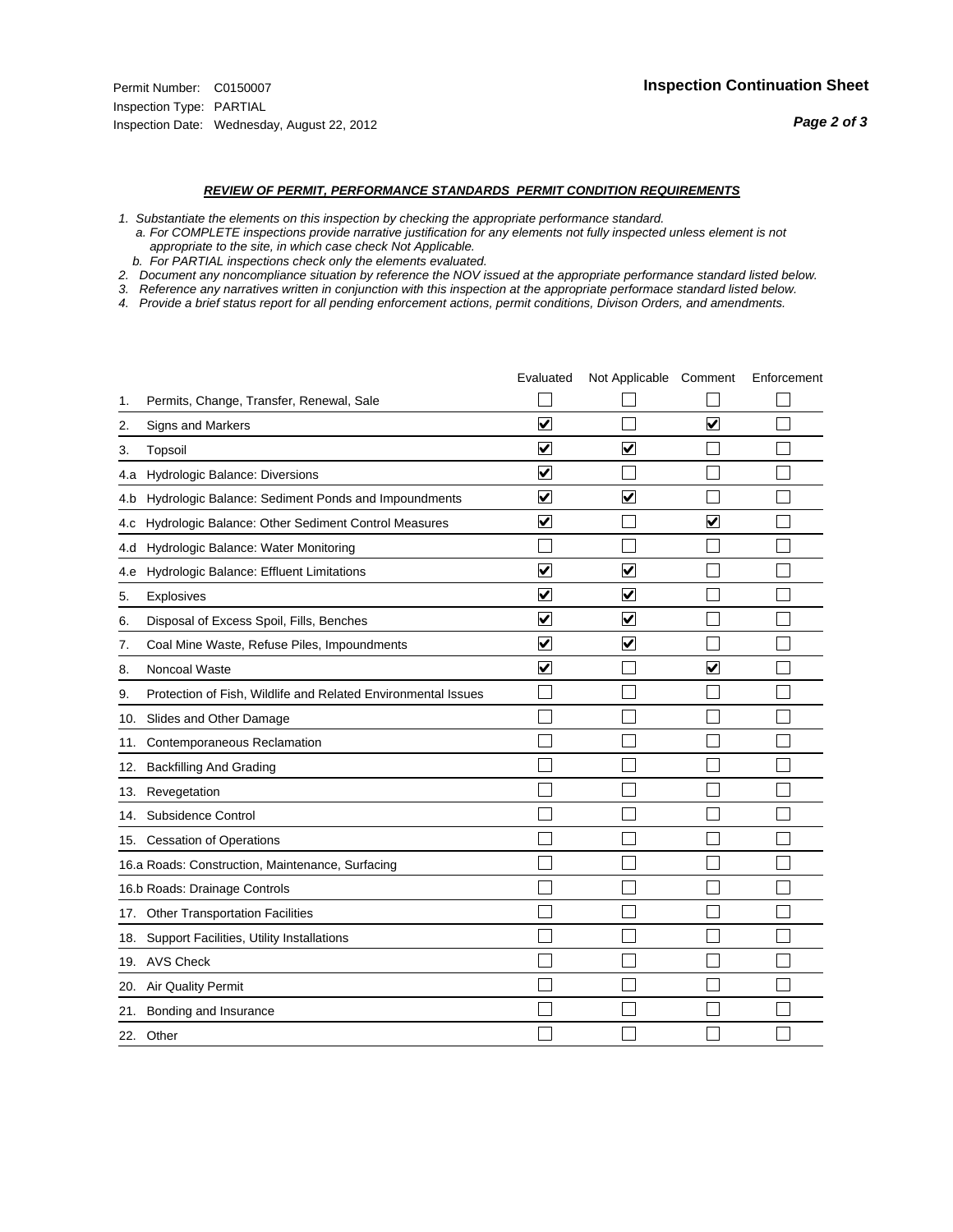Inspection Type: PARTIAL Inspection Date: Wednesday, August 22, 2012

*Page 3 of 3*

# **2. Signs and Markers**

The mine identification sign is located at the entrance to the mine permit area and as the county road dead ends. The sign is hand written on an metal sign with a white background. The sign contains the required information as required by the R645 Coal Rules.

# **4.c Hydrologic Balance: Other Sediment Control Measures**

The silt fence located near the mine identification sign is functional and remains secured to the tee posts used to support it.

# **8. Noncoal Waste**

The site was free of noncoal waste items.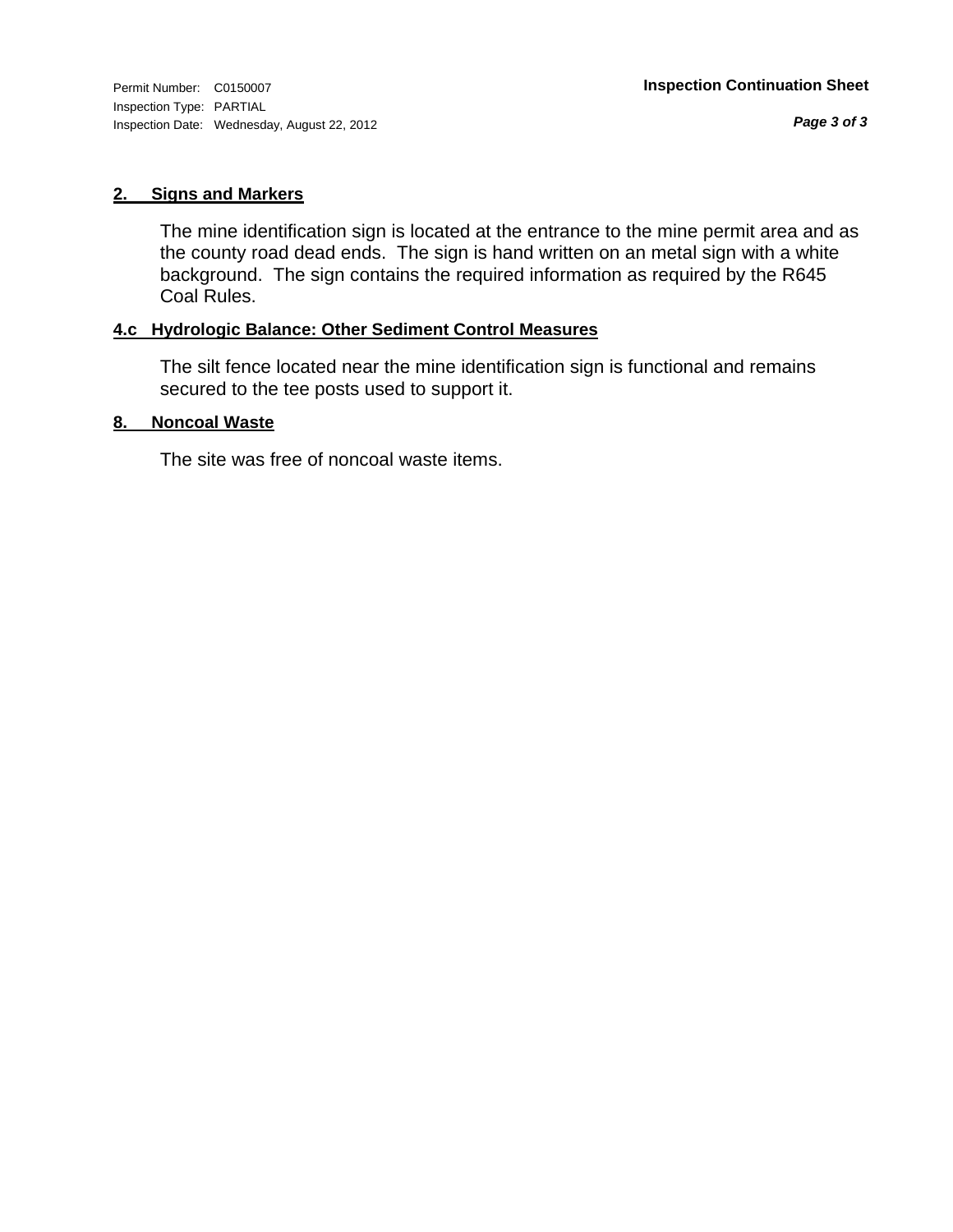

#### **GREG BELL** Lieutenant Governor

# **State of Utah**

DEPARTMENT OF NATURAL RESOURCES

**MICHAEL R. STYLER Executive Director** 

### Division of Oil, Gas and Mining

**JOHN R. BAZA Division Director** 

|  | Representatives Present During the Inspection: |
|--|------------------------------------------------|
|  | Company Peter Behling                          |
|  | OGM Karl Houskeeper                            |

# **Inspection Report**

| Permit Number:   | C0150015                   |
|------------------|----------------------------|
| Inspection Type: | <b>PARTIAL</b>             |
| Inspection Date: | Wednesday, August 01, 2012 |
| Start Date/Time: | 8/1/2012 7:00:00 AM        |
| End Date/Time:   | 8/1/2012 12:00:00 PM       |
| Last Inspection: | Tuesday, July 10, 2012     |
|                  |                            |

Inspector: Karl Houskeeper,

Weather: Overcast, Temp. 63 Deg. F.

InspectionID Report Number: 3184

Accepted by: jhelfric 8/2/2012

|                                                                                                                                                                                                                                   | Permitee: CONSOLIDATION COAL CO      |                                            |
|-----------------------------------------------------------------------------------------------------------------------------------------------------------------------------------------------------------------------------------|--------------------------------------|--------------------------------------------|
|                                                                                                                                                                                                                                   | Operator: CONSOLIDATION COAL CO      |                                            |
| <b>Site: EMERY DEEP MINE</b>                                                                                                                                                                                                      |                                      |                                            |
|                                                                                                                                                                                                                                   | Address: PO BOX 566, SESSER IL 62884 |                                            |
| County: <b>EMERY</b>                                                                                                                                                                                                              |                                      |                                            |
|                                                                                                                                                                                                                                   | Permit Type: PERMANENT COAL PROGRAM  |                                            |
| Permit Status: ACTIVE                                                                                                                                                                                                             |                                      |                                            |
| <b>Current Acreages</b>                                                                                                                                                                                                           | <b>Mineral Ownership</b>             | <b>Types of Operations</b>                 |
| 442.50 Total Permitted                                                                                                                                                                                                            | $\vee$ Federal                       | $\vert\bm{\mathsf{v}}\vert$<br>Underground |
| 248.50 Total Disturbed                                                                                                                                                                                                            | <b>State</b>                         | <b>Surface</b>                             |
| <b>Phase I</b>                                                                                                                                                                                                                    | County                               | Loadout                                    |
| <b>Phase II</b>                                                                                                                                                                                                                   | $\vee$ Fee                           | Processing                                 |
| <b>Phase III</b>                                                                                                                                                                                                                  | Other                                | Reprocessing                               |
| $\sim$ . The second contract of the second second contract $\sim$ . The second contract of the second contract of the second contract of the second contract of the second contract of the second contract of the second contract |                                      |                                            |

**Report summary and status for pending enforcement actions, permit conditions, Division Orders, and amendments:**

**Inspector's Signature:**

49 Inspector ID Number:Karl Houskeeper,



Note: 59 This inspection report does not do an affidavit Suite and Affidavit Constitute and Division of Coli, Gas and Mining.<br>telephone (801) 538-5340 • facsimile (801) 359-3940 • TTY (801) 538-7458 • www.ogm.utah.gov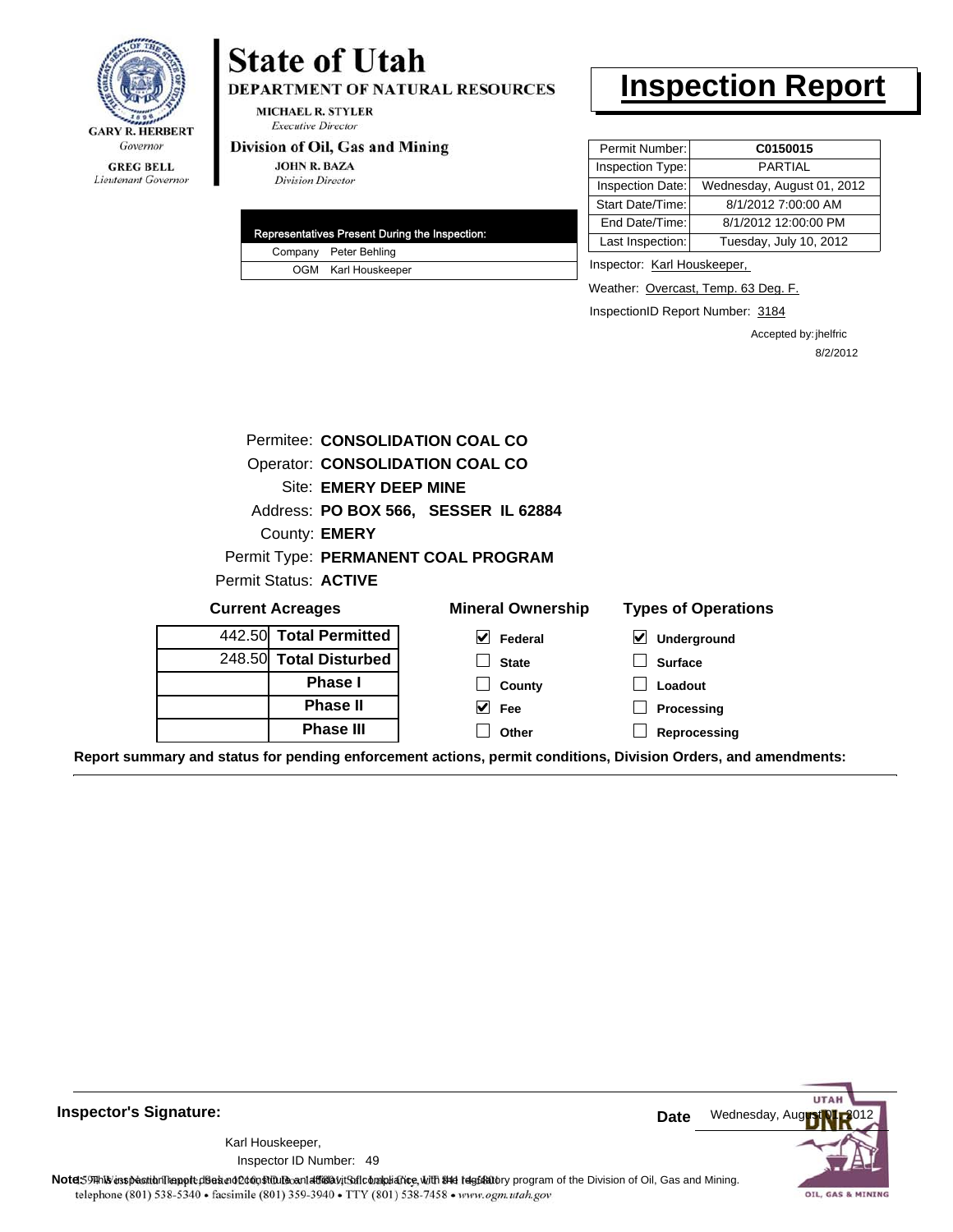- *1. Substantiate the elements on this inspection by checking the appropriate performance standard.*
- *a. For COMPLETE inspections provide narrative justification for any elements not fully inspected unless element is not appropriate to the site, in which case check Not Applicable.*
- *b. For PARTIAL inspections check only the elements evaluated.*
- *2. Document any noncompliance situation by reference the NOV issued at the appropriate performance standard listed below.*
- *3. Reference any narratives written in conjunction with this inspection at the appropriate performace standard listed below.*
- *4. Provide a brief status report for all pending enforcement actions, permit conditions, Divison Orders, and amendments.*

|     |                                                               | Evaluated               | Not Applicable Comment  |                         | Enforcement |
|-----|---------------------------------------------------------------|-------------------------|-------------------------|-------------------------|-------------|
| 1.  | Permits, Change, Transfer, Renewal, Sale                      |                         |                         |                         |             |
| 2.  | <b>Signs and Markers</b>                                      | $\overline{\mathbf{v}}$ |                         | $\blacktriangledown$    |             |
| 3.  | Topsoil                                                       |                         |                         |                         |             |
| 4.a | Hydrologic Balance: Diversions                                | $\blacktriangledown$    |                         | $\blacktriangledown$    |             |
| 4.b | Hydrologic Balance: Sediment Ponds and Impoundments           |                         |                         |                         |             |
| 4.C | Hydrologic Balance: Other Sediment Control Measures           | $\overline{\mathbf{v}}$ |                         | $\overline{\mathbf{v}}$ |             |
| 4.d | Hydrologic Balance: Water Monitoring                          |                         |                         |                         |             |
| 4.e | Hydrologic Balance: Effluent Limitations                      |                         |                         |                         |             |
| 5.  | <b>Explosives</b>                                             | ✔                       |                         | V                       |             |
| 6.  | Disposal of Excess Spoil, Fills, Benches                      | $\blacktriangledown$    | $\overline{\mathbf{v}}$ |                         |             |
| 7.  | Coal Mine Waste, Refuse Piles, Impoundments                   | $\blacktriangledown$    |                         | $\overline{\mathbf{v}}$ |             |
| 8.  | Noncoal Waste                                                 | $\overline{\mathbf{v}}$ |                         | $\overline{\mathbf{v}}$ |             |
| 9.  | Protection of Fish, Wildlife and Related Environmental Issues |                         |                         |                         |             |
|     | 10. Slides and Other Damage                                   |                         |                         |                         |             |
| 11. | Contemporaneous Reclamation                                   |                         |                         |                         |             |
| 12. | <b>Backfilling And Grading</b>                                |                         |                         |                         |             |
| 13. | Revegetation                                                  |                         |                         |                         |             |
| 14. | Subsidence Control                                            |                         |                         |                         |             |
|     | 15. Cessation of Operations                                   |                         |                         |                         |             |
|     | 16.a Roads: Construction, Maintenance, Surfacing              |                         |                         |                         |             |
|     | 16.b Roads: Drainage Controls                                 |                         |                         |                         |             |
| 17. | <b>Other Transportation Facilities</b>                        |                         |                         |                         |             |
| 18. | Support Facilities, Utility Installations                     |                         |                         |                         |             |
|     | 19. AVS Check                                                 |                         |                         |                         |             |
| 20. | <b>Air Quality Permit</b>                                     |                         |                         |                         |             |
|     | 21. Bonding and Insurance                                     |                         |                         |                         |             |
|     | 22. Other                                                     |                         |                         |                         |             |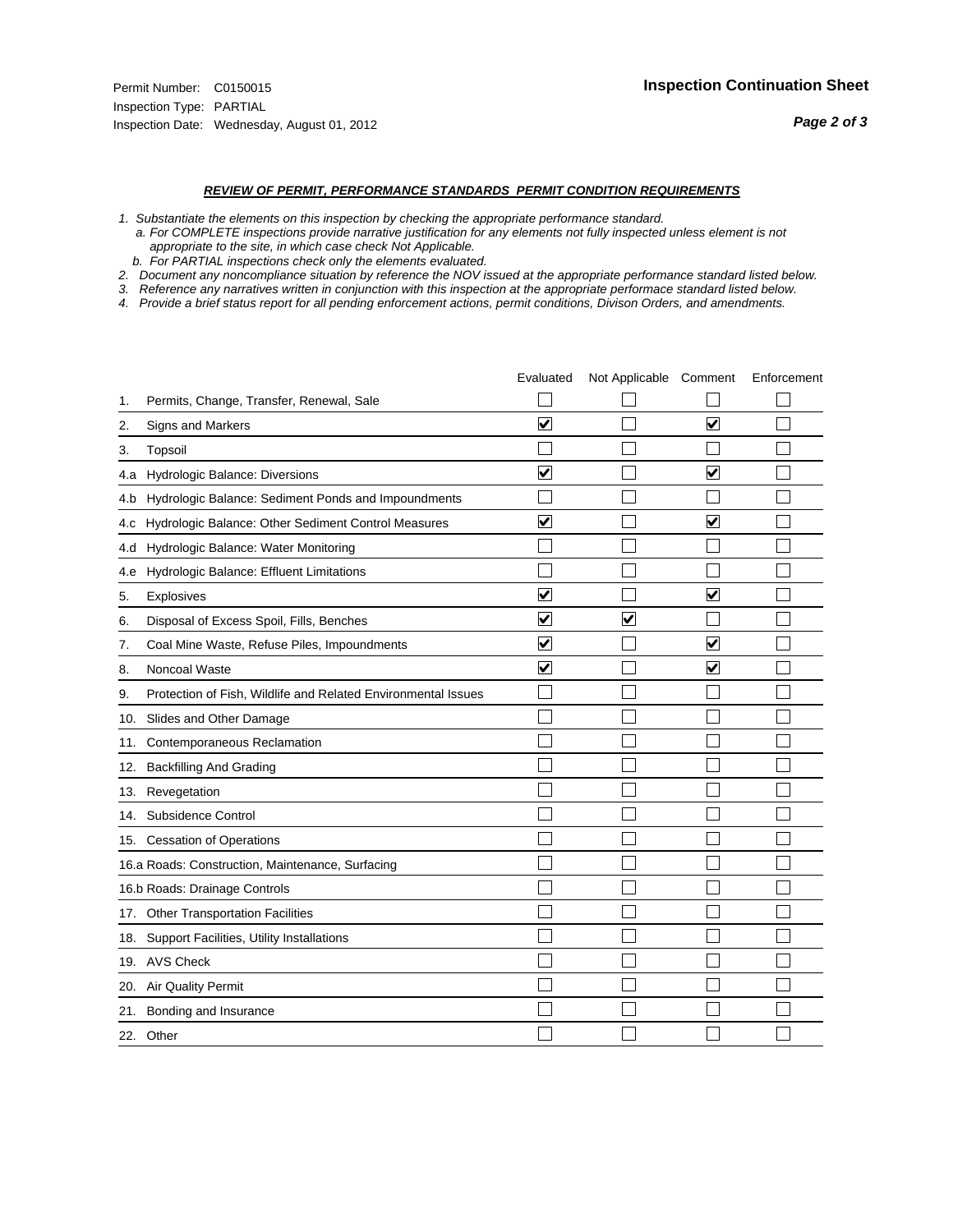Inspection Type: PARTIAL Inspection Date: Wednesday, August 01, 2012

## **2. Signs and Markers**

The mine identification signs at the Main Facility and the 4th East Portal Area are located at the access points into the permit area. These signs contain the required information set forth in the Coal Rules.

A stream buffer zone sign located on the berm leading to the old fan at the main facilities needs to be re-secured on the post that it is mounted on.

# **4.a Hydrologic Balance: Diversions**

All of the diversions that were observed during the inspection were functional.

# **4.c Hydrologic Balance: Other Sediment Control Measures**

A segment of silt fence located below the water storage tank at the 4th East Portal area needs to be replaced. The section is totally weathered and not functional.

# **5. Explosives**

The powder and cap magazines are properly signed and grounded against lighting strikes. Explosives and caps are still contained within the magazines.

# **7. Coal Mine Waste, Refuse Piles, Impoundments**

The refuse pile appears stable. No visible hazards were observed.

## **8. Noncoal Waste**

Several pieces of noncoal waste (trash/garbage) were observed at the main facilities area, Storage areas, refuse pile area, Parking lot and through out the 4th East Portal area. The items need to be gathered and placed in the appropriate storage facility or disposed of.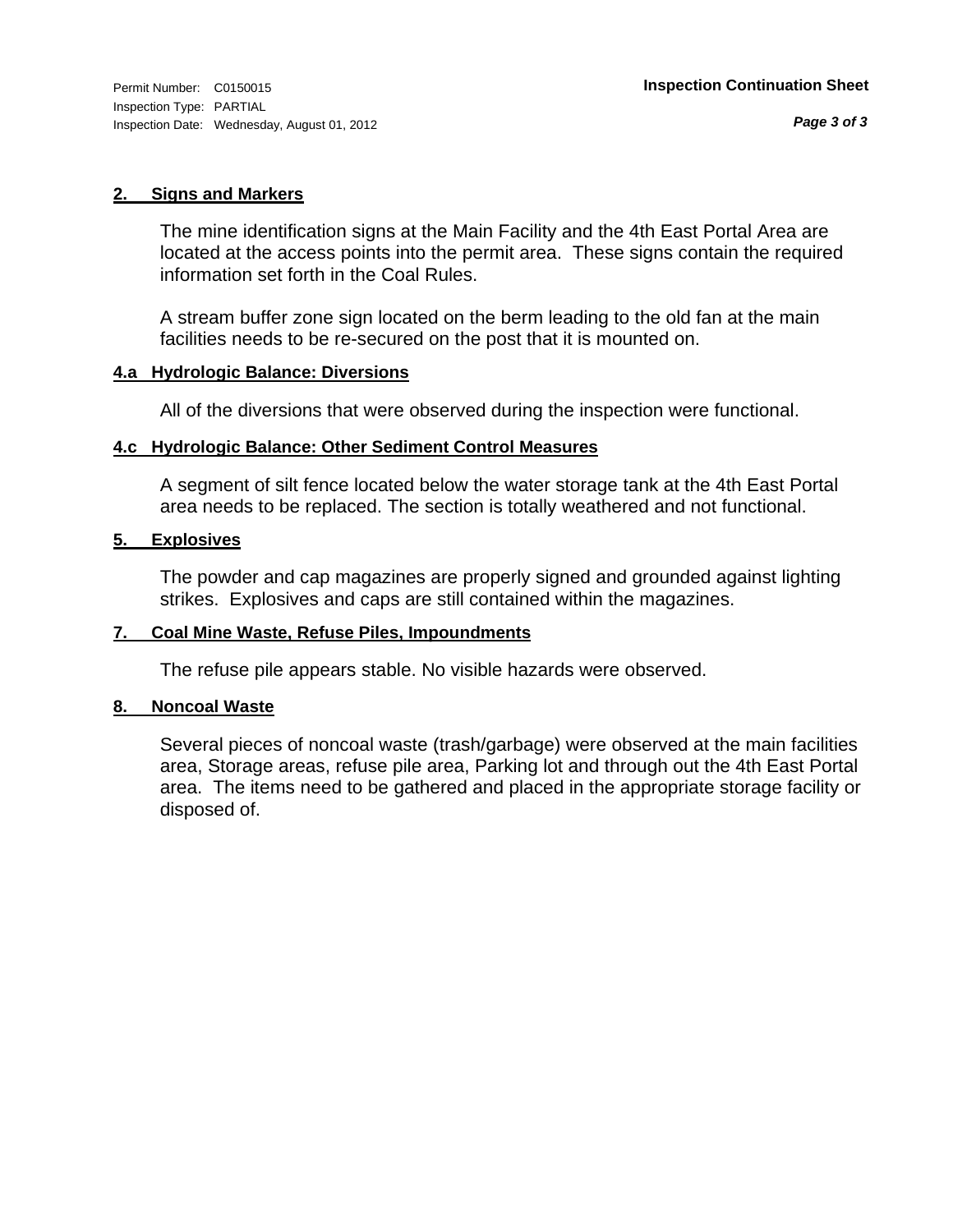

# **State of Utah**

DEPARTMENT OF NATURAL RESOURCES

**MICHAEL R. STYLER Executive Director** 

### Division of Oil, Gas and Mining

**JOHN R. BAZA Division Director** 

| Representatives Present During the Inspection: |
|------------------------------------------------|
| OGM Steve Demczak                              |

# **Inspection Report**

| Permit Number:   | C0150017                  |
|------------------|---------------------------|
| Inspection Type: | <b>COMPLETE</b>           |
| Inspection Date: | Thursday, August 02, 2012 |
| Start Date/Time: | 8/2/2012 10:00:00 AM      |
| End Date/Time:   | 8/2/2012 1:00:00 PM       |
| Last Inspection: | Thursday, July 26, 2012   |

Inspector: Steve Demczak,

Weather: Sunny, 80's

InspectionID Report Number: 3186

**Reprocessing**

Accepted by:

|        | Permitee: PACIFICORP                   |                                          |                            |  |  |
|--------|----------------------------------------|------------------------------------------|----------------------------|--|--|
|        | <b>Operator: ENERGY WEST MINING CO</b> |                                          |                            |  |  |
|        | Site: DES BEE DOVE MINE                |                                          |                            |  |  |
|        |                                        | Address: PO BOX 310, HUNTINGTON UT 84528 |                            |  |  |
|        | County: <b>EMERY</b>                   |                                          |                            |  |  |
|        |                                        | Permit Type: PERMANENT COAL PROGRAM      |                            |  |  |
|        | Permit Status: RECLAIMED               |                                          |                            |  |  |
|        | <b>Current Acreages</b>                | <b>Mineral Ownership</b>                 | <b>Types of Operations</b> |  |  |
|        | 133.90 Total Permitted                 | M<br>Federal                             | M<br>Underground           |  |  |
|        | 40.90 Total Disturbed                  | <b>State</b>                             | <b>Surface</b>             |  |  |
| 136.58 | Phase I                                | County                                   | Loadout                    |  |  |
| 95.70  | <b>Phase II</b>                        | Fee                                      | Processing                 |  |  |

**Other**

**Report summary and status for pending enforcement actions, permit conditions, Division Orders, and amendments:**

No violation were issued.

95.70

**Phase III**



**Inspector's Signature:**

Inspector ID Number: 39 Steve Demczak,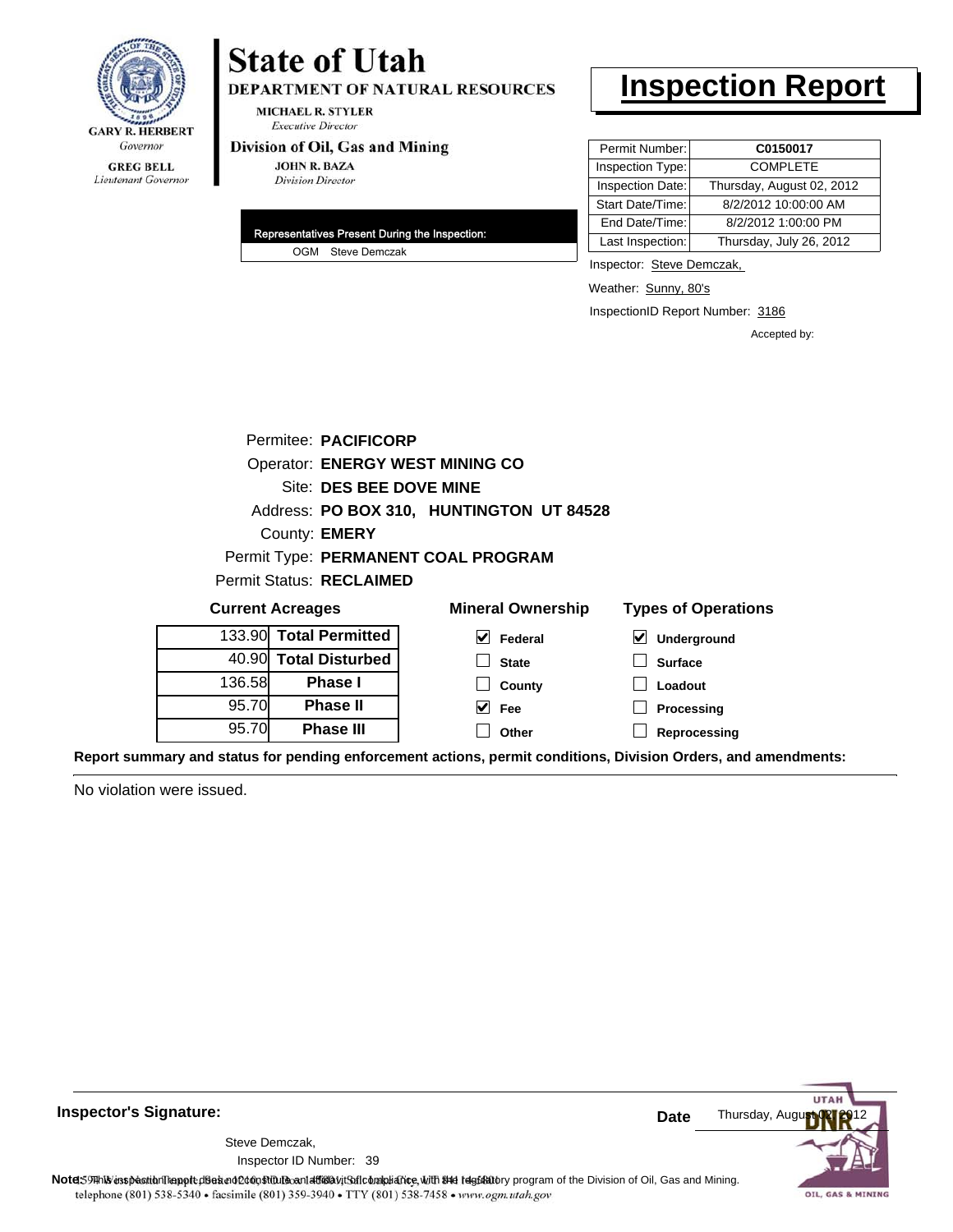- *1. Substantiate the elements on this inspection by checking the appropriate performance standard.*
- *a. For COMPLETE inspections provide narrative justification for any elements not fully inspected unless element is not appropriate to the site, in which case check Not Applicable.*
- *b. For PARTIAL inspections check only the elements evaluated.*
- *2. Document any noncompliance situation by reference the NOV issued at the appropriate performance standard listed below.*
- *3. Reference any narratives written in conjunction with this inspection at the appropriate performace standard listed below.*
- *4. Provide a brief status report for all pending enforcement actions, permit conditions, Divison Orders, and amendments.*

|     |                                                               | Evaluated               | Not Applicable Comment          |                         | Enforcement |
|-----|---------------------------------------------------------------|-------------------------|---------------------------------|-------------------------|-------------|
| 1.  | Permits, Change, Transfer, Renewal, Sale                      | $\overline{\mathsf{v}}$ |                                 |                         |             |
| 2.  | <b>Signs and Markers</b>                                      | $\overline{\mathbf{v}}$ |                                 | $\blacktriangledown$    |             |
| 3.  | Topsoil                                                       | $\overline{\mathbf{v}}$ |                                 | $\overline{\mathsf{v}}$ |             |
| 4.a | Hydrologic Balance: Diversions                                | $\blacktriangledown$    |                                 | $\blacktriangledown$    |             |
| 4.b | Hydrologic Balance: Sediment Ponds and Impoundments           |                         | ⊽                               |                         |             |
| 4.c | Hydrologic Balance: Other Sediment Control Measures           | $\overline{\mathbf{v}}$ |                                 | $\blacktriangledown$    |             |
| 4.d | Hydrologic Balance: Water Monitoring                          | $\overline{\mathbf{v}}$ |                                 | $\blacktriangledown$    |             |
| 4.e | Hydrologic Balance: Effluent Limitations                      |                         | $\overline{\mathbf{v}}$         |                         |             |
| 5.  | <b>Explosives</b>                                             |                         | $\blacktriangledown$            |                         |             |
| 6.  | Disposal of Excess Spoil, Fills, Benches                      |                         | $\overline{\mathbf{v}}$         |                         |             |
| 7.  | Coal Mine Waste, Refuse Piles, Impoundments                   |                         | $\blacktriangledown$            |                         |             |
| 8.  | Noncoal Waste                                                 | $\overline{\mathbf{v}}$ |                                 | $\overline{\mathbf{v}}$ |             |
| 9.  | Protection of Fish, Wildlife and Related Environmental Issues | $\overline{\mathbf{v}}$ |                                 |                         |             |
|     | 10. Slides and Other Damage                                   | $\overline{\mathbf{v}}$ |                                 | $\blacktriangledown$    |             |
| 11. | Contemporaneous Reclamation                                   |                         | $\blacktriangledown$            |                         |             |
| 12. | <b>Backfilling And Grading</b>                                | $\blacktriangledown$    |                                 | $\blacktriangledown$    |             |
| 13. | Revegetation                                                  | $\overline{\mathbf{v}}$ |                                 | $\overline{\mathbf{v}}$ |             |
| 14. | Subsidence Control                                            |                         | $\overline{\mathbf{v}}$         |                         |             |
|     | 15. Cessation of Operations                                   |                         | $\blacktriangledown$            |                         |             |
|     | 16.a Roads: Construction, Maintenance, Surfacing              |                         | $\overline{\mathsf{v}}$         |                         |             |
|     | 16.b Roads: Drainage Controls                                 |                         | $\blacktriangledown$            |                         |             |
|     | 17. Other Transportation Facilities                           |                         | $\overline{\blacktriangledown}$ |                         |             |
| 18. | Support Facilities, Utility Installations                     |                         | ☑                               |                         |             |
|     | 19. AVS Check                                                 | $\overline{\mathbf{v}}$ |                                 | $\blacktriangledown$    |             |
| 20. | Air Quality Permit                                            |                         | $\overline{\mathsf{v}}$         |                         |             |
|     | 21. Bonding and Insurance                                     | $\overline{\mathbf{v}}$ |                                 | $\blacktriangledown$    |             |
|     | 22. Other                                                     |                         |                                 |                         |             |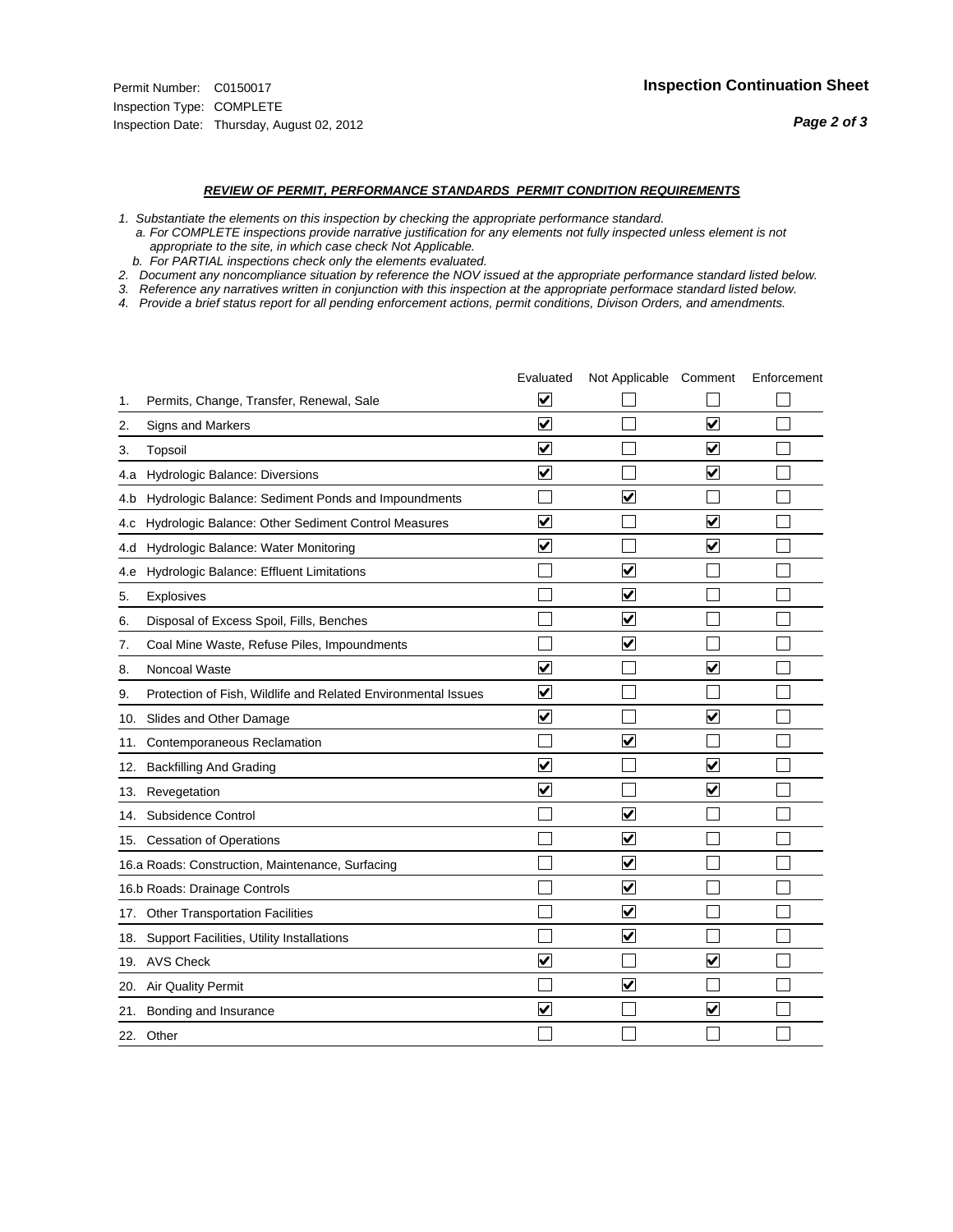*Page 3 of 3*

# **2. Signs and Markers**

The identification signs is located on the trail to the mine site.

# **3. Topsoil**

All topsoil was used in reclamation.

# **4.a Hydrologic Balance: Diversions**

The diversions are opened and functioning as designed.

# **4.c Hydrologic Balance: Other Sediment Control Measures**

The mine site is pocked to control sediment control. No signs of sediment going of site.

# **4.d Hydrologic Balance: Water Monitoring**

This information is reviewed in Salt Lake City on a quarterly basis.

# **8. Noncoal Waste**

The site was clear of non-coal waste material.

# **10. Slides and Other Damage**

No slides or other damage was noticed during the inspection.

# **12. Backfilling And Grading**

The site was backfilled and graded.

# **13. Revegetation**

The vegetation has grown but it does not seem to be increase due to dry year. This is a visual judgement.

# **19. AVS Check**

This is made in Salt Lake City.

# **21. Bonding and Insurance**

The insurance will expire on Aug. 28, 2012. The company affording coverage is ASSOC. Electric & Gas Ins Serv LTD. The bond amount is \$511,000. The reclamation agreement was inspected and was signed by both parties.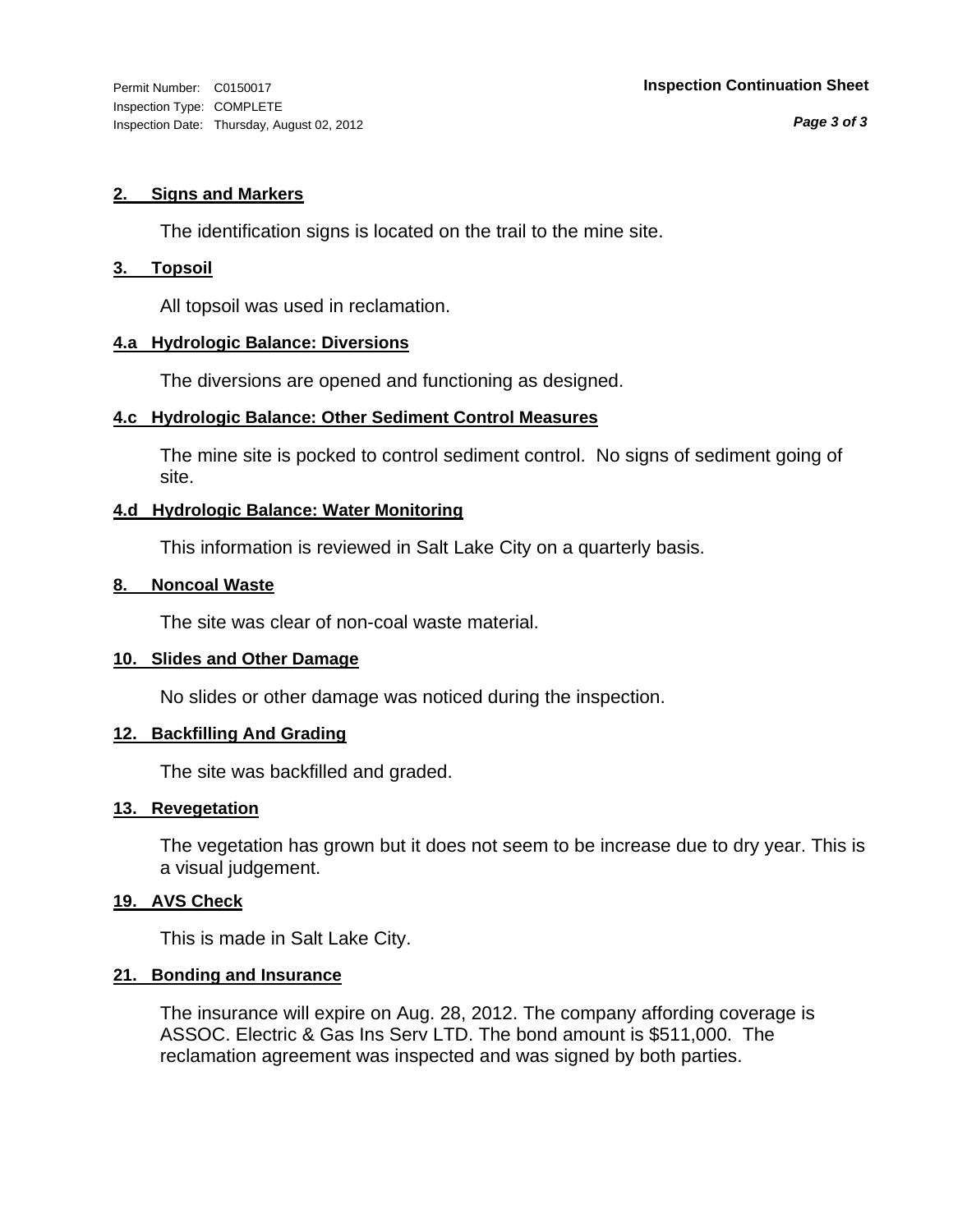

19

0.60

**Phase III**

# **State of Utah**

**DEPARTMENT OF NATURAL RESOURCES** 

**MICHAEL R. STYLER Executive Director** 

### Division of Oil, Gas and Mining

**JOHN R. BAZA Division Director** 

| Representatives Present During the Inspection: |
|------------------------------------------------|
| OGM Karl Houskeeper                            |

# **Inspection Report**

| Permit Number:   | C0150018                   |
|------------------|----------------------------|
| Inspection Type: | <b>PARTIAL</b>             |
| Inspection Date: | Wednesday, August 15, 2012 |
| Start Date/Time: | 8/15/2012 8:15:00 AM       |
| End Date/Time:   | 8/15/2012 2:00:00 PM       |
| Last Inspection: | Wednesday, July 11, 2012   |
|                  |                            |

Inspector: Karl Houskeeper,

Weather: Clear Skies, Temp. 67 Deg. F.

InspectionID Report Number: 3199

**Reprocessing**

Accepted by:

|                                        | Permitee: PACIFICORP     |                                          |                            |  |
|----------------------------------------|--------------------------|------------------------------------------|----------------------------|--|
| <b>Operator: ENERGY WEST MINING CO</b> |                          |                                          |                            |  |
|                                        | Site: DEER CREEK MINE    |                                          |                            |  |
|                                        |                          | Address: PO BOX 310, HUNTINGTON UT 84528 |                            |  |
|                                        | County: <b>EMERY</b>     |                                          |                            |  |
|                                        |                          | Permit Type: PERMANENT COAL PROGRAM      |                            |  |
|                                        | Permit Status: ACTIVE    |                                          |                            |  |
|                                        | <b>Current Acreages</b>  | <b>Mineral Ownership</b>                 | <b>Types of Operations</b> |  |
|                                        | 9,936.88 Total Permitted | V<br>Federal                             | V<br>Underground           |  |
|                                        | 91.63 Total Disturbed    | M<br><b>State</b>                        | <b>Surface</b>             |  |
| 0.60                                   | <b>Phase I</b>           | County                                   | Loadout                    |  |
| 0.60                                   | <b>Phase II</b>          | Fee                                      | Processing                 |  |

**Other**

**Report summary and status for pending enforcement actions, permit conditions, Division Orders, and amendments:**

Checked in at the Main Office located on Huntington's Main Street. No one was present at the main office. Most offices were dark. Guy Davis's office had a light on. Waited approximately 15 to 20 minutes, but no one showed up. Proceeded to the Deer Creek Mine unattended to conduct the Partial Field Inspection. (see item 22 for additional comments to large for this page)

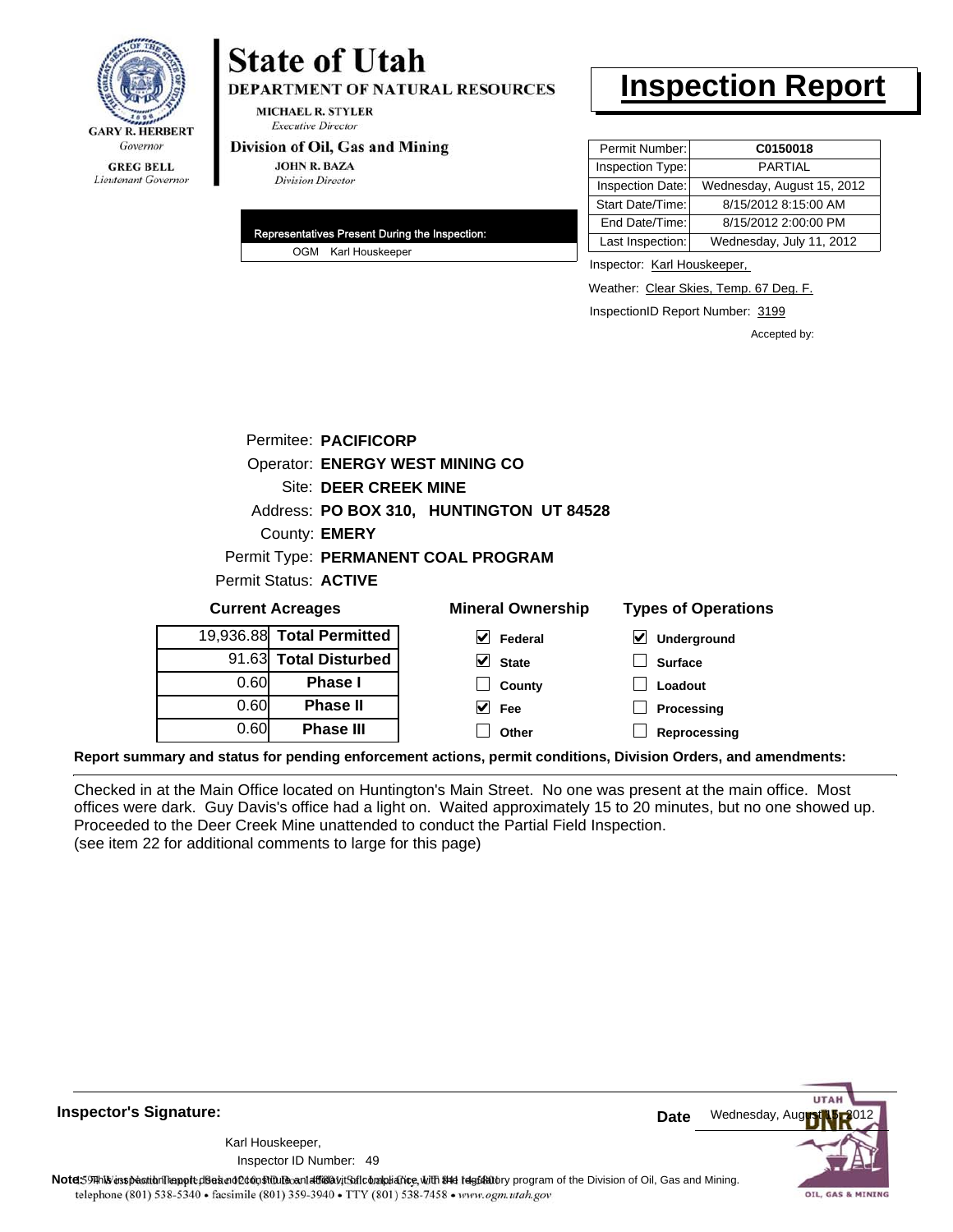- *1. Substantiate the elements on this inspection by checking the appropriate performance standard.*
- *a. For COMPLETE inspections provide narrative justification for any elements not fully inspected unless element is not appropriate to the site, in which case check Not Applicable.*
- *b. For PARTIAL inspections check only the elements evaluated.*
- *2. Document any noncompliance situation by reference the NOV issued at the appropriate performance standard listed below.*
- *3. Reference any narratives written in conjunction with this inspection at the appropriate performace standard listed below.*
- *4. Provide a brief status report for all pending enforcement actions, permit conditions, Divison Orders, and amendments.*

|     |                                                               | Evaluated               | Not Applicable Comment |                         | Enforcement             |
|-----|---------------------------------------------------------------|-------------------------|------------------------|-------------------------|-------------------------|
| 1.  | Permits, Change, Transfer, Renewal, Sale                      |                         |                        |                         |                         |
| 2.  | <b>Signs and Markers</b>                                      | $\overline{\mathbf{v}}$ |                        | $\overline{\mathbf{v}}$ |                         |
| 3.  | Topsoil                                                       |                         |                        |                         |                         |
| 4.a | Hydrologic Balance: Diversions                                | $\blacktriangledown$    |                        | $\overline{\mathbf{v}}$ | $\overline{\mathbf{v}}$ |
| 4.b | Hydrologic Balance: Sediment Ponds and Impoundments           |                         |                        |                         |                         |
| 4.c | Hydrologic Balance: Other Sediment Control Measures           | $\overline{\mathbf{v}}$ |                        | $\blacktriangledown$    |                         |
| 4.d | Hydrologic Balance: Water Monitoring                          |                         |                        |                         |                         |
| 4.e | Hydrologic Balance: Effluent Limitations                      |                         |                        |                         |                         |
| 5.  | <b>Explosives</b>                                             |                         |                        |                         |                         |
| 6.  | Disposal of Excess Spoil, Fills, Benches                      |                         |                        |                         |                         |
| 7.  | Coal Mine Waste, Refuse Piles, Impoundments                   |                         |                        |                         |                         |
| 8.  | Noncoal Waste                                                 | $\overline{\mathbf{v}}$ |                        | $\overline{\mathsf{v}}$ | $\overline{\mathbf{v}}$ |
| 9.  | Protection of Fish, Wildlife and Related Environmental Issues |                         |                        |                         |                         |
|     | 10. Slides and Other Damage                                   |                         |                        |                         |                         |
| 11. | Contemporaneous Reclamation                                   |                         |                        |                         |                         |
| 12. | <b>Backfilling And Grading</b>                                |                         |                        |                         |                         |
| 13. | Revegetation                                                  |                         |                        |                         |                         |
| 14. | Subsidence Control                                            |                         |                        |                         |                         |
|     | 15. Cessation of Operations                                   |                         |                        |                         |                         |
|     | 16.a Roads: Construction, Maintenance, Surfacing              |                         |                        |                         |                         |
|     | 16.b Roads: Drainage Controls                                 |                         |                        |                         |                         |
|     | 17. Other Transportation Facilities                           |                         |                        |                         |                         |
| 18. | Support Facilities, Utility Installations                     |                         |                        |                         |                         |
|     | 19. AVS Check                                                 |                         |                        |                         |                         |
| 20. | Air Quality Permit                                            |                         |                        |                         |                         |
| 21. | Bonding and Insurance                                         |                         |                        |                         |                         |
|     | 22. Other                                                     | $\overline{\mathbf{v}}$ |                        | $\overline{\mathsf{v}}$ |                         |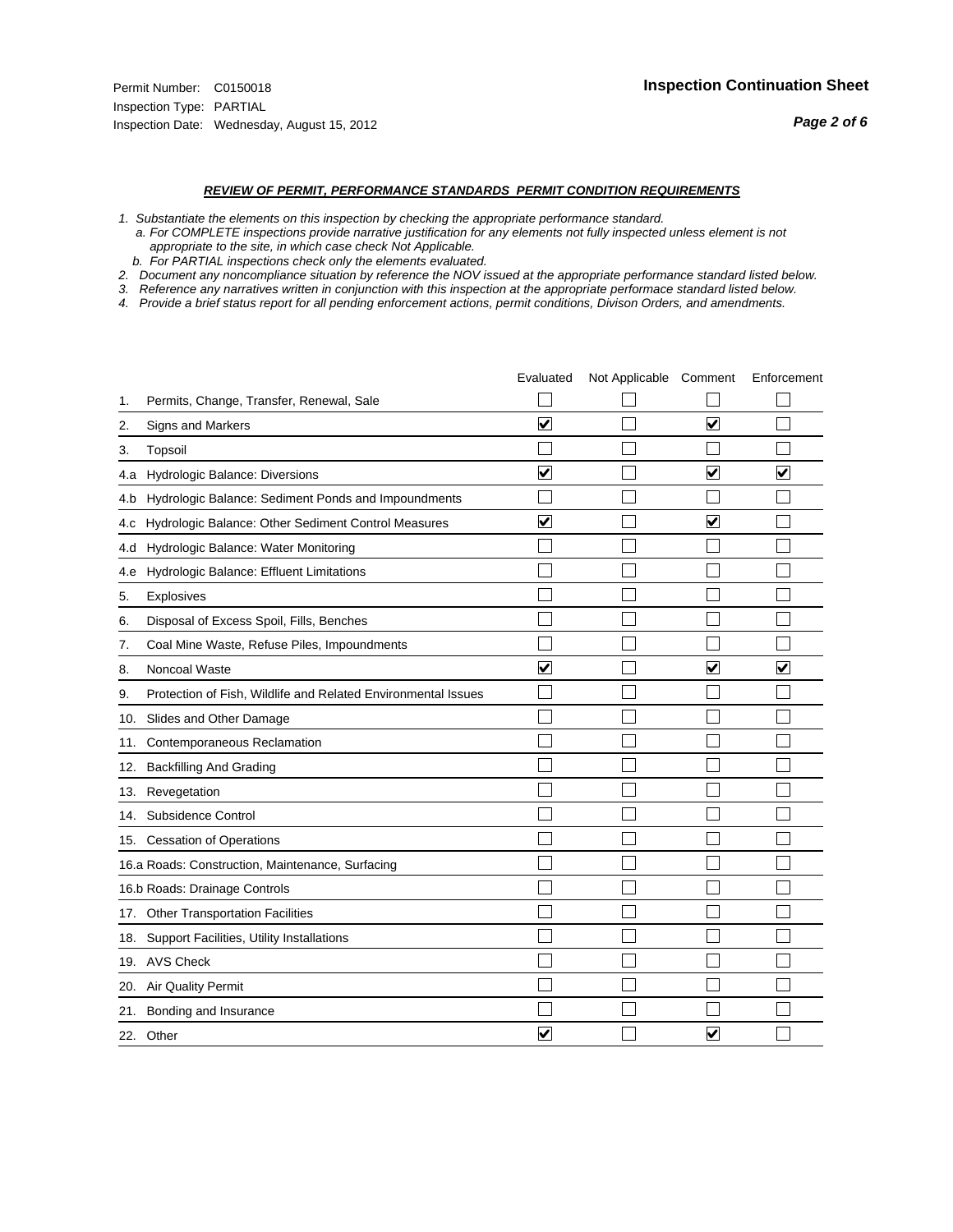Inspection Type: PARTIAL Inspection Date: Wednesday, August 15, 2012

*Page 3 of 6*

# **2. Signs and Markers**

All sign and markers observed were found to be in compliance with the R645 Coal Rules and the approved Mining and Reclamation Plan.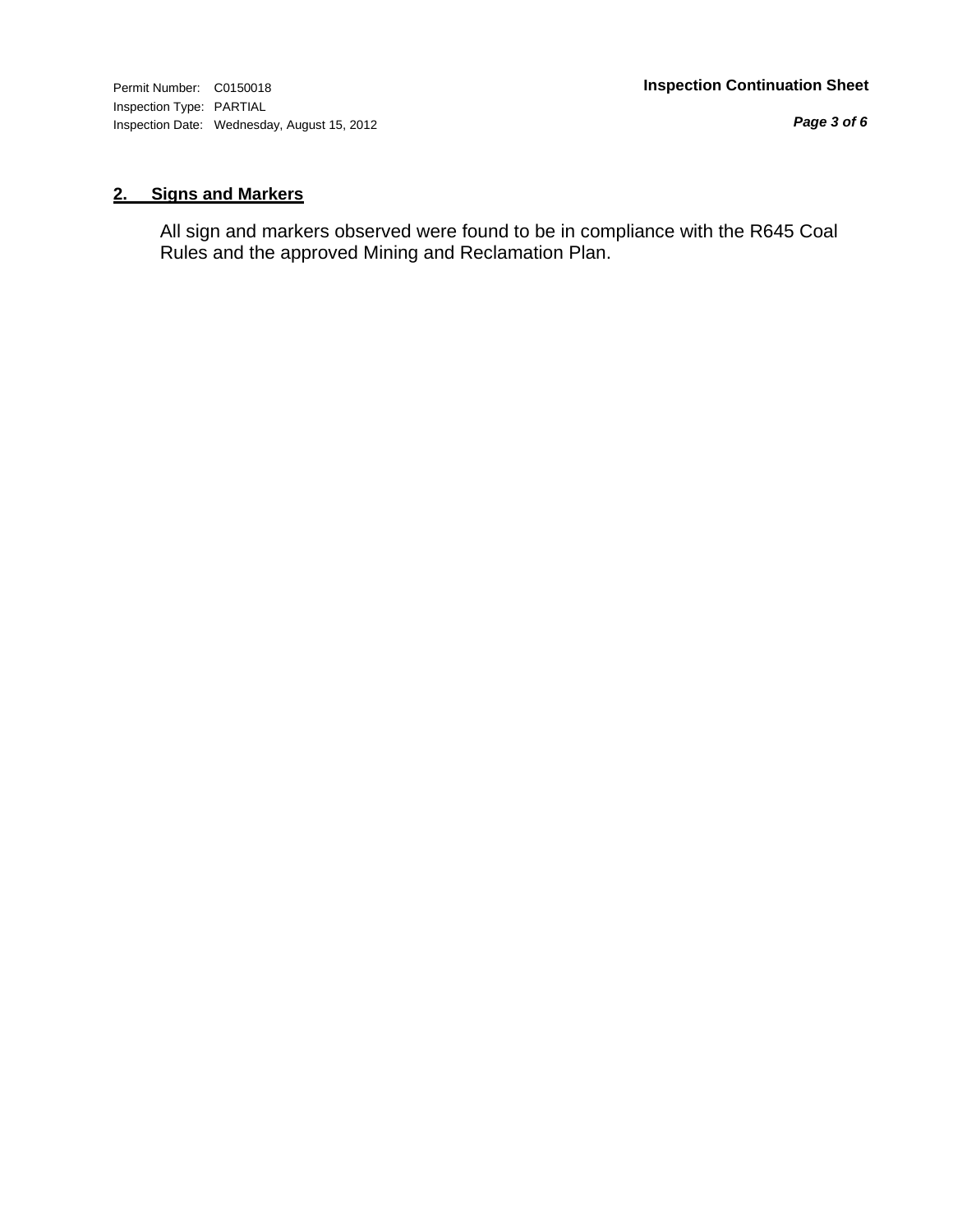# **4.a Hydrologic Balance: Diversions**

Several diversions and/or diversions structures were found to be out of compliance. A list of the noted diversions that were found to be non-compliant are provided below with the associated problem:

The culvert inlet located below the old truck load-out that leads into the slotted trench that crosses the main access road is complete Plugged (100%). This culvert inlet needs to be cleaned immediately.

Belting is with the reaches of the diversion that wraps around the old truck load-out. The belting needs to be removed from the interior of the diversion and placed back on the storage pad.

The culvert inlet located on the Run Of Mine (ROM) pad near the MCC building and old fan is approximately 70% plugged. This culvert inlet is not in compliance with the design criteria in the approved MRP or R645 Coal Rules. This culvert inlet needs to be cleaned immediately.

The culvert inlet located at the base of the fan access road, below the water tank and adjacent to the bath house is approximately 70% plugged with sediment. The culvert inlet is not in compliance with the design criteria in the approved MRP or the R645 Coal Rules. This culvert inlet needs to be cleaned immediately.

The diversion ditch from the gate entrance along the right side of the access road looking up canyon at the Rilda Facility is impacted with road sand. This sand is used during the winter as a treatment on the road for traction and to aid in snow melt. The rip rap channel is completely inundated with the road sand. Along some portions of the diversion the road sand is above the asphalt surface of the road preventing any road drainage from entering the diversion. This item has been a topic of discussion for over a year with several warnings being issued. The diversion was to be cleaned in the spring of 2012. This problem has been documented in several previous inspection reports. The cleaning has not taken place to date, This diversion needs to be cleaned immediately

The Culvert Inlet on the ROM pad was cleaned on the afternoon of 08/15/2012. The Culvert Inlet at the base of the main fain access road was cleaned on the afternoon of 08/15/2012.

Cleaning of the sediment basin at the C1/C2 transfer (see item 4c), 100% plugged culvert inlet below the old truck load out, and Rilda diversion were scheduled with a contractor on the afternoon of 08/15/2012 with equipment tot be mobilized and work to begin on the morning of 08/16/2012. The belting by the old truck load out was being removed during the 08/16/2012 inspection.

The Rilda diversion was being cleaned during the 08/16/2012 inspection by a track hoe and loader from Nielson Construction Co. This equipment upon completion of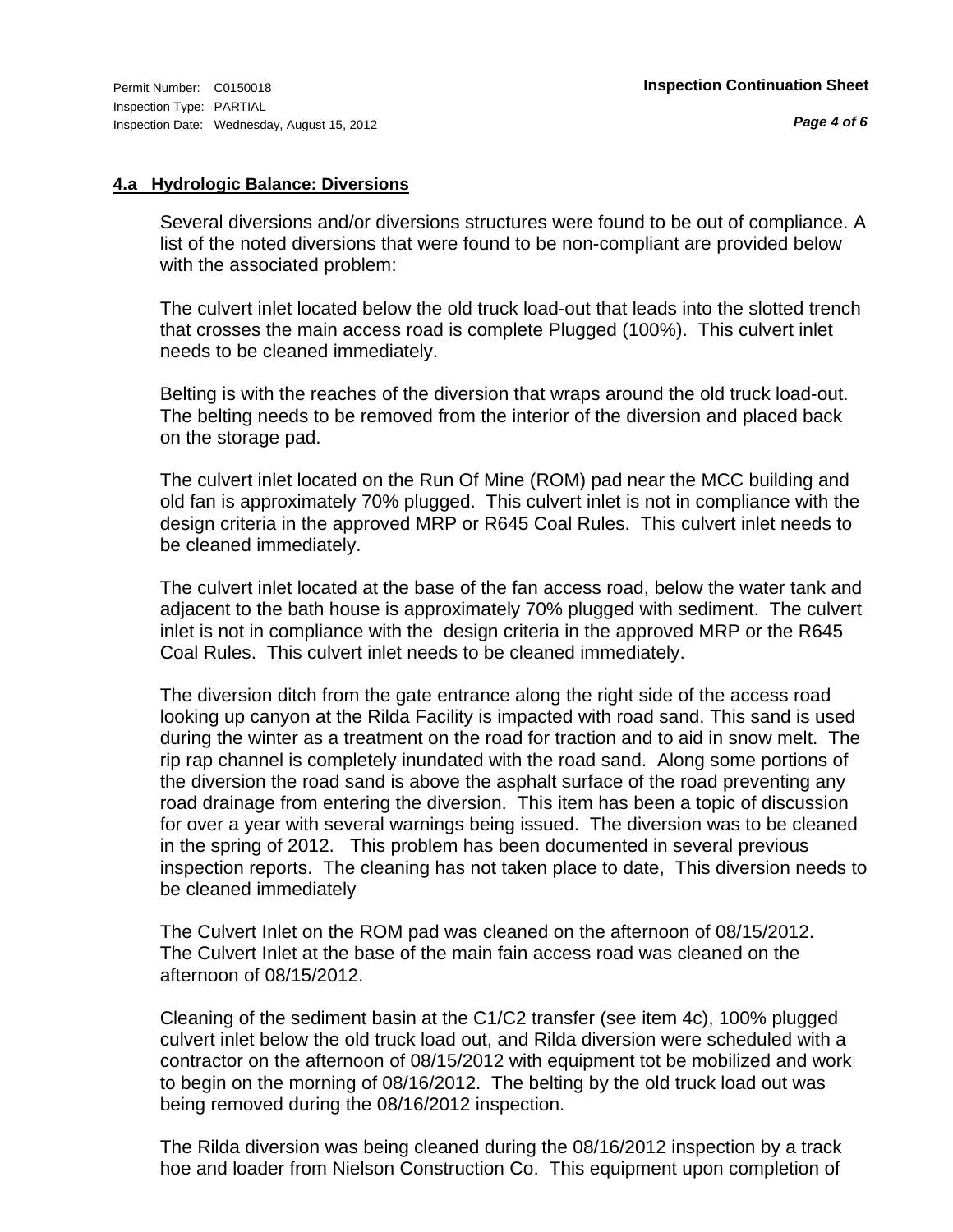this diversion will be taken to Deer Creek to address the remaining compliance items.

# **4.c Hydrologic Balance: Other Sediment Control Measures**

The sediment basin located along side of the access road to the C1/C2 Transfer is complete full. The sediment trap below the sediment basin is now receiving the flow and sedimentation as all flow and sedimentation is overtopping the sediment basin during any storm event. The sediment basin needs to be cleaned out so that it can function as designed to retain the sediment in the basin.

# **8. Noncoal Waste**

The roadways, pad areas, parking areas, facilities areas are covered with noncoal waste items. This has been a continual problem at this site. It was believed that the problem existed from the noncoal waste items being air borne. Several violations have been issued on this issue. Numerous warnings have been given. OSM expressed concerns of this problem during their complete oversite. The mine indicated that it would build a new noncoal waste storage facility. The new noncoal waste storage facility has been constructed and in use for approximately 2-3 months. This same problem was identified on the July 2012 inspection. At that time the company representative Ken Fleck picked up two full garbage bags of trash. It is evident that this problem does not stem from air borne dispersion of noncoal waste items, but from employees lack of care or concern. The noncoal waste items need to be picked up immediately and a way to educate employee's and change their behavioral patterns developed. Continued disregard will lead to violations and cessation orders.

Noncoal waste items were gathered and disposed of on the afternoon of 08/15/2012.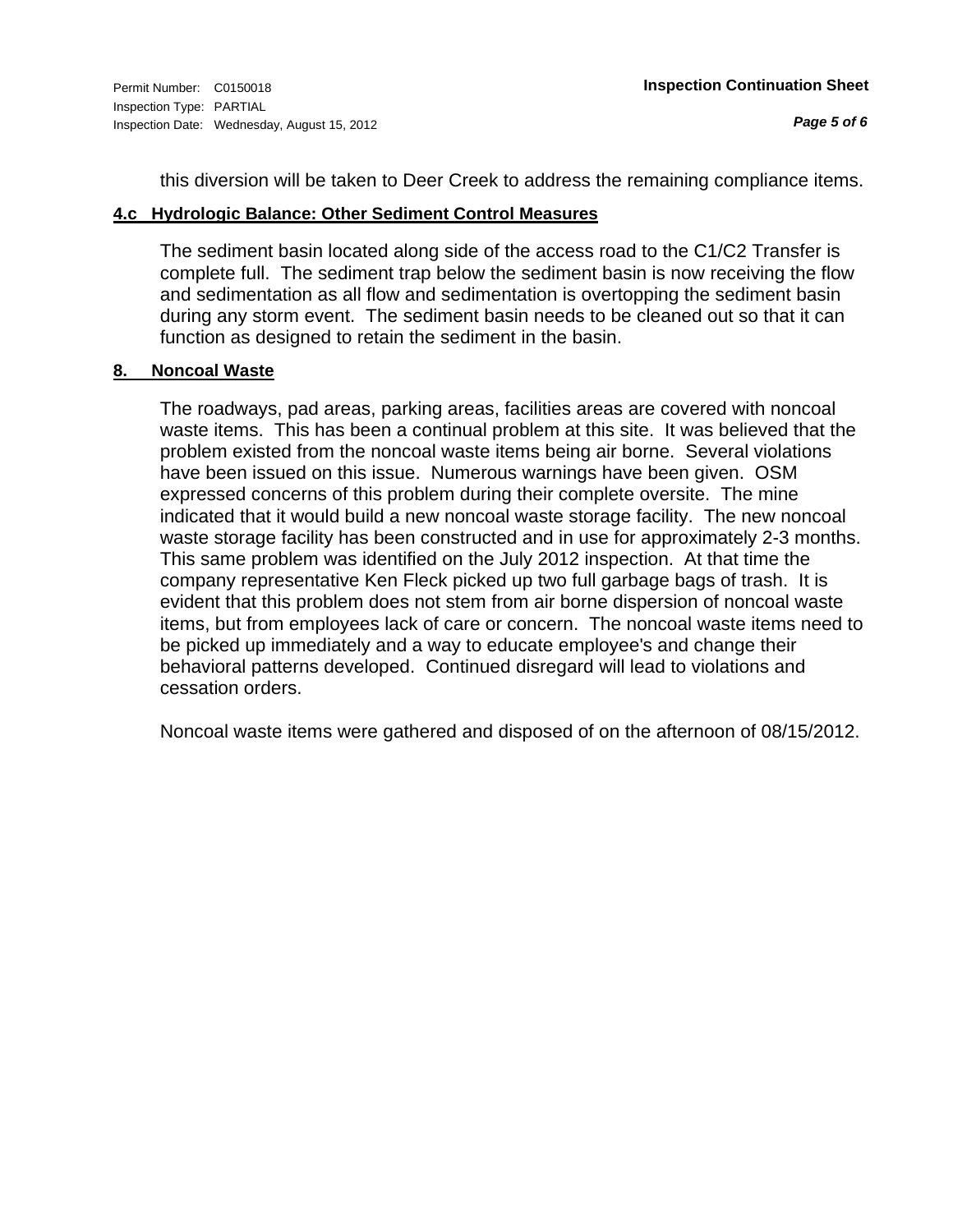# **22. Other**

(Carry over items from comment section front page.) Returned to the Energy West Main Office after the inspection and spoke with Guy Davis about compliance issues. Called Ken Fleck and related the compliance issues to him.

Ken Fleck Called me about 4:10 pm 08/15/2012 and scheduled a meeting at the PFO for 6:00 am 08/16/2012.

Several compliance issues existed on the 08/15/2012 inspection. The inspection was kept open through 08/16/2012. Most compliance issues were addressed or scheduled to be addressed on the afternoon of 08/15/2012. A meeting was held at the PFO at 6:00 am with Ken Fleck and Dennis Oakley from Energy West. A followup inspection of the Deer Creek and Rilda Facilities was conducted on 08/16/2012 beginning at 2:30 pm to verify that the listed items had been addressed or were scheduled to be addressed.

0815/2012 took 68 pictures which will be stored electronically for documentation. (19 pictures included in report).

08/16/2012 took 6 pictures (included in report).

08/16/2012 rain gauge information from Energy West from 6:00 am meeting at PFO (included in report).

08/16/2012 purchase order for Rilda for work done on 04/30/2012 from 2:30 pm inspection (included in report).

A potential of eight (8) violations were avoided. No violations were issued since a large majority of the work was completed on 08/15/2012 and or scheduled. Information was presented to show that large storm events had occurred on 07/15/2012 (see rain gage chart). There was a lapse in time from the event until DOGM discovered sedimentation build up. The company needs to be more proactive in the future. A PO was provided from Energy West showing that efforts were made to clean the Rilda diversion on 04/30/2012 (see PO). It is obvious that those efforts were not successful and a more aggressive attempt to place the diversion back into compliance was needed.

Less leniency will be given in the future for related non-compliance.

(Thistle under Other category not tied to front page comments.)

The Rilda Facility area has numerous stands of Thistle on both sides of the access road. The heaviest concentration of thistle is on the right side of the access road looking up canyon in the area that fans out toward the hillside. This area is near to the pad site in an area covered by rock. This item was identified on the July 2012 inspection. No work has been done to remove the heads and dispose of them properly and/or treat or remove the plants. The removal of the heads with proper disposal and the removal and/or treatment of the thistle needs to be done immediately to prevent further spreading of this plant.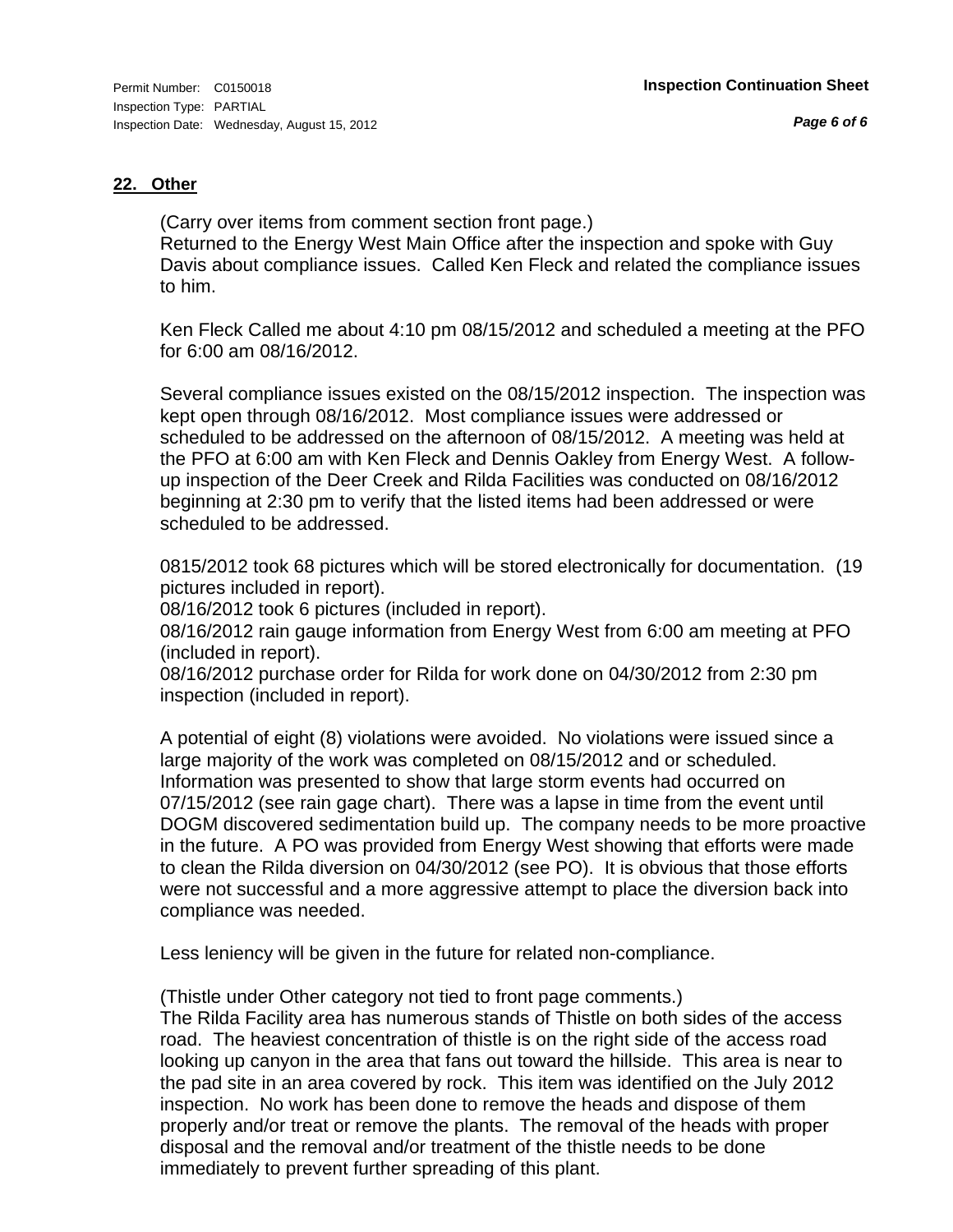

# **State of Utah**

DEPARTMENT OF NATURAL RESOURCES

**MICHAEL R. STYLER Executive Director** 

### Division of Oil, Gas and Mining

**JOHN R. BAZA Division Director** 

| Representatives Present During the Inspection: |
|------------------------------------------------|
| OGM Karl Houskeeper                            |

# **Inspection Report**

| Permit Number:   | C0150025                |
|------------------|-------------------------|
| Inspection Type: | <b>PARTIAL</b>          |
| Inspection Date: | Monday, August 27, 2012 |
| Start Date/Time: | 8/27/2012 8:30:00 AM    |
| End Date/Time:   | 8/27/2012 12:30:00 PM   |
| Last Inspection: | Monday, July 23, 2012   |

Inspector: Karl Houskeeper,

Weather: Clear Skies, Temp. 65 Deg. F.

InspectionID Report Number: 3211

Accepted by:

|                                           |                           | <b>Permitee: CASTLE VALLEY MINING LLC</b> |                                                                 |
|-------------------------------------------|---------------------------|-------------------------------------------|-----------------------------------------------------------------|
| <b>Operator: CASTLE VALLEY MINING LLC</b> |                           |                                           |                                                                 |
|                                           | Site: BEAR CANYON MINE    |                                           |                                                                 |
|                                           |                           |                                           | Address: 2352 NORTH 7TH STREET, UNIT B, GRAND JUNCTION CO 81501 |
|                                           | County: <b>EMERY</b>      |                                           |                                                                 |
|                                           |                           | Permit Type: PERMANENT COAL PROGRAM       |                                                                 |
| Permit Status: ACTIVE                     |                           |                                           |                                                                 |
|                                           | <b>Current Acreages</b>   | <b>Mineral Ownership</b>                  | <b>Types of Operations</b>                                      |
|                                           | 10,991.83 Total Permitted | V<br>Federal                              | $\vert\bm{\checkmark}\vert$<br>Underground                      |
|                                           | 40.46 Total Disturbed     | <b>State</b>                              | <b>Surface</b>                                                  |
|                                           | Phase I                   | County                                    | Loadout                                                         |
|                                           | <b>Phase II</b>           | $\vee$ Fee                                | Processing                                                      |
|                                           | <b>Phase III</b>          | Other                                     | Reprocessing                                                    |

**Report summary and status for pending enforcement actions, permit conditions, Division Orders, and amendments:**

Checked in at the Office. Jaren Jorgensen was underground, proceed to conduct the partial inspection unattended after notification of presence and identification on the mine property.



**Inspector's Signature:**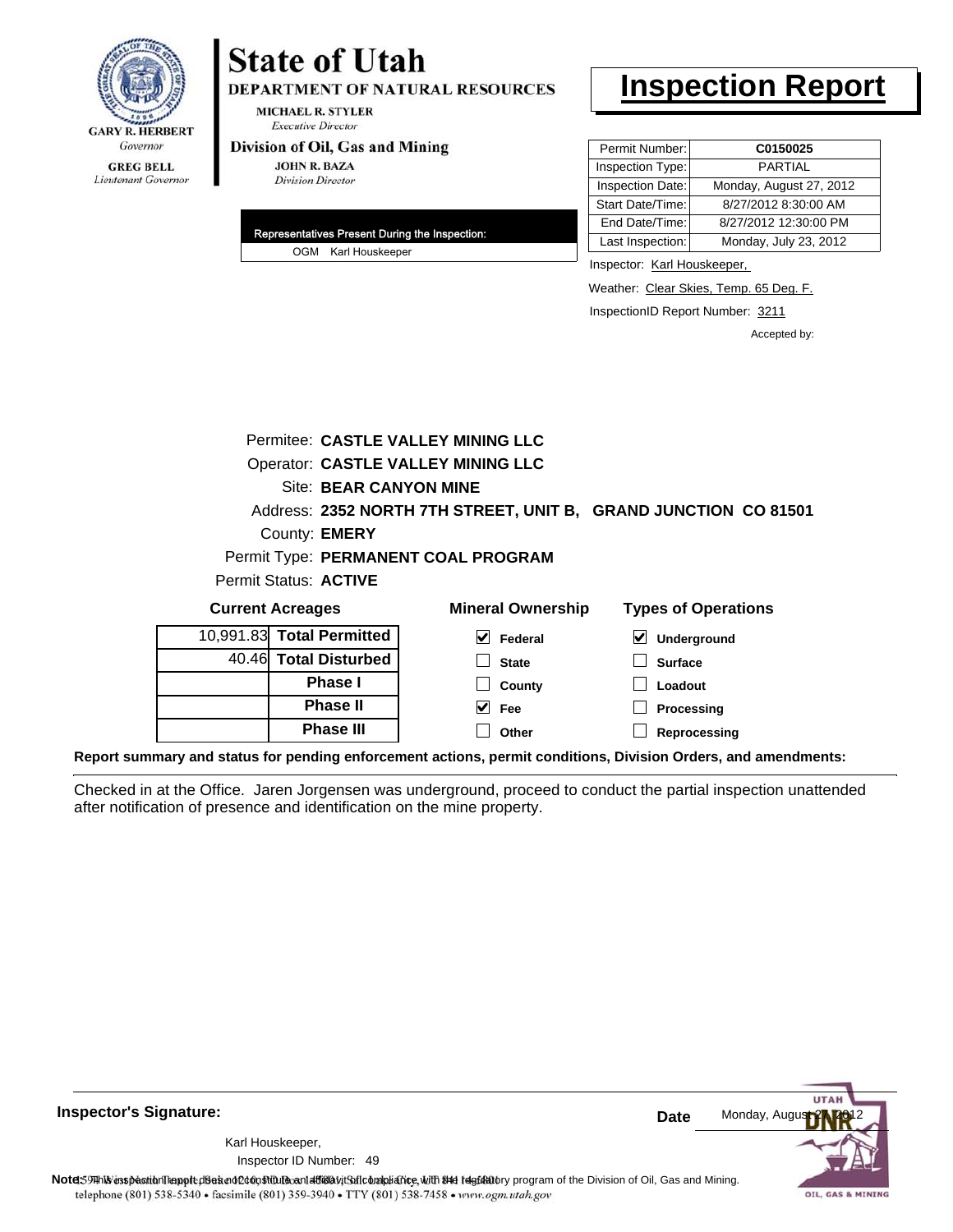- *1. Substantiate the elements on this inspection by checking the appropriate performance standard.*
- *a. For COMPLETE inspections provide narrative justification for any elements not fully inspected unless element is not appropriate to the site, in which case check Not Applicable.*
- *b. For PARTIAL inspections check only the elements evaluated.*
- *2. Document any noncompliance situation by reference the NOV issued at the appropriate performance standard listed below.*
- *3. Reference any narratives written in conjunction with this inspection at the appropriate performace standard listed below.*
- *4. Provide a brief status report for all pending enforcement actions, permit conditions, Divison Orders, and amendments.*

|     |                                                               | Evaluated               | Not Applicable Comment  |                         | Enforcement |
|-----|---------------------------------------------------------------|-------------------------|-------------------------|-------------------------|-------------|
| 1.  | Permits, Change, Transfer, Renewal, Sale                      |                         |                         |                         |             |
| 2.  | <b>Signs and Markers</b>                                      | $\overline{\mathbf{v}}$ |                         | $\blacktriangledown$    |             |
| 3.  | Topsoil                                                       |                         |                         |                         |             |
| 4.a | Hydrologic Balance: Diversions                                |                         |                         |                         |             |
| 4.b | Hydrologic Balance: Sediment Ponds and Impoundments           | ⊻                       |                         | V                       |             |
| 4.c | Hydrologic Balance: Other Sediment Control Measures           | $\overline{\mathbf{v}}$ |                         | $\blacktriangledown$    |             |
| 4.d | Hydrologic Balance: Water Monitoring                          |                         |                         |                         |             |
| 4.e | Hydrologic Balance: Effluent Limitations                      |                         |                         |                         |             |
| 5.  | <b>Explosives</b>                                             |                         |                         |                         |             |
| 6.  | Disposal of Excess Spoil, Fills, Benches                      | ⊽                       | $\overline{\mathbf{v}}$ |                         |             |
| 7.  | Coal Mine Waste, Refuse Piles, Impoundments                   | $\overline{\mathbf{v}}$ | $\blacktriangledown$    |                         |             |
| 8.  | Noncoal Waste                                                 | $\overline{\mathsf{v}}$ |                         | $\overline{\mathsf{v}}$ |             |
| 9.  | Protection of Fish, Wildlife and Related Environmental Issues |                         |                         |                         |             |
|     | 10. Slides and Other Damage                                   |                         |                         |                         |             |
| 11. | Contemporaneous Reclamation                                   |                         |                         |                         |             |
| 12. | <b>Backfilling And Grading</b>                                |                         |                         |                         |             |
| 13. | Revegetation                                                  |                         |                         |                         |             |
| 14. | Subsidence Control                                            |                         |                         |                         |             |
|     | 15. Cessation of Operations                                   |                         |                         |                         |             |
|     | 16.a Roads: Construction, Maintenance, Surfacing              |                         |                         |                         |             |
|     | 16.b Roads: Drainage Controls                                 |                         |                         |                         |             |
|     | 17. Other Transportation Facilities                           |                         |                         |                         |             |
| 18. | Support Facilities, Utility Installations                     |                         |                         |                         |             |
|     | 19. AVS Check                                                 |                         |                         |                         |             |
| 20. | Air Quality Permit                                            |                         |                         |                         |             |
| 21. | Bonding and Insurance                                         |                         |                         |                         |             |
|     | 22. Other                                                     |                         |                         |                         |             |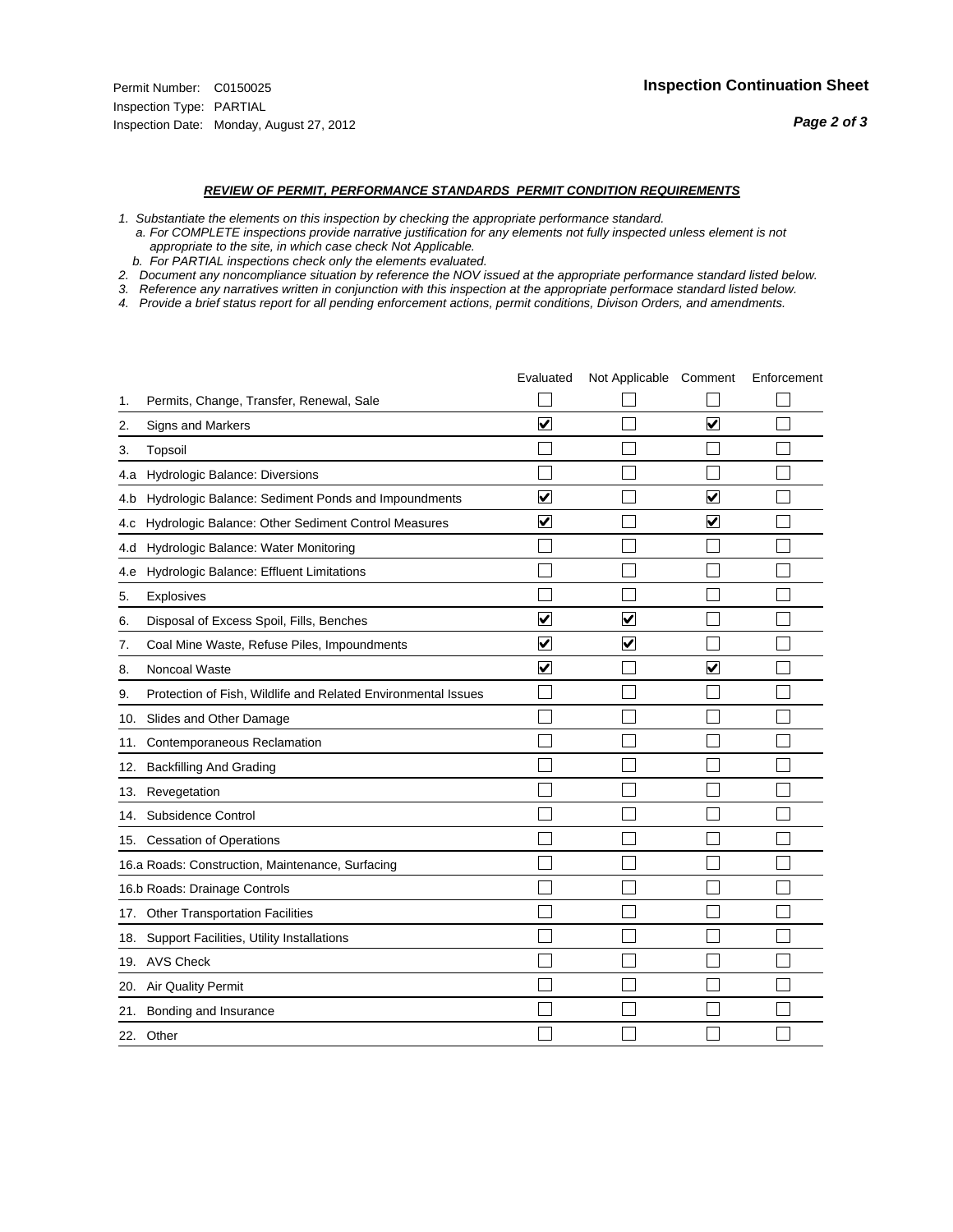# **2. Signs and Markers**

The mine identification sign is posted at the entrance into the mine permit area. The required information is posted on the mine identification sign.

# **4.b Hydrologic Balance: Sediment Ponds and Impoundments**

Sediment pond B has visible sediment accumulations. Need to see the results from the annual sediment pond inspection for the current year when the inspection is done and the report completed to verify the current sediment elevation level with the 60% sediment elevation.

# **4.c Hydrologic Balance: Other Sediment Control Measures**

The sediment basin near the conveyor transfer point is nearing its maximum capacity and needs to be cleaned.

# **8. Noncoal Waste**

Several items of noncoal waste were observed near the noncoal storage facility, pad areas and along the main access road to the portals. These items need to be gathered and place in the approved storage facility. Most of the items observed consist of water bottles and cups. Employee awareness to environmental regulations needs to be instituted.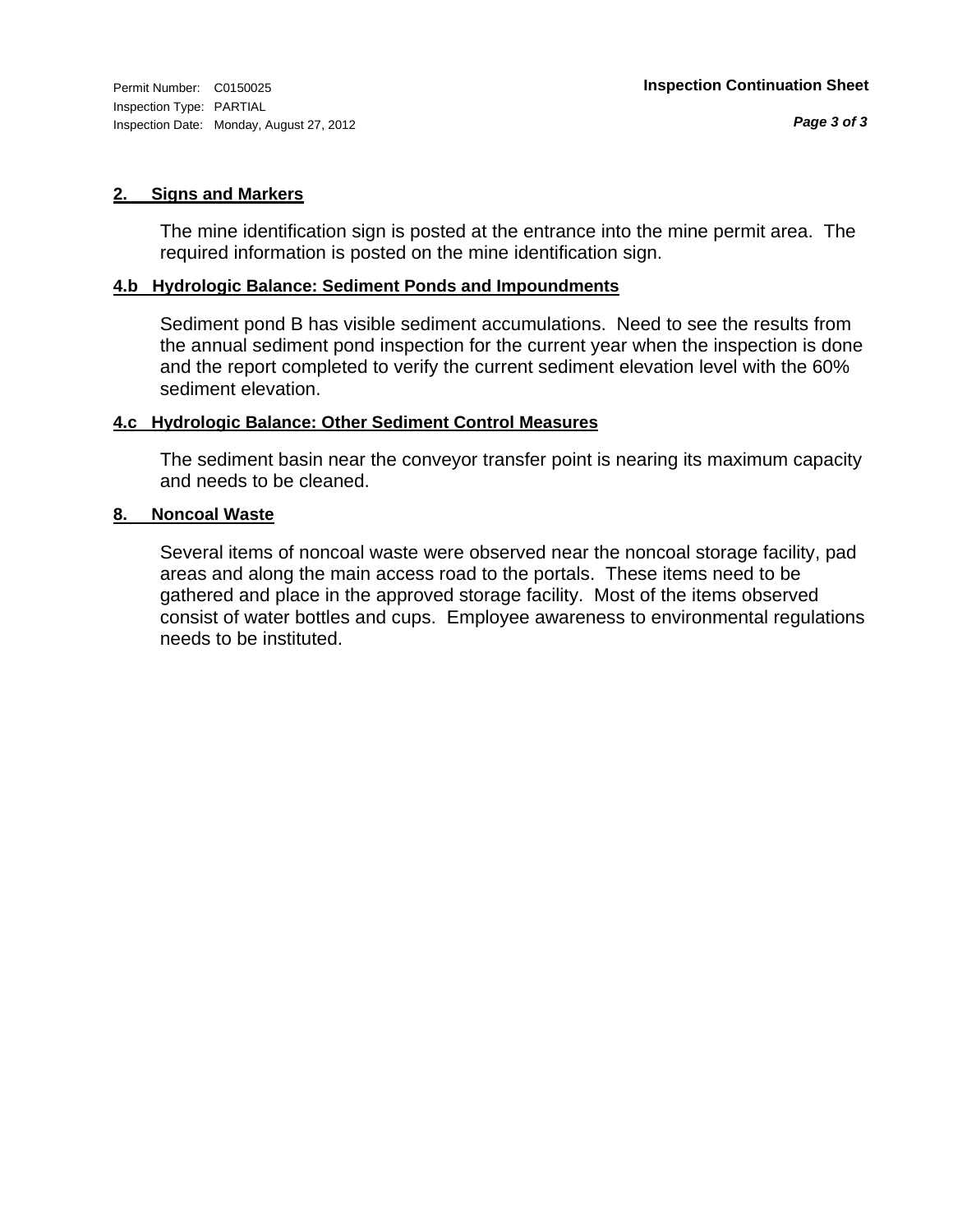

# **State of Utah**

**DEPARTMENT OF NATURAL RESOURCES** 

**MICHAEL R. STYLER Executive Director** 

#### Division of Oil, Gas and Mining

**JOHN R. BAZA Division Director** 

| Representatives Present During the Inspection: |                     |  |
|------------------------------------------------|---------------------|--|
|                                                | OGM Karl Houskeeper |  |

# **Inspection Report**

| Permit Number:<br>C0150032                   |
|----------------------------------------------|
| <b>COMPLETE</b><br>Inspection Type:          |
| Inspection Date:<br>Tuesday, August 21, 2012 |
| 8/21/2012 7:30:00 AM<br>Start Date/Time:     |
| 8/21/2012 2:23:00 PM<br>End Date/Time:       |
| Last Inspection:<br>Monday, July 30, 2012    |
|                                              |

Inspector: Karl Houskeeper,

Weather: Hazy/Smokey Skies, Temp. 71 Deg. F.

InspectionID Report Number: 3204

**Reprocessing**

Accepted by:

| Permitee: GENWAL RESOURCES INC |                                                |                            |  |  |
|--------------------------------|------------------------------------------------|----------------------------|--|--|
| Operator: GENWAL RESOURCES INC |                                                |                            |  |  |
|                                | Site: CRANDALL CANYON MINE                     |                            |  |  |
|                                | Address: PO BOX 910, EAST CARBON UT 84520-0910 |                            |  |  |
| County: EMERY                  |                                                |                            |  |  |
|                                | Permit Type: PERMANENT COAL PROGRAM            |                            |  |  |
| Permit Status: ACTIVE          |                                                |                            |  |  |
| <b>Current Acreages</b>        | <b>Mineral Ownership</b>                       | <b>Types of Operations</b> |  |  |
| 6,235.80 Total Permitted       | M<br>Federal                                   | ⊻<br>Underground           |  |  |
| 27.15 Total Disturbed          | <b>State</b>                                   | <b>Surface</b>             |  |  |
| <b>Phase I</b>                 | County                                         | Loadout                    |  |  |
| <b>Phase II</b>                | Fee                                            | Processing                 |  |  |

**Report summary and status for pending enforcement actions, permit conditions, Division Orders, and amendments:**

**Phase III**

Checked in at the main office located at the West Ridge Mine. Met with JD Leonard and obtained the records to evaluate for the complete inspection. JD is putting together a response to the West Ridge Midterm review and was not able to accompany me on the field portion of the complete inspection .

**Other**

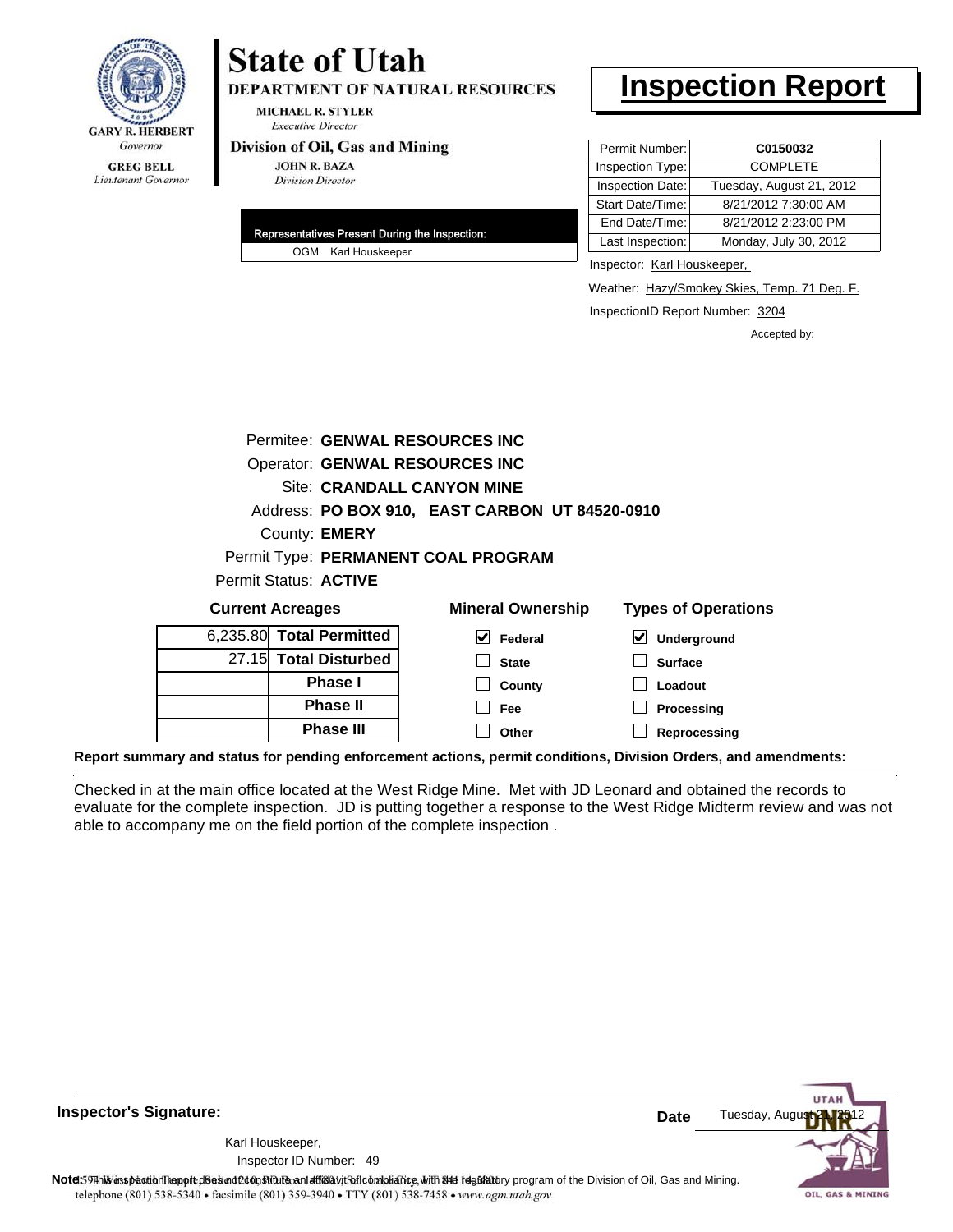#### *REVIEW OF PERMIT, PERFORMANCE STANDARDS PERMIT CONDITION REQUIREMENTS*

*1. Substantiate the elements on this inspection by checking the appropriate performance standard.*

 *a. For COMPLETE inspections provide narrative justification for any elements not fully inspected unless element is not appropriate to the site, in which case check Not Applicable.*

 *b. For PARTIAL inspections check only the elements evaluated.*

*2. Document any noncompliance situation by reference the NOV issued at the appropriate performance standard listed below.*

*3. Reference any narratives written in conjunction with this inspection at the appropriate performace standard listed below.*

*4. Provide a brief status report for all pending enforcement actions, permit conditions, Divison Orders, and amendments.*

|     |                                                               | Evaluated               | Not Applicable Comment |                         | Enforcement |
|-----|---------------------------------------------------------------|-------------------------|------------------------|-------------------------|-------------|
| 1.  | Permits, Change, Transfer, Renewal, Sale                      | ⊻                       |                        | V                       |             |
| 2.  | <b>Signs and Markers</b>                                      | $\blacktriangledown$    |                        | $\blacktriangledown$    |             |
| 3.  | Topsoil                                                       | $\blacktriangledown$    |                        | $\blacktriangledown$    |             |
| 4.a | Hydrologic Balance: Diversions                                | ⊽                       |                        |                         |             |
| 4.b | Hydrologic Balance: Sediment Ponds and Impoundments           | $\blacktriangledown$    |                        | $\blacktriangledown$    |             |
| 4.C | Hydrologic Balance: Other Sediment Control Measures           | $\blacktriangledown$    |                        |                         |             |
| 4.d | Hydrologic Balance: Water Monitoring                          | $\blacktriangledown$    |                        |                         |             |
| 4.e | Hydrologic Balance: Effluent Limitations                      | $\blacktriangledown$    |                        | $\overline{\mathbf{v}}$ |             |
| 5.  | Explosives                                                    | $\overline{\mathbf{v}}$ | $\blacktriangledown$   |                         |             |
| 6.  | Disposal of Excess Spoil, Fills, Benches                      | $\blacktriangledown$    | $\bm{\mathsf{v}}$      |                         |             |
| 7.  | Coal Mine Waste, Refuse Piles, Impoundments                   | $\blacktriangledown$    | $\blacktriangledown$   |                         |             |
| 8.  | Noncoal Waste                                                 | $\overline{\mathsf{v}}$ |                        |                         |             |
| 9.  | Protection of Fish, Wildlife and Related Environmental Issues | $\blacktriangledown$    |                        |                         |             |
|     | 10. Slides and Other Damage                                   | $\blacktriangledown$    |                        |                         |             |
| 11. | Contemporaneous Reclamation                                   | ⊽                       |                        |                         |             |
| 12. | <b>Backfilling And Grading</b>                                | ☑                       |                        |                         |             |
| 13. | Revegetation                                                  | $\blacktriangledown$    |                        |                         |             |
| 14. | Subsidence Control                                            | $\overline{\mathbf{v}}$ |                        |                         |             |
|     | 15. Cessation of Operations                                   | $\blacktriangledown$    |                        |                         |             |
|     | 16.a Roads: Construction, Maintenance, Surfacing              | $\blacktriangledown$    |                        |                         |             |
|     | 16.b Roads: Drainage Controls                                 | $\blacktriangledown$    |                        |                         |             |
|     | 17. Other Transportation Facilities                           | $\overline{\mathbf{v}}$ |                        |                         |             |
| 18. | Support Facilities, Utility Installations                     | $\overline{\mathbf{v}}$ |                        |                         |             |
|     | 19. AVS Check                                                 | $\overline{\mathsf{v}}$ |                        |                         |             |
|     | 20. Air Quality Permit                                        | $\blacktriangledown$    |                        | $\blacktriangledown$    |             |
|     | 21. Bonding and Insurance                                     | ⊻                       |                        | $\blacktriangledown$    |             |
|     | 22. Other                                                     | $\blacktriangledown$    |                        | $\blacktriangledown$    |             |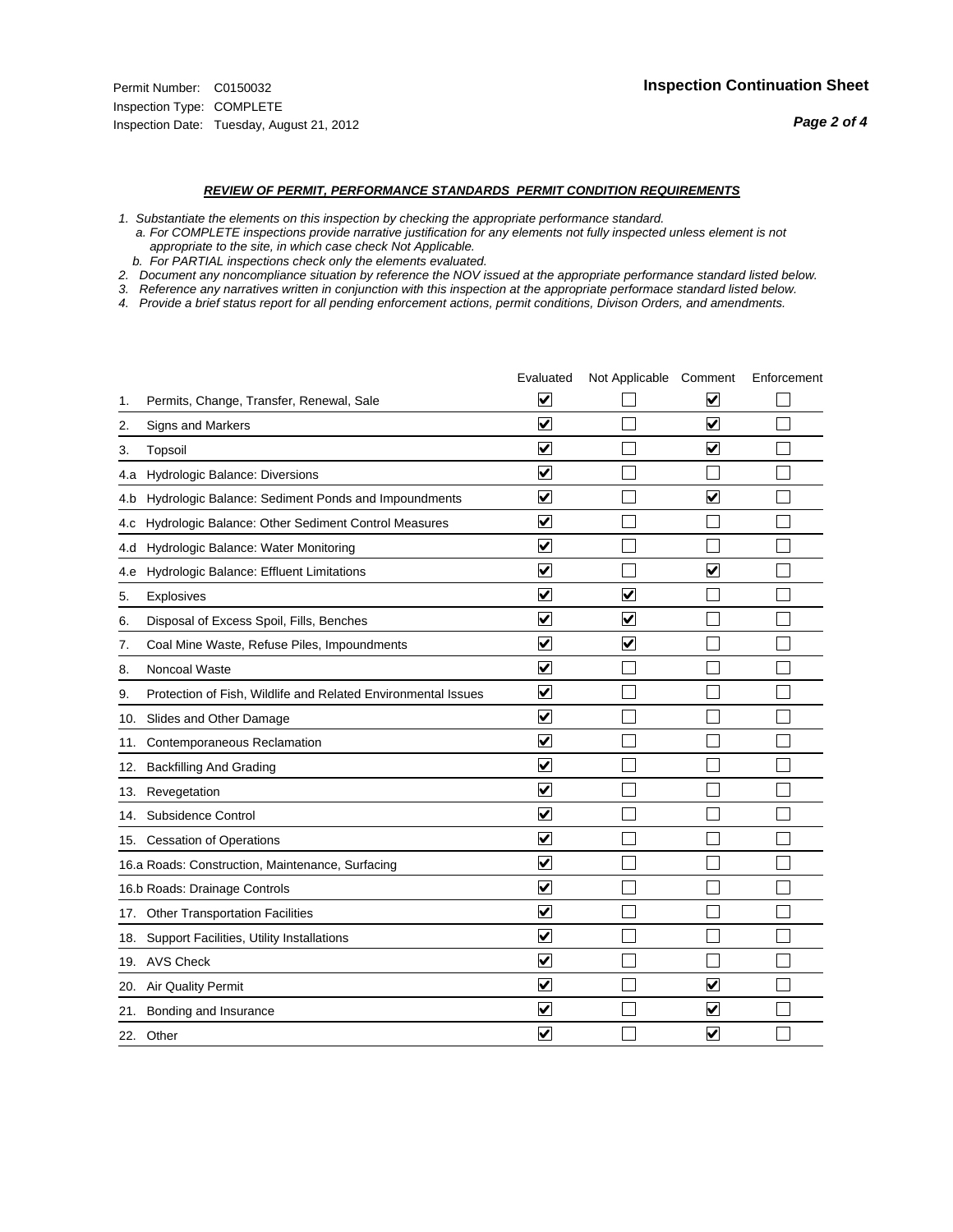#### **1. Permits, Change, Transfer, Renewal, Sale**

The DOGM permit is effective 05/13/2008 and expires 05/13/2013. Other documents include the following:

·Certificate of Insurance issued 06/01/2012 and terminates 06/01/2013. ·Reclamation agreement is dated April 1998 and is signed by both parties. ·UPDES permit UT000024368 effective 05/01/2011 and expires midnight 04/30/2016. ·Air Quality permit DAQE-AN0225003-03, issued 03/20/2003. ·SPCC Plan dated 11/02/2009.

#### **2. Signs and Markers**

The mine identification sign is located near the access road to the sediment pond and along side of the USFS road. This sign is positioned at or near the entrance into the permit area. The sign contains the required information set forth in the R645 Coal Rules.

#### **3. Topsoil**

The topsoil markers are in place. The topsoil piles have an adequate amount of vegetation coupled with additional sediment control consisting of sediment fences and waddles at the base of the piles.

#### **4.b Hydrologic Balance: Sediment Ponds and Impoundments**

The sedimetn pond was inspected on February 3, 2012 for first quarter 2012 and on May 8, 2012 for second quarter 2012. The second quarter pond report that sludge/slurry from the iron treatment pond cleaning is being placed into the sediment pond.

See item 22.

### **4.e Hydrologic Balance: Effluent Limitations**

Reviewed the discharge monitoring reports from January 2012 to June 2012. No problems were noted on the reports.

### **20. Air Quality Permit**

Approval Order DAQE-827-01 was modified on March 20, 2003. This modification allowed additional coal handling equipment (conveyors) for the South Crandall Portals. The new approval order, DAQE-AN0225003-03, was effective March 20, 2003.

#### **21. Bonding and Insurance**

Insurance is provided through Federal Insurance Co. policy #37104410.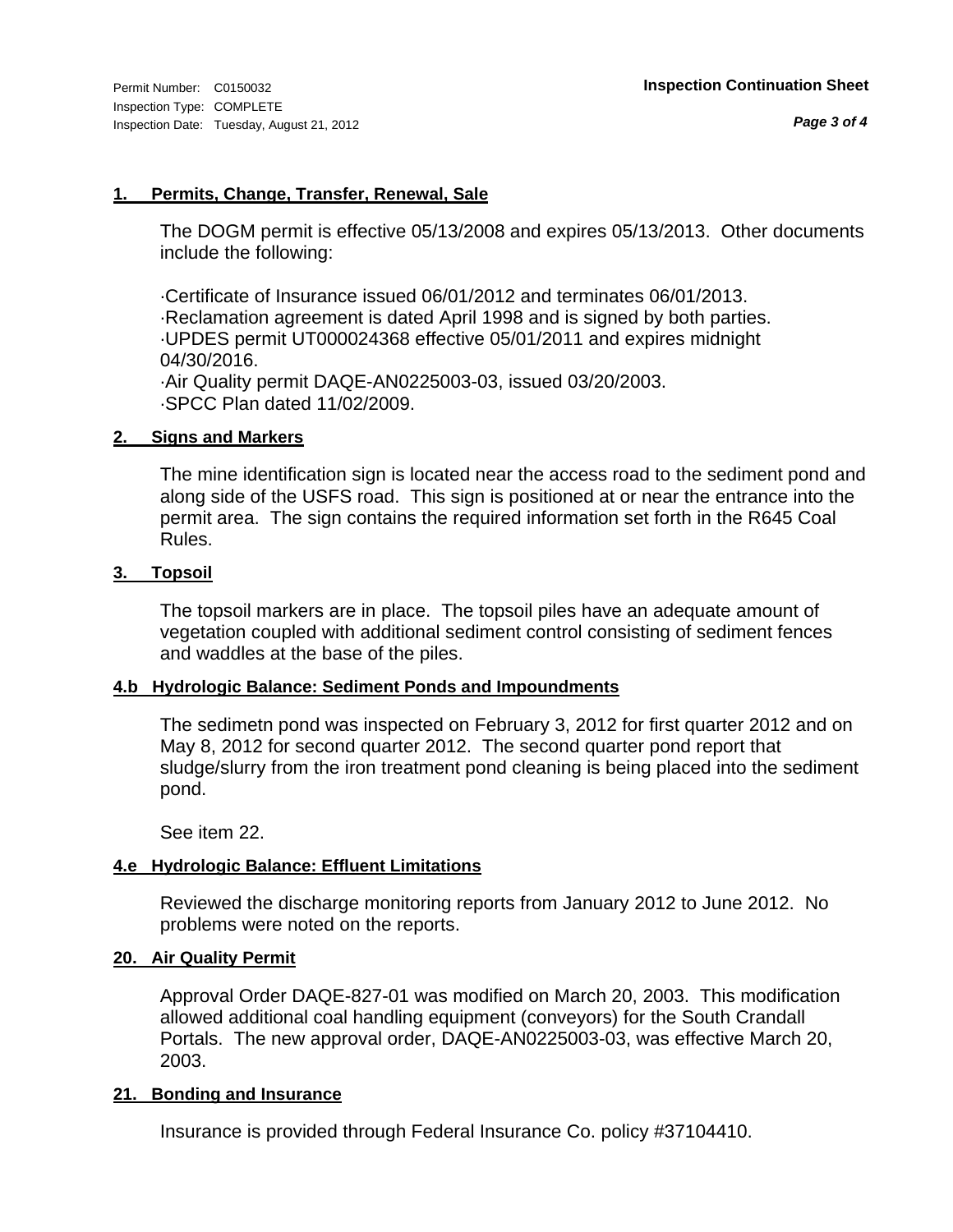Inspection Type: COMPLETE Inspection Date: Tuesday, August 21, 2012

*Page 4 of 4*

## **22. Other**

Observed thistle on the access road into the sediment pond and on the interior of the sediment pond embankments. The thistle needs to be removed and treated.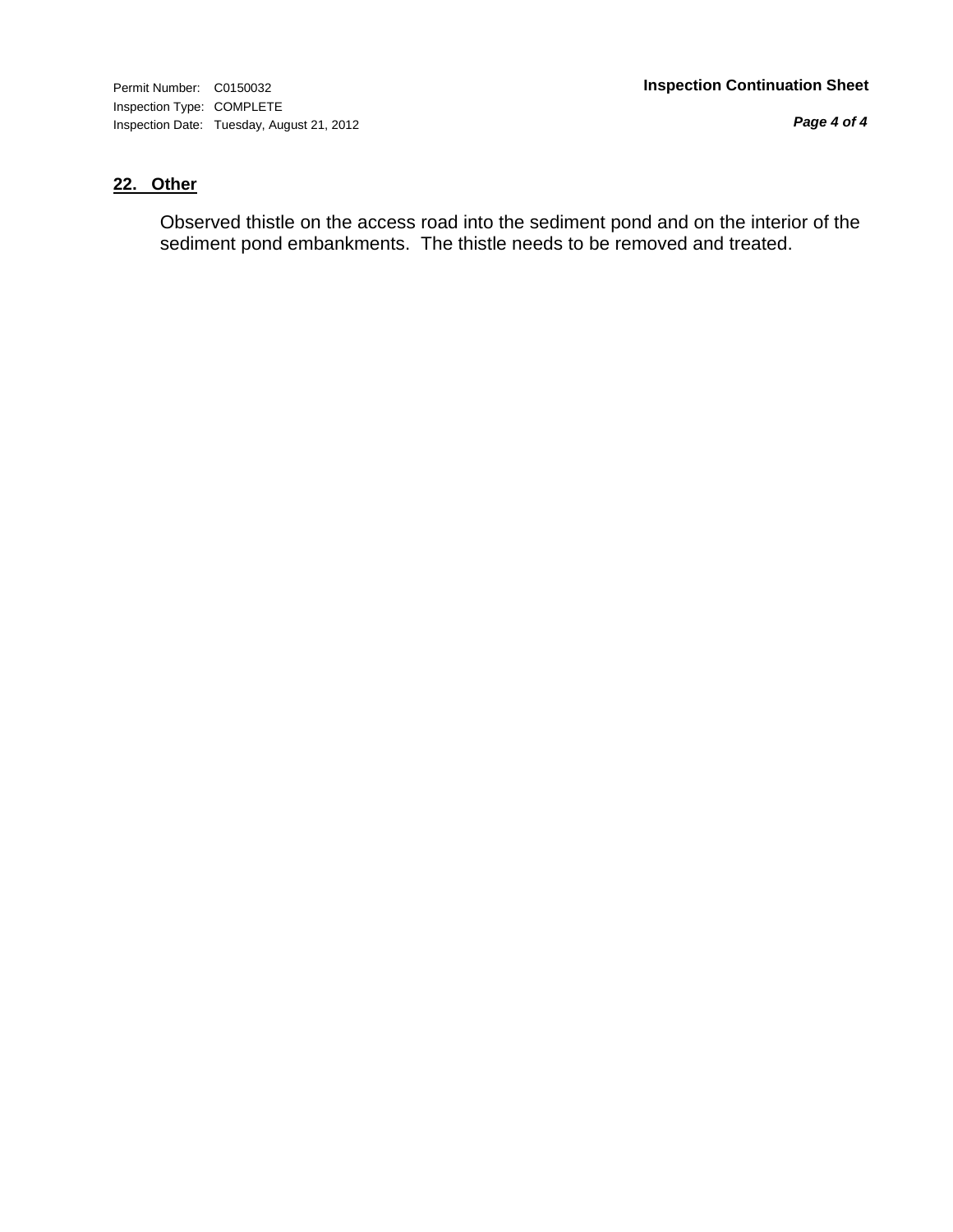

Lieutenant Governor

# **State of Utah**

**DEPARTMENT OF NATURAL RESOURCES** 

**MICHAEL R. STYLER Executive Director** 

#### Division of Oil, Gas and Mining

**Phase III**

**JOHN R. BAZA Division Director** 

# **Inspection Report**

| Permit Number:   | C0150032                 |
|------------------|--------------------------|
| Inspection Type: | <b>PARTIAL</b>           |
| Inspection Date: | Tuesday, August 28, 2012 |
| Start Date/Time: | 8/28/2012                |
| End Date/Time:   | 8/31/2012                |
| Last Inspection: | Friday, August 24, 2012  |

Inspector: Priscilla Burton,

Weather: partly cloudy, partly rainy

InspectionID Report Number: 3224

**Reprocessing**

Accepted by:

| Permitee: GENWAL RESOURCES INC        |                      |                                                |   |                            |  |
|---------------------------------------|----------------------|------------------------------------------------|---|----------------------------|--|
| <b>Operator: GENWAL RESOURCES INC</b> |                      |                                                |   |                            |  |
| Site: CRANDALL CANYON MINE            |                      |                                                |   |                            |  |
|                                       |                      | Address: PO BOX 910, EAST CARBON UT 84520-0910 |   |                            |  |
| County: <b>EMERY</b>                  |                      |                                                |   |                            |  |
| Permit Type: PERMANENT COAL PROGRAM   |                      |                                                |   |                            |  |
| Permit Status: <b>ACTIVE</b>          |                      |                                                |   |                            |  |
| <b>Current Acreages</b>               |                      | <b>Mineral Ownership</b>                       |   | <b>Types of Operations</b> |  |
| 6,235.80 Total Permitted              | $\blacktriangledown$ | Federal                                        | M | Underground                |  |
| 27.15 Total Disturbed                 |                      | <b>State</b>                                   |   | <b>Surface</b>             |  |
| <b>Phase I</b>                        |                      | County                                         |   | Loadout                    |  |
| <b>Phase II</b>                       |                      | Fee                                            |   | Processing                 |  |

**Other**

**Report summary and status for pending enforcement actions, permit conditions, Division Orders, and amendments:**

Met at the site at the beginning of the week with Jay Marshall (UEI) and Jerry Crieps (Scamp Excavation) to layout placement of excelsior logs and get crews started. Met Jerry Crieps at the site at the end of the week to observe progress of crews on the installation of the logs.

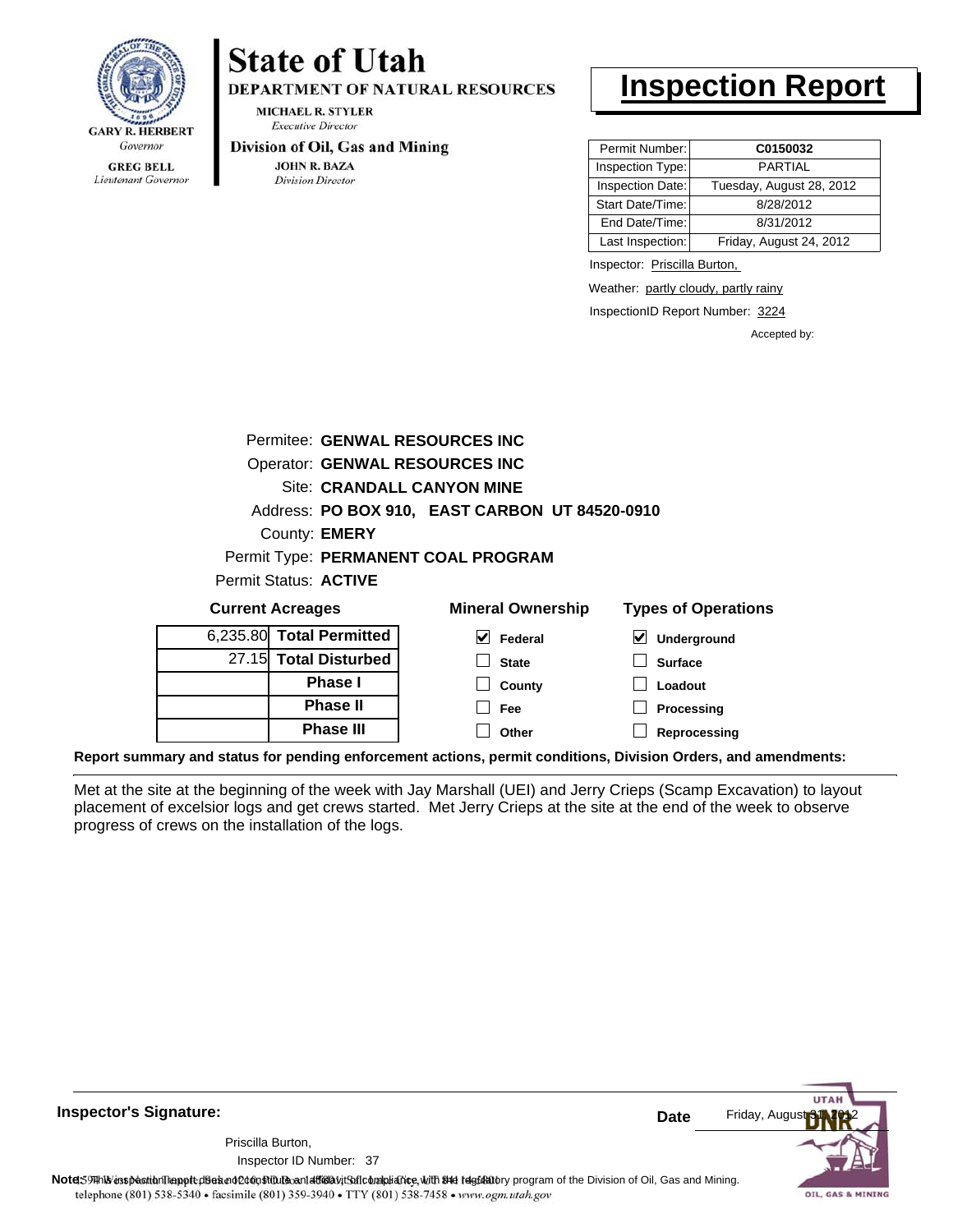- *1. Substantiate the elements on this inspection by checking the appropriate performance standard.*
- *a. For COMPLETE inspections provide narrative justification for any elements not fully inspected unless element is not appropriate to the site, in which case check Not Applicable.*
- *b. For PARTIAL inspections check only the elements evaluated.*
- *2. Document any noncompliance situation by reference the NOV issued at the appropriate performance standard listed below.*
- *3. Reference any narratives written in conjunction with this inspection at the appropriate performace standard listed below.*
- *4. Provide a brief status report for all pending enforcement actions, permit conditions, Divison Orders, and amendments.*

|     |                                                               | Evaluated | Not Applicable Comment | Enforcement |
|-----|---------------------------------------------------------------|-----------|------------------------|-------------|
| 1.  | Permits, Change, Transfer, Renewal, Sale                      |           |                        |             |
| 2.  | <b>Signs and Markers</b>                                      |           |                        |             |
| 3.  | Topsoil                                                       |           |                        |             |
| 4.a | Hydrologic Balance: Diversions                                |           |                        |             |
| 4.b | Hydrologic Balance: Sediment Ponds and Impoundments           |           |                        |             |
| 4.c | Hydrologic Balance: Other Sediment Control Measures           |           |                        |             |
| 4.d | Hydrologic Balance: Water Monitoring                          |           |                        |             |
| 4.e | Hydrologic Balance: Effluent Limitations                      |           |                        |             |
| 5.  | <b>Explosives</b>                                             |           |                        |             |
| 6.  | Disposal of Excess Spoil, Fills, Benches                      |           |                        |             |
| 7.  | Coal Mine Waste, Refuse Piles, Impoundments                   |           |                        |             |
| 8.  | Noncoal Waste                                                 |           |                        |             |
| 9.  | Protection of Fish, Wildlife and Related Environmental Issues |           |                        |             |
|     | 10. Slides and Other Damage                                   |           |                        |             |
| 11. | Contemporaneous Reclamation                                   |           |                        |             |
| 12. | <b>Backfilling And Grading</b>                                |           |                        |             |
| 13. | Revegetation                                                  |           |                        |             |
| 14. | Subsidence Control                                            |           |                        |             |
|     | 15. Cessation of Operations                                   |           |                        |             |
|     | 16.a Roads: Construction, Maintenance, Surfacing              |           |                        |             |
|     | 16.b Roads: Drainage Controls                                 |           |                        |             |
|     | 17. Other Transportation Facilities                           |           |                        |             |
| 18. | Support Facilities, Utility Installations                     |           |                        |             |
|     | 19. AVS Check                                                 |           |                        |             |
| 20. | Air Quality Permit                                            |           |                        |             |
| 21. | Bonding and Insurance                                         |           |                        |             |
|     | 22. Other                                                     |           |                        |             |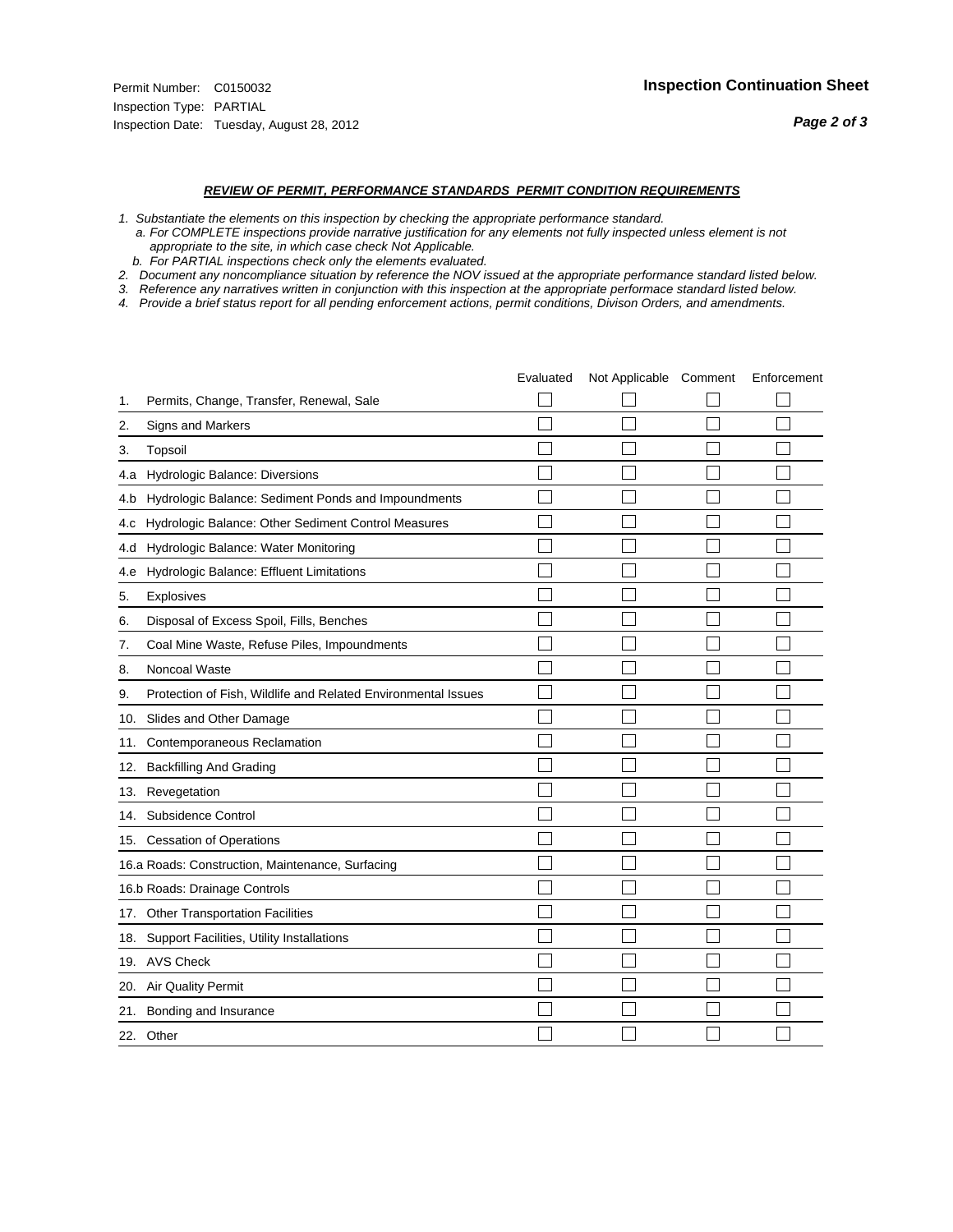Inspection Type: PARTIAL Inspection Date: Tuesday, August 28, 2012

#### Permit Number: C0150032 **Inspection Continuation Shee t**

*Page 3 of 3*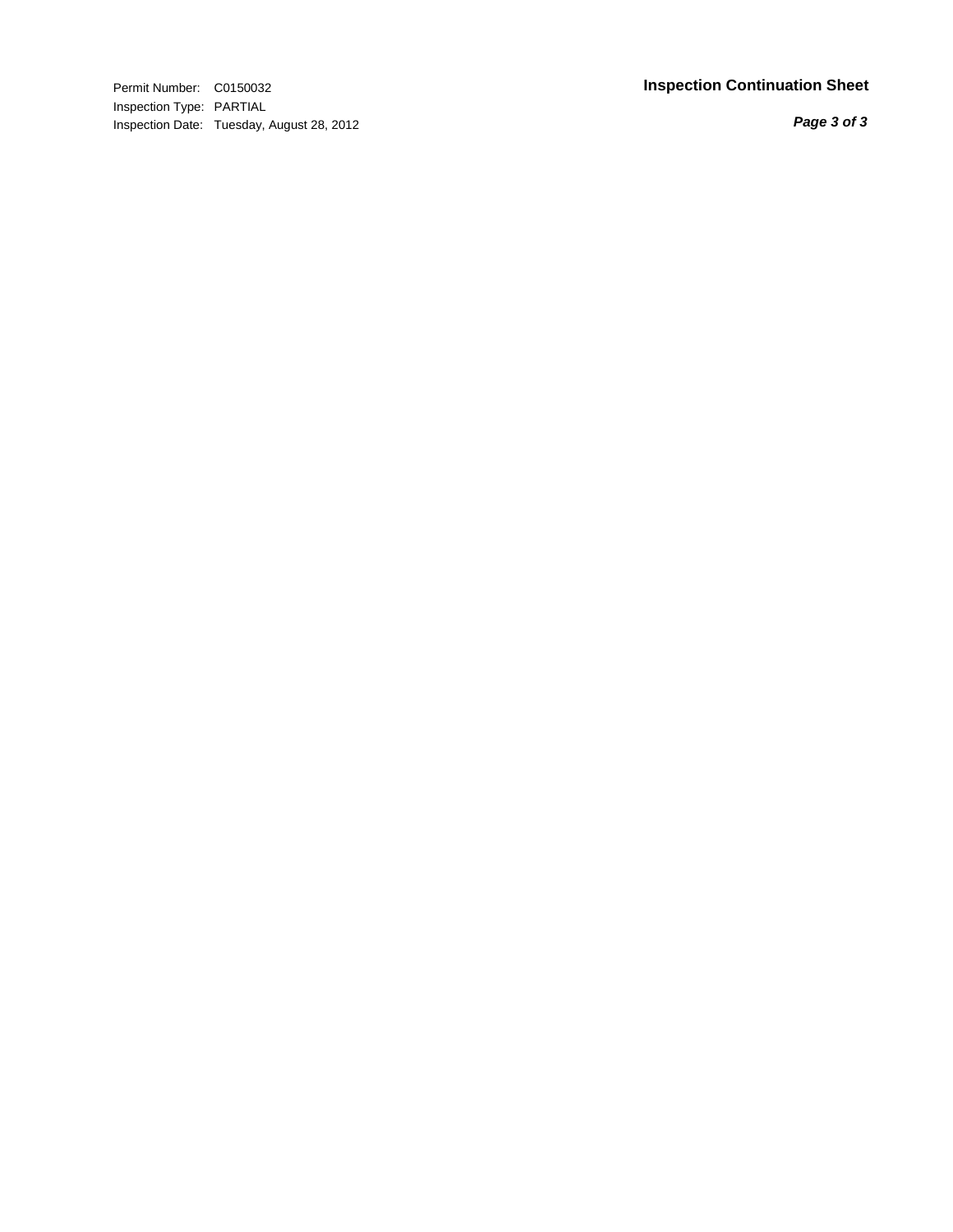

#### **GREG BELL** Lieutenant Governor

# **State of Utah**

DEPARTMENT OF NATURAL RESOURCES

**MICHAEL R. STYLER Executive Director** 

#### Division of Oil, Gas and Mining

**JOHN R. BAZA Division Director** 

| Representatives Present During the Inspection: |                     |  |  |
|------------------------------------------------|---------------------|--|--|
|                                                | OGM Steve Demczak   |  |  |
|                                                | OGM Karl Houskeeper |  |  |

# **Inspection Report**

| Permit Number:   | X0190004                  |
|------------------|---------------------------|
| Inspection Type: | <b>COMPLETE</b>           |
| Inspection Date: | Thursday, August 09, 2012 |
| Start Date/Time: | 8/9/2012 9:00:00 AM       |
| End Date/Time:   | 8/9/2012 4:00:00 PM       |
| Last Inspection: | Thursday, August 30, 2012 |

Inspector: Steve Demczak,

Weather: Sunny, 90's

InspectionID Report Number: 3214

**Processing Reprocessing** Accepted by:

| Permitee: NEW TECH MINING CORP  |                                       |                            |  |  |
|---------------------------------|---------------------------------------|----------------------------|--|--|
|                                 | <b>Operator: NEW TECH MINING CORP</b> |                            |  |  |
| Site: BLACK JACK #1 MINE        |                                       |                            |  |  |
| Address:                        |                                       |                            |  |  |
| County: <b>GRAND</b>            |                                       |                            |  |  |
|                                 | Permit Type: COAL EXPLORATION SMALL   |                            |  |  |
| <b>Permit Status: RECLAIMED</b> |                                       |                            |  |  |
| <b>Current Acreages</b>         | <b>Mineral Ownership</b>              | <b>Types of Operations</b> |  |  |
| 3.00 Total Permitted            | Federal                               | Underground                |  |  |
| 3.00 Total Disturbed            | <b>State</b>                          | <b>Surface</b>             |  |  |
| <b>Phase I</b>                  | County                                | Loadout                    |  |  |

**Fee Other**

**Report summary and status for pending enforcement actions, permit conditions, Division Orders, and amendments:**

**Phase II Phase III**



**Inspector's Signature:**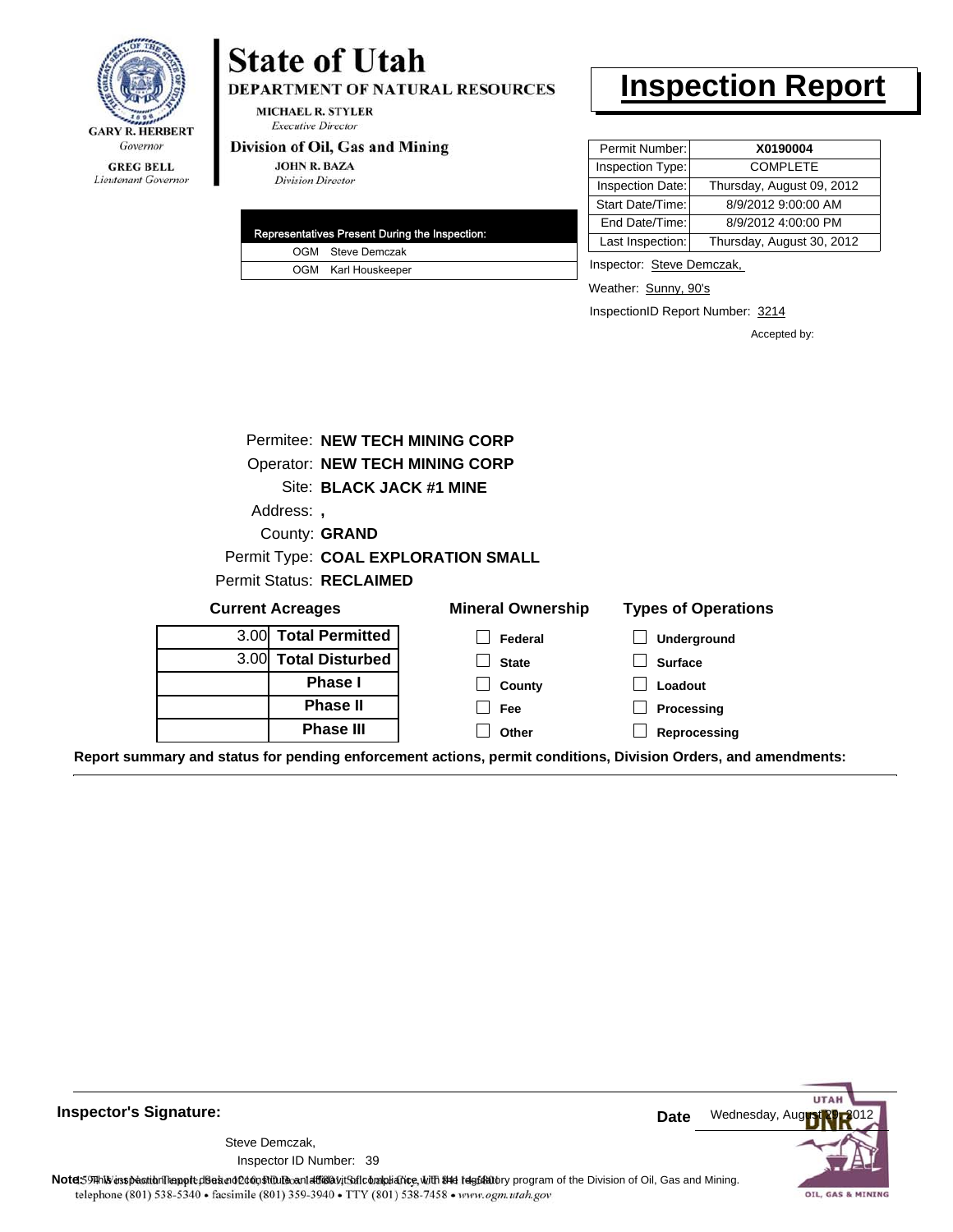- *1. Substantiate the elements on this inspection by checking the appropriate performance standard.*
- *a. For COMPLETE inspections provide narrative justification for any elements not fully inspected unless element is not appropriate to the site, in which case check Not Applicable.*
- *b. For PARTIAL inspections check only the elements evaluated.*
- *2. Document any noncompliance situation by reference the NOV issued at the appropriate performance standard listed below.*
- *3. Reference any narratives written in conjunction with this inspection at the appropriate performace standard listed below.*
- *4. Provide a brief status report for all pending enforcement actions, permit conditions, Divison Orders, and amendments.*

|     |                                                               | Evaluated               | Not Applicable Comment          |                         | Enforcement |
|-----|---------------------------------------------------------------|-------------------------|---------------------------------|-------------------------|-------------|
| 1.  | Permits, Change, Transfer, Renewal, Sale                      |                         |                                 |                         |             |
| 2.  | <b>Signs and Markers</b>                                      | $\overline{\mathbf{v}}$ |                                 | $\blacktriangledown$    |             |
| 3.  | Topsoil                                                       | $\overline{\mathbf{v}}$ |                                 | $\overline{\mathsf{v}}$ |             |
| 4.a | Hydrologic Balance: Diversions                                | $\blacktriangledown$    |                                 | $\blacktriangledown$    |             |
| 4.b | Hydrologic Balance: Sediment Ponds and Impoundments           |                         | ⊽                               |                         |             |
| 4.c | Hydrologic Balance: Other Sediment Control Measures           | $\overline{\mathbf{v}}$ |                                 | $\blacktriangledown$    |             |
| 4.d | Hydrologic Balance: Water Monitoring                          |                         | $\overline{\mathbf{v}}$         |                         |             |
| 4.e | Hydrologic Balance: Effluent Limitations                      |                         | $\overline{\blacktriangledown}$ |                         |             |
| 5.  | <b>Explosives</b>                                             |                         | $\blacktriangledown$            |                         |             |
| 6.  | Disposal of Excess Spoil, Fills, Benches                      |                         | $\overline{\mathbf{v}}$         |                         |             |
| 7.  | Coal Mine Waste, Refuse Piles, Impoundments                   |                         | $\blacktriangledown$            |                         |             |
| 8.  | Noncoal Waste                                                 | $\overline{\mathbf{v}}$ |                                 | $\overline{\mathbf{v}}$ |             |
| 9.  | Protection of Fish, Wildlife and Related Environmental Issues | $\overline{\mathbf{v}}$ |                                 |                         |             |
|     | 10. Slides and Other Damage                                   | $\overline{\mathbf{v}}$ |                                 | $\blacktriangledown$    |             |
| 11. | Contemporaneous Reclamation                                   |                         |                                 |                         |             |
| 12. | <b>Backfilling And Grading</b>                                | $\blacktriangledown$    |                                 | $\blacktriangledown$    |             |
| 13. | Revegetation                                                  | $\overline{\mathbf{v}}$ |                                 | $\overline{\mathbf{v}}$ |             |
| 14. | Subsidence Control                                            |                         | $\overline{\mathbf{v}}$         |                         |             |
|     | 15. Cessation of Operations                                   |                         | $\overline{\blacktriangledown}$ |                         |             |
|     | 16.a Roads: Construction, Maintenance, Surfacing              | ⊽                       |                                 | $\blacktriangledown$    |             |
|     | 16.b Roads: Drainage Controls                                 | $\overline{\mathbf{v}}$ |                                 | ⊻                       |             |
|     | 17. Other Transportation Facilities                           |                         | $\overline{\blacktriangledown}$ |                         |             |
| 18. | Support Facilities, Utility Installations                     |                         | $\overline{\blacktriangledown}$ |                         |             |
|     | 19. AVS Check                                                 |                         | $\blacktriangledown$            |                         |             |
| 20. | Air Quality Permit                                            |                         | $\blacktriangledown$            |                         |             |
|     | 21. Bonding and Insurance                                     |                         | $\blacktriangledown$            |                         |             |
|     | 22. Other                                                     |                         |                                 |                         |             |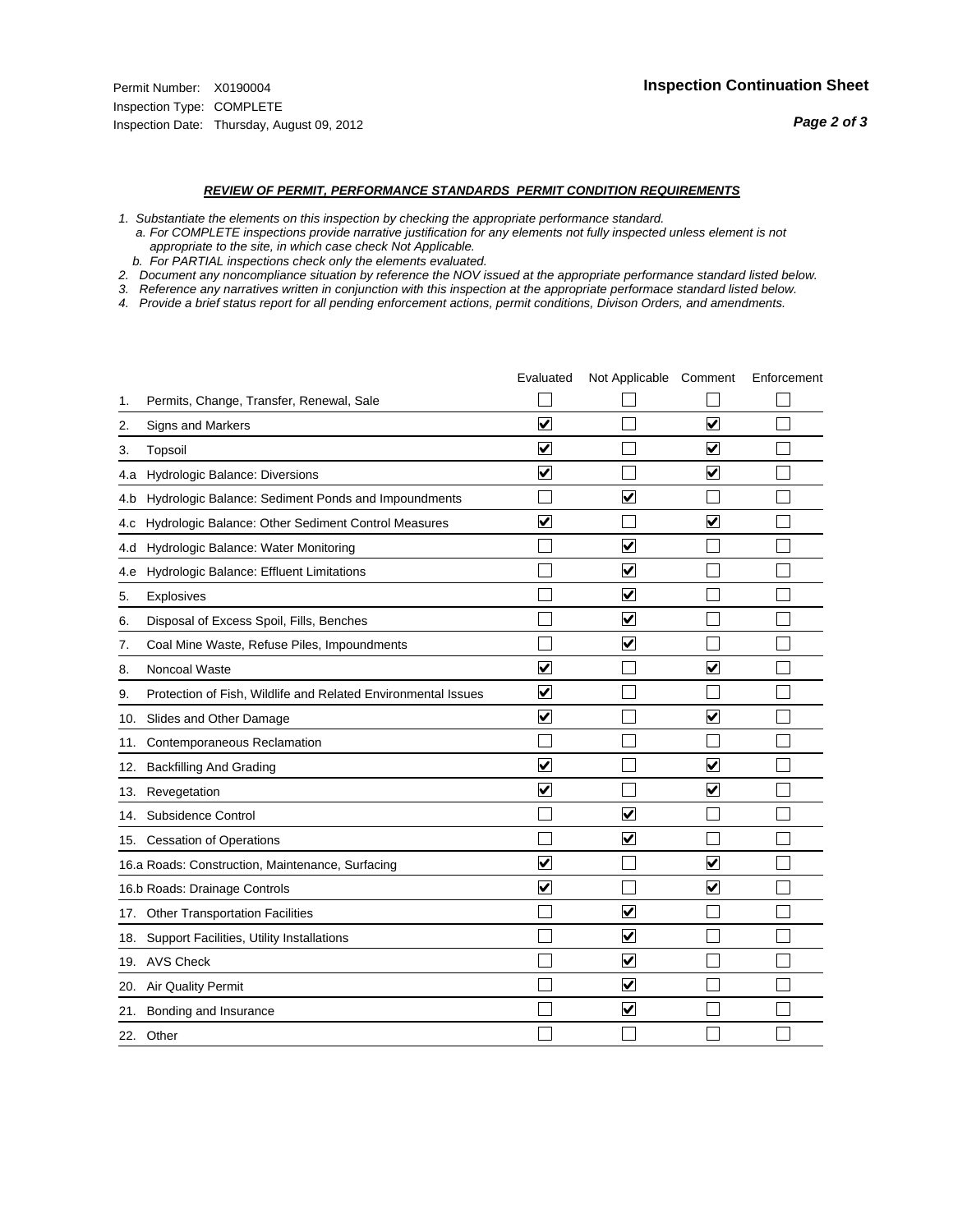Inspection Type: COMPLETE Inspection Date: Thursday, August 09, 2012

*Page 3 of 3*

#### **2. Signs and Markers**

There is no identification sign at gate and the gate is missing.

#### **3. Topsoil**

All topsoil was used in reclamation.

#### **4.a Hydrologic Balance: Diversions**

The diversion has eroded from the top level to the bottom loadout pad area.

### **4.c Hydrologic Balance: Other Sediment Control Measures**

The site was pocked.

#### **8. Noncoal Waste**

There is some trash.

#### **10. Slides and Other Damage**

No slides or other damage was noticed during the inspection.

### **12. Backfilling And Grading**

The site is backfilled and graded.

#### **13. Revegetation**

The site contains mostly sage brush. It is well vegetated with sage brush.

### **16.a Roads: Construction, Maintenance, Surfacing**

Road is starting to erode due to improper drainage control.

### **16.b Roads: Drainage Controls**

It is not functioning and eroding the road to the mine site.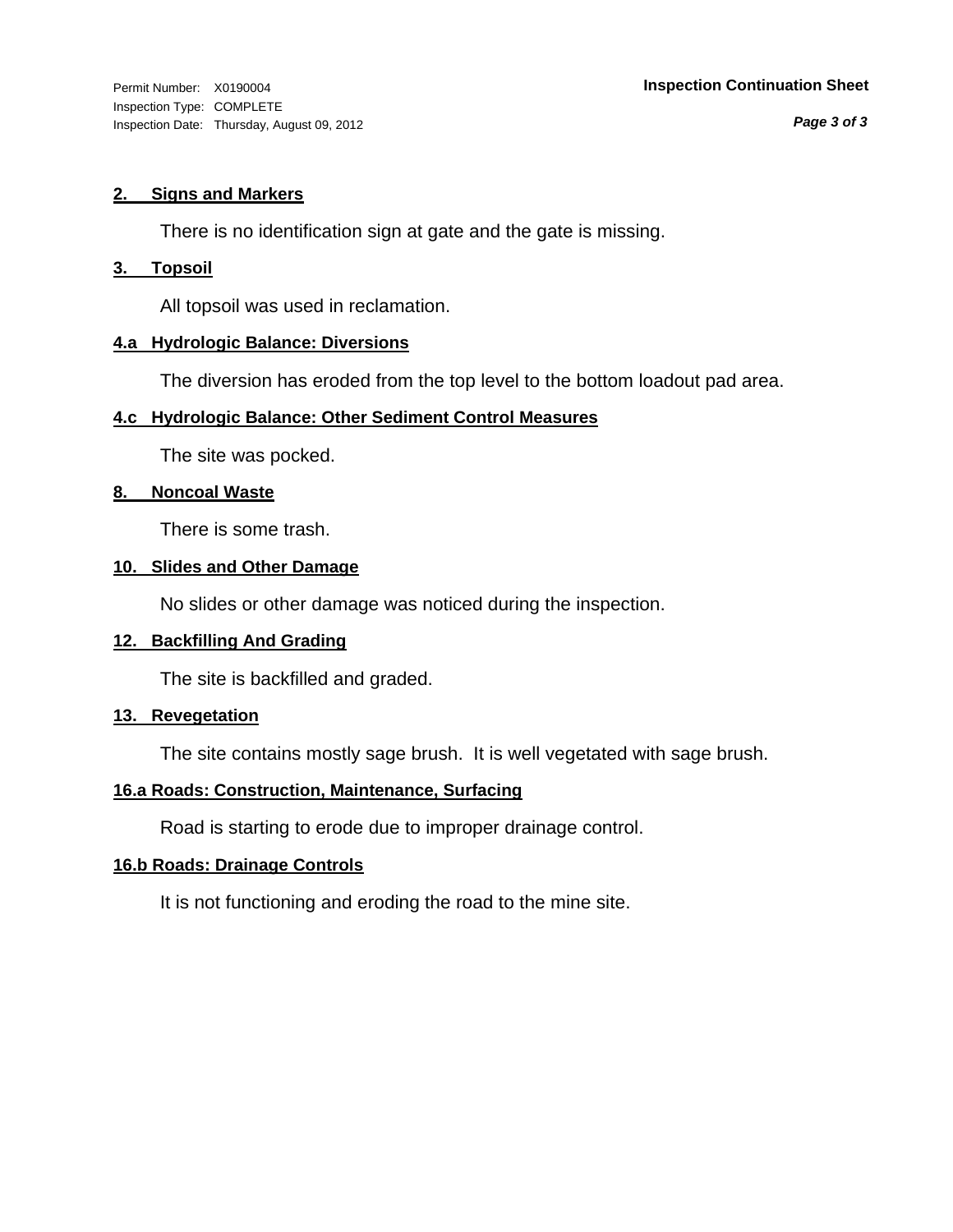

Lieutenant Governor

# **State of Utah DEPARTMENT OF NATURAL RESOURCES**

**MICHAEL R. STYLER Executive Director** 

#### Division of Oil, Gas and Mining

**JOHN R. BAZA Division Director** 

| Representatives Present During the Inspection: |
|------------------------------------------------|
| Company Larry Johnson                          |
| OGM Karl Houskeeper                            |
| OGM Kenneth Hoffman                            |

# **Inspection Report**

| Permit Number:   | C0250005                 |
|------------------|--------------------------|
| Inspection Type: | PARTIAI                  |
| Inspection Date: | Tuesday, August 07, 2012 |
| Start Date/Time: | 8/7/2012 8:00:00 AM      |
| End Date/Time:   | 8/7/2012 2:00:00 PM      |
| Last Inspection: | Tuesday, July 17, 2012   |
|                  |                          |

Inspector: Karl Houskeeper,

Weather: Clear Skies, Temp. 85 Deg. F.

InspectionID Report Number: 3190

Accepted by: jhelfric 8/13/2012

| Permitee: ALTON COAL DEVELOPMENT LLC |                                                           |                            |  |  |  |  |
|--------------------------------------|-----------------------------------------------------------|----------------------------|--|--|--|--|
| Operator: ALTON COAL DEVELOPMENT LLC |                                                           |                            |  |  |  |  |
| Site: COAL HOLLOW                    |                                                           |                            |  |  |  |  |
|                                      | Address: 463 North 100 West, Suite 1, CEDAR CITY UT 84720 |                            |  |  |  |  |
| County: <b>KANE</b>                  |                                                           |                            |  |  |  |  |
|                                      | Permit Type: PERMANENT COAL PROGRAM                       |                            |  |  |  |  |
| Permit Status: ACTIVE                |                                                           |                            |  |  |  |  |
| <b>Current Acreages</b>              | <b>Mineral Ownership</b>                                  | <b>Types of Operations</b> |  |  |  |  |
| 635.64 Total Permitted               | ∨∣<br>Federal                                             | Underground                |  |  |  |  |
| 435.00 Total Disturbed               | <b>State</b>                                              | <b>Surface</b>             |  |  |  |  |
| Phase I                              | County                                                    | Loadout                    |  |  |  |  |
| <b>Phase II</b>                      | $\vee$ Fee                                                | Processing                 |  |  |  |  |
| Phase III                            | Other                                                     | Reprocessing               |  |  |  |  |

**Report summary and status for pending enforcement actions, permit conditions, Division Orders, and amendments:**

Photo's Attached.

The South end of Pit #6 has been stripped of the overburden materials down to the top of the coal seam. Mining in Pit #4 is being completed. Overburden from Pit #6 has been pushed into Pit #5. As additional material is stripped from Pit #6 it will be placed on Pit #5 to completely cover Pit #5.

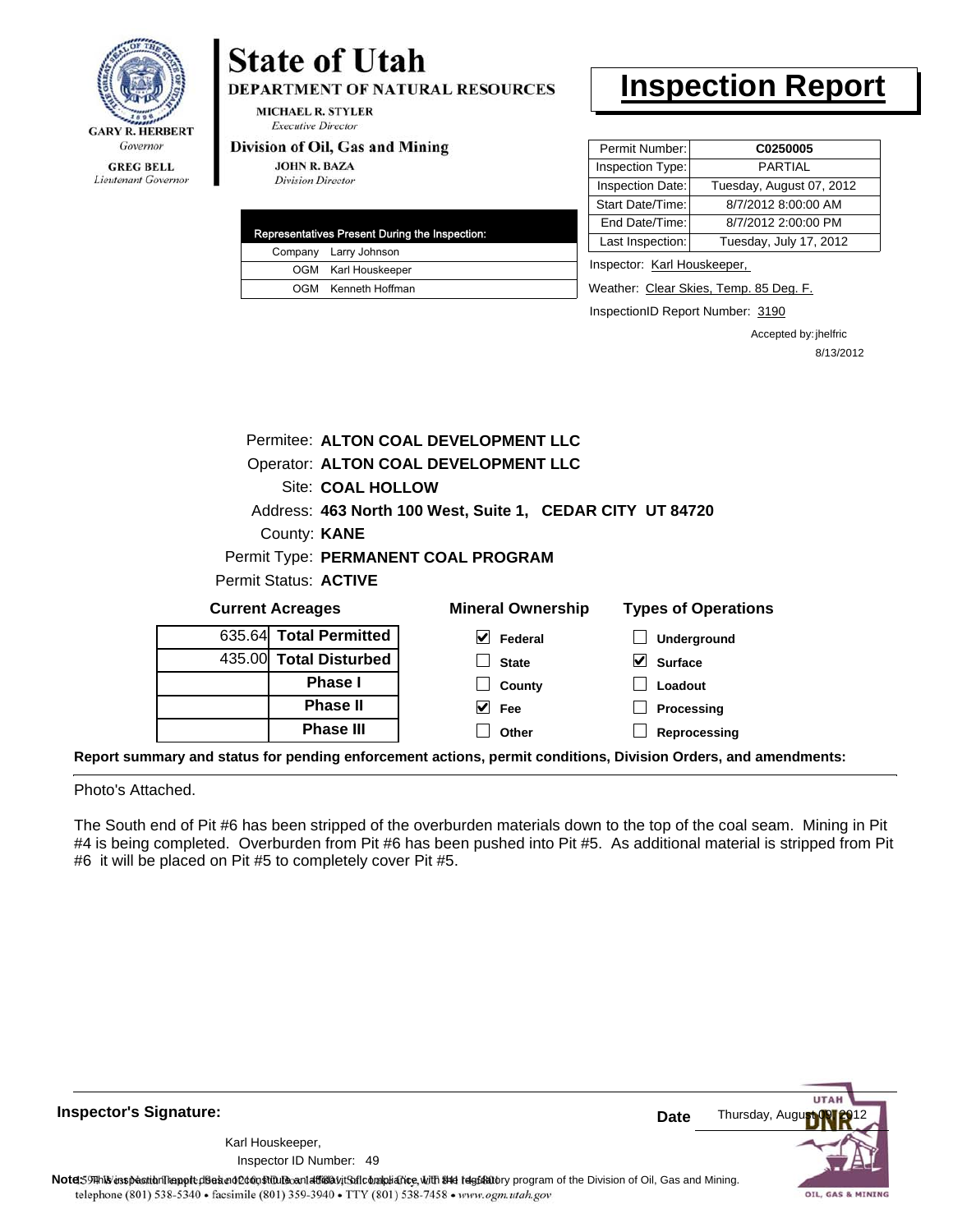- *1. Substantiate the elements on this inspection by checking the appropriate performance standard.*
- *a. For COMPLETE inspections provide narrative justification for any elements not fully inspected unless element is not appropriate to the site, in which case check Not Applicable.*
- *b. For PARTIAL inspections check only the elements evaluated.*
- *2. Document any noncompliance situation by reference the NOV issued at the appropriate performance standard listed below.*
- *3. Reference any narratives written in conjunction with this inspection at the appropriate performace standard listed below.*
- *4. Provide a brief status report for all pending enforcement actions, permit conditions, Divison Orders, and amendments.*

|     |                                                               | Evaluated               | Not Applicable Comment |                         | Enforcement |
|-----|---------------------------------------------------------------|-------------------------|------------------------|-------------------------|-------------|
| 1.  | Permits, Change, Transfer, Renewal, Sale                      |                         |                        |                         |             |
| 2.  | <b>Signs and Markers</b>                                      | $\overline{\mathbf{v}}$ |                        | $\blacktriangledown$    |             |
| 3.  | Topsoil                                                       |                         |                        |                         |             |
| 4.a | Hydrologic Balance: Diversions                                | $\blacktriangledown$    |                        | $\overline{\mathbf{v}}$ |             |
| 4.b | Hydrologic Balance: Sediment Ponds and Impoundments           | $\blacktriangledown$    |                        | ⊻                       |             |
| 4.c | Hydrologic Balance: Other Sediment Control Measures           |                         |                        |                         |             |
| 4.d | Hydrologic Balance: Water Monitoring                          |                         |                        |                         |             |
| 4.e | Hydrologic Balance: Effluent Limitations                      |                         |                        |                         |             |
| 5.  | <b>Explosives</b>                                             | $\overline{\mathbf{v}}$ |                        | ⊽                       |             |
| 6.  | Disposal of Excess Spoil, Fills, Benches                      | $\overline{\mathsf{v}}$ |                        | $\blacktriangledown$    |             |
| 7.  | Coal Mine Waste, Refuse Piles, Impoundments                   |                         |                        |                         |             |
| 8.  | Noncoal Waste                                                 | $\overline{\mathsf{v}}$ |                        | $\overline{\mathsf{v}}$ |             |
| 9.  | Protection of Fish, Wildlife and Related Environmental Issues |                         |                        |                         |             |
|     | 10. Slides and Other Damage                                   |                         |                        |                         |             |
| 11. | Contemporaneous Reclamation                                   |                         |                        |                         |             |
| 12. | <b>Backfilling And Grading</b>                                |                         |                        |                         |             |
| 13. | Revegetation                                                  |                         |                        |                         |             |
| 14. | Subsidence Control                                            |                         |                        |                         |             |
|     | 15. Cessation of Operations                                   |                         |                        |                         |             |
|     | 16.a Roads: Construction, Maintenance, Surfacing              |                         |                        |                         |             |
|     | 16.b Roads: Drainage Controls                                 |                         |                        |                         |             |
|     | 17. Other Transportation Facilities                           |                         |                        |                         |             |
| 18. | Support Facilities, Utility Installations                     |                         |                        |                         |             |
|     | 19. AVS Check                                                 |                         |                        |                         |             |
| 20. | Air Quality Permit                                            |                         |                        |                         |             |
| 21. | Bonding and Insurance                                         |                         |                        |                         |             |
|     | 22. Other                                                     |                         |                        |                         |             |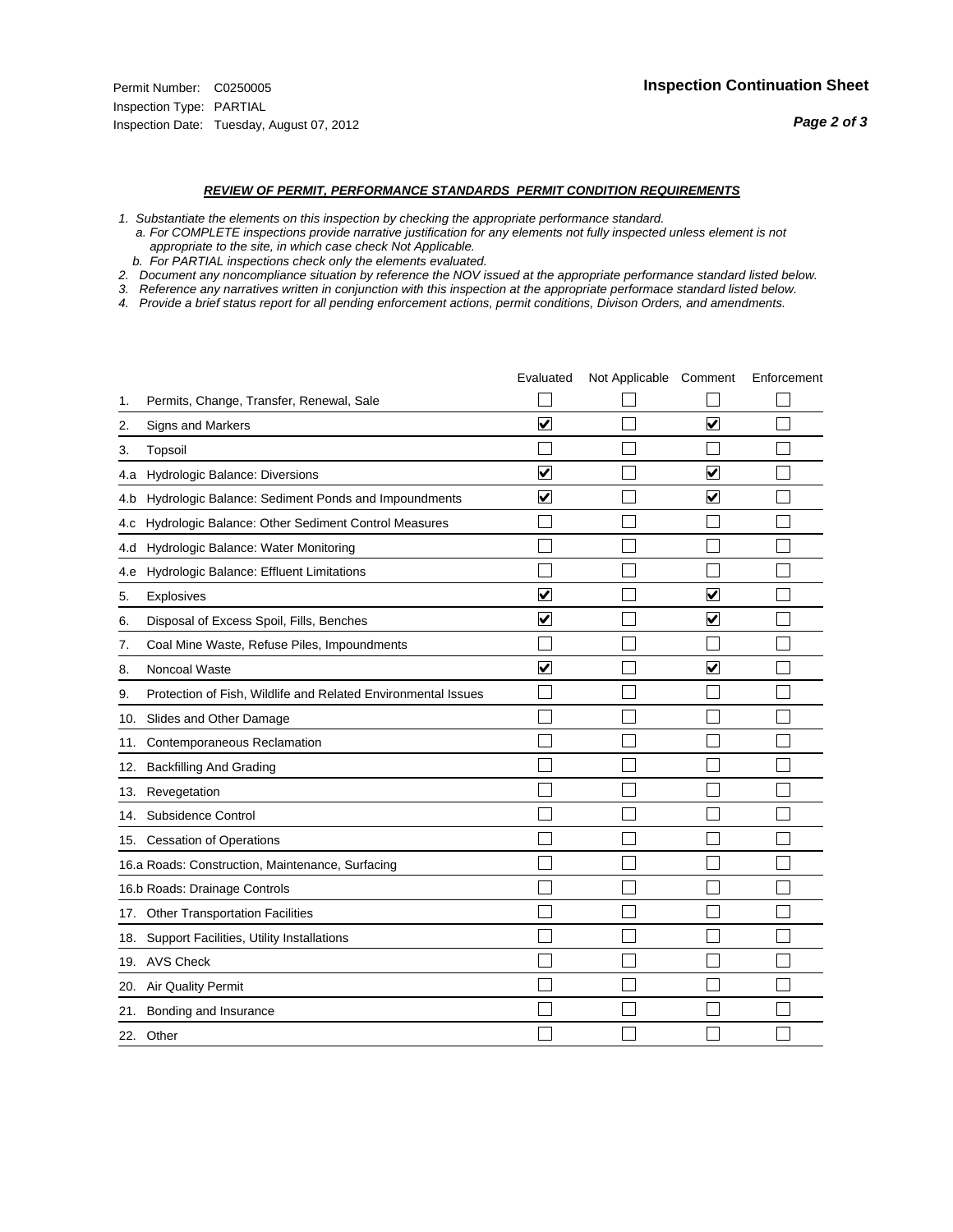Inspection Type: PARTIAL Inspection Date: Tuesday, August 07, 2012

#### **2. Signs and Markers**

The mine identification signs are located at the various entrances into the permit area from a public access and contain the required information set forth in the R645 Coal Rules. The signs are compliant.

#### **4.a Hydrologic Balance: Diversions**

Rip Rap in the Robinson's diversion has been placed in the upper and lower reach's . There are portions of the diversion that contain gaps between rip rap placement and need to be supplemented with addition rip rap. This supplementation needs to be accomplished as soon as possible.

#### **4.b Hydrologic Balance: Sediment Ponds and Impoundments**

Photographs of all of the sedimentation ponds were taken as part of this partial inspection and are attached.

The upper inlet of pond #2 has been de-commissioned. This inlet was placed to close to the outlet allowing potential short circuiting to occur. All flow is now directed to the South East Inlet. The decommisioned North East Inlet needs to be completely removed on the interior of the pond. This change needs to be done on the drawings contained in the MRP and PE certiifed and submitted to the Division in a permit amendment.

#### **5. Explosives**

No explosives are stored on site. The explosives used at this site are brought in just prior to conducting a blast.

### **6. Disposal of Excess Spoil, Fills, Benches**

Portions of the excess spoil pile are undergoing reclamation. See attached photo's.

#### **8. Noncoal Waste**

Mine site was found to be free of noncoal waste items.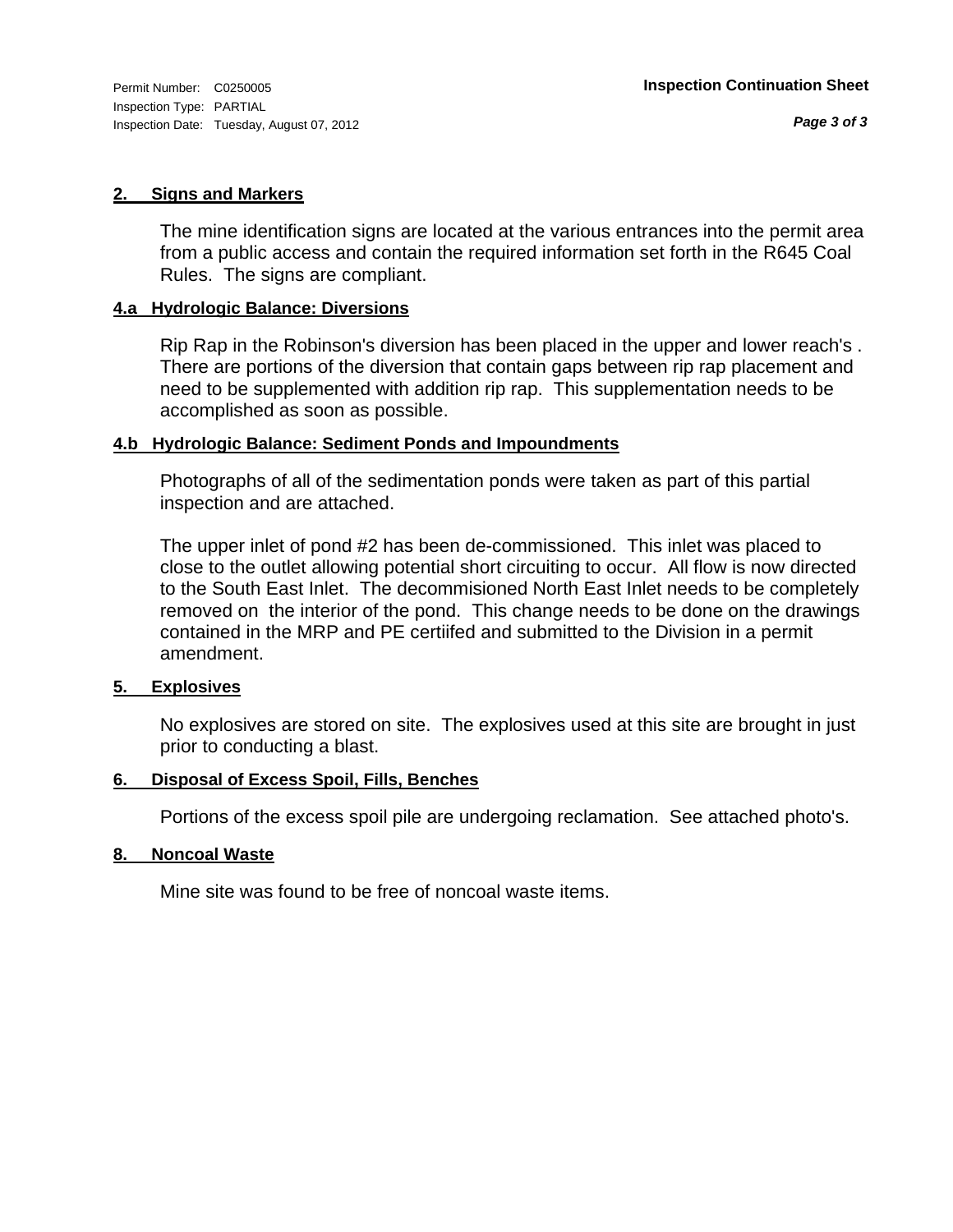

Lieutenant Governor

## **State of Utah DEPARTMENT OF NATURAL RESOURCES**

**MICHAEL R. STYLER Executive Director** 

#### Division of Oil, Gas and Mining

**JOHN R. BAZA Division Director** 

|  | Representatives Present During the Inspection: |
|--|------------------------------------------------|
|  | Company Kirk Nicholes                          |
|  | OGM Joe Helfrich                               |

# **Inspection Report**

| Permit Number:   | C0250005                   |
|------------------|----------------------------|
| Inspection Type: | <b>PARTIAL</b>             |
| Inspection Date: | Wednesday, August 08, 2012 |
| Start Date/Time: | 8/8/2012 8:30:00 AM        |
| End Date/Time:   | 8/8/2012 11:00:00 AM       |
| Last Inspection: |                            |

Inspector: Joe Helfrich,

Weather: sunny 75

InspectionID Report Number: 3196

Accepted by: jhelfric 8/13/2012

|                         | Permitee: ALTON COAL DEVELOPMENT LLC |                        |                                                           |                            |  |  |
|-------------------------|--------------------------------------|------------------------|-----------------------------------------------------------|----------------------------|--|--|
|                         |                                      |                        | Operator: ALTON COAL DEVELOPMENT LLC                      |                            |  |  |
|                         |                                      | Site: COAL HOLLOW      |                                                           |                            |  |  |
|                         |                                      |                        | Address: 463 North 100 West, Suite 1, CEDAR CITY UT 84720 |                            |  |  |
|                         |                                      | County: <b>KANE</b>    |                                                           |                            |  |  |
|                         |                                      |                        | Permit Type: PERMANENT COAL PROGRAM                       |                            |  |  |
|                         |                                      | Permit Status: ACTIVE  |                                                           |                            |  |  |
| <b>Current Acreages</b> |                                      |                        | <b>Mineral Ownership</b>                                  | <b>Types of Operations</b> |  |  |
|                         |                                      | 635.64 Total Permitted | M<br>Federal                                              | <b>Underground</b>         |  |  |
|                         |                                      | 435.00 Total Disturbed | <b>State</b>                                              | V<br><b>Surface</b>        |  |  |

435.00 **Total Disturbed Phase I Phase II Phase III**

nd **Surface Loadout Processing**

**Reprocessing**

**Report summary and status for pending enforcement actions, permit conditions, Division Orders, and amendments:**

The purpose of this site visit was to discus the revised seed mix amendment and current results of the sage grouse monitoring.efforts.

**County Fee Other**



**Inspector's Signature:**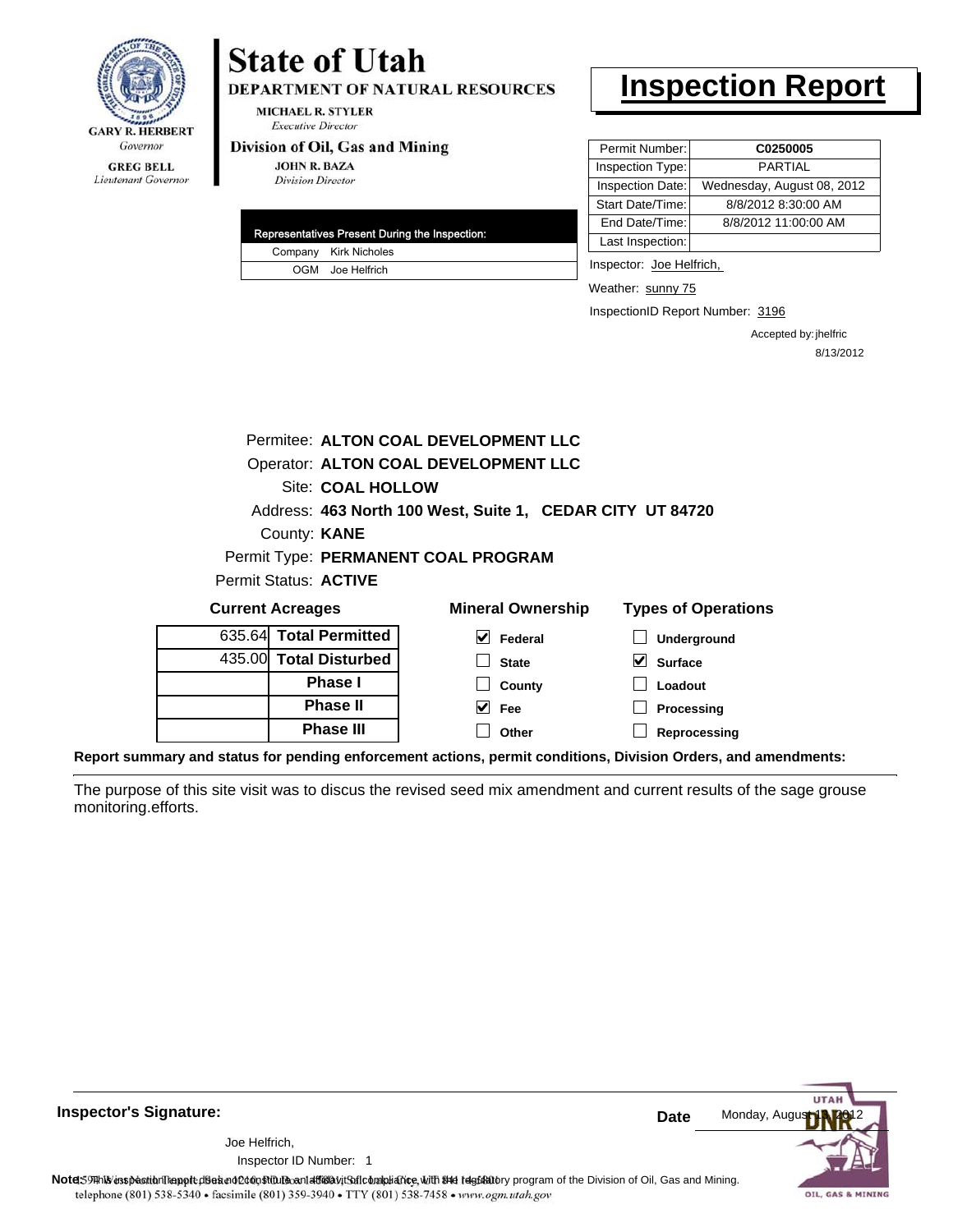- *1. Substantiate the elements on this inspection by checking the appropriate performance standard.*
- *a. For COMPLETE inspections provide narrative justification for any elements not fully inspected unless element is not appropriate to the site, in which case check Not Applicable.*
- *b. For PARTIAL inspections check only the elements evaluated.*
- *2. Document any noncompliance situation by reference the NOV issued at the appropriate performance standard listed below.*
- *3. Reference any narratives written in conjunction with this inspection at the appropriate performace standard listed below.*
- *4. Provide a brief status report for all pending enforcement actions, permit conditions, Divison Orders, and amendments.*

|     |                                                               | Evaluated               | Not Applicable Comment |   | Enforcement |
|-----|---------------------------------------------------------------|-------------------------|------------------------|---|-------------|
| 1.  | Permits, Change, Transfer, Renewal, Sale                      | $\overline{\mathsf{v}}$ |                        | V |             |
| 2.  | Signs and Markers                                             |                         |                        |   |             |
| 3.  | Topsoil                                                       |                         |                        |   |             |
| 4.a | Hydrologic Balance: Diversions                                |                         |                        |   |             |
| 4.b | Hydrologic Balance: Sediment Ponds and Impoundments           |                         |                        |   |             |
| 4.c | Hydrologic Balance: Other Sediment Control Measures           |                         |                        |   |             |
| 4.d | Hydrologic Balance: Water Monitoring                          |                         |                        |   |             |
| 4.e | Hydrologic Balance: Effluent Limitations                      |                         |                        |   |             |
| 5.  | <b>Explosives</b>                                             |                         |                        |   |             |
| 6.  | Disposal of Excess Spoil, Fills, Benches                      |                         |                        |   |             |
| 7.  | Coal Mine Waste, Refuse Piles, Impoundments                   |                         |                        |   |             |
| 8.  | Noncoal Waste                                                 |                         |                        |   |             |
| 9.  | Protection of Fish, Wildlife and Related Environmental Issues | $\blacktriangledown$    |                        | ☑ |             |
| 10. | Slides and Other Damage                                       |                         |                        |   |             |
| 11. | Contemporaneous Reclamation                                   |                         |                        |   |             |
| 12. | <b>Backfilling And Grading</b>                                |                         |                        |   |             |
| 13. | Revegetation                                                  |                         |                        |   |             |
| 14. | Subsidence Control                                            |                         |                        |   |             |
|     | 15. Cessation of Operations                                   |                         |                        |   |             |
|     | 16.a Roads: Construction, Maintenance, Surfacing              |                         |                        |   |             |
|     | 16.b Roads: Drainage Controls                                 |                         |                        |   |             |
| 17. | <b>Other Transportation Facilities</b>                        |                         |                        |   |             |
| 18. | Support Facilities, Utility Installations                     |                         |                        |   |             |
|     | 19. AVS Check                                                 |                         |                        |   |             |
| 20. | <b>Air Quality Permit</b>                                     |                         |                        |   |             |
| 21. | Bonding and Insurance                                         |                         |                        |   |             |
|     | 22. Other                                                     |                         |                        |   |             |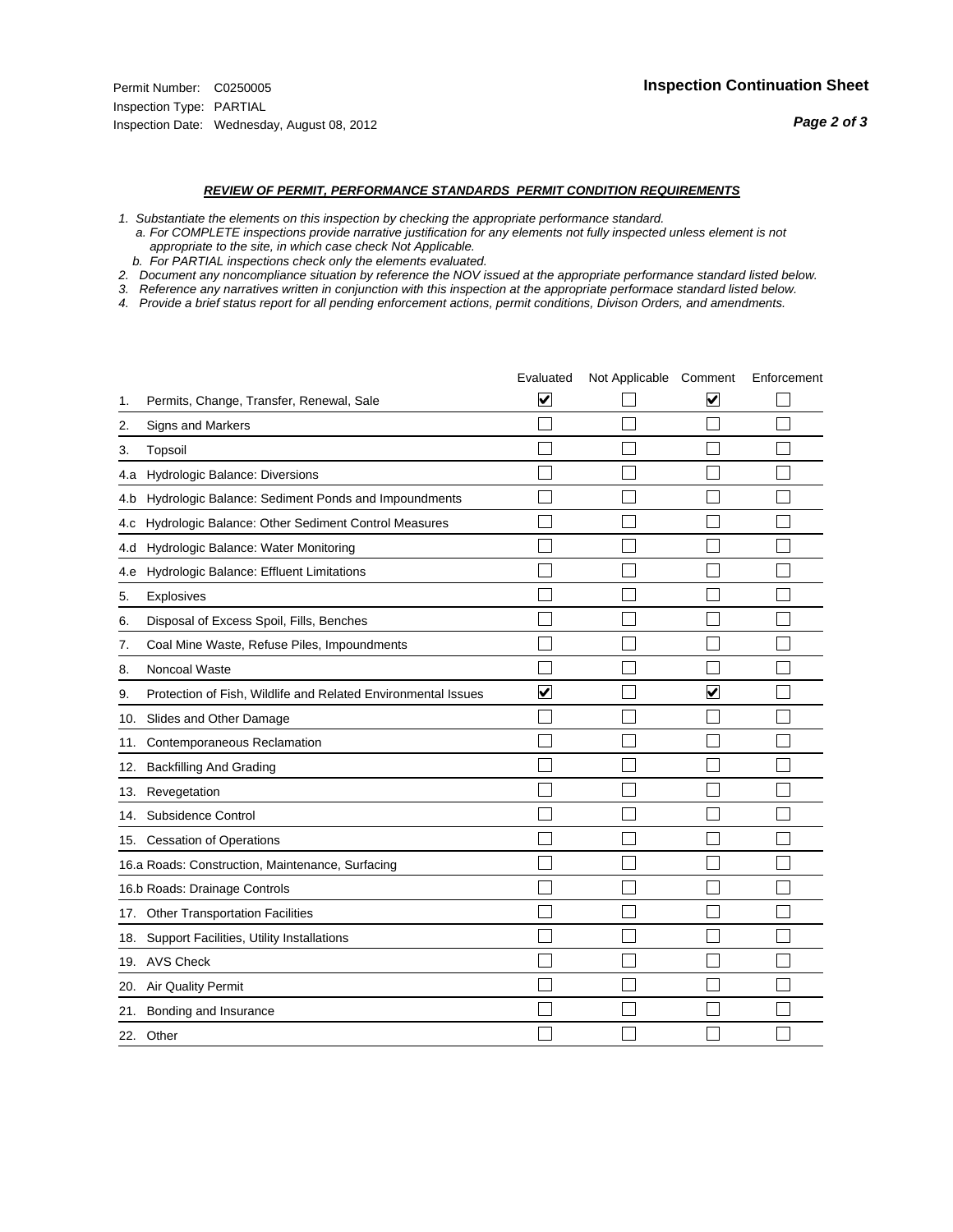### **1. Permits, Change, Transfer, Renewal, Sale**

The revised seed mix amendment was discussed with Kirk and Priscilla in a conference call from rthe mine to ensure that the new pagination included the correct pages and the seed mix rate was acceptable. Under the previous pagination one of the pages may have been omitted.

### **9. Protection of Fish, Wildlife and Related Environmental Issues**

Sage grouse monitoring efforts for July indicated the presence of hens with chicks near the mine site. A new monitoring not too far from the mine site was also visited.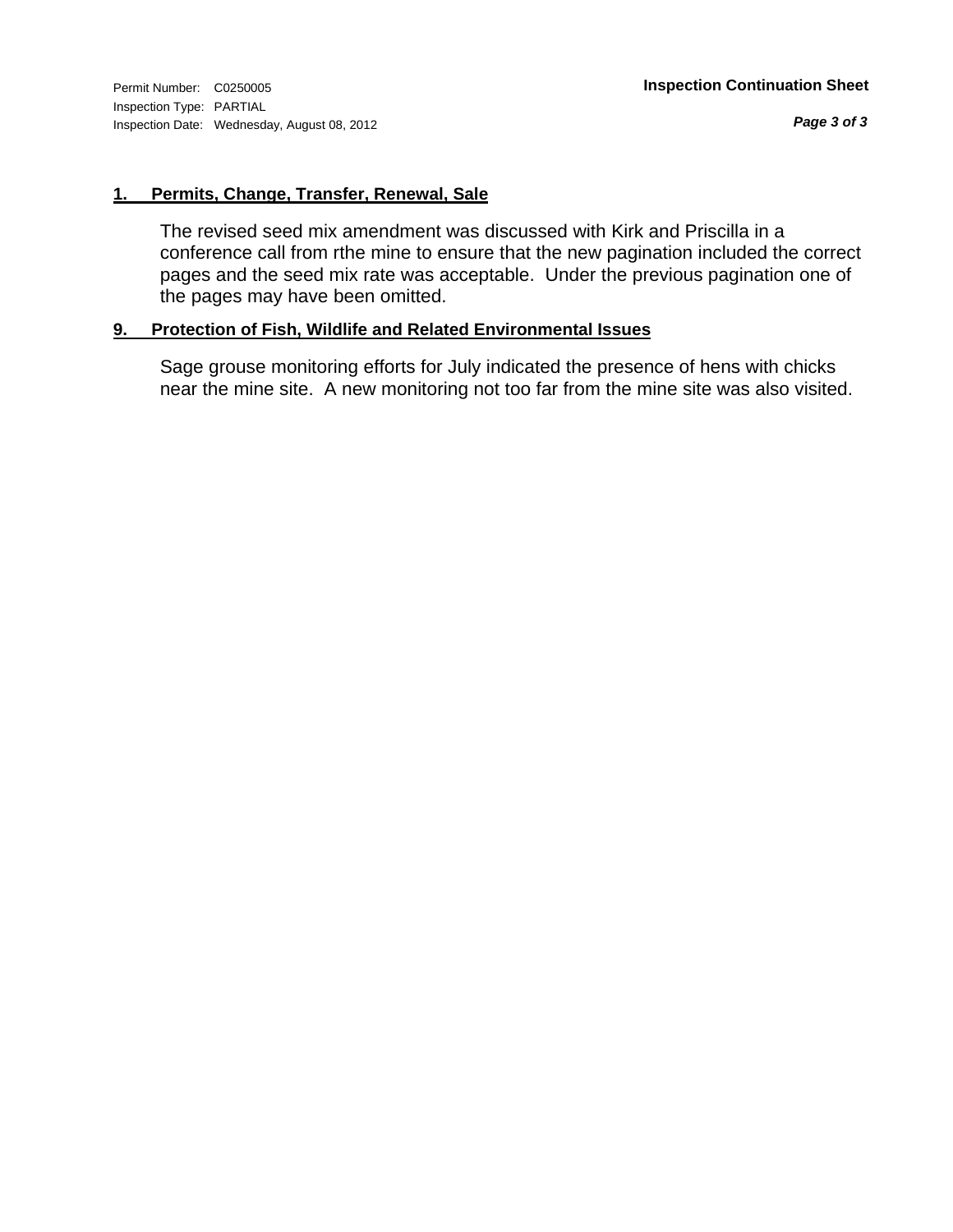

Lieutenant Governor

# **State of Utah**

**DEPARTMENT OF NATURAL RESOURCES** 

**MICHAEL R. STYLER Executive Director** 

#### Division of Oil, Gas and Mining

**JOHN R. BAZA Division Director** 

# **Inspection Report**

| Permit Number:   | C0410002                   |
|------------------|----------------------------|
| Inspection Type: | <b>PARTIAL</b>             |
| Inspection Date: | Wednesday, August 15, 2012 |
| Start Date/Time: | 8/15/2012 11:00:00 AM      |
| End Date/Time:   | 8/15/2012 12:00:00 PM      |
| Last Inspection: | Thursday, July 26, 2012    |

Inspector: Joe Helfrich,

Weather: Sunny warm breezy

**Processing**

InspectionID Report Number: 3203

Accepted by: jhelfric 8/20/2012

| <b>Permitee: CANYON FUEL COMPANY</b> |                                          |                                          |  |  |
|--------------------------------------|------------------------------------------|------------------------------------------|--|--|
| <b>Operator: CANYON FUEL COMPANY</b> |                                          |                                          |  |  |
| Site: SUFCO MINE                     |                                          |                                          |  |  |
|                                      | Address: 597 SOUTH SR24, SALINA UT 84654 |                                          |  |  |
| County: SEVIER                       |                                          |                                          |  |  |
|                                      | Permit Type: PERMANENT COAL PROGRAM      |                                          |  |  |
| Permit Status: <b>ACTIVE</b>         |                                          |                                          |  |  |
| <b>Current Acreages</b>              | <b>Mineral Ownership</b>                 | <b>Types of Operations</b>               |  |  |
| 720.48 Total Permitted               | M<br>Federal                             | $\boldsymbol{\mathsf{v}}$<br>Underground |  |  |
| 48.43 Total Disturbed                | V<br><b>State</b>                        | <b>Surface</b>                           |  |  |
| <b>Phase I</b>                       | County                                   | Loadout                                  |  |  |

**Fee**

 $\Box$ 

**Reprocessing Report summary and status for pending enforcement actions, permit conditions, Division Orders, and amendments: Other**

**Phase II Phase III**

The purpose of this site visit was to conduct a partial inspection. The mine is currently active.

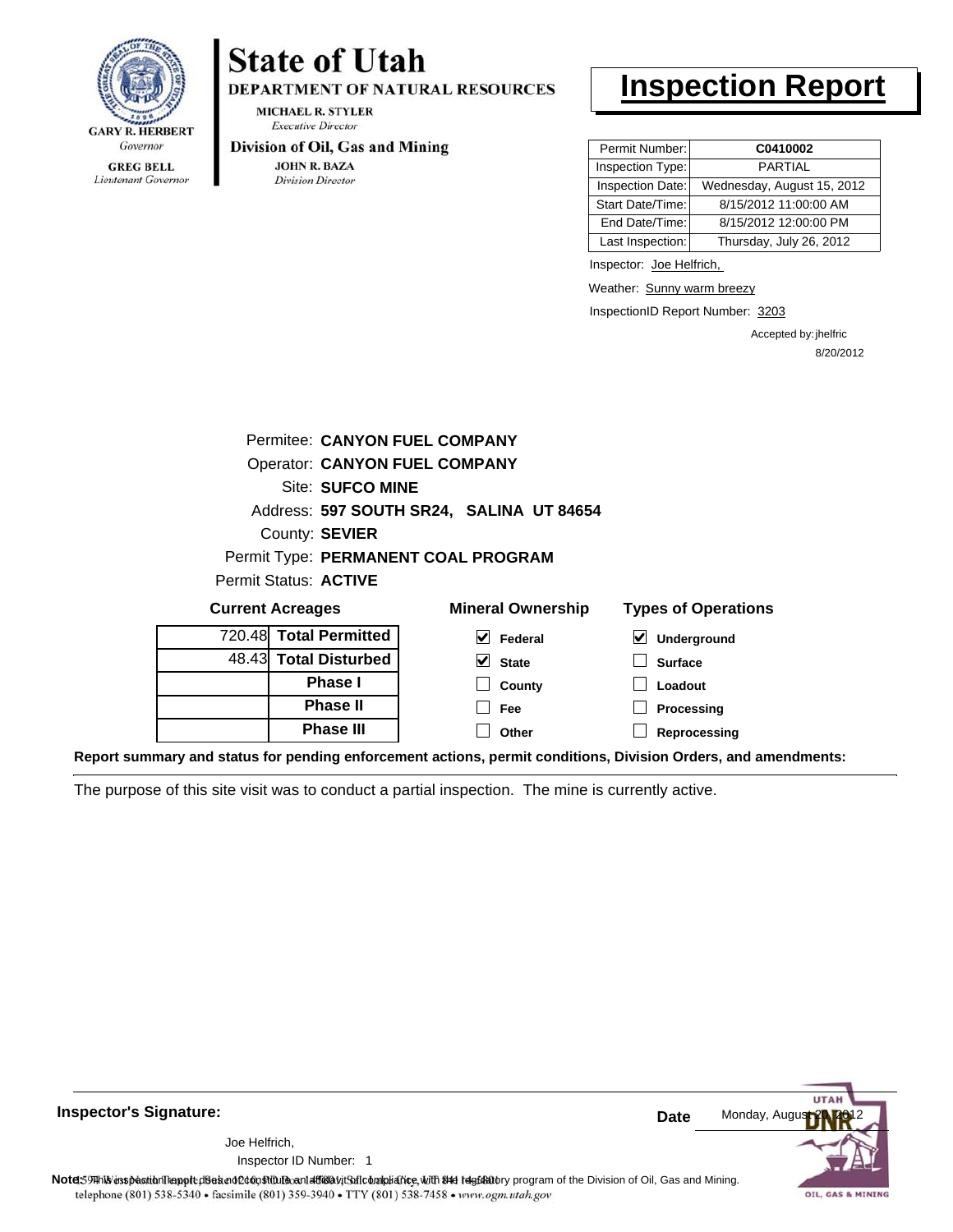- *1. Substantiate the elements on this inspection by checking the appropriate performance standard.*
- *a. For COMPLETE inspections provide narrative justification for any elements not fully inspected unless element is not appropriate to the site, in which case check Not Applicable.*
- *b. For PARTIAL inspections check only the elements evaluated.*
- *2. Document any noncompliance situation by reference the NOV issued at the appropriate performance standard listed below.*
- *3. Reference any narratives written in conjunction with this inspection at the appropriate performace standard listed below.*
- *4. Provide a brief status report for all pending enforcement actions, permit conditions, Divison Orders, and amendments.*

|     |                                                               | Evaluated               | Not Applicable Comment |                      | Enforcement |
|-----|---------------------------------------------------------------|-------------------------|------------------------|----------------------|-------------|
| 1.  | Permits, Change, Transfer, Renewal, Sale                      |                         |                        |                      |             |
| 2.  | <b>Signs and Markers</b>                                      |                         |                        |                      |             |
| 3.  | Topsoil                                                       |                         |                        |                      |             |
| 4.a | Hydrologic Balance: Diversions                                |                         |                        |                      |             |
| 4.b | Hydrologic Balance: Sediment Ponds and Impoundments           |                         |                        |                      |             |
| 4.c | Hydrologic Balance: Other Sediment Control Measures           |                         |                        |                      |             |
| 4.d | Hydrologic Balance: Water Monitoring                          |                         |                        |                      |             |
| 4.e | Hydrologic Balance: Effluent Limitations                      |                         |                        |                      |             |
| 5.  | <b>Explosives</b>                                             |                         |                        |                      |             |
| 6.  | Disposal of Excess Spoil, Fills, Benches                      |                         |                        |                      |             |
| 7.  | Coal Mine Waste, Refuse Piles, Impoundments                   |                         |                        |                      |             |
| 8.  | Noncoal Waste                                                 |                         |                        |                      |             |
| 9.  | Protection of Fish, Wildlife and Related Environmental Issues |                         |                        |                      |             |
|     | 10. Slides and Other Damage                                   |                         |                        |                      |             |
| 11. | Contemporaneous Reclamation                                   |                         |                        |                      |             |
| 12. | <b>Backfilling And Grading</b>                                |                         |                        |                      |             |
| 13. | Revegetation                                                  |                         |                        |                      |             |
| 14. | Subsidence Control                                            |                         |                        |                      |             |
|     | 15. Cessation of Operations                                   |                         |                        |                      |             |
|     | 16.a Roads: Construction, Maintenance, Surfacing              |                         |                        |                      |             |
|     | 16.b Roads: Drainage Controls                                 |                         |                        |                      |             |
|     | 17. Other Transportation Facilities                           |                         |                        |                      |             |
| 18. | Support Facilities, Utility Installations                     |                         |                        |                      |             |
|     | 19. AVS Check                                                 |                         |                        |                      |             |
| 20. | Air Quality Permit                                            |                         |                        |                      |             |
| 21. | Bonding and Insurance                                         | $\overline{\mathbf{v}}$ |                        | $\blacktriangledown$ |             |
|     | 22. Other                                                     |                         |                        |                      |             |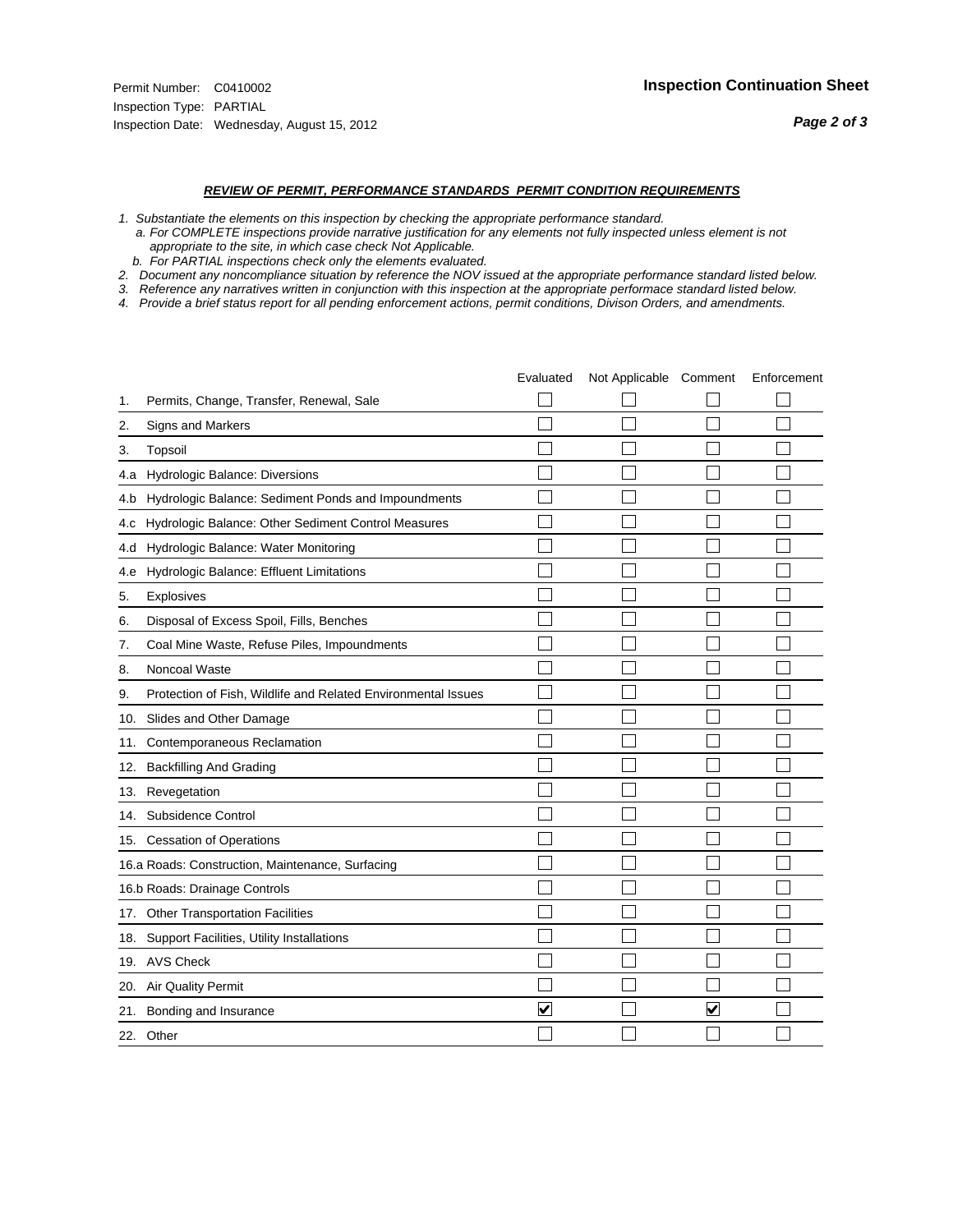Inspection Type: PARTIAL Inspection Date: Wednesday, August 15, 2012

*Page 3 of 3*

## **21. Bonding and Insurance**

A copy of the Accord formn noting liablilty insurance was provided to the division. It is valid through 07/31/2013.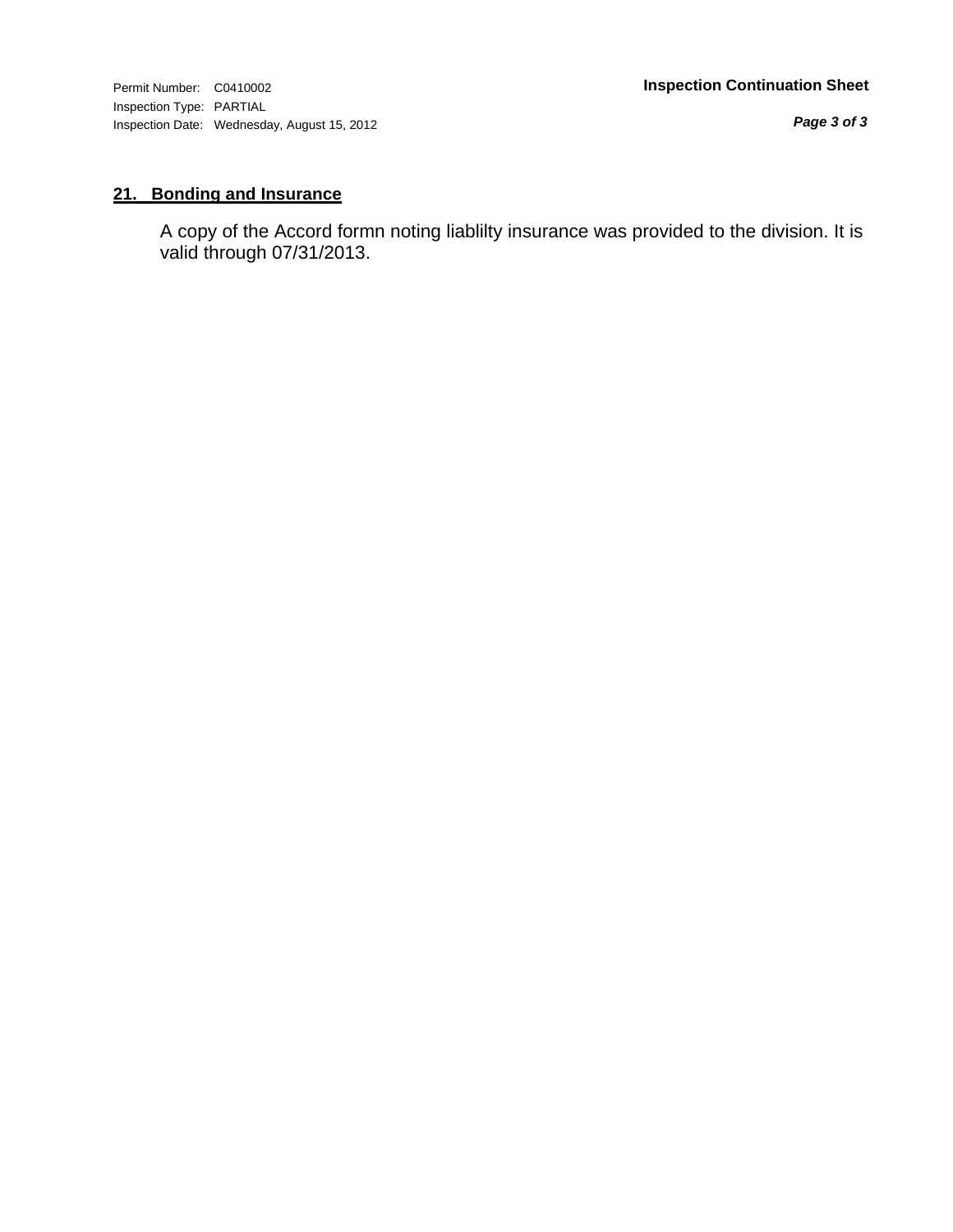for 7/013 Incoming

**State of Utah** 

DEPARTMENT OF NATURAL RESOURCES

MICHAEL R. STYLER **Executive Director** 

**GARY R. HERBERT** Governor **GREGORY S. BELL** Lieutenant Governor

Division of Oil, Gas and Mining **JOHN R. BAZA** Division Director

ANG 20 2012

DIV. OF OIL, GAS & MINING.

July 31, 2012

### **CERTIFIED RETURN RECEIPT** 7009 3410 0001 4203 2147

Jay Marshall, Resident Agent Utah American Energy Inc. P. O. Box 910 East Carbon, Utah 84520-0910

### Subject: Proposed Assessment for State Violation No. N10097, Horse Canyon Mine, C/007/0013, Task ID #4146

Dear Mr. Marshall:

The undersigned has been appointed by the Division of Oil, Gas & Mining as the Assessment Officer for assessing penalties under R645-401.

Enclosed is the proposed civil penalty assessment for the above referenced violation. The violation was issued by Division Inspector, James Owen, on July 11, 2012. Rule R645-401-600 et. seq. has been utilized to formulate the proposed penalty. By these rules, any written information which was submitted by you or your agent within fifteen (15) days of receipt of this Notice of Violation has been considered in determining the facts surrounding the violation and the amount of penalty.

Under R645-401-700, there are two informal appeal options available to you:

1. If you wish to informally appeal the fact of this violation, you should file a written request for an Informal Conference within thirty (30) days of receipt of this letter. This conference will be conducted by the Division Director. This Informal Conference is distinct from the Assessment Conference regarding the proposed penalty.

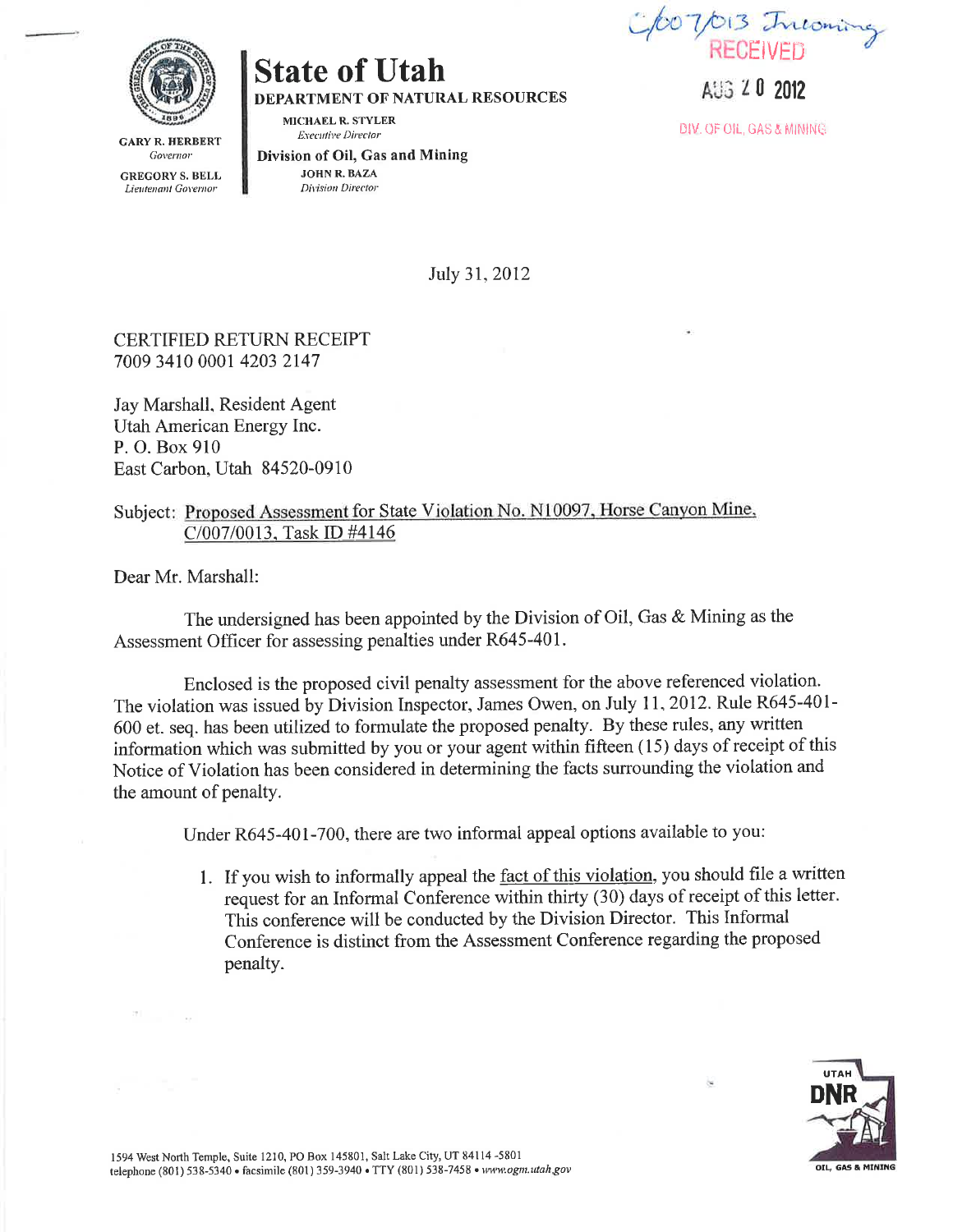$rac{20.06 \text{ m}}{1500}$  D.O.G.M.<br>Equit hundied  $52K$  five and  $\frac{dy}{dx}$  points a  $\equiv$  $\blacktriangleright$ **PERMANENT** 1140  $-3462$ alder O vhitched  $\frac{\partial}{\partial \theta}$  (12 97-225/1243 Chito methisositanise centi  $\begin{array}{ll} & \text{ANDALEX RESOUTCCES, INC.} \\ & \text{PETTCCSSH} \\ & \text{P.O. BOX 910} \\ & \text{BAST CARSBON, UT} \\ & \text{BAST CARSBON, UT} \end{array}$  $M_{\text{BMO}}$   $N_{\bullet}$ .  $N$   $100$   $97$ PAY TO<br>THE ORDER OF

BEVORING AN ARTHUM, BIFFIDO @

**RECEIVED** 

DIV. OF OIL, GAS & MINING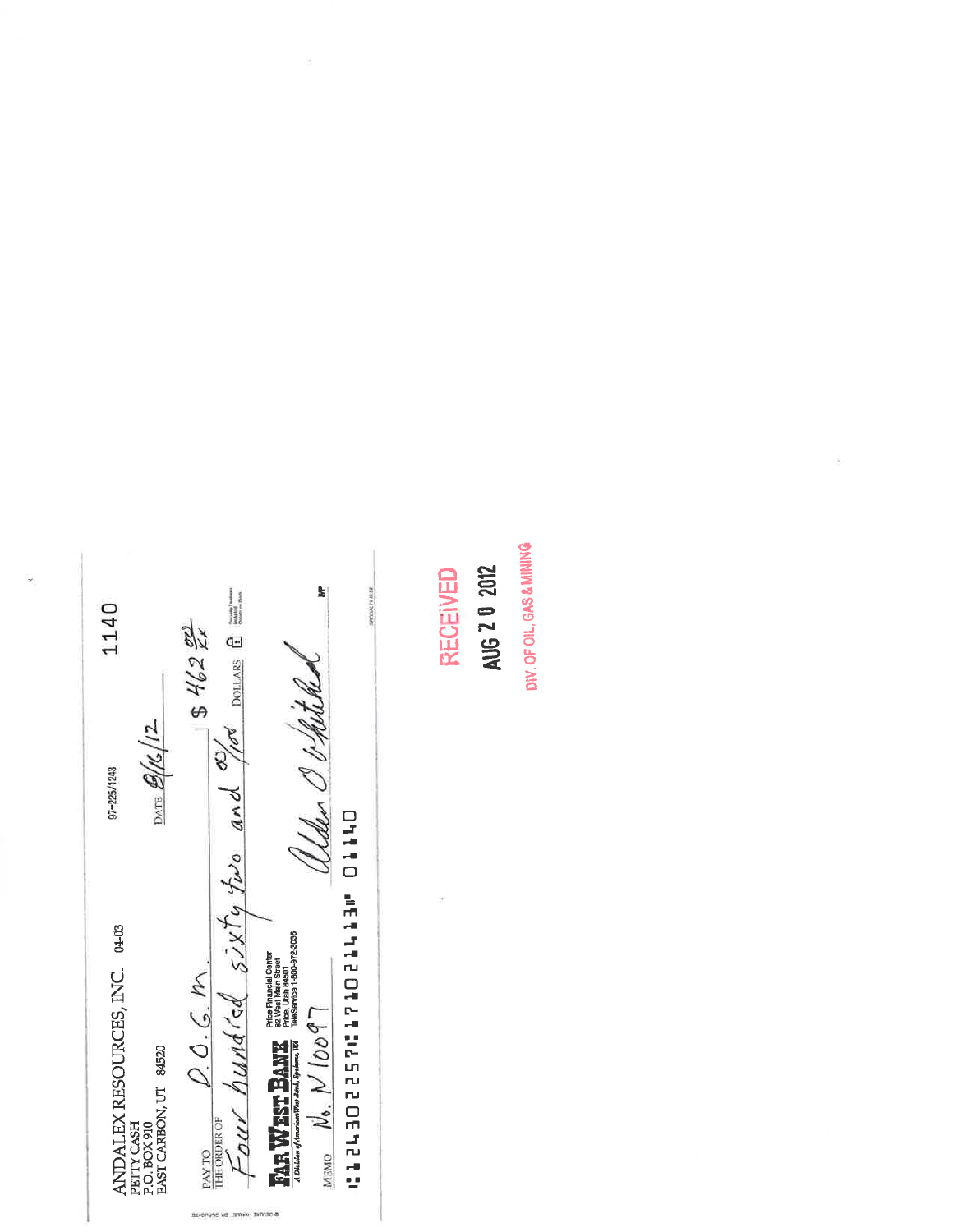## **Suzanne Steab - August 2012 Compliance Report**

| From: | Suzanne Steab                          |
|-------|----------------------------------------|
| To:   | OSMCompliance                          |
| Date: | 8/31/2012 9:21 AM                      |
|       | Subject: August 2012 Compliance Report |

Hello,

The Compliance Report dated August 31, 2012 has been uploaded to the web.

https://fs.ogm.utah.gov/GROUPS/OSM/REGULATORY/Compliance%20Reports/August2012Report.pdf

You will need your username and password to access this report.

Thanks!

Suzanne Steab, Engineering Tech Office of Oil, Gas and Mining 1594 West North Temple, Suite 1210 PO Box 145801 Salt Lake City, Utah 84114-5801 (801)538-5265 suzannesteab@utah.gov

Starting Tuesday, September 6, 2011, our agency hours will be 8am - 5pm, Monday - Friday.